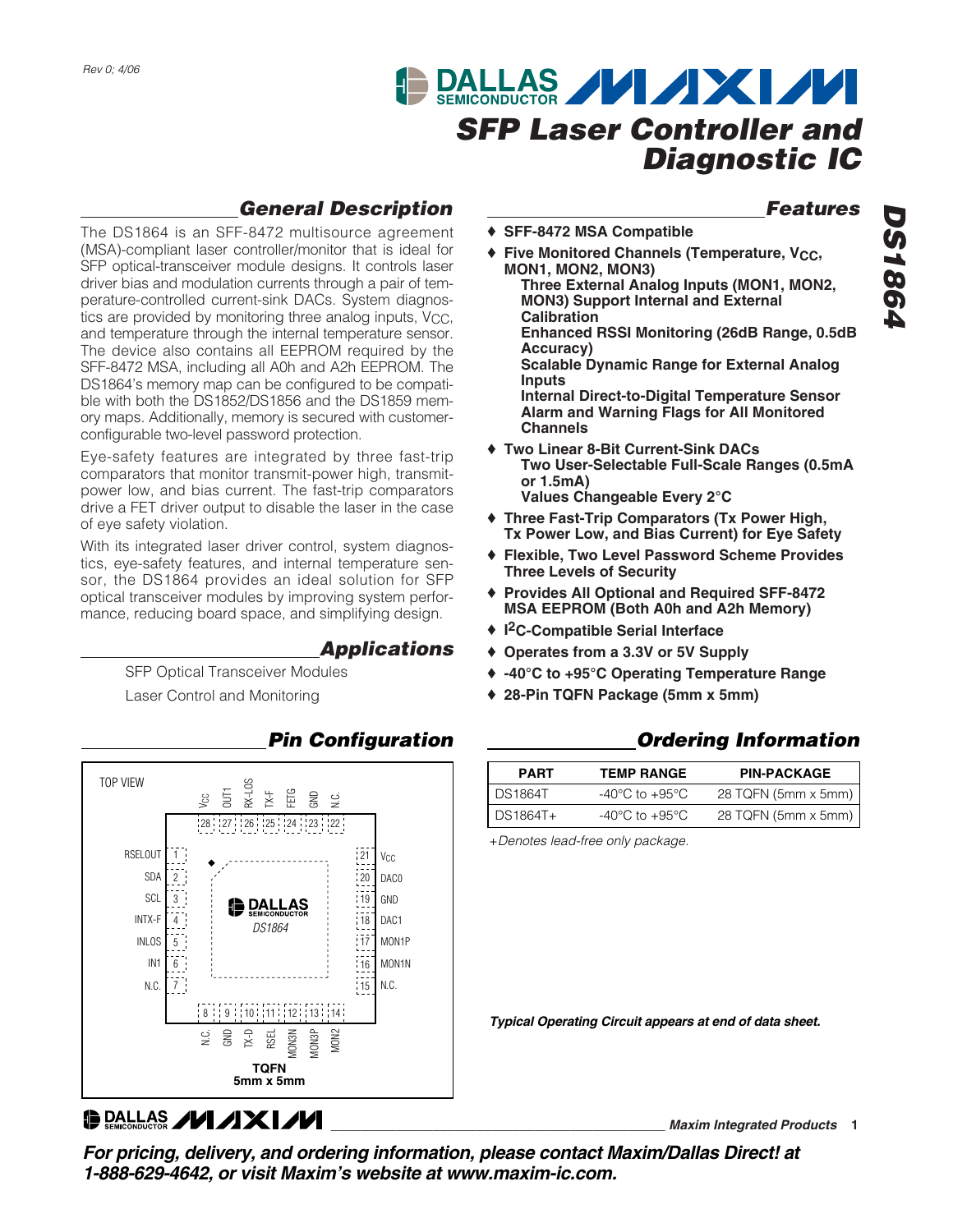### **ABSOLUTE MAXIMUM RATINGS**

| Voltage Range on $V_{CC}$ Relative to Ground -0.5V to +6.0V |                   |
|-------------------------------------------------------------|-------------------|
| Voltage Range on Inputs Relative to Ground*-0.5V to         |                   |
|                                                             | $(V_{CC} + 0.5V)$ |
| Voltage Range on DAC Pins Relative to Ground*-0.5V to       |                   |
|                                                             | $(V_{C}C + 0.5V)$ |

| Operating Temperature Range 40°C to +95°C            |  |
|------------------------------------------------------|--|
| Programming Temperature Range 0°C to +70°C           |  |
| Storage Temperature Range -55°C to +125°C            |  |
| Soldering TemperatureSee IPC/J-STD-020 Specification |  |

\**Not to exceed 6.0V.*

*Stresses beyond those listed under "Absolute Maximum Ratings" may cause permanent damage to the device. These are stress ratings only, and functional operation of the device at these or any other conditions beyond those indicated in the operational sections of the specifications is not implied. Exposure to absolute maximum rating conditions for extended periods may affect device reliability.*

### **RECOMMENDED OPERATING CONDITIONS**

 $(T_A = -40\degree C$  to  $+95\degree C)$ 

| <b>PARAMETER</b>                               | <b>SYMBOL</b>         | <b>CONDITIONS</b>                     | <b>MIN</b>                    | <b>TYP</b><br><b>MAX</b>   | <b>UNITS</b> |
|------------------------------------------------|-----------------------|---------------------------------------|-------------------------------|----------------------------|--------------|
| Supply Voltage                                 | <b>V<sub>CC</sub></b> | (Note 1)                              | 2.97                          | 5.50                       | V            |
| Input Logic 0 (SDA, SCL)                       | VIL                   | $I_{\parallel L}$ (max) = -10 $\mu$ A | $-0.3$                        | $+0.3x$<br>V <sub>CC</sub> | V            |
| Input Logic 1 (SDA, SCL)                       | Vін                   | $IIH(max) = 10µA$                     | 0.7x<br><b>V<sub>CC</sub></b> | $V_{CC}$ +<br>0.3          | V            |
|                                                | $V_{IL}$              | Input Logic 0                         | $-0.3$                        | 0.9                        |              |
| Input Logic Levels (TX-D, INLOS,<br>RSEL, IN1) | Vін                   | Input Logic 1                         | 1.5                           | $V_{CC}$ +<br>0.3          | V            |

### **DC ELECTRICAL CHARACTERISTICS**

 $(V_{CC} = 2.97V$  to 5.5V,  $T_A = -40°C$  to  $+95°C$ .)

| <b>PARAMETER</b>                                      | <b>SYMBOL</b>          | <b>CONDITIONS</b>            | <b>MIN</b>        | <b>TYP</b> | <b>MAX</b>            | <b>UNITS</b> |
|-------------------------------------------------------|------------------------|------------------------------|-------------------|------------|-----------------------|--------------|
| Supply Current                                        | lcc.                   | (Notes 2 and 3)              |                   | 3          | 5                     | mA           |
| Input Leakage (SDA, SCL)                              | ЧL                     |                              | -1                |            | $+1$                  | μA           |
| Low-Level Output Voltage (SDA)                        | V <sub>OL1</sub>       | 3mA sink current             |                   |            | 0.4                   | $\vee$       |
|                                                       | V <sub>OL2</sub>       | 6mA sink current             |                   |            | 0.6                   |              |
| I/O Capacitance                                       | C <sub>I/O</sub>       | For SDA/SCL                  |                   |            | 10                    | pF           |
| TX-D Pullup Resistor                                  | R <sub>PU</sub>        | $T_A = +25$ °C               | 14                | 20         | 24                    | $k\Omega$    |
| Digital Power-On Reset                                | VPOD                   |                              | 1.0               |            | 2.2                   | $\vee$       |
| Analog Power-On Reset                                 | <b>V<sub>POA</sub></b> |                              | 2.00              |            | 2.97                  | V            |
| High-Level Output Voltage<br>(FETG)                   | <b>VOH</b>             | 4mA source current           | $V_{CC}$ -<br>0.4 |            | $V_{\rm CC}$ +<br>0.3 | $\vee$       |
| Low-Level Output Voltage (TX-F,<br>LOS Voltage, FETG) | VOL                    | 4mA sink current             | 0.0               |            | 0.4                   | $\vee$       |
| Input Current Each I/O Pin                            |                        | $0.4 < V_{V/O} < 0.9 V_{CC}$ | $-10$             |            | $+10$                 | μA           |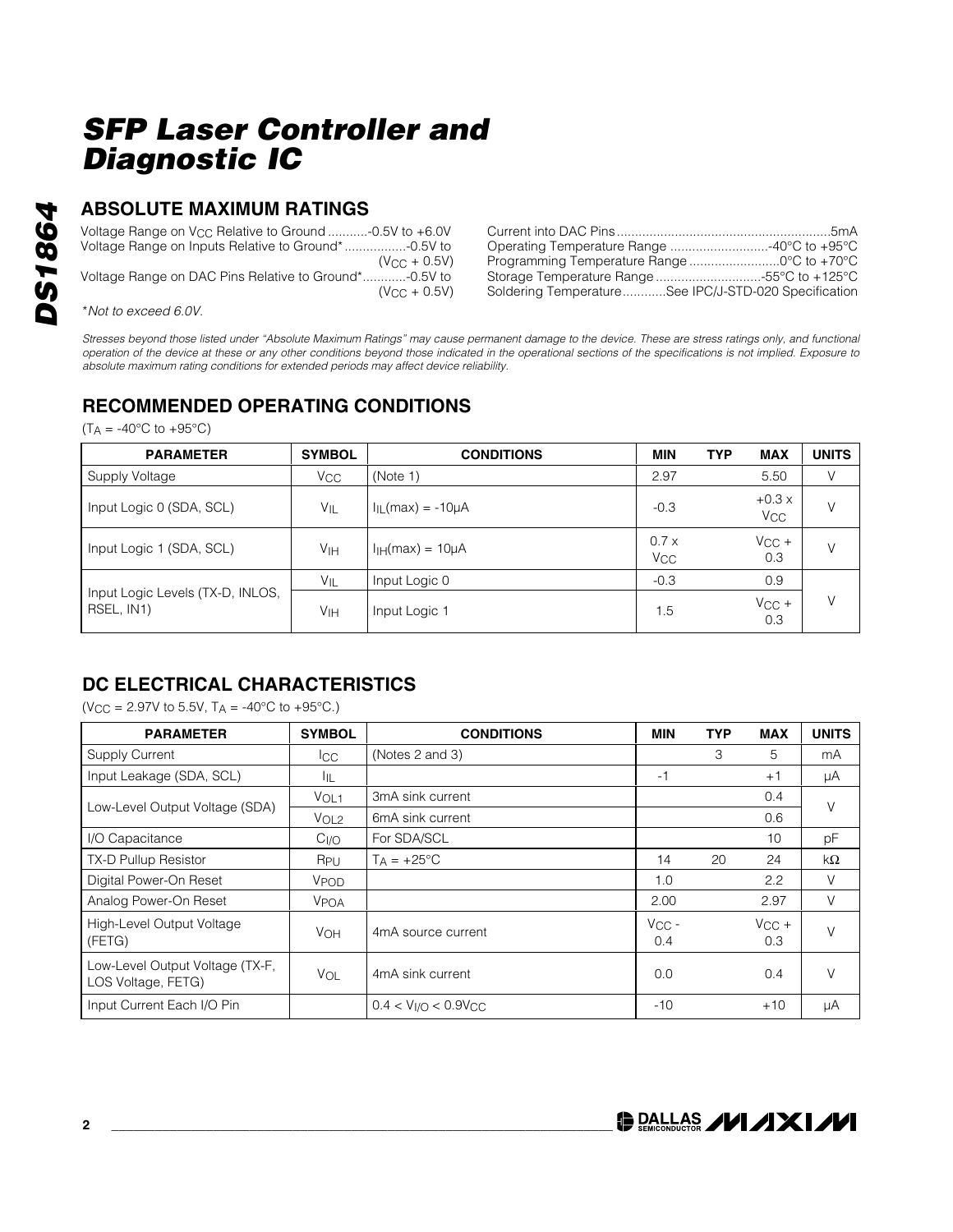### **ANALOG OUTPUT CHARACTERISTICS**

 $(V_{CC} = 2.97V$  to 5.5V,  $T_A = -40^{\circ}C$  to  $+95^{\circ}C$ .)

| <b>PARAMETER</b>                    | <b>DESCRIPTION</b> | <b>CONDITIONS</b>           | <b>MIN</b>                                                                        | <b>TYP</b> | <b>MAX</b> | <b>UNITS</b> |
|-------------------------------------|--------------------|-----------------------------|-----------------------------------------------------------------------------------|------------|------------|--------------|
| IDACO and IDAC1                     | Range 1            | Position FFh (Note 6)       |                                                                                   | 0.5        |            | mA           |
|                                     | Range 2            |                             | 1.5<br>100<br>10<br>0.7<br><b>V<sub>CC</sub></b><br>±10<br>±4<br>±10<br>±4<br>0.4 | mA         |            |              |
| IDACO and IDAC1 (Off State Current) |                    | Shutdown or Position 00h    |                                                                                   |            |            | nA           |
| Voltage at IDAC0 and IDAC1          |                    |                             |                                                                                   |            |            | V            |
|                                     |                    | $I_{DAC}$ < $50\mu A$       |                                                                                   |            |            | μA           |
| IDACO and IDAC1 Accuracy            | Range 1            | $I_{DAC}$ > $50\mu A$       |                                                                                   |            |            | $\%$         |
| (Note 6)                            |                    | $I_{\text{DAC}} < 50 \mu A$ |                                                                                   |            |            | μA           |
|                                     | Range 2            | $I_{DAC}$ > $50\mu A$       |                                                                                   |            |            | %            |
| Resolution                          |                    |                             |                                                                                   |            |            | %FS          |

### **ANALOG VOLTAGE MONITORING CHARACTERISTICS**

 $(V_{CC} = 2.97V$  to 5.5V,  $T_A = -40^{\circ}C$  to  $+95^{\circ}C$ .)

| <b>PARAMETER</b>                                               | <b>SYMBOL</b>        | <b>CONDITIONS</b>           | <b>MIN</b>  | <b>TYP</b> | <b>MAX</b>            | <b>UNITS</b> |
|----------------------------------------------------------------|----------------------|-----------------------------|-------------|------------|-----------------------|--------------|
| Full-Scale Monitor Input                                       |                      | At factory setting (Note 4) | 2.4875      | 2.5000     | 2.5125                | V            |
| Full-Scale V <sub>CC</sub> Monitor                             |                      | At factory setting (Note 5) | 6.5208      | 6.5536     | 6.5864                | V            |
| <b>Monitor Resolution</b><br>(V <sub>CC</sub> , IBI, TXP, RIN) |                      |                             |             | 0.024      |                       | %FS          |
| MON1P to MON1N FS                                              |                      | MON1 (Note 7)               | $\Omega$    |            | 2.5                   | V            |
| MON1P, MON1N Common-Mode<br>Voltage                            |                      |                             | $\mathbf 0$ |            | <b>V<sub>CC</sub></b> | $\vee$       |
| MON1P (Single-Ended)                                           |                      | (Notes 7 and 8)             |             |            | 2.5                   | V            |
| MON1 FS (Factory)                                              |                      | (Note 7)                    |             | 2.5        |                       | V            |
| MON2 FS (Factory)                                              |                      | (Note 7)                    |             | 2.5        |                       | V            |
| MON3 FS (Factory)                                              |                      | $VMON3 = 2.5V (Note 7)$     |             | 2.5        |                       | $\vee$       |
| Supply Accuracy                                                | VCCacc               | (Note 7)                    |             |            | 0.5                   | %FS          |
| <b>MON1 Accuracy</b>                                           | MON <sub>1</sub> acc | (Note 7)                    |             |            | 0.5                   | %FS          |
| MON2 Accuracy                                                  | MON2 <sub>acc</sub>  | (Note 7)                    |             |            | 0.5                   | %FS          |
| <b>MON3 Accuracy</b>                                           | MON3 <sub>acc</sub>  | (Notes 7 and 9)             |             |            | 0.5                   | %FS          |
| Monitoring Update Rate                                         |                      | Dual range disabled         |             | 21.5       | 26.0                  |              |
|                                                                | tframe               | Dual range enabled          |             | 57         | 70                    | ms           |
| Fast-Trip Comparator Accuracy                                  | FC <sub>acc</sub>    |                             |             |            | ±4                    | %FS          |

# **DS1864** *DS1864*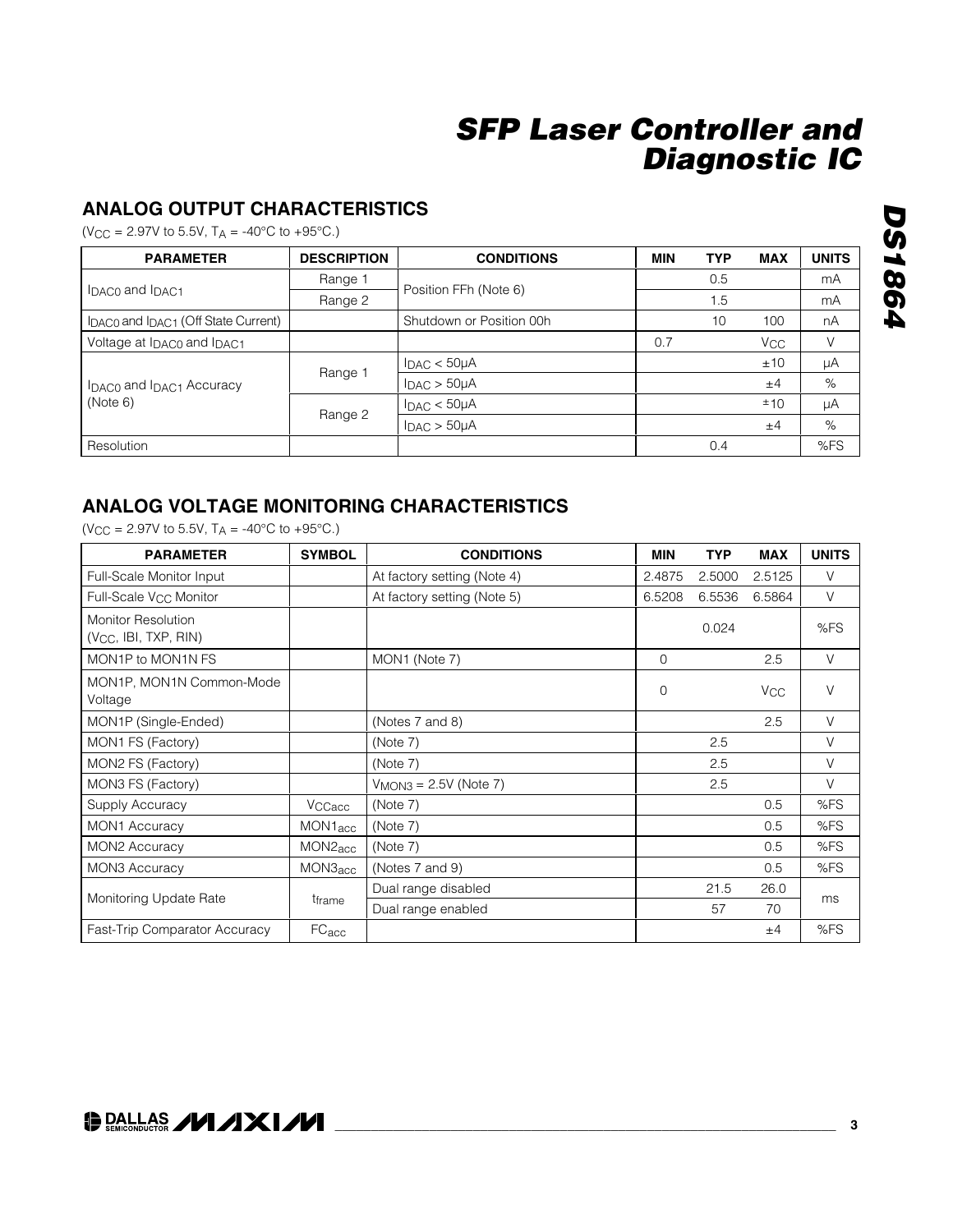### **DIGITAL THERMOMETER CHARACTERISTICS**

 $(V_{CC} = 2.97V$  to 5.5V,  $T_A = -40^{\circ}C$  to  $+95^{\circ}C$ .)

| <b>PARAMETER</b>  | <b>SYMBOL</b> | <b>CONDITIONS</b>                | <b>MIN</b> | <b>TYP</b> | <b>MAX</b> | <b>UNITS</b> |
|-------------------|---------------|----------------------------------|------------|------------|------------|--------------|
| Thermometer Error | Terr          | -40°C to +95°C<br>(Notes 10, 17) | -3         |            | +3         | °C           |
| Update Rate       | tframe        | Dual range disabled              |            | 57         | 70         |              |
|                   |               | Dual range enabled               |            | 67         | 80         | ms           |

### **AC ELECTRICAL CHARACTERISTICS**

 $(V_{CC} = 2.97V \text{ to } 5.5V, T_A = -40\degree C \text{ to } +95\degree C.)$ 

| <b>PARAMETER</b>                                                                                                           | <b>SYMBOL</b>                                    | <b>CONDITIONS</b>                                                                           | <b>MIN</b> | <b>TYP</b> | <b>MAX</b> | <b>UNITS</b> |  |
|----------------------------------------------------------------------------------------------------------------------------|--------------------------------------------------|---------------------------------------------------------------------------------------------|------------|------------|------------|--------------|--|
| SHUTDOWN AND FAULTS (SEE FAULT AND SHUTDOWN TIMING DIAGRAMS FIGURES 1 TO 10), FOR FAST ALARMS AND<br><b>SFP MANAGEMENT</b> |                                                  |                                                                                             |            |            |            |              |  |
| TX-D (to DACs Off-State<br>Currents)                                                                                       | tOFF<br>Figure 4                                 | From $\uparrow$<br>$TX-D$<br>(Notes 11, 17)                                                 |            |            | 5          | $\mu s$      |  |
| Recovery from Normal Disable<br>(to DACs Set Values)                                                                       | ton<br>Figure 4                                  | $From \rightarrow$<br>TX-D<br>(Notes 12, 17)                                                |            |            | 0.8        | ms           |  |
| Recovery After Power-Up (to<br>DACs Set Values)                                                                            | t <sub>INIT_DACs</sub><br>Figure 9               | From $\uparrow$<br>$V_{CC} = 2.97V$<br>(Notes 11, 17)                                       |            |            | 100        | ms           |  |
| Shutdown Response Time (to<br>DACs Off-State Current)                                                                      | tFAULT<br>Figure 5                               | $IBMD$ > TripHi<br>or $I_{BIAS}$ > Trip<br>IBMD < TripLo<br>(Notes 11, 17)                  |            |            | 50         | $\mu s$      |  |
| Recovery from Safety Fault<br>Shutdown (to DACs Set Values)                                                                | tINITSF<br>Figures 6<br>and 10                   | From $\bigstar$<br>TX-D<br>(Notes 11, 17)                                                   |            |            | 50         | ms           |  |
| Fault Reset Time (to $TX-F = 0$ )                                                                                          | t <sub>INITR1</sub><br>Figure 2                  | From $\bigstar$<br>TX-D                                                                     | 100        |            | 200        | ms           |  |
| Fault Reset Time (to $TX-F = 0$ )                                                                                          | t <sub>INITR2</sub><br>Figures 1,<br>2, 3, and 6 | From $\uparrow$<br>$V_{CC} = 2.97V$                                                         | 100        |            | 200        | ms           |  |
| Fault Assert Time (to $TX-F = 1$ )                                                                                         | <b>TFAULT</b><br>Figure 5                        | IBMD > TripHi<br>or $I_{BIAS}$ > Trip<br>I <sub>BMD</sub> < T <sub>ripLo</sub><br>(Note 11) |            |            | 50         | $\mu s$      |  |
| <b>LOS Assert Time</b>                                                                                                     | tLOSS_ON<br>Figure 8                             | $RSSI <$ Trip<br>(Note 12)                                                                  |            |            | 50         | μs           |  |
| <b>LOS Deassert Time</b>                                                                                                   | tLOSS_OFF<br>Figure 8                            | RSSI > Trip<br>(Note 12)                                                                    |            |            | 50         | μs           |  |

**DS1864** *DS1864*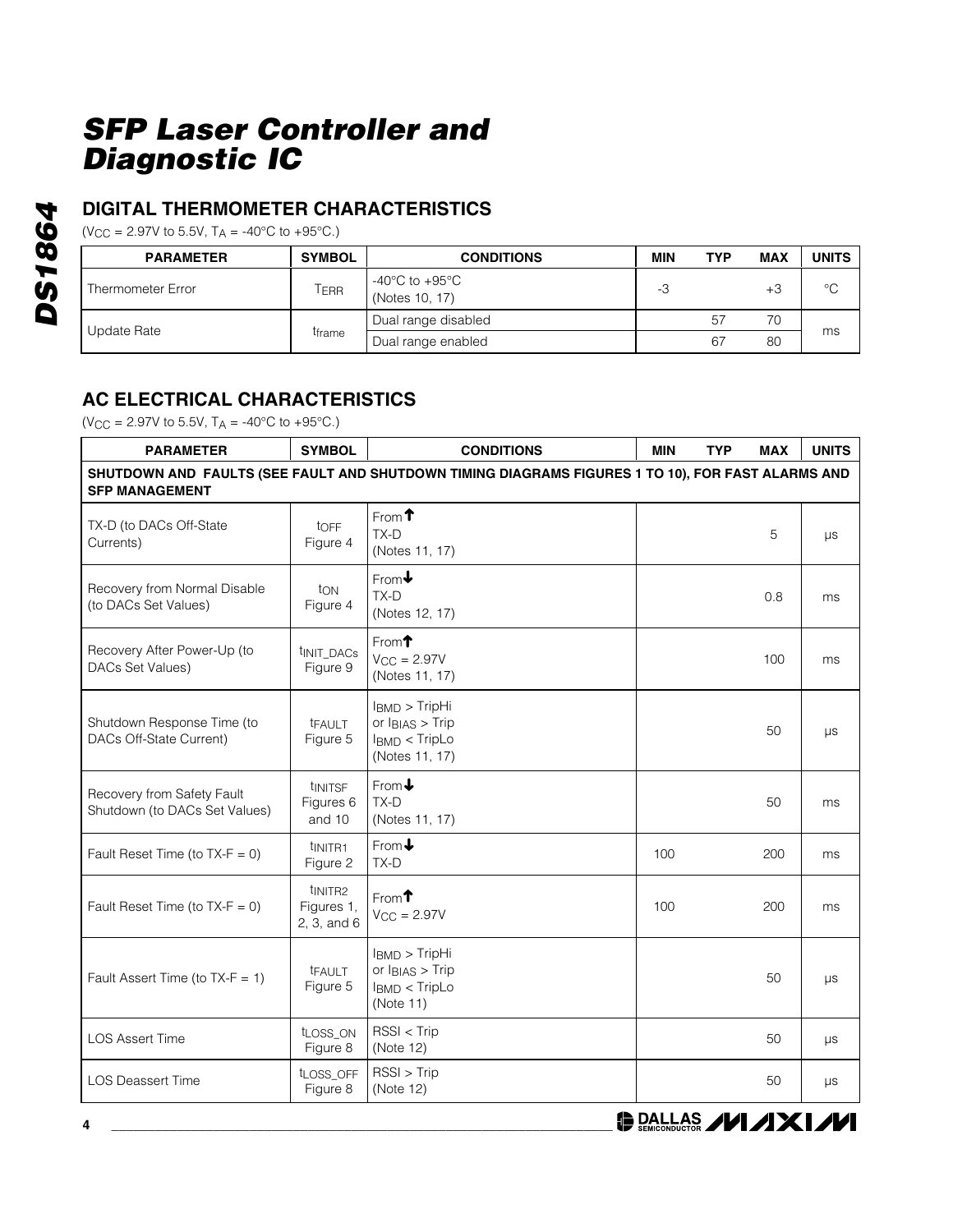### **AC ELECTRICAL CHARACTERISTICS (continued)**

 $(V_{CC} = 2.97V$  to 5.5V,  $T_A = -40^{\circ}C$  to  $+95^{\circ}C$ .)

| <b>PARAMETER</b>                               | <b>SYMBOL</b>       | <b>CONDITIONS</b>                                                                          | MIN | <b>TYP</b> | <b>MAX</b> | <b>UNITS</b> |
|------------------------------------------------|---------------------|--------------------------------------------------------------------------------------------|-----|------------|------------|--------------|
| TIMING FOR SOFT CONTROL AND STATUS FUNCTIONS   |                     |                                                                                            |     |            |            |              |
| <b>TX-D Assert Time</b>                        | toff                | Time from TX-D set until DACs fall below<br>10% of nominal (Notes 13, 17)                  |     |            | 10         | ms           |
| TX-D Deassert time                             | ton                 | Time from TX-D cleared until DACs rise<br>above 90% of nominal (Notes 13, 17)              |     |            | 50         | ms           |
| Time to Initialize, Including<br>Reset of TX-F | <b>TINIT</b>        | Time from power-on or negation of TX-F<br>using TX-D;<br>serial communication possible     |     |            | 200        | ms           |
| <b>TX-F Assert Time</b>                        | <b>TFAULT</b>       | Time from fault to TX-F set (Note 17)                                                      |     |            | 50         | ms           |
| <b>RX-LOS Assert Time</b>                      | t <sub>LOS</sub> ON | Time from occurrence of loss of signal to<br>RX-LOS set                                    |     |            | 50         | ms           |
| <b>RX-LOS Deassert Time</b>                    | tLOS OFF            | Time from occurrence of presence of signal<br>to RX-LOS cleared                            |     |            | 50         | ms           |
| Rate-Select Change Time                        | trate SEL           | Time from change of state of rate-select bit<br>to rate-select output (RSELOUT) pin change |     |            | 50         | ms           |

### **I 2C AC ELECTRICAL CHARACTERISTICS**

(V<sub>CC</sub> = 2.97V to 5.5V; T<sub>A</sub> = -40°C to +95°C, timing referenced to V<sub>IL(MAX)</sub> and V<sub>IH(MIN)</sub>.) (See Figure 19)

| <b>PARAMETER</b>                                          | <b>SYMBOL</b>       | <b>CONDITIONS</b> | <b>MIN</b>         | <b>TYP</b> | <b>MAX</b> | <b>UNITS</b> |
|-----------------------------------------------------------|---------------------|-------------------|--------------------|------------|------------|--------------|
| <b>SCL Clock Frequency</b>                                | fscl                | (Note 14)         | $\overline{0}$     |            | 400        | <b>kHz</b>   |
| Bus Free Time Between Stop and<br><b>Start Conditions</b> | t <sub>BUF</sub>    |                   | 1.3                |            |            | μs           |
| Hold Time (Repeated) Start<br>Condition                   | t <sub>HD:STA</sub> |                   | 0.6                |            |            | μs           |
| Low Period of SCL                                         | t <sub>LOW</sub>    |                   | 1.3                |            |            | μs           |
| High Period of SCL                                        | <b>THIGH</b>        |                   | 0.6                |            |            | μs           |
| Data Hold Time                                            | thd:DAT             |                   | 0                  |            | 0.9        | $\mu s$      |
| Data Setup Time                                           | tsu:DAT             |                   | 100                |            |            | ns           |
| Start Setup Time                                          | t <sub>SU:STA</sub> |                   | 0.6                |            |            | $\mu s$      |
| SDA and SCL Rise Time                                     | t <sub>R</sub>      | (Note 15)         | $20 +$<br>$0.1C_B$ |            | 300        | ns           |
| SDA and SCL Fall Time                                     | tF                  | (Note 15)         | $20 +$<br>$0.1C_B$ |            | 300        | ns           |
| Stop Setup Time                                           | tsu:STO             |                   | 0.6                |            |            | μs           |
| SDA and SCL Capacitive<br>Loading                         | $C_{\text{B}}$      | (Note 15)         |                    |            | 400        | pF           |
| <b>EEPROM Write Time</b>                                  | tw                  | (Note 16)         |                    | 10         | 20         | ms           |

### **DRALLAS /VI /IXI/VI**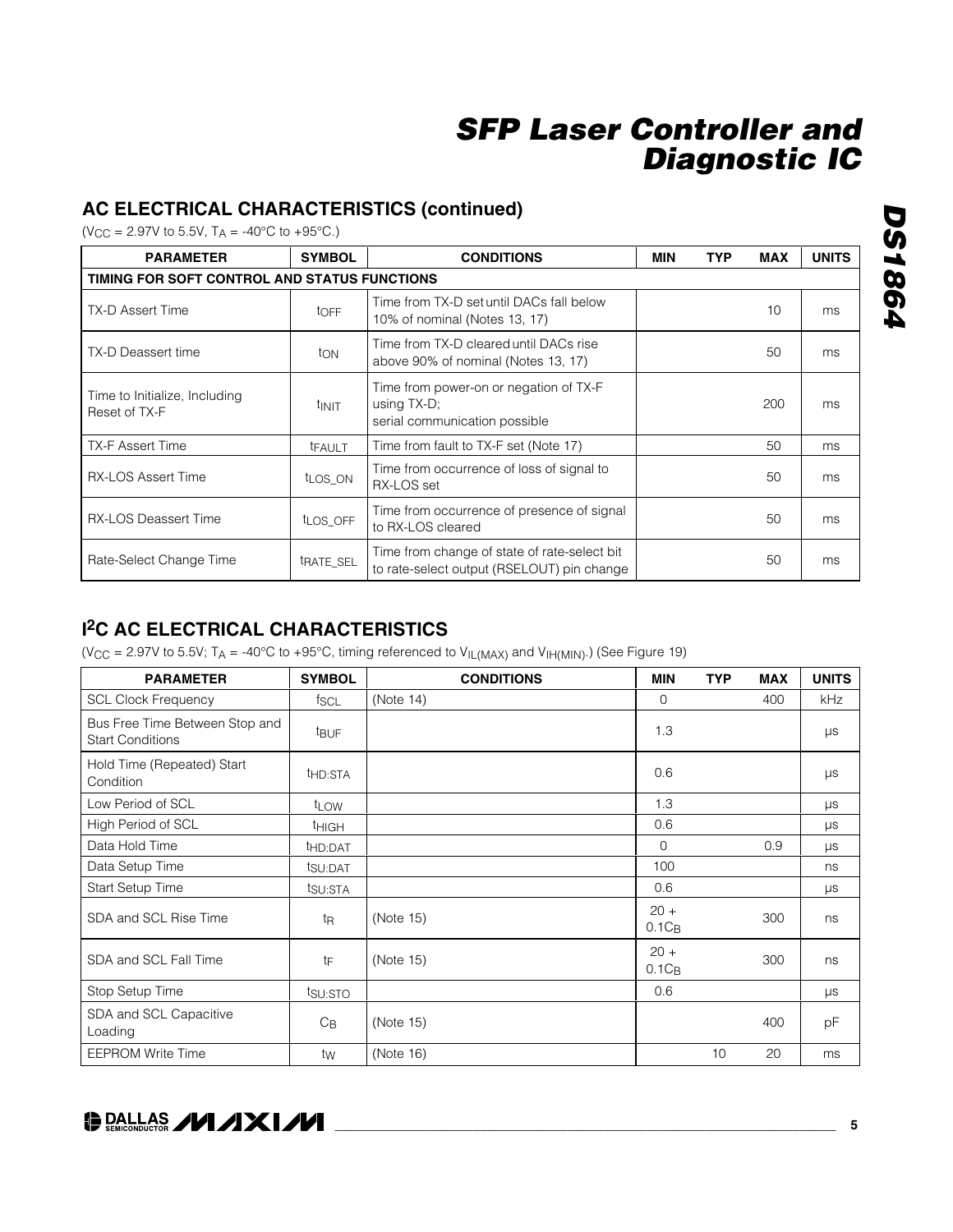### **NONVOLATILE MEMORY CHARACTERISTICS**

 $(V_{CC} = 2.97V$  to 5.5V,  $T_A = -40°C$  to  $+95°C$ .)

| <b>PARAMETER</b>         | <b>SYMBO</b> | TIONS<br>וחמס:                                 | <b>MIN</b>     | TVD<br>. | <b>MAX</b> | <b>JNIT!</b>  |
|--------------------------|--------------|------------------------------------------------|----------------|----------|------------|---------------|
| Writes<br>.UM<br>F F H H |              | 7001<br>∕Note<br>$\overline{\phantom{a}}$<br>◡ | 50,000<br>$ -$ |          |            | <b>Writes</b> |

Note 1: All voltages are referenced to ground. Currents into the IC are positive, and currents out of the IC are negative.

**Note 2:** Supply current is measured with all logic inputs at their inactive state (SDA = SCL = V<sub>CC</sub>) and driven to well-defined logic levels. All outputs are disconnected.

- **Note 3:** DAC0/DAC1 positions programmed to FFh and with outputs floating.
- **Note 4:** Full-scale is user programmable. The maximum voltage that the MON inputs read is approximately full-scale, even if the voltage on the inputs is greater than full-scale.
- Note 5: This voltage defines the maximum range of the analog-to-digital (ADC) converter voltage, not the maximum V<sub>CC</sub> voltage.
- **Note 6:** Accuracy specification includes supply and temperature variations. Measured at 1.2V.
- **Note 7:** %FS refers to calibrated full scale in the case of internal calibration, and uncalibrated full scale in the case of external calibration. Uncalibrated full scale is set at the factory and is specified in this data sheet as V<sub>CC</sub> FS (Factory), MON1 FS (Factory), MON2 FS (Factory), and MON3 FS (Factory). Calibrated full scale is set by the user, allowing him to change any of these scales for his instrumentation.
- **Note 8:** When used single-ended, MON1N must be connected to GND.
- **Note 9:** 0.5%FS with 0.5dB (~11%) accuracy results in 16.4dB range. Assuming some overlap of the ranges, this scheme should cover the required 26dB range.
- **Note 10:** See Figure 14 for thermometer error.

**Note 11:** When the DACs are re-enabled, they ramp up to their final values. The ramp up starts from 0 and should not exceed its final value at any point during its initial transient.

- **Note 12:** This spec is the time it takes, from RSSI voltage below the RSSI voltage trip threshold, to LOS asserted high.
- **Note 13:** Measured from the falling clock edge after the stop bit of the write transaction.
- Note 14: <sup>12</sup>C interface timing shown for is for fast-mode (400kHz) operation. This device is also backward-compatible with <sup>12</sup>C standard-mode timing.
- **Note 15:** C<sub>B</sub>—total capacitance of one bus line in picofarads.
- **Note 16:** EEPROM write begins after a stop condition occurs.
- **Note 17:** This parameter is guaranteed by design.

**DS1864** *DS1864*

**DALLAS /VI /IXI/VI**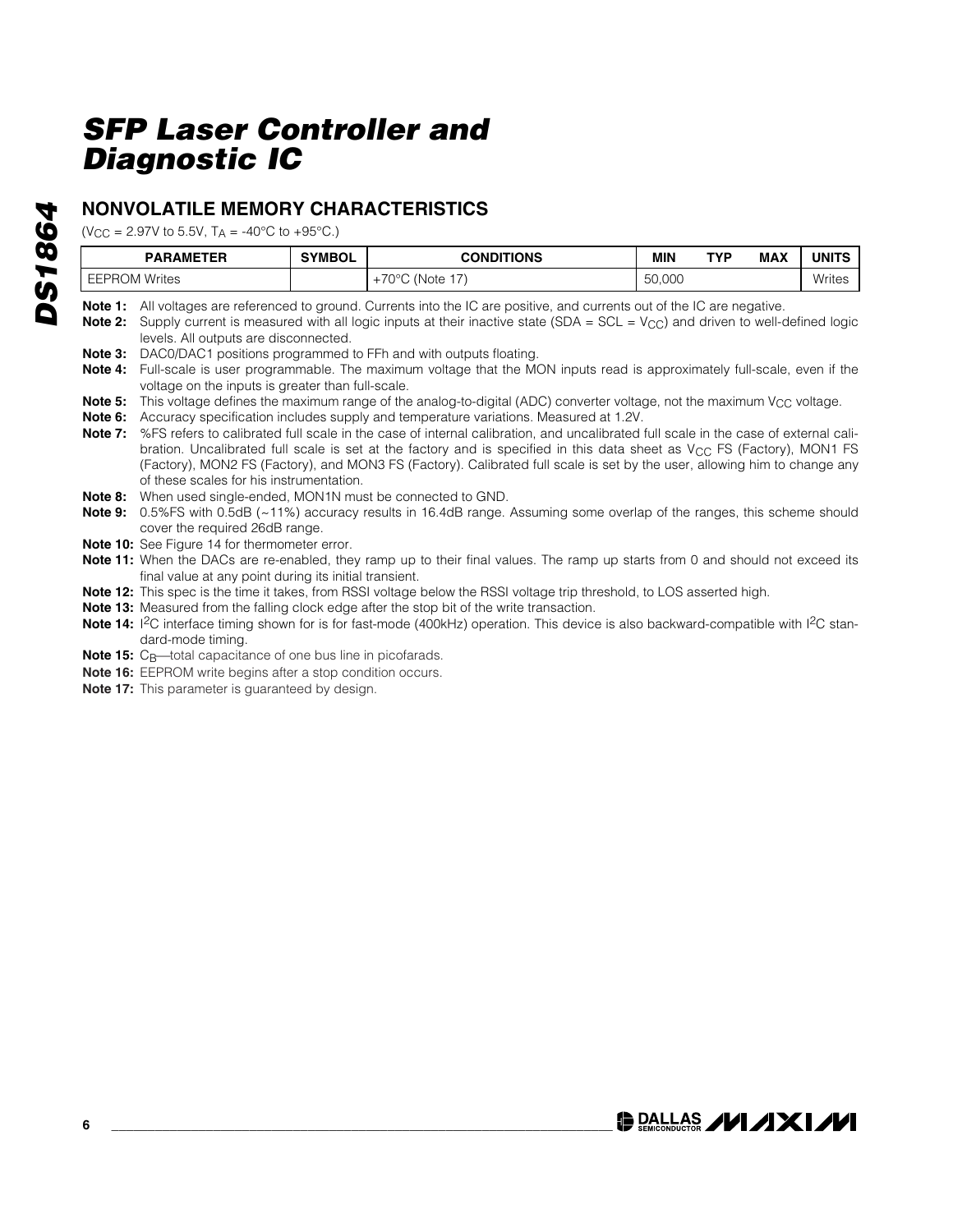### *Timing Diagrams*

*DS1864*

**DS1864** 



*Figure 1. Power-On Initialization with TX-D Low*



*Figure 2. Power-On Initialization with TX-D Asserted*



*Figure 3. Example of Initialization with TX-D Low (Hot-Plug)*

### O DALLAS **// /XI//**

**\_\_\_\_\_\_\_\_\_\_\_\_\_\_\_\_\_\_\_\_\_\_\_\_\_\_\_\_\_\_\_\_\_\_\_\_\_\_\_\_\_\_\_\_\_\_\_\_\_\_\_\_\_\_\_\_\_\_\_\_\_\_\_\_\_\_\_\_\_ 7**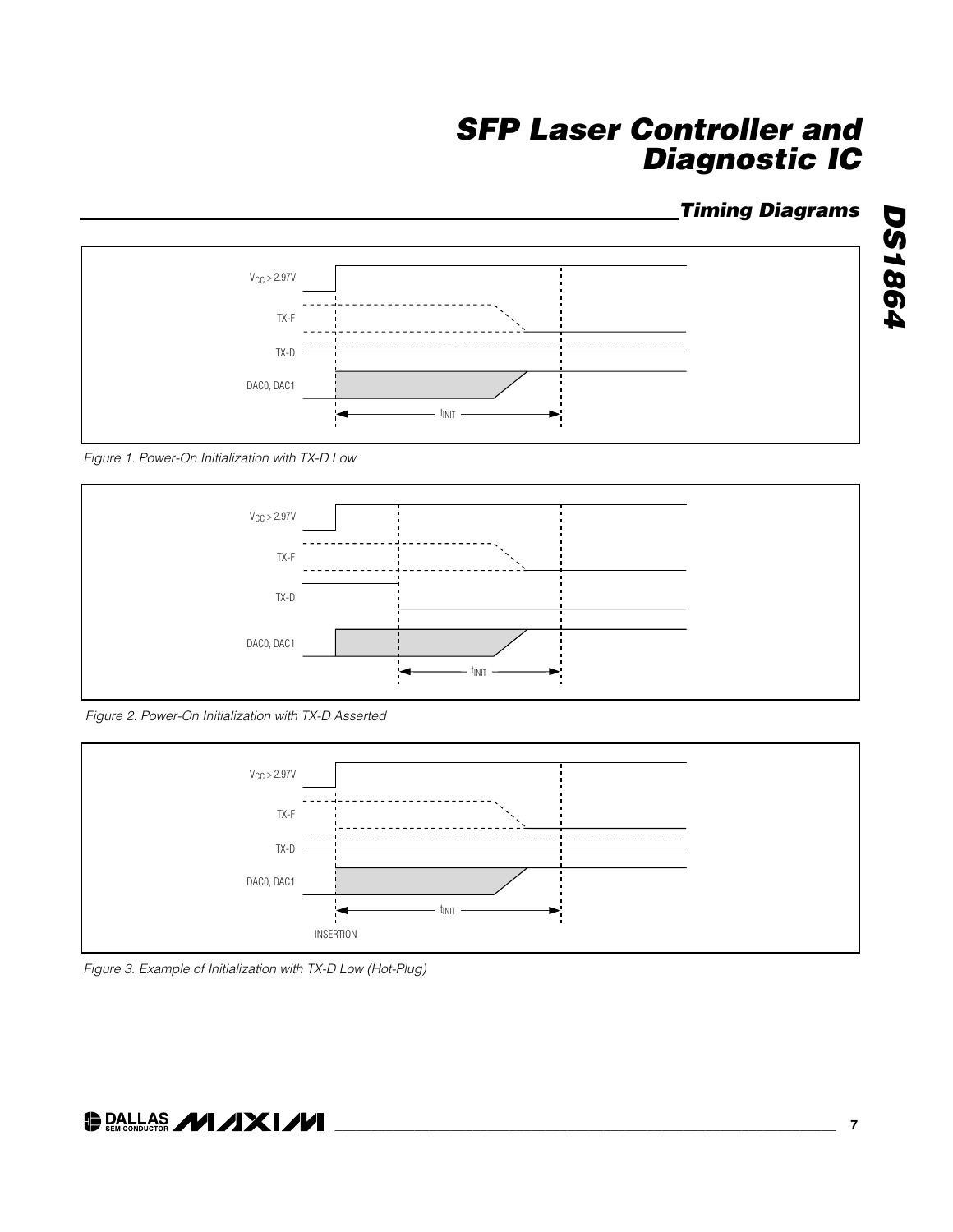

#### *Figure 4. TX-D Timing During Normal Operation*



*Figure 5. Detection of Transmitter Safety Fault Operation*



*Figure 6. Successful Recovery from Transient Safety Fault Condition*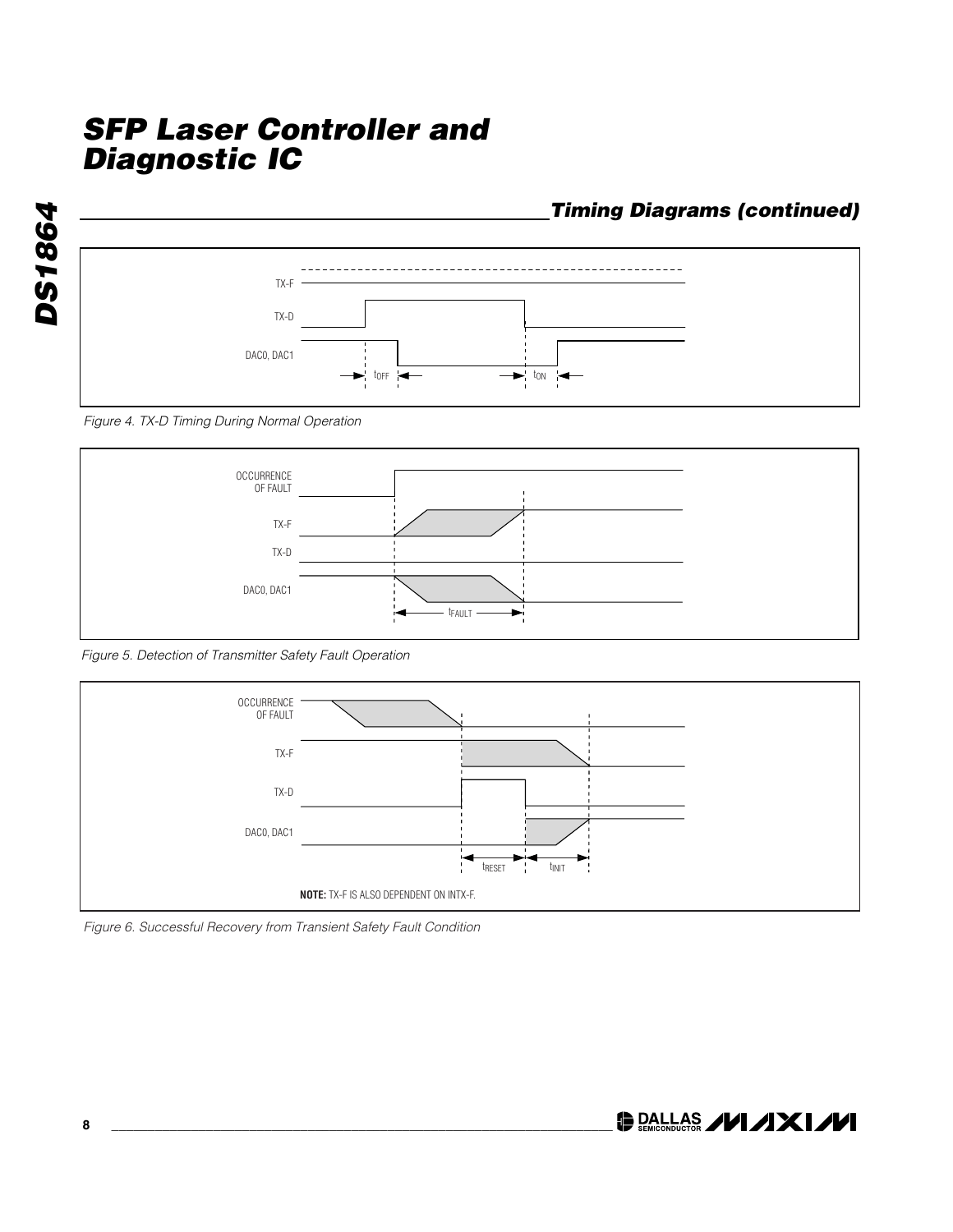### *Timing Diagrams (continued)*



*Figure 7. Unsuccessful Recovery from a Transient Safety Fault Condition*



*Figure 8. Timing of LOS Detection*



*Figure 9. Output Enable/Power-Up*



*Figure 10. Output Enable/Recovery from Safety Fault Shutdown*



*DS1864*

**DS1864**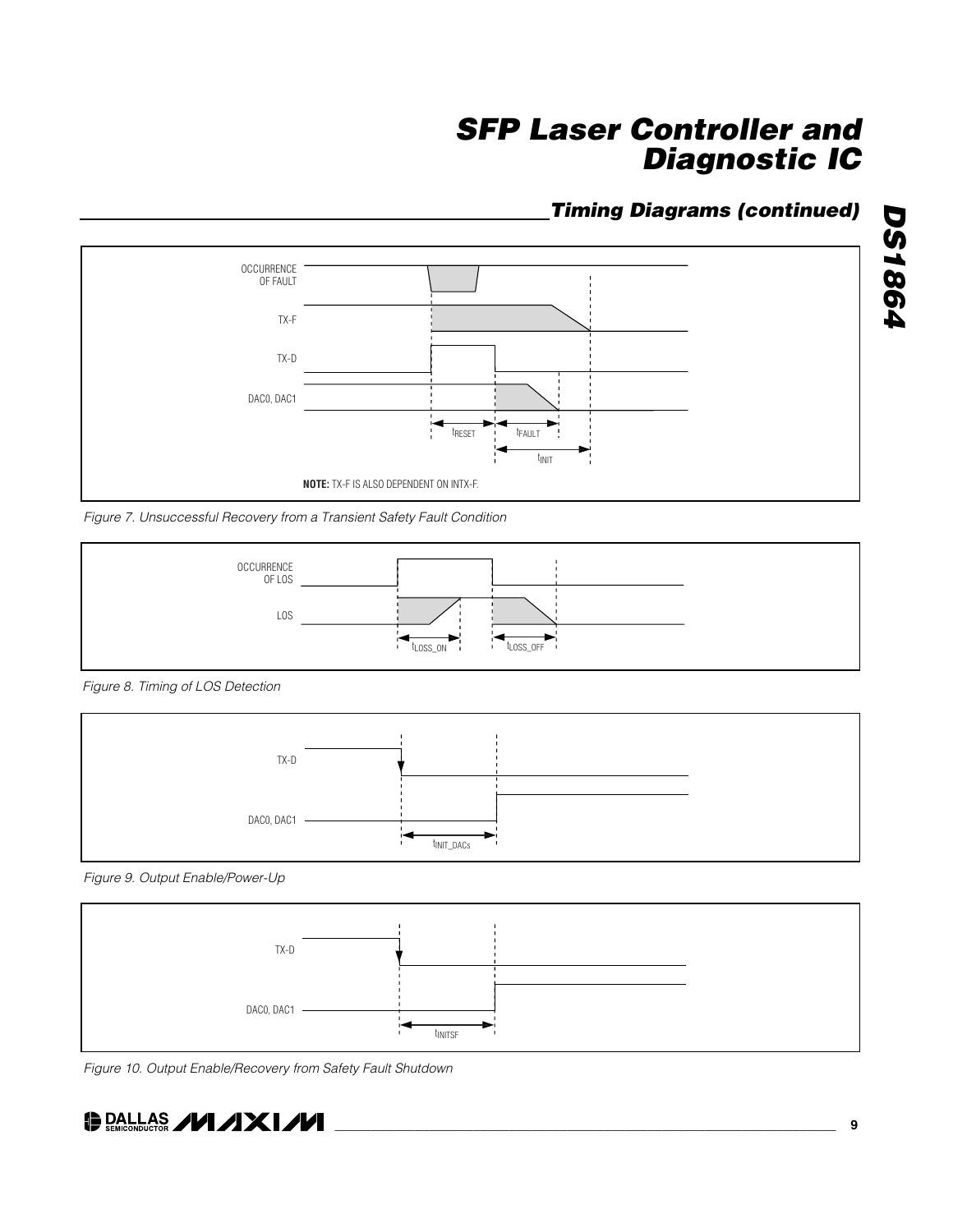( $V_{CC}$  = +3.3V,  $T_A$  = 25°C, unless otherwise noted.)

*DS1864*

**DS1864** 



### *Typical Operating Characteristics*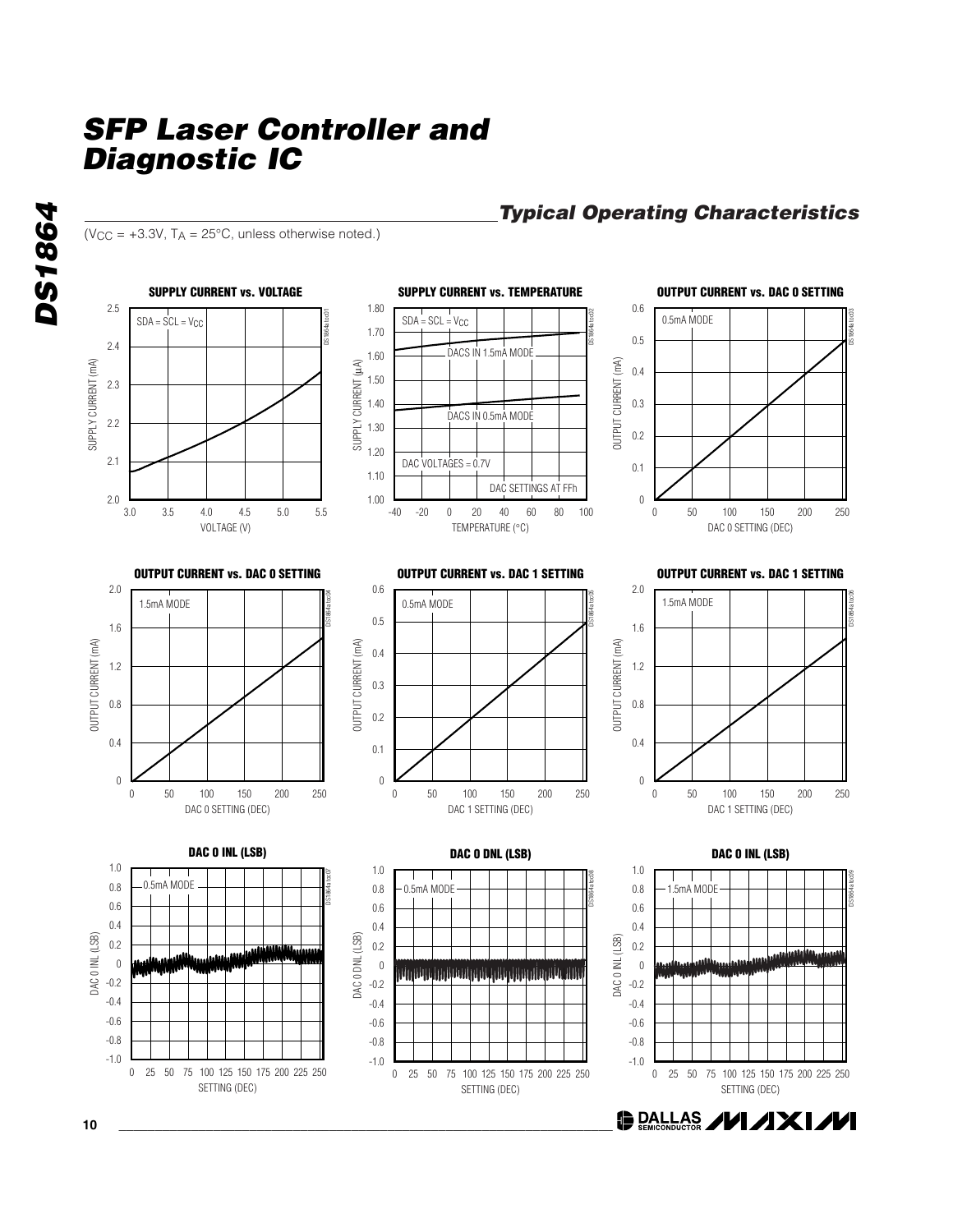

### *Typical Operating Characteristics (continued)*

 $(V_{CC} = +3.3V, T_A = 25°C,$  unless otherwise noted.)

# *SFP Laser Controller and Diagnostic IC*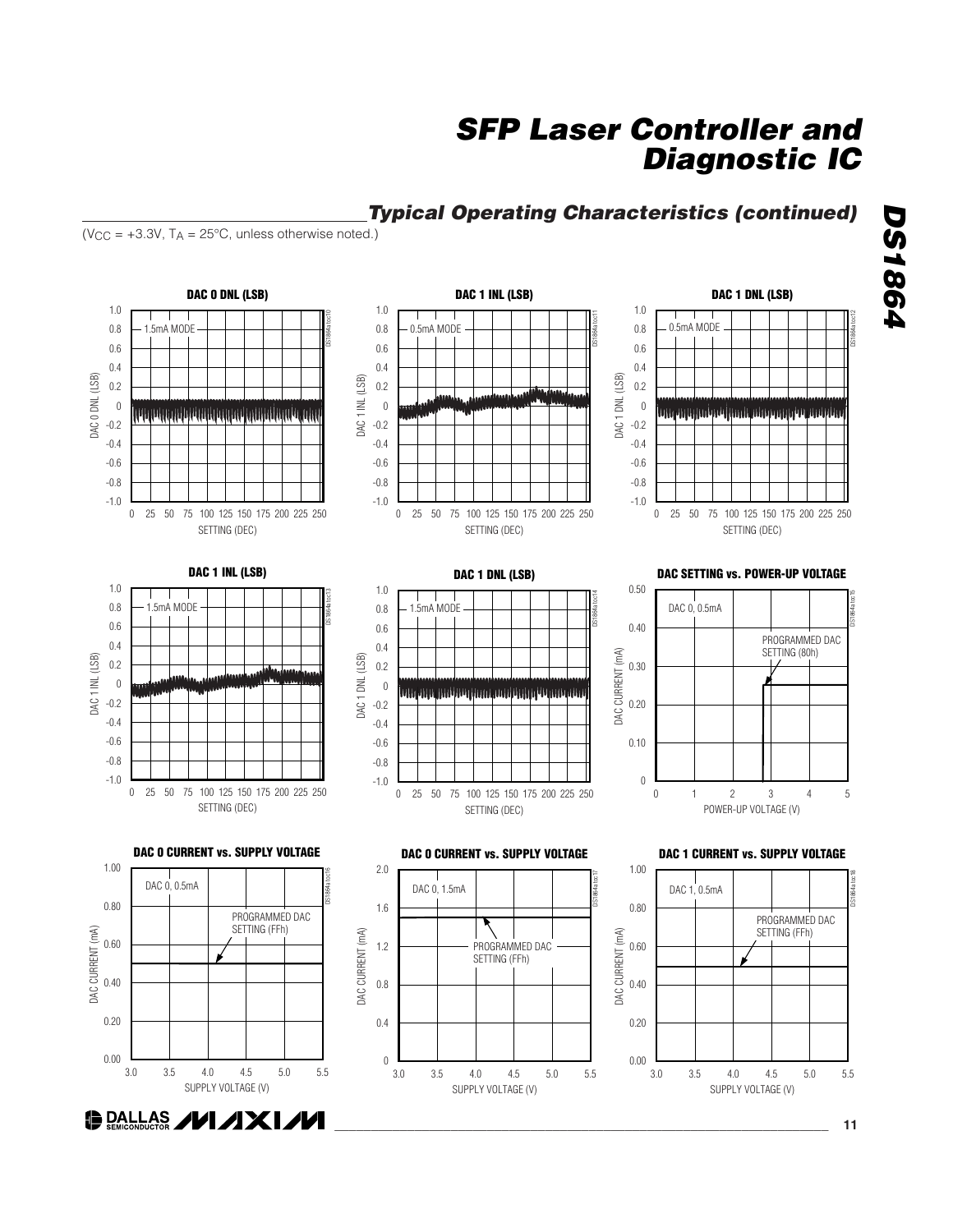

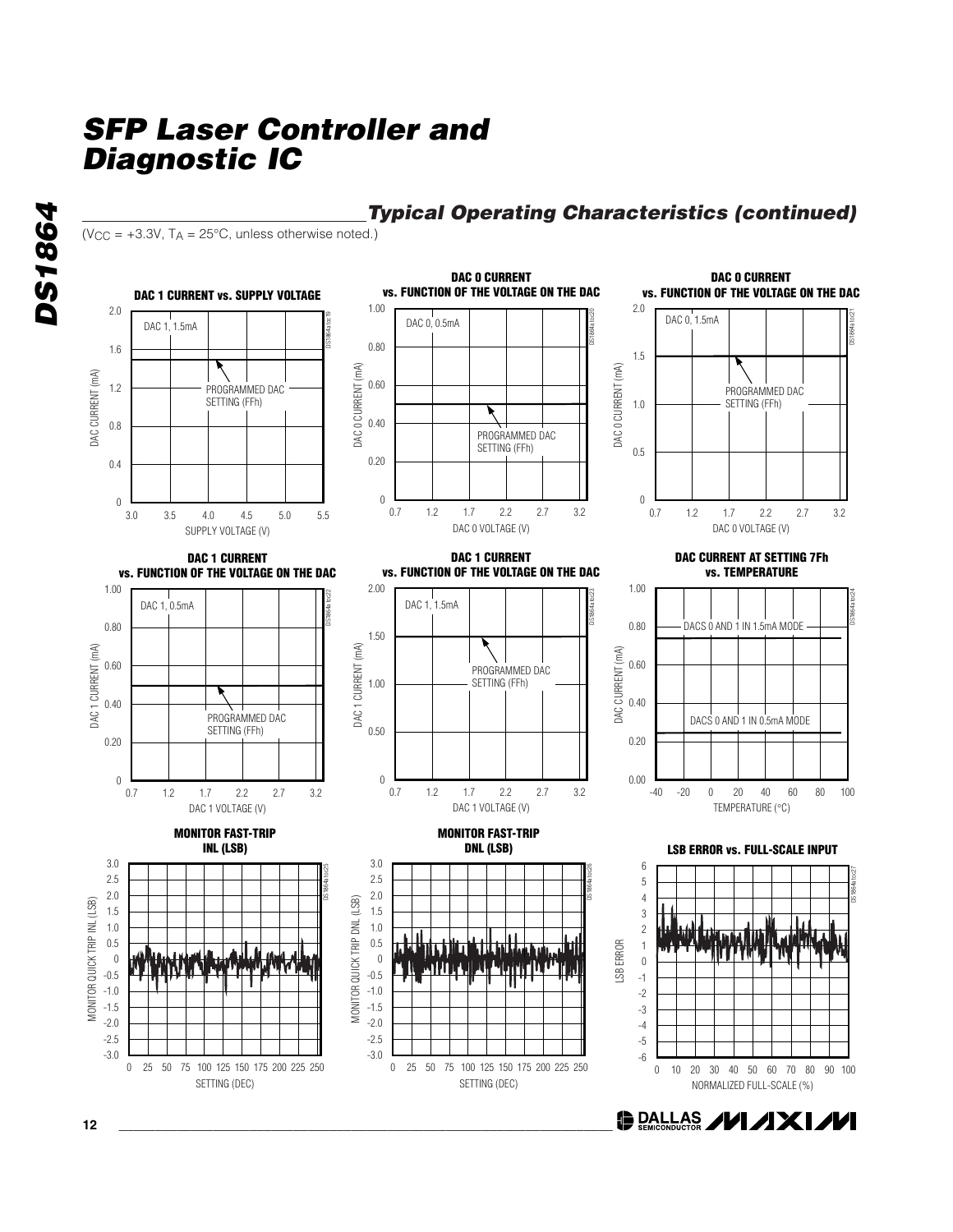### *Pin Description*

| PIN            | <b>PIN NAME</b>       | <b>DESCRIPTION</b>                                                               |  |
|----------------|-----------------------|----------------------------------------------------------------------------------|--|
| 1              | <b>RSELOUT</b>        | Open-Drain Rate-Select Output                                                    |  |
| $\overline{c}$ | <b>SDA</b>            | <sup>2</sup> C Serial Data Input/Output                                          |  |
| 3              | SCL                   | <sup>12</sup> C Serial Clock Input                                               |  |
| 4              | <b>INTX-F</b>         | TX-F Input from External Device                                                  |  |
| 5              | <b>INLOS</b>          | Loss of Signal Input from External Device                                        |  |
| 6              | IN <sub>1</sub>       | Digital Input                                                                    |  |
| $\overline{7}$ | N.C.                  | No Connection                                                                    |  |
| 8              | N.C.                  | No Connection                                                                    |  |
| 9              | <b>GND</b>            | Ground. All GND pins must be connected.                                          |  |
| 10             | $TX-D$                | Transmit Disable Input. Places DAC0 and DAC1 in high-impedance state.            |  |
| 11             | <b>RSEL</b>           | Rate Select Logic Input                                                          |  |
| 12             | MON3N                 | Voltage Monitor Input, Low Side. Used typically for RSSI.                        |  |
| 13             | MON3P                 | Voltage Monitor Input, High Side. Used typically for RSSI.                       |  |
| 14             | MON <sub>2</sub>      | Voltage Monitor Input. Used typically for Transmit Power (TXP).                  |  |
| 15             | N.C.                  | No Connection                                                                    |  |
| 16             | MON1N                 | Voltage Monitor Input, Low Side. Used typically for Bias Sense Current (IBIAS).  |  |
| 17             | MON1P                 | Voltage Monitor Input, High Side. Used typically for Bias Sense Current (IBIAS). |  |
| 18             | DAC <sub>1</sub>      | Lookup Table-Controlled Current Sink                                             |  |
| 19             | <b>GND</b>            | Ground. All GND pins must be connected.                                          |  |
| 20             | DAC0                  | Lookup Table-Controlled Current Sink                                             |  |
| 21             | <b>V<sub>CC</sub></b> | Power Supply. All V <sub>CC</sub> pins must be connected.                        |  |
| 22             | N.C.                  | No Connection                                                                    |  |
| 23             | <b>GND</b>            | Ground. All GND pins must be connected.                                          |  |
| 24             | <b>FETG</b>           | Logic Output Driving External FET                                                |  |
| 25             | TX-F                  | Open-Drain Fault Output                                                          |  |
| 26             | RX-LOS                | Open-Drain Loss of Signal Output                                                 |  |
| 27             | OUT <sub>1</sub>      | Open-Drain Digital Output                                                        |  |
| 28             | <b>V<sub>CC</sub></b> | Power Supply. All V <sub>CC</sub> pins must be connected.                        |  |

### **\_\_\_\_\_\_\_\_\_\_\_\_\_\_\_\_\_\_\_\_\_\_\_\_\_\_\_\_\_\_\_\_\_\_\_\_\_\_\_\_\_\_\_\_\_\_\_\_\_\_\_\_\_\_\_\_\_\_\_\_\_\_\_\_\_\_\_\_ 13**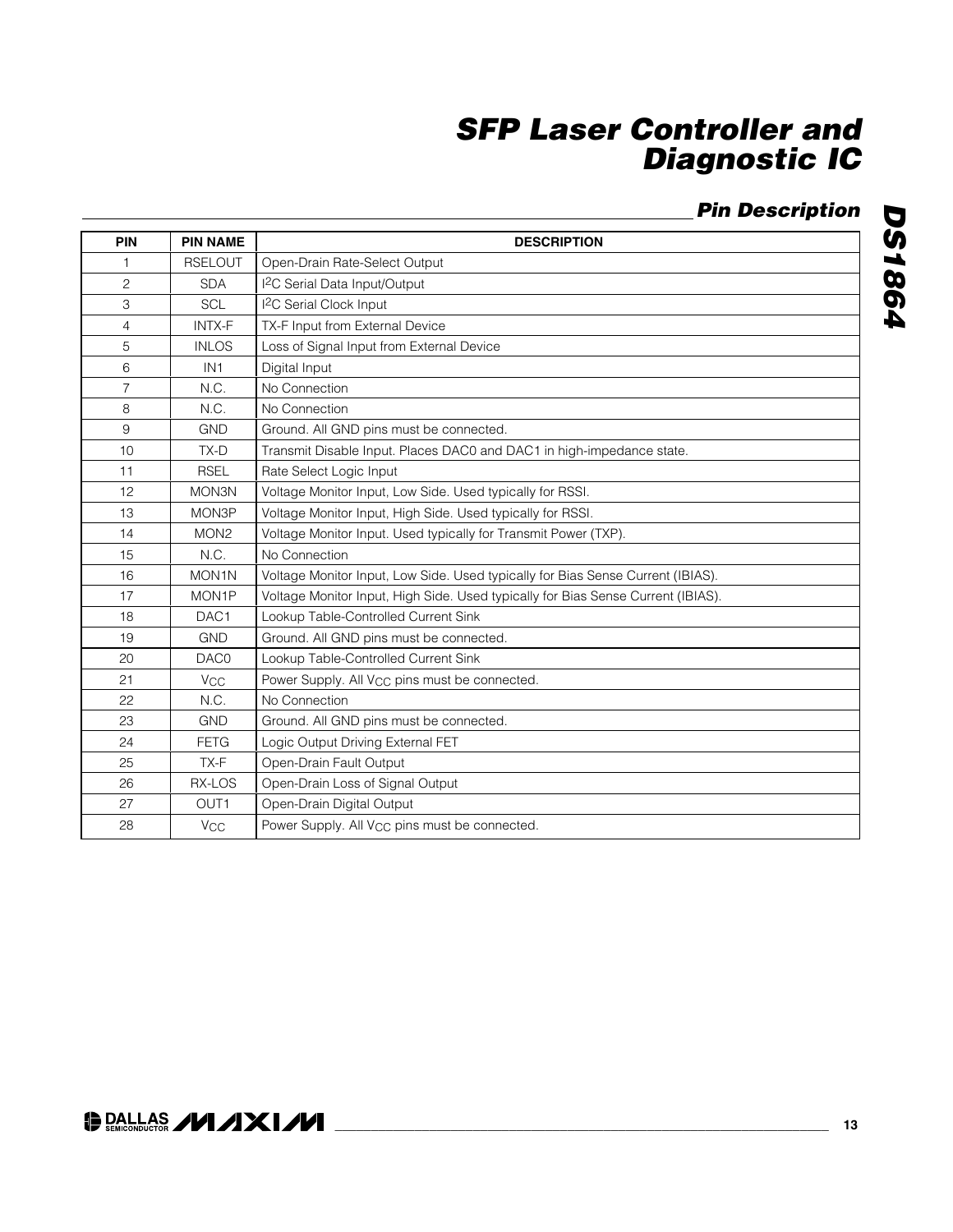

*Figure 11. Block Diagram, Main*

**DALLAS /VI /IXI/VI** 

*DS1864*

**DS1864**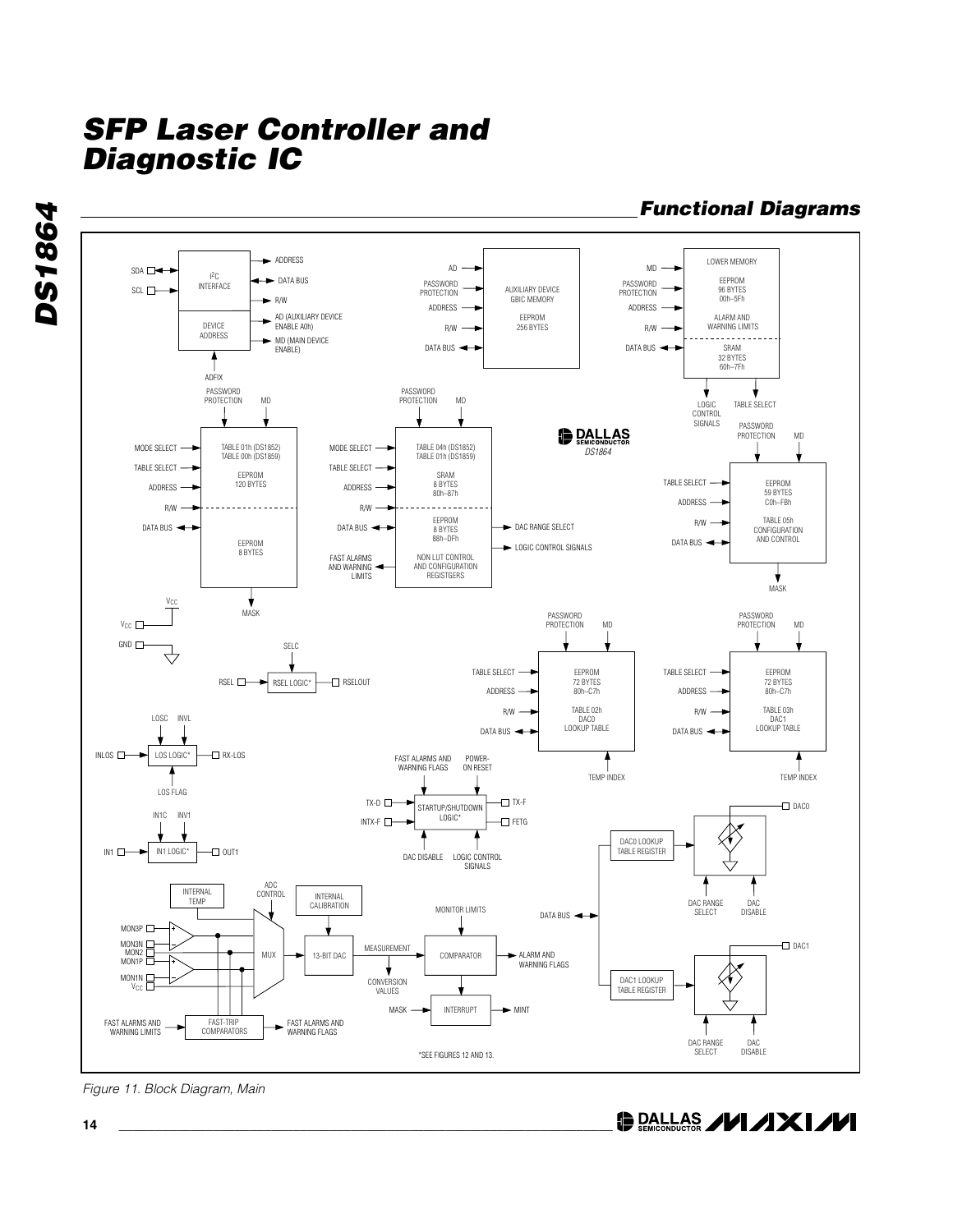### *Functional Diagrams (continued)*



*Figure 12. Block Diagram, Shutdown*



*Figure 13. Block Diagram, Outputs*

### **DALLAS /VI/IXI/VI**

*DS1864*

**DS1864**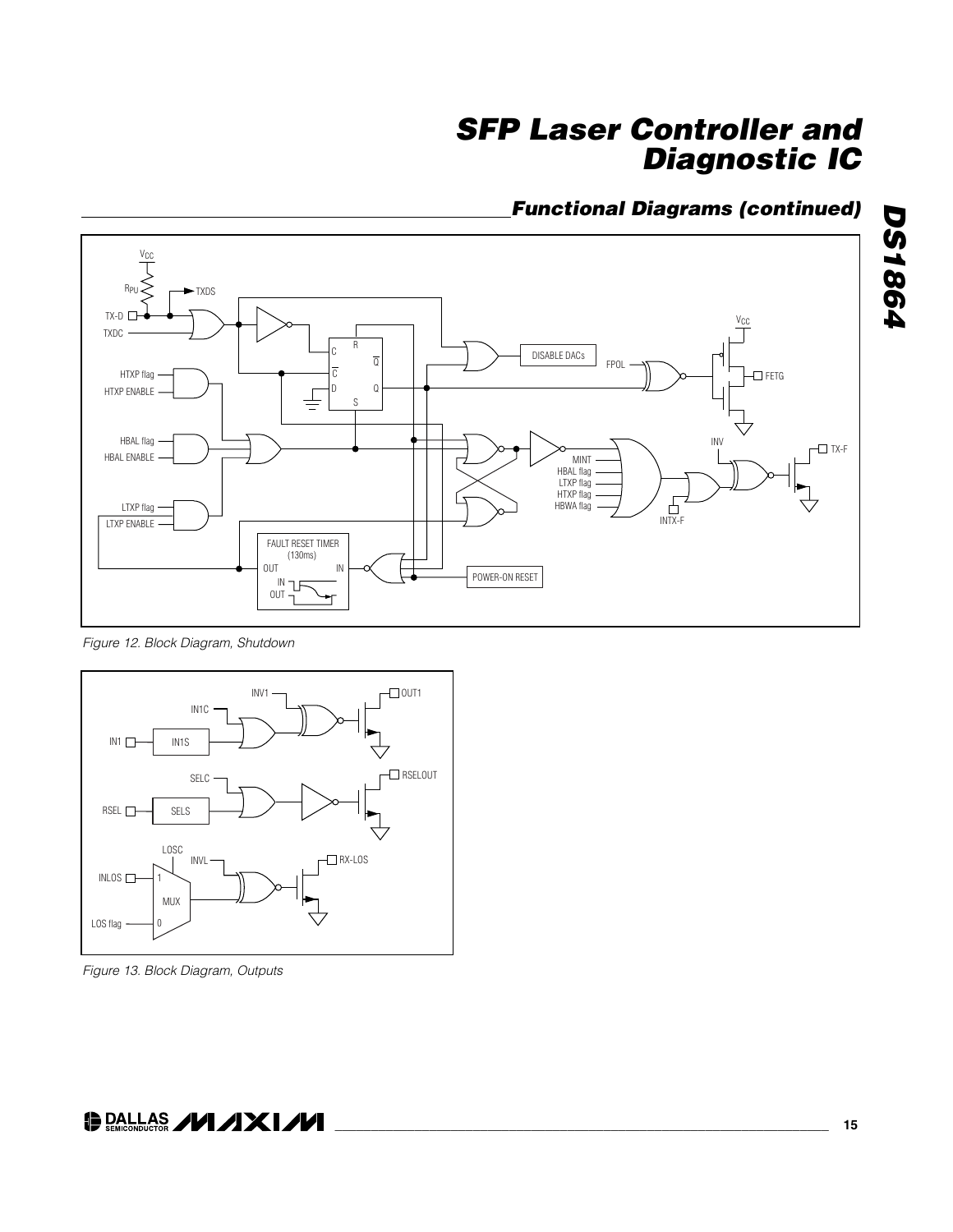### *Detailed Description*

The DS1864 manages all system monitoring functions in a fiber-optic data transceiver module in accordance with SFF-8472 MSA. The IC communicates with a host system through a  $1^2C$  bus, and can be programmed with a unique <sup>[2</sup>C address.

The IC offers temperature-controlled lookup tables for its two current-sink DACs. Monitoring and calibration functions for supply voltage, temperature and three analog signals are available, as well as programmable alarm and warning flags for these signals which can be used to trigger interrupts based on user-specified limits.

The IC also possesses laser shutdown (eye safety) features such as programmable fast-trip alarms and interrupts, in addition to signals such as FETG for laser safety disconnect.

The memory is protected by a customizable two-layer password scheme. Furthermore, the memory layout can be configured to be compatible with the DS1852/DS1856 or the DS1859.

An overview of the DS1864's functions is shown in the block diagram in Figure 11. Additional DS1864 functions are shown in Figures 12 and 13.

#### *Control Features*

The DS1864 contains two current-sink DACs, DAC0 and DAC1. Normally, each DAC is controlled by a temperature-indexed lookup table (LUT), which can change the DAC settings based on the temperature measured by the internal temperature sensor. However, each DAC can also be manually programmed by the user.

#### *DAC0 and DAC1*

The current-sink DACs are linear and have two userselectable ranges, 1.5mA and 0.5mA. The range is selected by the DAC0R and DAC1R bits located in address 88h in Table 04h (Table 01h in DS1859 configuration). The 1.5mA range is selected when the corresponding bit is set to a 1, and the 0.5mA range is selected when the corresponding bit is set to a 0. The temperature-indexed LUT for each DAC determines the value to be loaded in to the DAC0 and DAC1 registers (bytes 82h and 83h respectively in Table 04h (Table 01h in DS1859 configuration)). The DACs can be disabled (placed in a high-impedance mode) by pulling the TX-D pin high. The TXDC control bit (Lower Memory Register, byte 6Eh, bit 6) can also be used to disable the DAC outputs by placing them in a high-impedance state.

To determine the DAC position to produce a desired current, the following equation can be used:

$$
DESIRED\ POSTION = \left(\frac{DESIRED\ CURRENT}{FULL\ SCALE\ CURRENT}\right) \times 255
$$

Update bits are provided to indicate when an A/D conversion has completed for each monitored value. These bits are located in Lower Memory, byte 77h.

#### *DAC Lookup Table (LUT) Operation*

The current-sink DAC settings are determined by temperature-controlled Lookup Tables (LUTs). The LUTs are located in Table 02h for DAC0 and Table 03h for DAC1. The lookup tables are 72 bytes each and allow the biasing to be adjusted every 2°C between -40°C and +102°C. Temperatures less than -40°C or greater than +102°C use the -40°C or +102°C values, respectively. The values programmed into the LUTs are 8-bit unsigned values that represent the desired DAC setting for each 2°C temperature window. The LUTs have 1°C hysteresis (see Figure 14) to prevent the DAC's setting from chattering in the event the temperature remains near a LUT switching point. Table 1 shows which register corresponds to which temperature in the LUTs. Figure 14 shows how the LUT chooses which memory location to use for the DACs depending on the temperature read from the internal temperature sensor.

The Temperature Index Byte (address 81h, Table 04h (Table 01h in DS1859 configuration)) is automatically calculated following each temperature conversion and points to the corresponding location in the LUTs for the



**DALLAS /VI /IXI/VI** 

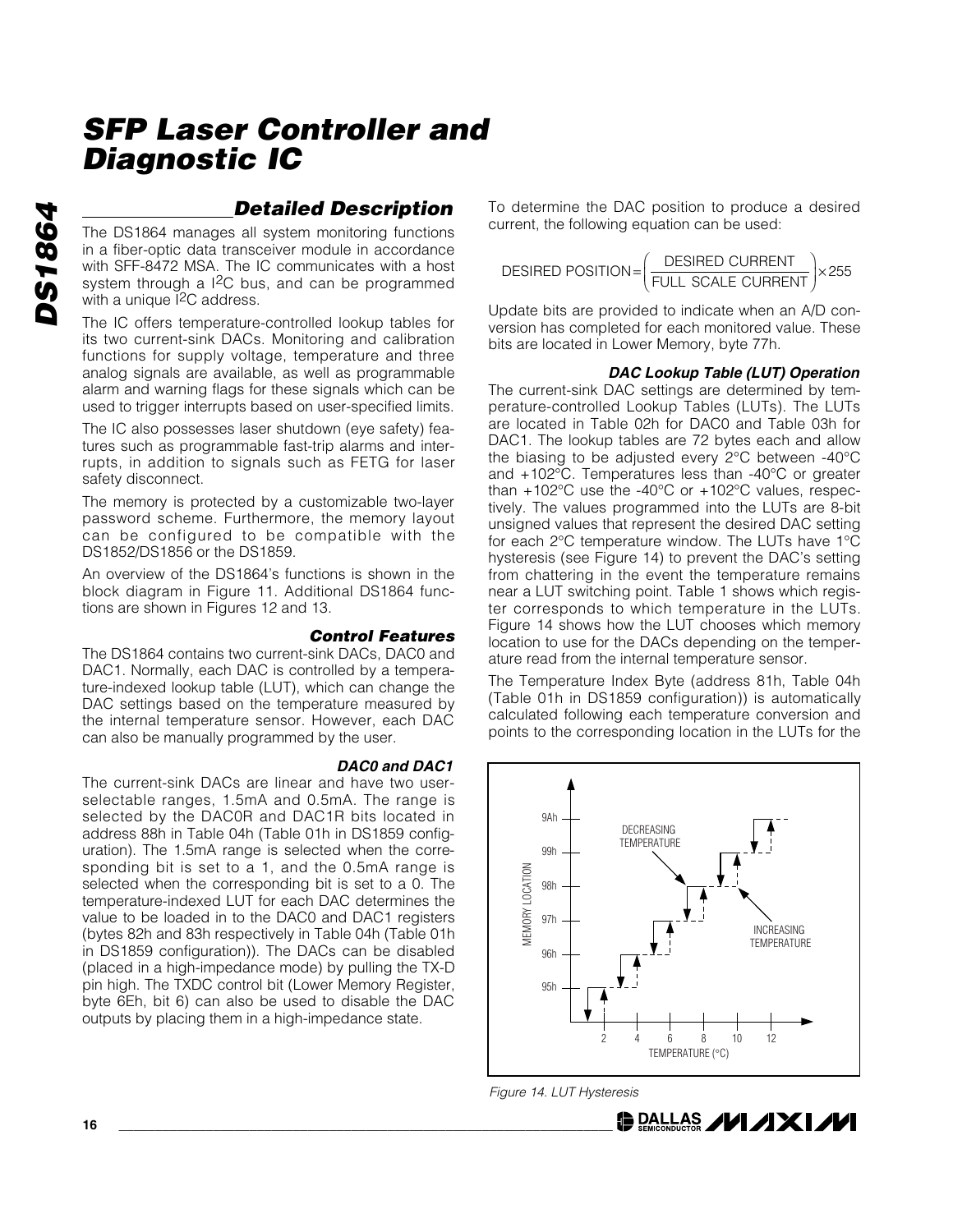### **Table 1. LUT Addresses For Corresponding Temperature Values**

| <b>ADDRESS (hex)</b> | <b>CORRESPONDING</b><br><b>TEMPERATURE (°C)</b> |
|----------------------|-------------------------------------------------|
| 80                   | $≤ -40$ °C                                      |
| 81                   | $-38^{\circ}$ C                                 |
| 82                   | $-36^{\circ}$ C                                 |
|                      |                                                 |
| C6                   | $+100^{\circ}$ C                                |
|                      | $\ge +102^{\circ}$ C                            |

current temperature. The DAC value referenced in the LUT is then loaded into address 82h of Table 04h (Table 01h in DS1859 configuration) for DAC0 and into address 83h of Table 04h (Table 01h in DS1859 configuration) for DAC1.

#### *DAC Manual Mode*

During normal operation, the DAC setting is automatically modified once per conversion cycle based on the ADC results. However, if the TEN bit (bit 1, address 80h, Table 04h (Table 01h in DS1859 configuration)) is set to 0, the DACs are placed in a manual mode and temperature indexing is disabled. Once in manual mode, the user programs the current-sink DACs by writing the desired positions to addresses 82h and 83h in Table 04h (Table 01h in DS1859 configuration) to control DAC0 and DAC1, respectively.

*RSEL Operation*

The rate select pin (RSEL) along with the SELC rate select bit (Lower Memory Register, byte 6Eh, bit 3) determine the state of the RSELOUT pin, which is intended to be used to control receiver multirate performance. The RSEL pin state is OR'ed with the state of the SELC bit to determine the RSELOUT pin state. Bit SELS (Lower Memory Register, byte 6Eh, bit 4) indicates the state of the RSEL pin. See Figure 13 for more details.

#### *Monitoring Features*

The DS1864 incorporates five basic monitor channels, which include temperature, supply voltage ( $V_{CC}$ ), and three external channels (MON1, MON2, and MON3). These analog signals are sampled and converted into digital measurements and compared to threshold limits to determine alarm and warning signals and fault states. These five signals can be calibrated externally, using reserved registers for calibration values, or internally, using built-in gain, offset, and right-shifting functions.

### **DALLAS /VI /IXI/VI**

#### *Digital Diagnostics*

In optical transceiver applications, the external monitor channels are typically used for Bias Current (IBI) through pins MON1P and MON1N, Transmitted Power (TXP) through a MON2 pin, and Received Power (RIN) through pins MON3P and MON3N. While MON2 is a single-ended monitor, MON1 and 3 have the option of being used as differential or single-ended monitors. To use these channels single-ended, connect the 'N' side to ground. A 13-bit ADC samples and digitizes the five analog signals and the results are stored in registers 60h through 69h in the Lower Memory. The representative digital values are 13-bits wide (left justified), and are stored in successive register pairs. The temperature value is stored in a 2's complement format, while V<sub>CC</sub> and the three analog inputs are stored in an unsigned format. The digital values are updated every tFRAME. From these measurements, alarms and warnings are generated after a digital comparison with high and low set limits. A maskable interrupt, MINT, asserted through TX-Fault, can be enabled based on any combination of alarms and warnings.

#### *Alarm and Warning Flags*

Alarm and warning flags are generated by comparing the digitally converted values of the measured temperature, supply voltage, and three MON inputs with userprogrammed upper and lower limits. These limits are stored in EEPROM locations 00h through 27h in the Lower Memory. The two types of flags, alarm and warning, are also stored in the Lower Memory. Addresses 70h and 71h contain the alarm flags, while addresses 74h and 75h contain the warning flags. The *Alarms and Warnings* section under *Fault Management* describe how to program the alarm and warning thresholds, and how to use them to generate interrupts.

#### *Calibration Overview*

Calibration is provided internally or externally. External calibration makes use of a range of registers, reserved for this purpose according to SFF-8472 standard. This range is 38h to 5F in the Lower Memory Registers. The calibration constants are loaded in the registers during system test. In external calibration mode, a host processor retrieves the constants and computes the calibrated data.

The DS1864 features internal calibration for the five analog channels. Internal calibration makes use of two registers for four of the five monitored analog channels: V<sub>CC</sub>, MON1 (Bias Current (IBI)), MON2 (Transmitted Power (TXP)) and MON3 (Received Power (RIN)). One register is for offset calibration, the other for gain calibration. Both registers are loaded during system test. Only the offset scaling register is used for temperature.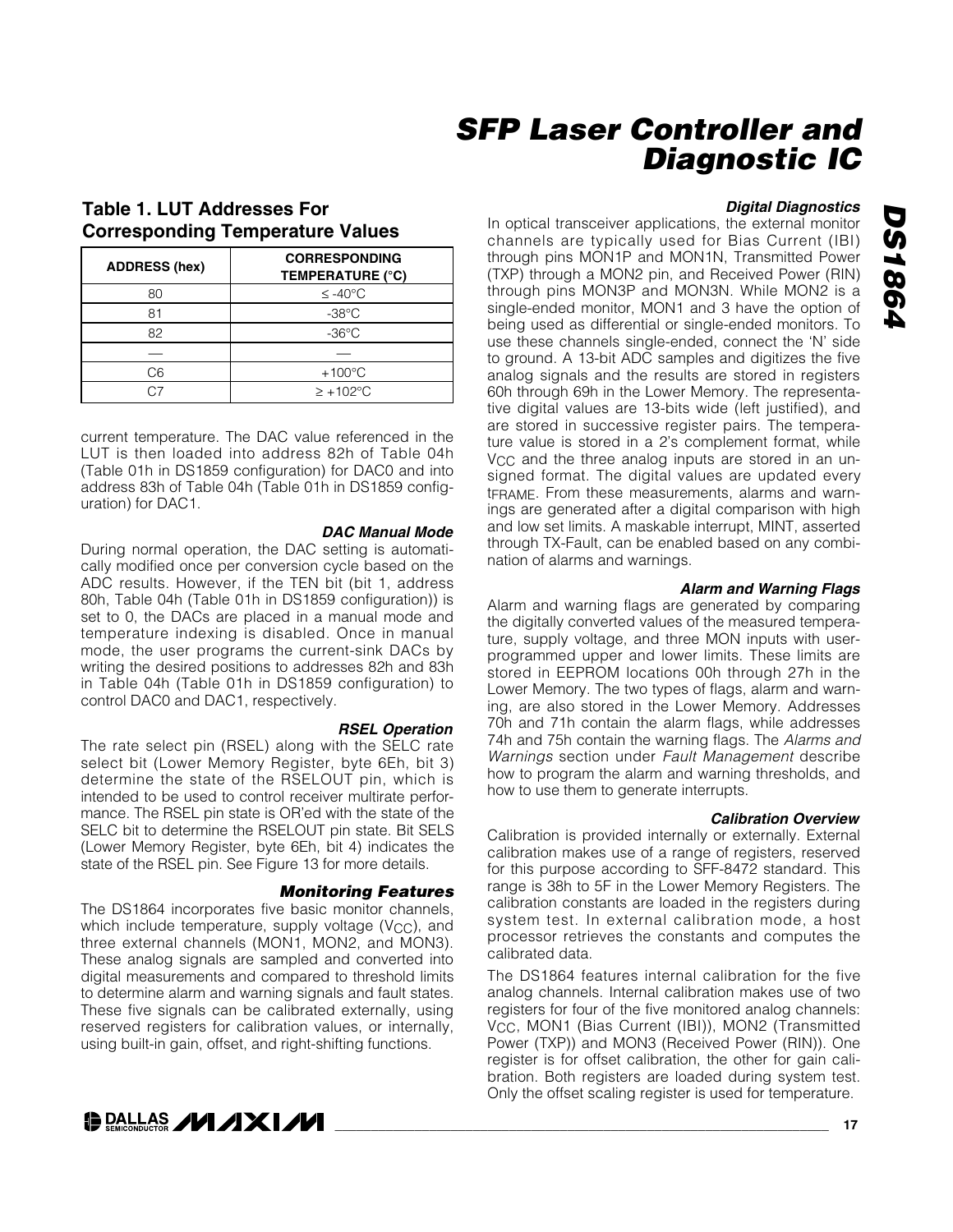*DS1864* **DS1864** 

Internal calibration applies to measured values acquired by the ADC, and does not apply to the fast alarms. If internal calibration is desired, each analog channel requires that registers 8Eh through AFh in Table 04h (Table 01h in DS1859 configuration) are loaded with the appropriate values to calibrate for gain and offset. Every gain and offset register is 2-bytes wide. Both gain and offset calibration are independently capable of converting input variables into a digital output range spanning 0000h to FFFFh.

The last adjustment is made by using right-shifting. Right-shifting registers are located in registers A2h through ABh and AEh to AFh, and store a 3-bit value used to shift each MON value from 0 to 7 spaces to the right. The effect of this is to make better use of the ADC range and increase the accuracy of the readings. Rightshifting is the last function performed on the MON signal before the digital value is sent to the MON register.

#### *Temperature Monitor Operation*

The internal temperature monitor values are stored in 16-bit 2's complement format, and located in memory addresses 60h and 61h of the Lower Memory. The temperature conversions are updated every tFRAME, and do not occur during an active read or write to memory. The factory default calibration values for the temperature monitor are shown in Table 2.

### **Table 2. Internal Temperature Monitor Factory Default Calibration**

| <b>SIGNAL</b> | +FS<br><b>SIGNAL</b> | +FS<br>(hex) | -FS<br>SIGNAL   (hex)              | -FS    |
|---------------|----------------------|--------------|------------------------------------|--------|
| Temperature   | +127.96875°C         | 7FF8         | $\mid$ -128.00 $^{\circ}$ C $\mid$ | 8000 L |

To convert the 2s complement register value to the temperature it represents, first convert the 2-byte hexadecimal value to a decimal value as if it is an unsigned value, then divide the result by 256. Finally, subtract 256 if the result of the division is greater than or equal to +128. Example converted values are shown in Table 3 below.

#### **Table 3. Temperature Conversion Values**

| <b>MSB</b><br>(bin) | <b>LSB</b><br>(bin) | <b>TEMPERATURE</b><br>(°C) |
|---------------------|---------------------|----------------------------|
| 01000000            | 00000000            | 64                         |
| 01000000            | 00001111            | 64.059                     |
| 01011111            | 00000000            | 95                         |
| 11110110            | 00000000            | $-10$                      |
| 11011000            | 00000000            | $-40$                      |

The offset of the temperature sensor can be adjusted using the internal calibration registers to account for differences between the ambient temperature at the location of the DS1864 and the temperature of the device it is biasing. When offsets are applied to the temperature measurement, the value converted is offset by a fixed value from the DS1864's ambient temperature. For more information, see the following *Temperature Monitor Offset Calibration* section.

#### *Temperature Monitor Offset Calibration*

The DS1864's temperature sensor comes precalibrated and requires no further adjustment by the customer for proper operation. However, it is possible to characterize a system and add a fixed offset to the DS1864's temperature reading so it is representative of another location's temperature. This is not required for biasing because the temperature offset can be accounted for by adjusting the data's location in the LUTs, but this feature is available for customers that see application benefits.

To change the temperature sensor's offset: write the temperature offset register to 0000h, measure the source reference temperature (TREF, °C), and read the temperature from the DS1864 (T<sub>DS1864</sub>, °C). Then, the following formula can be used to calculate the value for the temperature offset register.

### $\mathsf{TEMP}\ \mathsf{OFFSET}\ {\mathsf{=}}\ \left(64{\times}(-275{+}\mathsf{T_{REF}}-\mathsf{T_{DS1864}})\right)$

XOR<sub>BITWISE</sub> BB40h

Once the value is calculated, write it to the temperature offset register.

#### *Voltage Monitor Operation*

In addition to monitoring temperature, the DS1864 monitors V<sub>CC</sub> and the three MON inputs in a round-robin fashion using its 13-bit A/D converter. The converted values are stored in memory addresses 62h to 69h as 16-bit unsigned numbers with the ADC results left justified in the register. The round-robin update time is specified by tFRAME in the analog voltage monitoring characteristics.

The default factory-calibrated values for the voltage monitors are shown in Table 4.

By using the internal gain and offset calibration registers the +FS and -FS signal values shown in Table 4 can be modified to meet customer needs. For more information on calibration, see the following *Voltage Monitor Calibration* section.

**Note:** ±FS voltages shown in Table 4 were calculated assuming factory-programmed gain and offset values in addition to right shifting set to 0.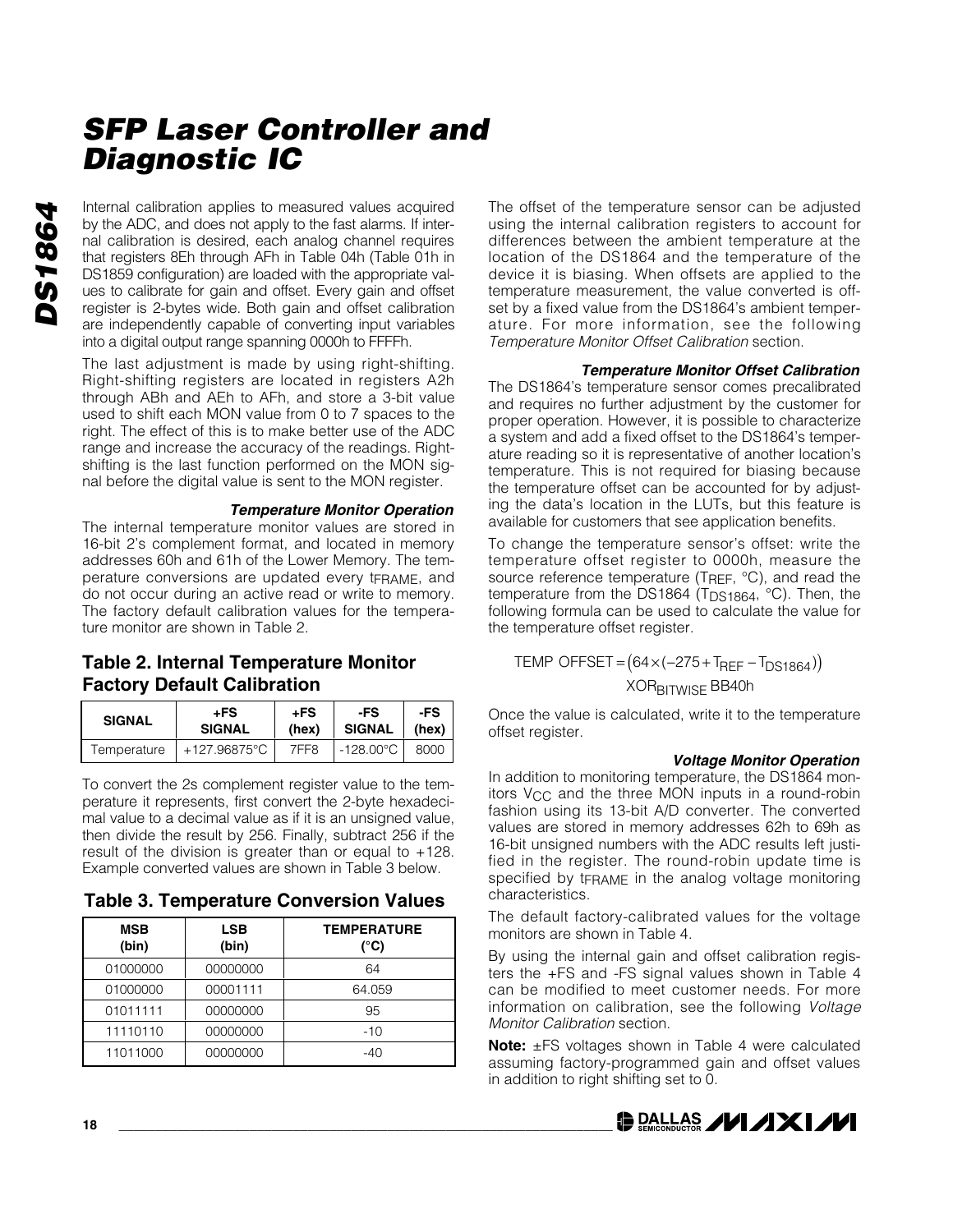### **Table 4. Voltage Monitor Factory Default Calibration**

| <b>SIGNAL</b>         | +FS<br>(V) | $+FS$<br>(hex)   | -FS<br>(V) | -FS<br>(hex) |
|-----------------------|------------|------------------|------------|--------------|
| <b>V<sub>CC</sub></b> | 6.5528V    |                  | 0V         | 0000         |
| MON <sub>1</sub>      | 2.4997V    | FFF <sub>8</sub> | 0V         | 0000         |
| MON <sub>2</sub>      | 2.4997V    | FFF <sub>8</sub> | 0V         | 0000         |
| MON <sub>3</sub>      | 2.4997V    | FFF <sub>8</sub> | ΩV         | 0000         |

To calculate the voltage measured from the register value, first calculate the LSB weight of the 16-bit register. The LSB weight is equal to the full-scale voltage span divided 65528. Next, convert the hexadecimal register value to decimal and multiply it times the LSB weight.

Example: Using the factory default V<sub>CC</sub> trim, what voltage is measured if the V<sub>CC</sub> register value is C340h? The LSB for V<sub>CC</sub> is equal to  $(6.5528V - 0V) / 65528 =$ 100.00µV. C340h is equal to 49984 decimal, which yields a supply voltage equal to 49984  $\times$  100.00 $\mu$ V = 4.9984V. Table 5 shows more conversion examples based on the factory trimmed A/D settings.

The factory-programmed LSB for  $V_{CC}$  is 100 $\mu$ V. The factory-programmed LSB weight for the MON channels is 38.147µV.

### **Table 5. Voltage Monitor Conversion Examples**

| <b>SIGNAL</b>    | <b>LSB</b><br>WEIGHT µV) | <b>REGISTER</b><br><b>VALUE (HEX)</b> | <b>INPUT</b><br><b>VOLTAGE</b><br>(V) |
|------------------|--------------------------|---------------------------------------|---------------------------------------|
| Vcc              | 100.00                   | 8080                                  | 3.2896                                |
| Vcc              | 100.00                   | C <sub>OFO</sub>                      | 4.9392                                |
| MON <sub>1</sub> | 38.147                   | AA00                                  | 1.6601                                |
| MON <sub>2</sub> | 38.147                   | 1880                                  | 0.2392                                |
| MON <sub>3</sub> | 38.147                   | 9CF <sub>0</sub>                      | 1.5326                                |

#### *Voltage Monitor Calibration (Gain, Offset, and Right Shifting)*

The DS1864 has the ability to scale each analog voltage's gain and offset to produce the desired digital result. Each of the inputs (V<sub>CC</sub>, MON1, MON2, MON3) has specific registers for the gain, offset, and right shifting (in memory Table 04h (Table 01h in DS1859 configuration)) allowing them to be individually calibrated.

To scale the gain and offset of the converter for a specific input, one must first know the relationship between the analog input and the expected digital result. The

### **DALLAS /VI /IXI/VI**

input that would produce a digital result of all zeros is the null value (normally this input is GND). The input that would produce a digital result of all ones (FFF8h) is the full-scale (FS) value. The expected FS value is also found by multiplying FFF8h by the LSB weight.

The right-shifting operation on the A/D converter output is carried out based on the contents of Registers Right Shift1 and Right Shift2 in EEPROM. Each of the three analog channels (MON1 (Bias Current (IBI)), MON2 (Transmitted Power (TXP)), and MON3 (Received Power (RIN)) is allocated 3 bits to set the number of right shifts. Up to 7 right-shift operations are allowed and will be executed as a part of every conversion before the result is loaded in the corresponding measurement registers 62h to 69h. This is true during the setup of internal calibration as well as during subsequent data conversions.

Example: Since the FS digital reading is 65528 (FFF8h) LSBs, if the LSB's weight is 50µV, then the FS value is 65528  $\times$  50 $\mu$ V = 3.2764V.

A binary search is used to calibrate the gain of the converter. This requires forcing two known voltages on the input pin. It is preferred that one of the forced voltages is the null input and the other is 90% of FS. Since the LSB of the least significant bit in the digital reading register is known, the expected digital results can be calculated for both the null input and the 90% of full-scale value.

An explanation of the binary search used to scale the gain is best served with the following example pseudo-code:

| /* Assume that the null input is 0.5V */                           |              |
|--------------------------------------------------------------------|--------------|
| /* Assume that the requirement for the LSB is $50\mu\mathrm{V}$ */ |              |
| $FS = 65528 * 50e-6$                                               | /*3.2764V */ |
| $CNT1 = 0.5 / 50e-6$                                               | /* 1000 */   |
| $CNT2 = 0.9 X FS / 50e-6;$                                         | /* 58968 */  |

/\* So the null input is 0.5V and 90% of FS is 2.94876V \*/

| Set the input's offset register to zero |                                                                             |
|-----------------------------------------|-----------------------------------------------------------------------------|
|                                         | gain_result = 0h; $\frac{1}{2}$ /* Working register for gain calculation */ |
|                                         | $CLAMP = FFFOh:$ /* This is the max A/D value*/                             |
| For $n = 15$ down to 0                  |                                                                             |
| begin                                   |                                                                             |
|                                         | gain result = gain result + $2^{\wedge}$ n;                                 |
|                                         | Write gain result to the input's gain register;                             |
|                                         | Force the 90% FS input (2.94876V);                                          |
| Meas2                                   | $=$ A/D result from DS1864;                                                 |
|                                         | If Meas2 $>=$ CLAMP                                                         |
| Then                                    |                                                                             |
|                                         | gain result = gain result - $2^{\wedge}$ n;                                 |
| <b>F</b> lse                            |                                                                             |
|                                         | Force the null input (0.5V)                                                 |
|                                         | Meas1 = $A/D$ result from DS1864                                            |
|                                         | If [(Meas2-Meas1)>(CNT2-CNT1)]                                              |
|                                         | Then                                                                        |
|                                         | gain result = gain result - 2^n;                                            |
| end:                                    |                                                                             |

Write gain\_result to the input's gain register;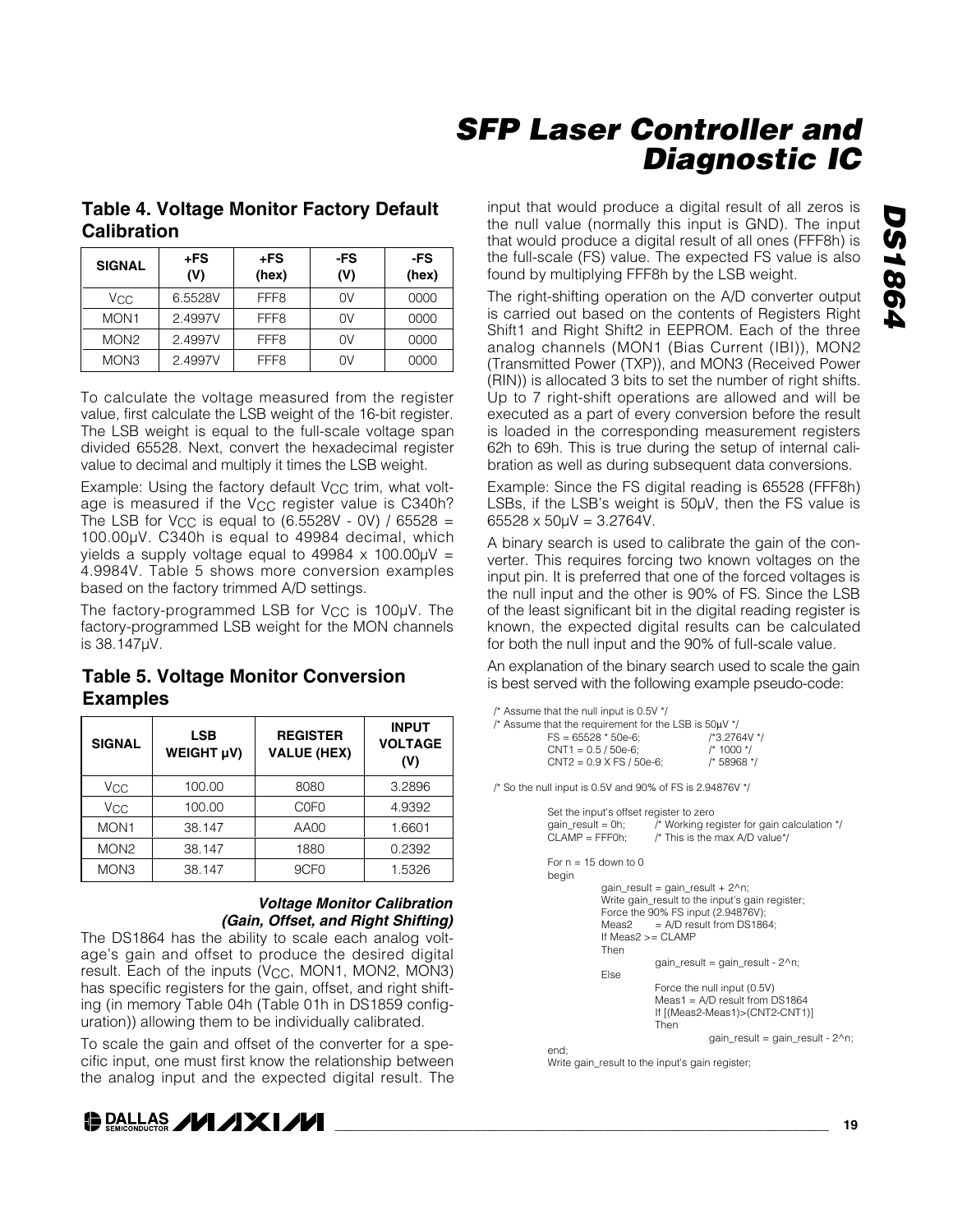The gain register is now set and the resolution of the conversion will match the expected LSB. Customers requiring nonzero null values (e.g., 0.5V as the example shows) must next calibrate the input's offset. If the desired null value is 0V, leave the offset register programmed to 0000h and skip this step.

To calibrate the offset register, program the gain register with the gain\_result value determined above. Next, force the null input voltage (0.5V for the example) and read the digital result from the part (Meas1). The offset value can be calculated using the following formula:

$$
\text{OFFSET} = -1 \times \left(\frac{\text{Meas1}}{4}\right)
$$

This value is then programmed into the corresponding offset register.

#### *Enhanced RSSI Monitoring (Dual-Range Functionality)*

The DS1864 offers a brand new feature to improve the accuracy and range of MON3, which is most commonly used for monitoring RSSI. Predecessors of the DS1864, namely the DS1859 and the DS1856, feature programmable gain, offset, and right shifting (Scalable Dynamic Ranging) on each of the MON channels. These three elements are extremely beneficial when monitoring lowamplitude signals such as RSSI. The accuracy of the RSSI measurements is increased at the small cost of reduced range (of input signal swing). The DS1864 eliminates this tradeoff by offering "dual-range" calibration on the MON3 channel. This feature enables right shifting (along with its gain and offset settings) when the input signal is below a set threshold (within the range that benefits using right shifting) and then automatically disables right shifting (recalling different gain and offset settings) when the input signal exceeds the threshold. Also, to prevent "chattering," hysteresis prevents excessive switching between modes in addition to ensuring that continuity is maintained. Dual-range operation is enabled by default (factory programmed in EEPROM). However, it can easily be disabled by the RSSIF and RSSIC bits, which are described later in this section. When dual-range operation is disabled, MON3 operates identically to the other MON channels, although featuring a differential input.

Dual-range functionality consists of two modes of operation: fine mode and course mode. Each mode is calibrated for a unique transfer function, hence the term "dual range." Table 7 highlights the registers related to MON3. Fine mode is equivalent to the other MON channels and is similar to the DS1859 and DS1856. Fine mode is calibrated using the gain, offset, and right shifting registers at locations shown in Table 7 and is ideal for relatively small analog input voltages. Course mode is automatically switched to when the input exceeds the threshold (to be discussed in a subsequent paragraph). Course mode is calibrated using different gain and offset registers, but lacks right shifting (since course mode is only used on large input signals). The gain and offset registers for course mode are also shown in Table 7. Additional information for each of the registers can be found in the memory map.

Dual-range operation is transparent to the end user. The results of MON3 analog-to-digital conversions are still stored/reported in the same memory locations (68 to 69h, Lower Memory) regardless of whether the conversion was performed in fine mode or course mode. The only way to tell which mode generated the digital result is by reading the RSSIS bit.

When the DS1864 is powered up, analog-to-digital conversions begin in a round-robin fashion. Every MON3 timeslice begins with a fine mode analog to digital conversion (using fine mode's gain, offset, and right-shifting settings). See the flowchart in Figure 15. Then, depending on whether the last MON3 timeslice resulted in a course mode conversion and also depending on the value of the current fine conversion, decisions are made whether to use the current fine mode conversion result or to make an additional conversion (within the same MON3 timeslice), using course mode (using course mode's gain and offset settings—and remember, no right shifting) and reporting the course mode result. The flowchart also illustrates how hysteresis is implemented. The fine mode conversion is compared to one of two thresholds. The actual threshold values are a function of the number of right shifts being used. Table 6 shows the threshold values for each possible number of right shifts.

The RSSIF and RSSIC bits are used to force fine mode or course mode conversions, or to disable the dualrange functionality. Dual-range functionality is enabled by default (both RSSIC and RSSIF are factory programmed to "0" in EEPROM). It can be disabled by setting RSSIC to 0 and RSSIF to 1. These bits are also useful when calibrating MON3. For additional information, see the *Memory Map*.

#### *Fault Management*

The DS1864 provides a variety of system alerts to help automate laser control. These alerts are in the form of fast-trip comparators, fast-trip alarm and warning thresholds, diagnostic alarm and warning thresholds, and configurable laser eye safety and shutdown logic. Fast-trip comparator values are measured against fasttrip thresholds to set alarms and to enable fault and

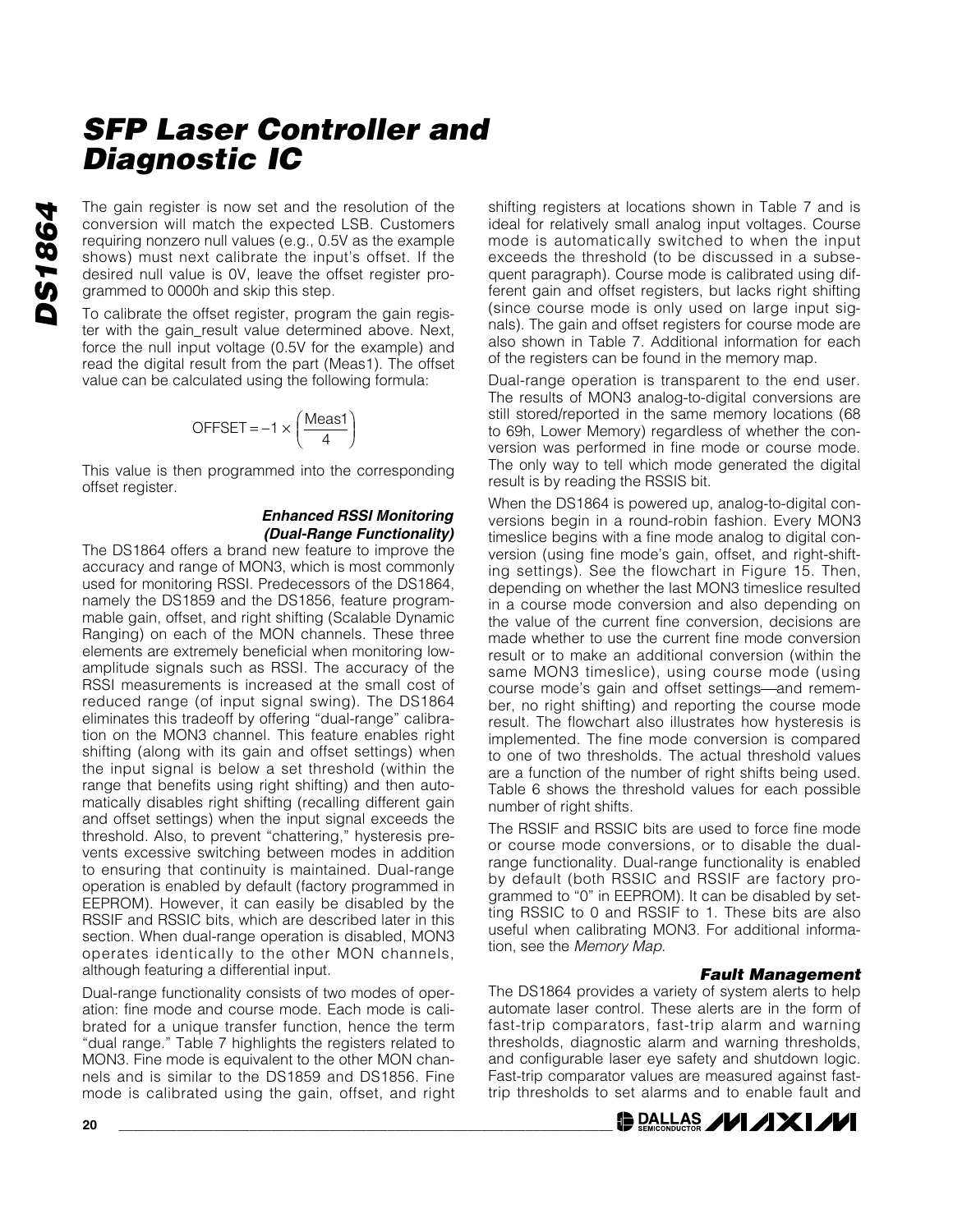### **Table 6. MON3 Hysteresis Threshold Values**

| # OF RIGHT<br><b>SHIFTS</b> | <b>FINE MODE MAX</b><br>(HEX) | <b>COURSE MODE</b><br>MIN* (HEX) |  |
|-----------------------------|-------------------------------|----------------------------------|--|
|                             | FFF <sub>8</sub>              | F000                             |  |
|                             | 7FFC                          | 7800                             |  |
| $\overline{c}$              | 3FFE                          | 3C <sub>0</sub> 0                |  |
| 3                           | 1FFF                          | 1E00                             |  |
| 4                           | 0FFF                          | 0F <sub>0</sub>                  |  |
| 5                           | 07FF                          | 0780                             |  |
| 6                           | 03FF                          | 03C0                             |  |
|                             | 01FF                          | 01E0                             |  |

\**This is the minimum reported course mode conversion.*

#### **Table 7. MON3 Configuration Registers**

|                                                    | <b>FINE MODE</b>         | <b>COURSE</b>            |  |
|----------------------------------------------------|--------------------------|--------------------------|--|
| <b>GAIN REGISTER</b>                               | 98 to 99h,<br>Table 04h* | 9A to 9Bh,<br>Table 04h* |  |
| <b>OFFSET REGISTER</b>                             | A8 to A9h.<br>Table 04h* | AA to ABh.<br>Table 04h* |  |
| <b>RIGHT SHIFT REGISTER</b>                        | 8Fh.<br>Table 04h*       | N/A                      |  |
| <b>RSSIC AND RSSIF BITS</b>                        | 8Ah. Table 04h*          |                          |  |
| <b>RSSIS BIT</b>                                   | 77h, Lower Memory        |                          |  |
| <b>MON3 MEASUREMENT</b><br>68 to 69h, Lower Memory |                          |                          |  |

\**Table 04h in DS1852 configuration or Table 01h in DS1859 configuration.*

shutdown signals. Alarm and warning thresholds keep the system functioning within user-programmed parameters. All alarm and warning flags are active high. Fast-trip alarms and warnings can be configured to overwrite the diagnostic flags for the same function. Laser safety features are also implemented to accept and send alarm signals to control laser activity.

#### *Fast-Trips*

The three monitor channels (MON1, MON2, and MON3) have associated fast channels. A sequencer with fast-trip comparators monitors the three voltage channels: MON1 (Bias Current (IBI)), MON2 (Transmitted Power (TXP)), and MON3 (Received Power (RIN)). These signals are the same raw (uncalibrated) signals used for the diagnostic circuits. Five fast-trip flags (alarms and warnings) are generated: high-bias alarm (HBAL), high-bias warning (HBWA), high transmitted power (HTXP), low transmitted power (LTXP), and loss of received signal (LOS), see





*Figure 15. Dual-Range Functionality Flowchart*

Figure 12. These flags are located in Lower Memory, byte 73h. These flags are latched temporarily by design as required by the sequencer. In order to disable a comparator, set its threshold to 00h for low flags and FFh for high flags. The FT\_enable bit (bit 3, byte 80h, Table 04h (Table 01h in DS1859 configuration)) determines if fasttrip alarms are enabled or disabled.

The thresholds for HBAL and HBWA can be programmed to be temperature compensated. Registers B0h to B7h for HBAL and B8h to BFh for HBWA of Table 04h (Table 01h in DS1859 configuration) are where the temperature-compensated alarm and warning thresholds are stored. Register DBh of Table 04h (Table 01h in DS1859 configuration) is the location of the HTXP programmable threshold. Register DCh of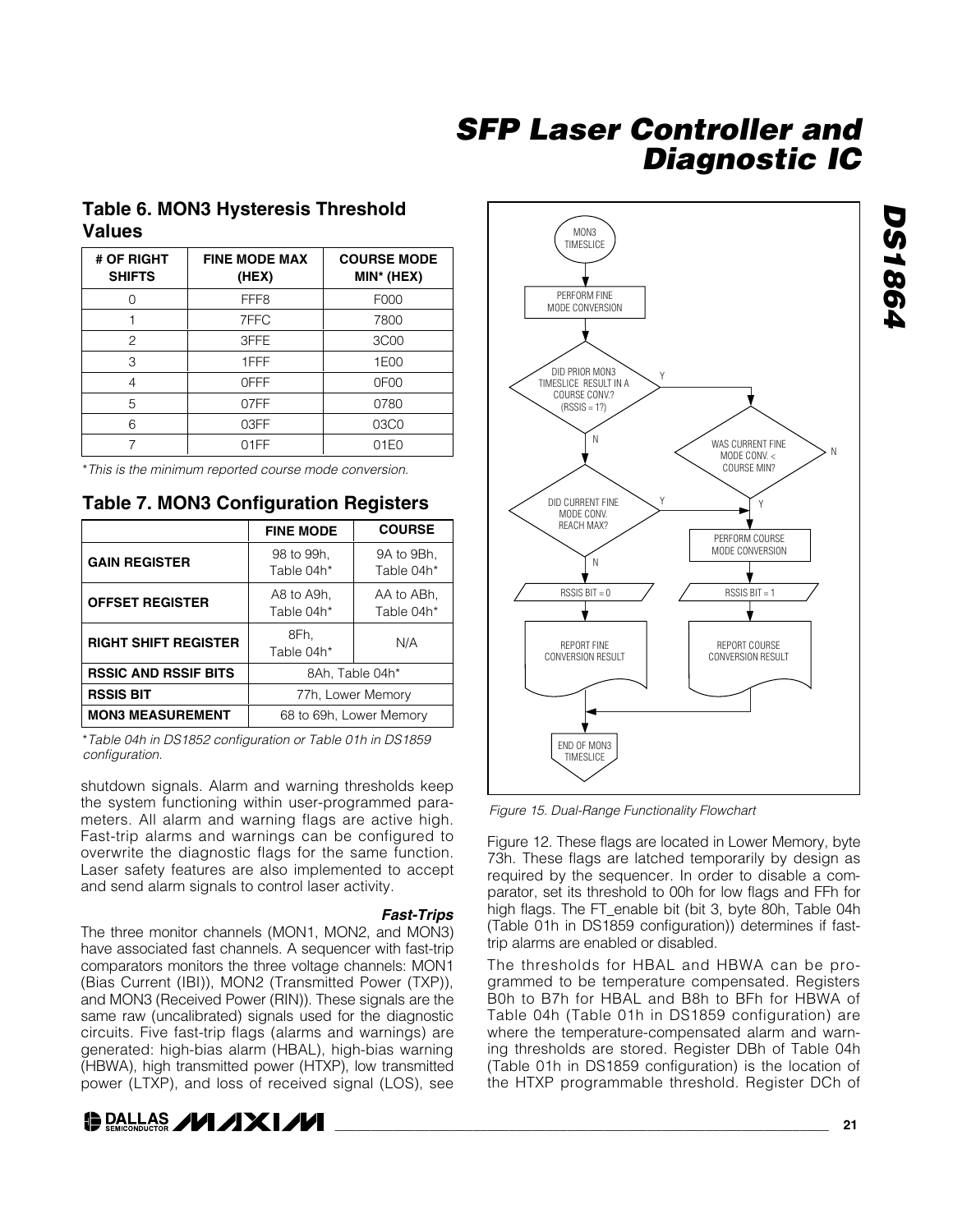Table 04h (Table 01h in DS1859 configuration) is the location of the LTXP programmable threshold. Register DDh of Table 04h (Table 01h in DS1859 configuration) is the location of the LOS programmable threshold.

#### *Alarms and Warnings*

There are ten comparators for alarms and ten comparators for warnings for the five analog channels: V<sub>CC</sub>, Temperature, MON1, MON2, and MON3. These comparators have high and low threshold limits, which are used to determine when alarm and warning flags are triggered. A high alarm flag occurs when a comparator determines if the monitored analog value is above a programmable threshold. A low alarm flag occurs when a comparator determines if the monitored analog value is below a programmable threshold. The same applies for high and low warning flags, though warning flags are typically set to trip prior to the alarm flags. The programmable thresholds have a 2-byte set point in the same format as the ADC values stored in Lower Memory bytes 60h through 69h. The programmable high and low thresholds for both alarms and warnings are located in Lower Memory bytes 00h through 27h. The status bits for the alarm flags are located in Lower Memory bytes 70h and 71h. The status bits for the warning flags are located in Lower Memory bytes 74h and 75h. A high alarm or warning flag is set to a 1 when the corresponding digital value exceeds the user programmed high threshold. A low alarm or warning flag is set to a 1 when the corresponding digital value goes below the user-programmed low threshold. Comparisons of all measured values with high and low alarm and warning limits are done automatically.

The MASK bits control which flags can assert the maskable interrupt bit, MINT (bit 0, address 71h of the Lower Memory). The MASK bits are located in Table 01h, bytes F8h through FBh, or Table 05h, bytes F8h through FBh, depending on the state of the MASK bit (Table 04h (Table 01h in DS1859 configuration), byte DAh, bit 0). If the MASK bit is 0, then the values in addresses F8h through FBh in Table 05h will determine which flags will assert MINT. If the MASK bit is 1, then the values in addresses F8h through FBh in Table 01h (Table 00h in DS1859 configuration) will determine which flags will assert MINT.

#### *TX-F, INTX-F, and TX-D*

The TX-F pin is used to indicate a DAC shutdown and/or laser fault. See the logic diagram in Figure 12. The TXDC control bit (bit 6, byte 6Eh of the Lower Memory) is a software-controllable shutdown feature. It not only triggers TX-F to go active when set to a 1, but will also disable the DACs, shutting down the laser. The TX-D pin acts like a hardware version of the TXDC bit, triggering

**22 \_\_\_\_\_\_\_\_\_\_\_\_\_\_\_\_\_\_\_\_\_\_\_\_\_\_\_\_\_\_\_\_\_\_\_\_\_\_\_\_\_\_\_\_\_\_\_\_\_\_\_\_\_\_\_\_\_\_\_\_\_\_\_\_\_\_\_\_**

the TX-F pin and disabling the DACs when set high. The MINT interrupt bit discussed earlier also can trigger the TX-F pin if configured to enable when one of its alarm or warning flags goes high. Four fast-trip flags also can trigger TX-F to go active. The INTX-F pin, used for triggering from an externally generated transmit fault signal, can also be used to trigger the TX-F pin. The INV bit (bit 2, byte 89h, Table 04h (Table 01h in DS1859 configuration)) is used to invert the polarity of the TX-F pin. TXF bit (bit 2, byte 6Eh, Lower Memory) is a status bit that indicates the state of the output pin TX-F. The TX-F pin is not latched, except in the case of a shutdown fault. The status of TX-F will reset to inactive upon removal of the causes of the alarms, or upon resetting of the shutdown fault. The TX-F pin is open drain.

#### *RX-LOS and INLOS*

The RX-LOS pin is used to indicate a loss of received signal on the MON3 (Received Power) input. RX-LOS can be triggered by either the external signal, INLOS, or the internal alarm, LOS flag. INLOS is an input pin that can be used to indicate a loss of signal generated from an external source. LOS flag (bit 2, byte 73h of Lower Memory) can also be used to indicate a loss of signal. LOS flag is active high when the value of MON3 goes below its threshold, set by programming byte DDh of Table 04h (Table 01h in DS1859 configuration) to the desired limit. To configure which signal triggers RX-LOS, the LOSC bit (bit 6, byte 89h, Table 04h (Table 01h in DS1859 configuration)) is used. If LOSC = 1, INLOS is used to trigger the RX-LOS indicator. If  $LOSC = 0$ , then the LOSC flag is used. The final control bit for this logic is the INVL bit. The INVL bit (bit 0, byte 89h, Table 04h (Table 01h in DS1859 configuration)) is used to invert the polarity of the RX-LOS pin. The RX-LOS pin is open drain. See Figure 13 for details.

#### *FETG Laser Safety Features*

An auxiliary shutdown signal FETG can be asserted during a safety fault to disconnect the laser from its supply as a laser safety disconnect. The polarity of this signal is determined by the FPOL bit (bit 7, byte DAh in Table 04h (Table 01h in DS1859 configuration)). If FPOL is 1, then FETG is high in a shutdown condition. If FPOL is 0, then FETG is low in a shutdown condition.

A safety fault is a latched event that is generated from the fast-trip flags (LTXP, HBAL, and HTXP). These flags can be independently configured to initiate a safety fault using the enable bits (bits 4, 5, and 6 in byte DAh of Table 04h (Table 01h in DS1859 configuration)). A 1 for these bits enables that specific flag to generate a safety fault, while a 0 masks the flag. When a safety fault is generated, the DACs are disabled (forced to a high-impedance state), FETG is disabled (driven low),

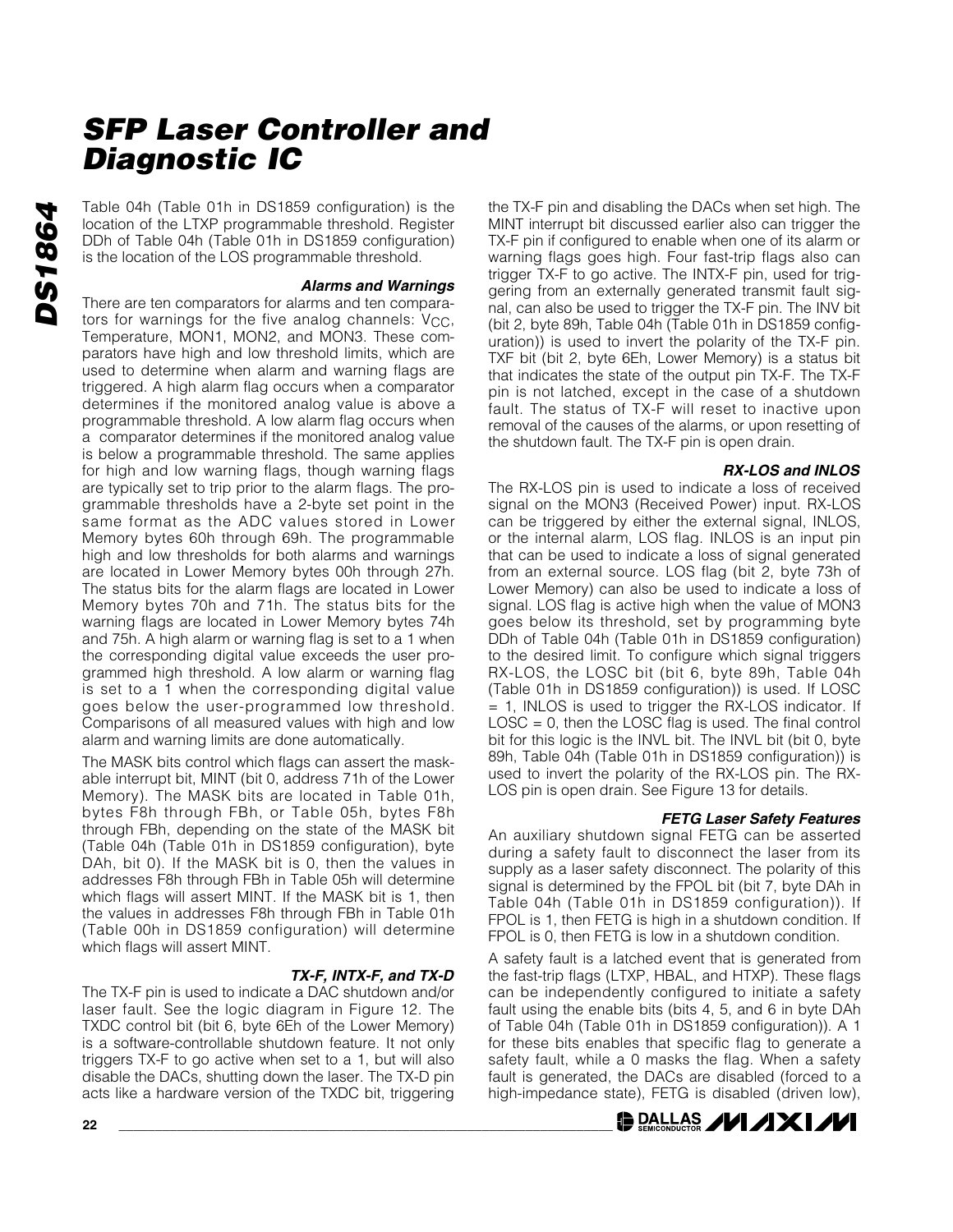# **DS1864** *DS1864*

# *SFP Laser Controller and Diagnostic IC*

and TX-F is set active. A falling edge of transmit disable (the logic OR of TX-D/TXDC) will initiate a safety fault recovery. At this point, the FETG output and the DACs are enabled. The TX-F output will not be disabled until a tinitrent time later. LTXP is masked during this time period to allow for system recovery. HBAL and HTXP flags are not masked and will generate another safety fault if their appropriate limit is exceeded. A safety fault is not generated on standard shutdowns (the logic OR of TX-D/TXDC).

#### *Power-Up and Low-Voltage Operation*

During power-up, the device is inactive until V<sub>CC</sub> exceeds the analog power-on-reset ( $VPOA$ ), at which time the device becomes fully functional. Once  $V_{CC}$ exceeds VPOA, the RDYB bit (address byte 6Eh, bit 0) is timed to go from a 1 to a 0 and indicates when A/D conversions begin. If V<sub>CC</sub> ever dips below V<sub>POA</sub>, the RDYB bit reads as a 1 again. Once a device exceeds V<sub>POA</sub> and the EEPROM is recalled, the values remain active (recalled) until  $V_{CC}$  falls below  $V_{POD}$ .

As the device powers up, the V<sub>CC</sub> low alarm flag defaults to a 1 until the first  $V_{CC}$  A/D conversion occurs and sets or clears the flag accordingly.

#### *Memory Organization*

The DS1864 memory map is divided into seven sections that include Auxiliary Memory, Lower Memory, and five Upper Memory tables. The Upper Memory tables are addressed by setting the Table Select Byte (7Fh in the Lower Memory) to the desired table number and accessing the upper memory locations (80h to FFh). The Lower Memory and Auxiliary Device can be addressed at any time regardless of the state of the Table Select Byte. The Lower Memory and Table 04h (Table 01h in DS1859 configuration) are used to configure the DS1864 and read the status of the monitors. Memory Tables 02h and 03h contain the temperature indexed DAC Lookup Tables. Memory Tables 05h and 01h (Table 00h in DS1859 configuration) contain masks for alarm and warning flags. Table 01h (Table 00h in DS1859 configuration) also contains password settings. The Mode bit (bit 3, byte 89h in Table 04h (Table 01h in DS1859 configuration)) selects between DS1852/ DS1856-compatible memory configuration or the DS1859-compatible memory configuration. See Figures 16 and 17 for more information.

#### *Die Identification*

DS1864 has an ID hard coded in its die. Three registers (Table 05h, bytes C0h to C2h) are assigned for this feature. Two registers are for the device ID, and a third register is for the version number. ID registers are hardwired at the time of manufacture and are globally readable through the I2C interface.

#### *Memory Map Configurations*

The default DS1864 memory configuration is compatible with the DS1852 memory map. The Mode bit (bit 3, register 89h of Table 04h (Table 01h in DS1859 configuration)) can be selected to make the DS1864 memory map compatible with the DS1859 memory map. Figure 16 shows the DS1852/DS1856 compatible configuration (default), and Figure 17 shows the DS1859-compatible configuration.

When the DS1864 is in the DS1852-compatible configuration, user memory is in Table 01h. In contrast, when the DS1864 is in the DS1859-compatible configuration (having set Mode to 1), user memory is in Table 00h. In addition, Table 04h in the DS1852 configuration will be reassigned as Table 01h in the DS1859 configuration.

#### *Memory Protection and Passwords*

The memory of the DS1864 is protected by two passwords, PW1 (user password) and a PW2 (vendor password). The password entry location for both passwords is in 7Bh-7Eh of Lower Memory and resides in SRAM. The PW2 password setting locations are in Table 04h (Table 01h in DS1859 configuration), registers C1h to C6h. The PW1 password settings are in Table 05h, registers D1h to D6h. Password setting and password entry bytes are write only (read as 0s).

Furthermore, the Auxiliary Memory and Main Device Memory are divided into eight blocks; see Table 9. The read and write protection for each block is activated by an enable bit. Two sets of enable bytes are used for both PW1 and PW2 level access, one byte to allow read access to the memory blocks and one byte for write access to the memory blocks. The two PW2 password enable bytes are located in Table 04h (Table 01h in DS1859 configuration), registers C1h and C2h. The PW1 password enable bytes are located in Table 05h, registers D1h and D2h. Table 8 shows how the password enable bytes can be configured to protect the memory blocks. Table 9 shows the bit assignments for each of the eight blocks of DS1864 memory. See the registers mentioned above in the *Memory Map* section for more details.

Note that regardless of read/write permissions for a given table, password settings and password entry are unconditionally read protected. They are write protected if the proper write enable bit is set to 1. Bytes 78h to 7Fh in Lower Memory are unprotected.

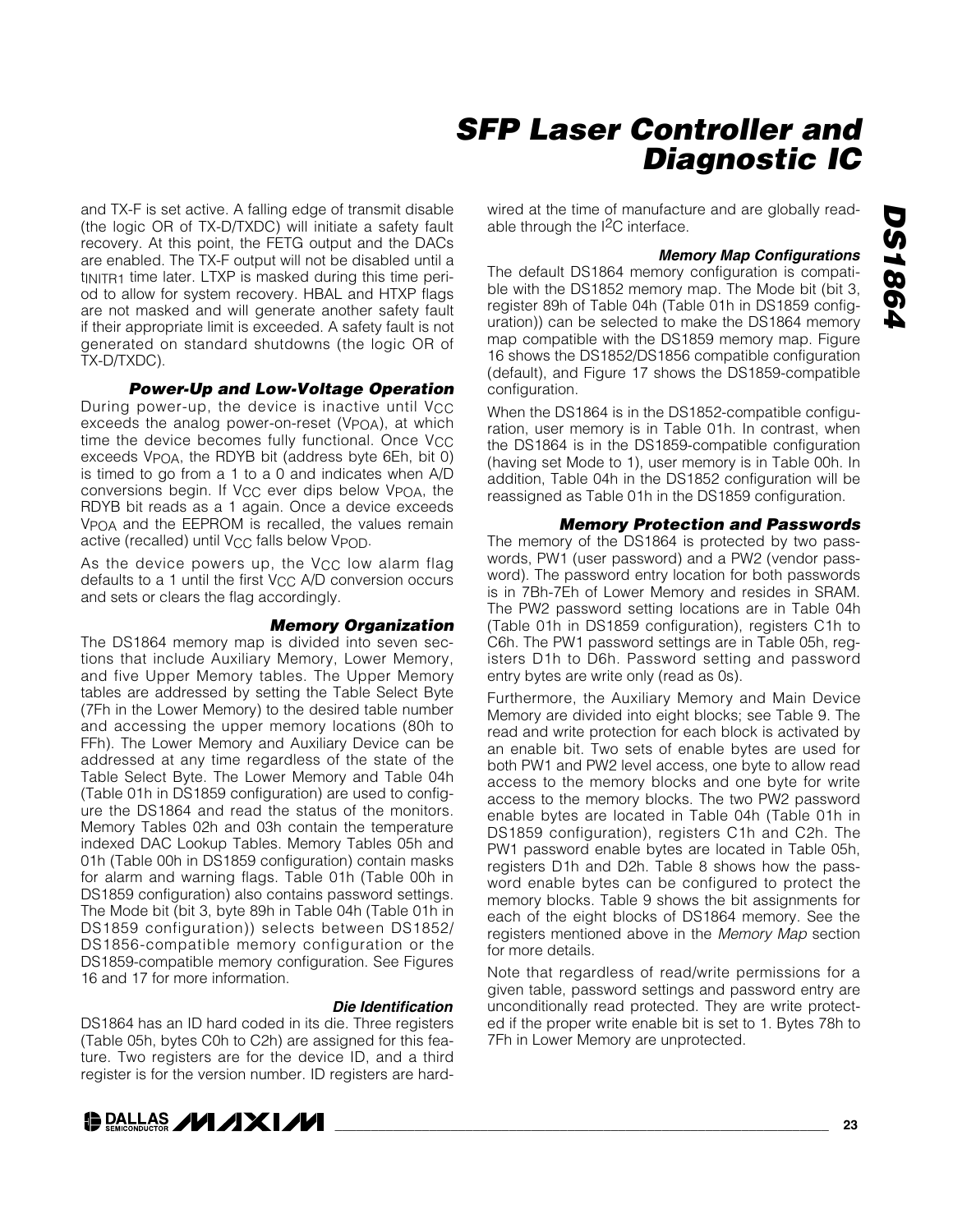**DS1864** *DS1864*



*Figure 16. DS1852/DS1856-Compatible Configuration (Mode Bit = 0, Default)*

#### *EEPROM Write Disable*

The SEE control bit resides in Table 04h (Table 01h in DS1859 configuration), register 80h, bit 2. By default ( $\overline{\text{SEE}}$  bit = 0) these locations act as ordinary EEPROM. By setting  $\overline{\text{SEE}}$  = 1, these locations function as SRAM memory allowing an infinite number of write cycles. This also eliminates the requirement for the EEPROM write time. Because changes made with  $\overline{SEE} = 1$  do not effect the EEPROM, these changes will not be retained through power cycles. The power-up value will be the last value written with  $\overline{\text{SEE}} = 0$ .

**DRALLAS /VI /IXI/VI**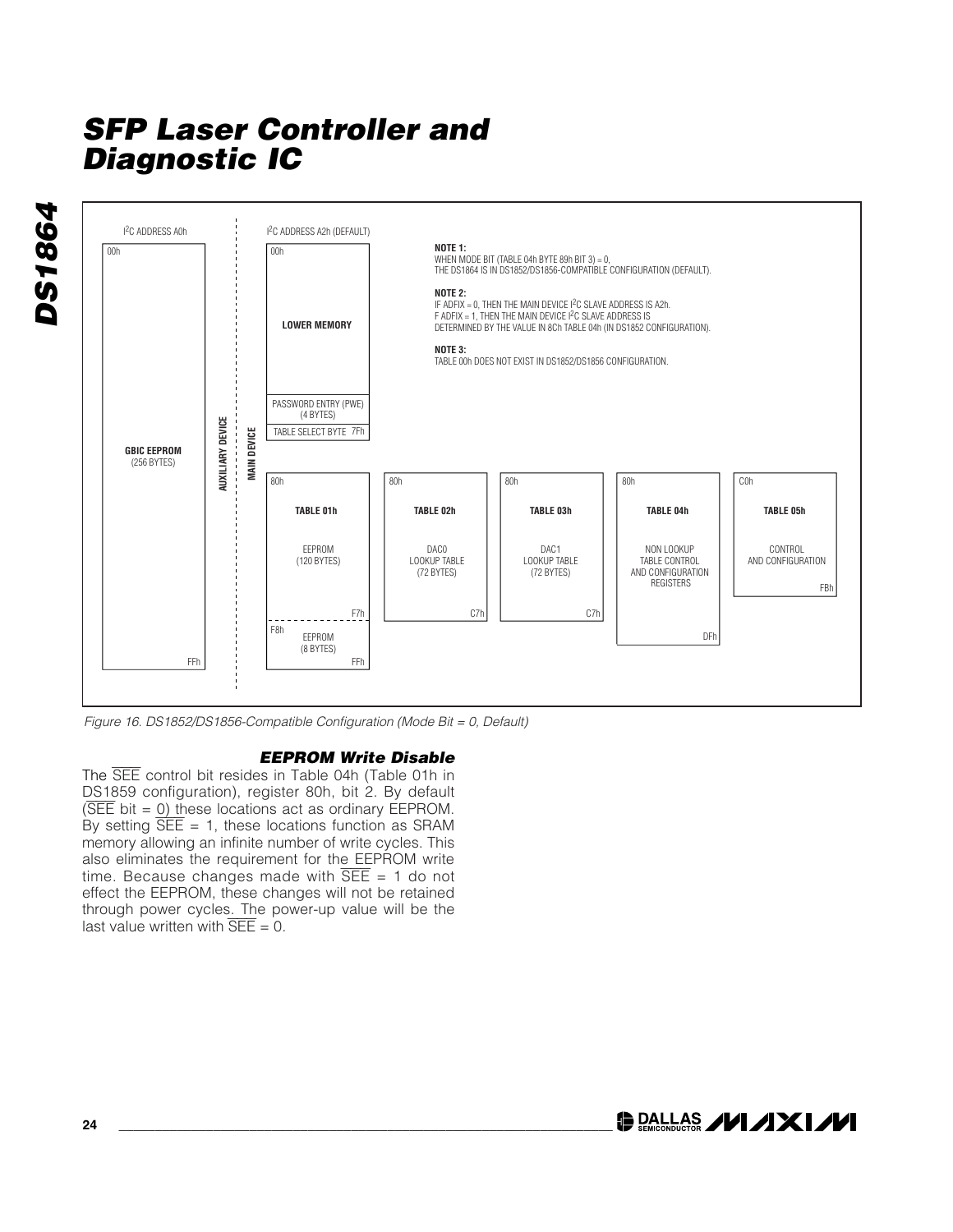



### **DALLAS /VI/IXI/VI**

*DS1864*

**DS1864**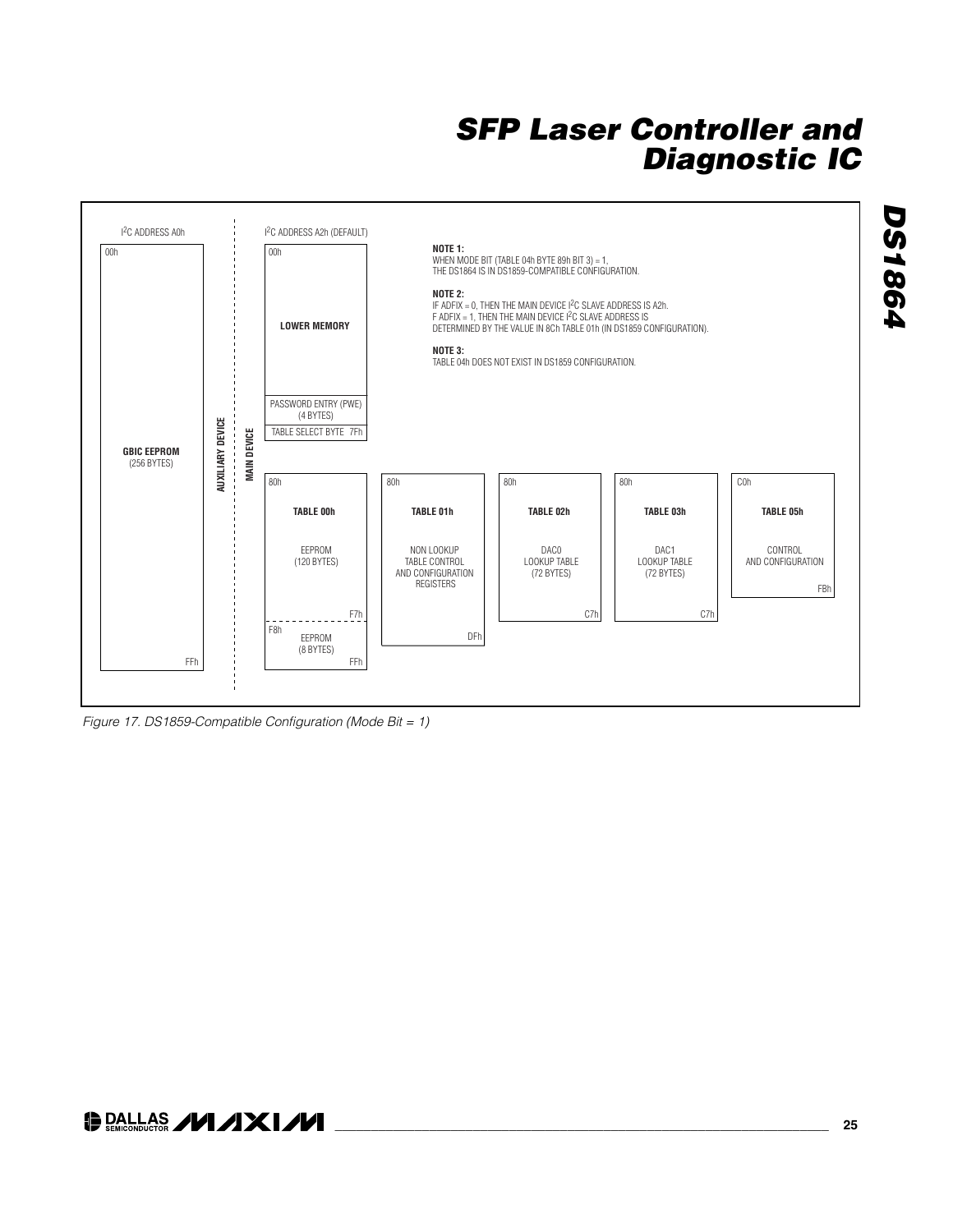### **Table 8. Password-Enable Chart**

| <b>ENABLE BIT</b>                                                               | <b>ENABLE BIT</b>            | <b>STATUS</b>                           |
|---------------------------------------------------------------------------------|------------------------------|-----------------------------------------|
| PW2 (C1h, C2h)<br>TABLE 04h<br>(TABLE 01h IN<br><b>DS1859</b><br>CONFIGURATION) | PW1 (D1h, D2h),<br>TABLE 05h |                                         |
|                                                                                 |                              | <b>UNPROTECTED</b>                      |
|                                                                                 |                              | <b>PW1 PASSWORD</b><br><b>PROTECTED</b> |
|                                                                                 |                              | <b>PW2 PASSWORD</b><br><b>PROTECTED</b> |

### **Table 9. Memory Block Assignments**

| <b>MEMORY</b><br><b>BLOCK</b><br>(RANGE) | A0h<br>(00h TO 7Fh)<br><b>AUXILIARY</b><br><b>DEVICE</b><br>LOWER<br><b>MEMORY</b> | A0h<br>(80h TO FFh)<br><b>AUXILIARY</b><br><b>DEVICE</b><br><b>UPPER</b><br><b>MEMORY</b> | A2h<br>(00h TO 7Ah)<br><b>MAIN</b><br><b>DEVICE</b><br>LOWER<br><b>MEMORY</b> | A2h<br>(80h TO F7h)<br>TABLE 01h* | A2h<br>(F8h TO FFh)<br>TABLE 01h* | A2h<br>(80h TO C7h)<br>TABLE 04h<br><b>AND</b><br>TABLES*<br>02h, 03h | A <sub>2</sub> h<br>(F8h TO FFh)<br>TABLE 05h | A2h<br>(D0h TO D6h)<br>TABLE 05h |
|------------------------------------------|------------------------------------------------------------------------------------|-------------------------------------------------------------------------------------------|-------------------------------------------------------------------------------|-----------------------------------|-----------------------------------|-----------------------------------------------------------------------|-----------------------------------------------|----------------------------------|
| <b>ENABLE BIT</b><br><b>LOCATIONS</b>    | 0                                                                                  |                                                                                           | $\mathcal{D}$                                                                 | 3                                 | 4                                 | 5                                                                     | 6                                             |                                  |

\**Table 01h becomes Table 00h in DS1859 configuration.*

*Table 04h becomes Table 01h in DS1859 configuration.*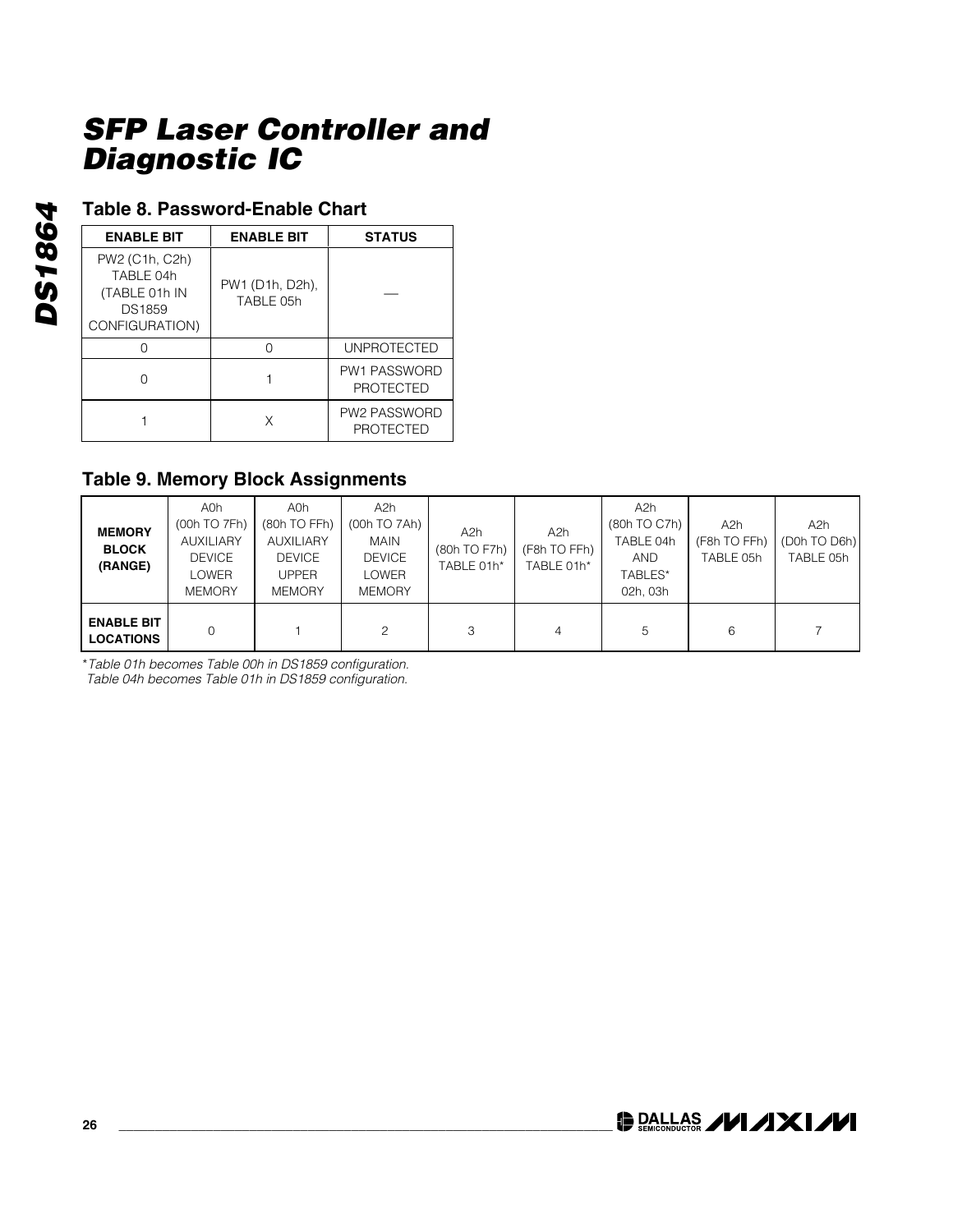#### *Memory Map*

#### **A0h Auxiliary Device Memory Register Descriptions**

#### **Auxiliary Registers 00h To FFh: GBIC Memory**

FACTORY DEFAULT: 00h

MEMORY TYPE: EEPROM

These registers are used to store GBIC data as called out by the SFF-8472 specification. This block of EEPROM is accessed through I<sup>2</sup>C slave address A0h.

#### **A2h Main Device, Lower Memory Register Descriptions**

#### **Lower Memory Register 00h to 01h: High Temperature Alarm Limit**

| <b>FACTORY DEFAULT:</b> | 0000h |
|-------------------------|-------|
|                         |       |

MEMORY TYPE: Shadowed Memory (SEE)

|     |           |        | ________ | _______               |        |           |      |
|-----|-----------|--------|----------|-----------------------|--------|-----------|------|
| 00h |           | nt     |          | $\Omega$ <sup>4</sup> |        | nź        | nι   |
| 01h | $\bigcap$ | $\sim$ | ⌒--′     | $\bigcap -4$          | $\sim$ | $\sim$ -6 | ∩∹   |
|     | bit7      |        |          |                       |        |           | bit0 |

Temperature measurements above this threshold will set its corresponding alarm bit (Lower Memory Register 70h, bit 7). Measurements below this threshold will automatically clear its alarm bit.

#### **Lower Memory Register 02h to 03h: Low Temperature Alarm Limit**

| FACTORY DEFAULT:    |          | 0000h    |                       |                        |                  |                  |         |                  |  |  |
|---------------------|----------|----------|-----------------------|------------------------|------------------|------------------|---------|------------------|--|--|
| <b>MEMORY TYPE:</b> |          |          | Shadowed Memory (SEE) |                        |                  |                  |         |                  |  |  |
| 02h                 |          | 26       | റാ                    | $\mathcal{D}^4$        | റ്റ്             | ∩≚               | ◠       |                  |  |  |
| 03h                 | $\cap$ - | $2^{-2}$ | $\mathcal{D}^{-3}$    | $\mathsf{\Omega}^{-4}$ | $\mathcal{D}$ -5 | $\mathcal{D}$ -6 | $0 - 1$ | $\bigcap -\xi$   |  |  |
|                     | bit7     |          |                       |                        |                  |                  |         | bit <sub>0</sub> |  |  |

Temperature measurements below this threshold will set its corresponding alarm bit (Lower Memory Register 70h, bit 6). Measurements above this threshold will automatically clear its alarm bit.

#### **Lower Memory Register 04h to 05h: High Temperature Warning Limit**

|                                                       |      | 0000h    |                       |                 |     |                  |                       |                  |  |  |
|-------------------------------------------------------|------|----------|-----------------------|-----------------|-----|------------------|-----------------------|------------------|--|--|
| FACTORY DEFAULT:<br><b>MEMORY TYPE:</b><br>04h<br>05h |      |          | Shadowed Memory (SEE) |                 |     |                  |                       |                  |  |  |
|                                                       |      | no       | റാ                    | $\mathcal{D}^4$ | റാ  |                  | $\Omega$ <sup>1</sup> | n                |  |  |
|                                                       |      | $2^{-2}$ | $2^{-3}$              | $2^{-4}$        | ົດ∹ | $\mathcal{D}$ -6 | $\Omega$ -1           | $\mathcal{D}$ -8 |  |  |
|                                                       | bit7 |          |                       |                 |     |                  |                       | bit0             |  |  |

Temperature measurements above this threshold will set its corresponding warning bit (Lower Memory Register 74h, bit 7). Measurements below this threshold will automatically clear its warning bit.

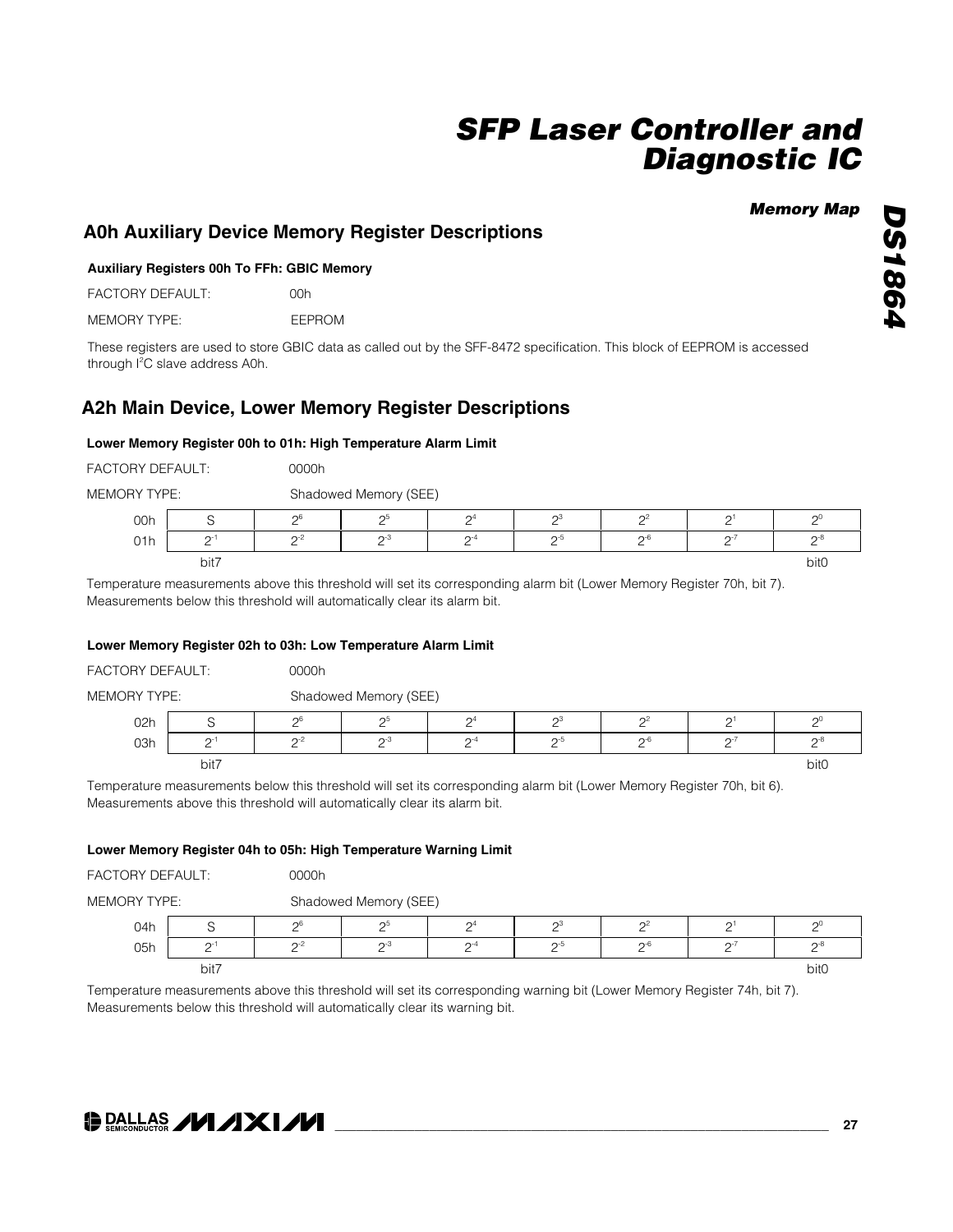#### **Lower Memory Register 06h to 07h: Low Temperature Warning Limit**

| <b>FACTORY DEFAULT:</b> | 0000h |
|-------------------------|-------|
|                         |       |

| <b>MEMORY TYPE:</b> | Shadowed Memory (SEE) |  |
|---------------------|-----------------------|--|

| .   |           |        | $O(n \alpha \beta \gamma \gamma \delta \gamma)$ |              |        |           |  |        |  |  |  |
|-----|-----------|--------|-------------------------------------------------|--------------|--------|-----------|--|--------|--|--|--|
| 06h |           | $\sim$ | റാ                                              | ∩4           | റാ     | Ωż        |  | ∩∪     |  |  |  |
| 07h | $\bigcap$ | $n-2$  | $\sim$                                          | $\bigcap -4$ | $\sim$ | $\cap$ -h |  | $\sim$ |  |  |  |
|     | bit7      |        |                                                 |              |        |           |  | bit0   |  |  |  |

Temperature measurements below this threshold will set its corresponding warning bit (Lower Memory Register 74h, bit 6). Measurements above this threshold will automatically clear its warning bit.

#### Lower Memory Register 08h to 09h: High V<sub>CC</sub> Alarm Limit

| FACTORY DEFAULT: |                        | 0000h           |                       |                     |          |          |        |                  |  |  |  |
|------------------|------------------------|-----------------|-----------------------|---------------------|----------|----------|--------|------------------|--|--|--|
| MEMORY TYPE:     |                        |                 | Shadowed Memory (SEE) |                     |          |          |        |                  |  |  |  |
| 08h              | $\mathsf{\Omega}^{15}$ | $2^{14}$        | $2^{13}$              | 2 <sup>12</sup>     | $2^{11}$ | $2^{10}$ |        | ൗ്               |  |  |  |
| 09h              | $\sim$                 | $\mathcal{D}^6$ | റ്റ                   | $\mathsf{\Omega}^4$ | റ്റ്     | $\Omega$ | $\cap$ | $\Omega$         |  |  |  |
|                  | bit7                   |                 |                       |                     |          |          |        | bit <sub>0</sub> |  |  |  |

Voltage measurements of the V<sub>CC</sub> input above this threshold will set its corresponding alarm bit (Lower Memory Register 70h, bit 5). Measurements below this threshold will automatically clear its alarm bit.

#### Lower Memory Register 0Ah to 0Bh: Low V<sub>CC</sub> Alarm Limit

| FACTORY DEFAULT:    |                        | 0000h    |                       |                       |          |          |        |             |  |  |
|---------------------|------------------------|----------|-----------------------|-----------------------|----------|----------|--------|-------------|--|--|
| <b>MEMORY TYPE:</b> |                        |          | Shadowed Memory (SEE) |                       |          |          |        |             |  |  |
| 0Ah                 | $\mathsf{\Omega}^{15}$ | $2^{14}$ | $2^{13}$              | $2^{12}$              | $2^{11}$ | $2^{10}$ | റാ     | റ്          |  |  |
| 0Bh                 |                        | $\sim$   | റാ                    | $\Omega$ <sup>4</sup> | റാ       |          | $\sim$ | n           |  |  |
|                     | bit7                   |          |                       |                       |          |          |        | <b>bit0</b> |  |  |

Voltage measurements of the V<sub>CC</sub> input below this threshold will set its corresponding alarm bit (Lower Memory Register 70h, bit 4). Measurements above this threshold will automatically clear its alarm bit.

#### Lower Memory Register 0Ch to 0Dh: High V<sub>CC</sub> Warning Limit

| <b>FACTORY DEFAULT:</b> |      | 0000h           |                       |                 |                 |                       |           |                  |  |  |
|-------------------------|------|-----------------|-----------------------|-----------------|-----------------|-----------------------|-----------|------------------|--|--|
| MEMORY TYPE:            |      |                 | Shadowed Memory (SEE) |                 |                 |                       |           |                  |  |  |
| 0Ch                     | 215  | $2^{14}$        | 213                   | 2 <sup>12</sup> | 2 <sup>11</sup> | $2^{10}$              | റ്ട       |                  |  |  |
| 0 <sub>Dh</sub>         |      | $\mathcal{D}^6$ | റാ                    | $\mathcal{L}$   | $\mathsf{D}^3$  | $\Omega$ <sup>2</sup> | $\bigcap$ | $\sim$           |  |  |
|                         | bit7 |                 |                       |                 |                 |                       |           | bit <sub>0</sub> |  |  |

Voltage measurements of the V<sub>CC</sub> input above this threshold will set its corresponding warning bit (Lower Memory Register 74h, bit 5). Measurements below this threshold will automatically clear its warning bit.

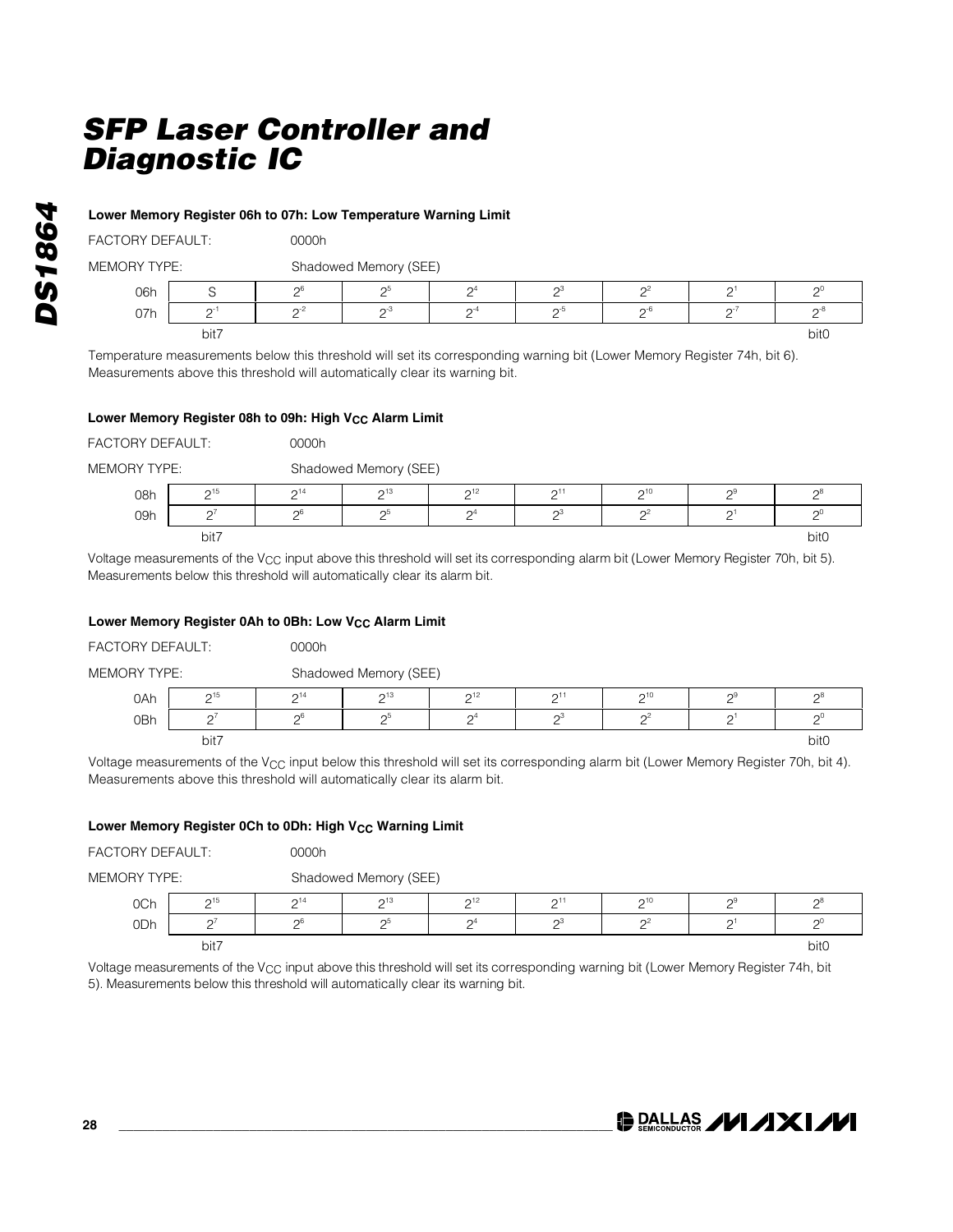### Lower Memory Register 0Eh to 0Fh: Low V<sub>CC</sub> Warning Limit FACTORY DEFAULT: 0000h MEMORY TYPE: Shadowed Memory (SEE) 0Eh | 2<sup>15</sup> | 2<sup>14</sup> | 2<sup>13</sup> | 2<sup>12</sup> | 2<sup>11</sup> | 2<sup>10</sup> | 2<sup>9</sup> | 2<sup>8</sup> 0Fh  $2^7$  2<sup>6</sup> 2<sup>5</sup> 2<sup>4</sup> 2<sup>3</sup> 2<sup>2</sup> 2<sup>2</sup> 2<sup>1</sup> 2<sup>2</sup> bit7 bit0

Voltage measurements of the V<sub>CC</sub> input below this threshold will set its corresponding warning bit (Lower Memory Register 74h, bit 4). Measurements above this threshold will automatically clear its warning bit.

#### **Lower Memory Register 10h to 11h: High MON1 Alarm Limit**

| FACTORY DEFAULT: |      | 0000h    |                                                                                                                                                                                                                               |                       |          |                                                                                                                                                                                    |   |                  |  |  |  |
|------------------|------|----------|-------------------------------------------------------------------------------------------------------------------------------------------------------------------------------------------------------------------------------|-----------------------|----------|------------------------------------------------------------------------------------------------------------------------------------------------------------------------------------|---|------------------|--|--|--|
| MEMORY TYPE:     |      |          | Shadowed Memory (SEE)                                                                                                                                                                                                         |                       |          |                                                                                                                                                                                    |   |                  |  |  |  |
| 10h              | 215  | $2^{14}$ | $2^{13}$                                                                                                                                                                                                                      | $2^{12}$              | $2^{11}$ | $2^{10}$                                                                                                                                                                           | າ |                  |  |  |  |
| 11h              |      | 26       | റാ                                                                                                                                                                                                                            | $\Omega$ <sup>4</sup> | ∩3       |                                                                                                                                                                                    |   |                  |  |  |  |
|                  | bit7 |          |                                                                                                                                                                                                                               |                       |          |                                                                                                                                                                                    |   | bit <sub>0</sub> |  |  |  |
| .                |      |          | . The contract of the contract of the contract of the contract of the contract of the contract of the contract of the contract of the contract of the contract of the contract of the contract of the contract of the contrac |                       |          | the contract of the contract of the contract of the contract of the contract of the contract of the contract of<br>the contract of the contract of the contract of the contract of |   |                  |  |  |  |

Voltage measurements of the MON1 input above this threshold will set its corresponding alarm bit (Lower Memory Register 70h, bit 3). Measurements below this threshold will automatically clear its alarm bit.

#### **Lower Memory Register 12h to 13h: Low MON1 Alarm Limit**

| FACTORY DEFAULT: |           | 0000h    |                       |                       |                 |                |    |                  |  |  |
|------------------|-----------|----------|-----------------------|-----------------------|-----------------|----------------|----|------------------|--|--|
| MEMORY TYPE:     |           |          | Shadowed Memory (SEE) |                       |                 |                |    |                  |  |  |
| 12h              | 215       | $2^{14}$ | 213                   | 2 <sup>12</sup>       | 2 <sup>11</sup> | $2^{10}$       | റാ |                  |  |  |
| 13h              | $\bigcap$ | 26       | 2 <sup>5</sup>        | $\Omega$ <sup>4</sup> | $\mathsf{D}^3$  | $\mathsf{D}^2$ |    |                  |  |  |
|                  | bit7      |          |                       |                       |                 |                |    | bit <sub>0</sub> |  |  |

Voltage measurements of the MON1 input below this threshold will set its corresponding alarm bit (Lower Memory Register 70h, bit 2). Measurements above this threshold will automatically clear its alarm bit.

#### **Lower Memory Register 14h to 15h: High MON1 Warning Limit**

| <b>FACTORY DEFAULT:</b> |          | 0000h          |                       |                 |          |          |     |                  |  |  |
|-------------------------|----------|----------------|-----------------------|-----------------|----------|----------|-----|------------------|--|--|
| MEMORY TYPE:            |          |                | Shadowed Memory (SEE) |                 |          |          |     |                  |  |  |
| 14h                     | $2^{15}$ | $2^{14}$       | $2^{13}$              | 2 <sup>12</sup> | $2^{11}$ | $2^{10}$ | റ്ട |                  |  |  |
| 15h                     | $\cap$   | 2 <sup>6</sup> | റാ                    |                 | റ3       |          | U.  | $\sim$           |  |  |
|                         | bit7     |                |                       |                 |          |          |     | bit <sub>0</sub> |  |  |

Voltage measurements of the MON1 input above this threshold will set its corresponding warning bit (Lower Memory Register 74h, bit 3). Measurements below this threshold will automatically clear its warning bit.



*DS1864*

**DS1864**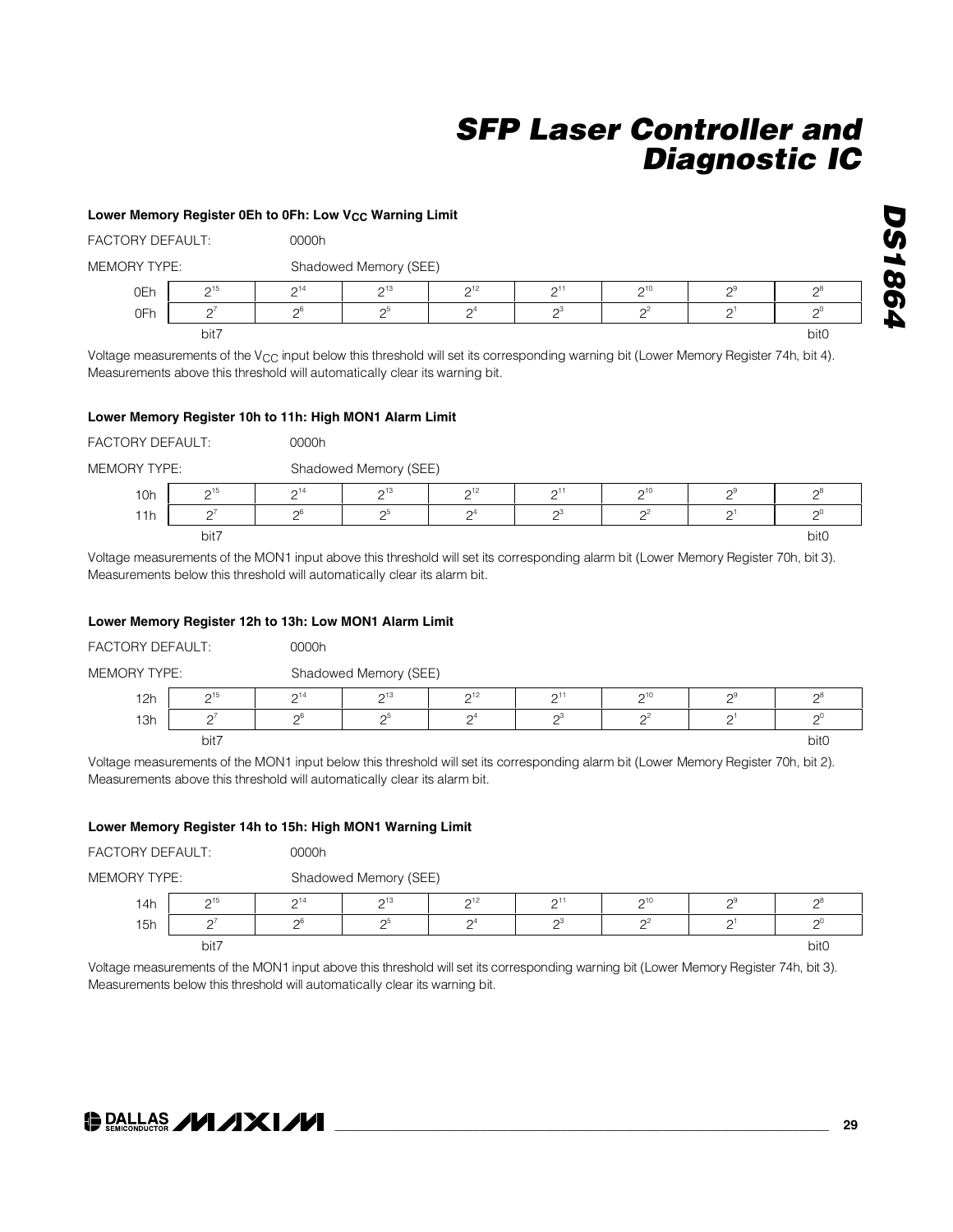#### **Lower Memory Register 16h to 17h: Low MON1 Warning Limit**

FACTORY DEFAULT: 00000h

| <b>MEMORY TYPE:</b> | Shadowed Memory (SEE) |
|---------------------|-----------------------|
|                     |                       |

| <b>16h</b> | $\sim$ 15 | $\bigcap$ 14 | $\bigcap_{13}$ | $\bigcap_{ }^{ }$ | $\bigcap$ <sup>1</sup> | $\sim$ 10 | ⌒Ч | ⌒∺   |
|------------|-----------|--------------|----------------|-------------------|------------------------|-----------|----|------|
| 17h        | n         | $\sim$ 6     | C.             | ∩4                | n3                     | $\Omega$  |    | ∩    |
|            | bit7      |              |                |                   |                        |           |    | bit0 |

Voltage measurements of the MON1 input below this threshold will set its corresponding warning bit (Lower Memory Register 74h, bit 2). Measurements above this threshold will automatically clear its warning bit.

#### **Lower Memory Register 18h to 19h: High MON2 Alarm Limit**

| FACTORY DEFAULT:    |      | 0000h          |                       |                       |                     |          |          |       |  |  |
|---------------------|------|----------------|-----------------------|-----------------------|---------------------|----------|----------|-------|--|--|
| <b>MEMORY TYPE:</b> |      |                | Shadowed Memory (SEE) |                       |                     |          |          |       |  |  |
| 18h                 | 215  | $2^{14}$       | $2^{13}$              | $\mathcal{D}^{12}$    | $2^{11}$            | $2^{10}$ | $2^9$    | റ്റ്  |  |  |
| 19h                 |      | 2 <sup>6</sup> | 2                     | $\Omega$ <sup>4</sup> | $\mathsf{\Omega}^3$ |          | $\Omega$ | $2^0$ |  |  |
|                     | bit7 |                |                       |                       |                     |          |          | bit0  |  |  |

Voltage measurements of the MON2 input above this threshold will set its corresponding alarm bit (Lower Memory Register 70h, bit 1). Measurements below this threshold will automatically clear its alarm bit.

#### **Lower Memory Register 1Ah to 1Bh: Low MON2 Alarm Limit**

| FACTORY DEFAULT:    |           | 0000h    |                       |                     |                     |          |       |                  |  |  |
|---------------------|-----------|----------|-----------------------|---------------------|---------------------|----------|-------|------------------|--|--|
| <b>MEMORY TYPE:</b> |           |          | Shadowed Memory (SEE) |                     |                     |          |       |                  |  |  |
| 1Ah                 | $2^{15}$  | $2^{14}$ | $2^{13}$              | $2^{12}$            | 2 <sup>11</sup>     | $2^{10}$ | $2^9$ |                  |  |  |
| 1Bh                 | $\bigcap$ | ე6       | റാ                    | $\mathsf{\Omega}^4$ | $\mathsf{\Omega}^3$ | ി≃       |       |                  |  |  |
|                     | bit7      |          |                       |                     |                     |          |       | bit <sub>0</sub> |  |  |

Voltage measurements of the MON2 input below this threshold will set its corresponding alarm bit (Lower Memory Register 70h, bit 0). Measurements above this threshold will automatically clear its alarm bit.

#### **Lower Memory Register 1Ch to 1Dh: High MON2 Warning Limit**

| FACTORY DEFAULT:    |                        | 0000h    |                       |          |     |          |                     |                  |
|---------------------|------------------------|----------|-----------------------|----------|-----|----------|---------------------|------------------|
| <b>MEMORY TYPE:</b> |                        |          | Shadowed Memory (SEE) |          |     |          |                     |                  |
| 1Ch                 | $\mathsf{\Omega}^{15}$ | $2^{14}$ | $2^{13}$              | $2^{12}$ | 211 | 210      | റൗ                  | ∩≀               |
| 1Dh                 | $\sim$                 | 26       | 2                     |          |     | $\Omega$ | $\mathsf{\Omega}^1$ | $\cap$           |
|                     | bit7                   |          |                       |          |     |          |                     | bit <sub>0</sub> |

Voltage measurements of the MON2 input above this threshold will set its corresponding warning bit (Lower Memory Register 74h, bit 1). Measurements below this threshold will automatically clear its warning bit.

*DS1864*

**DS1864**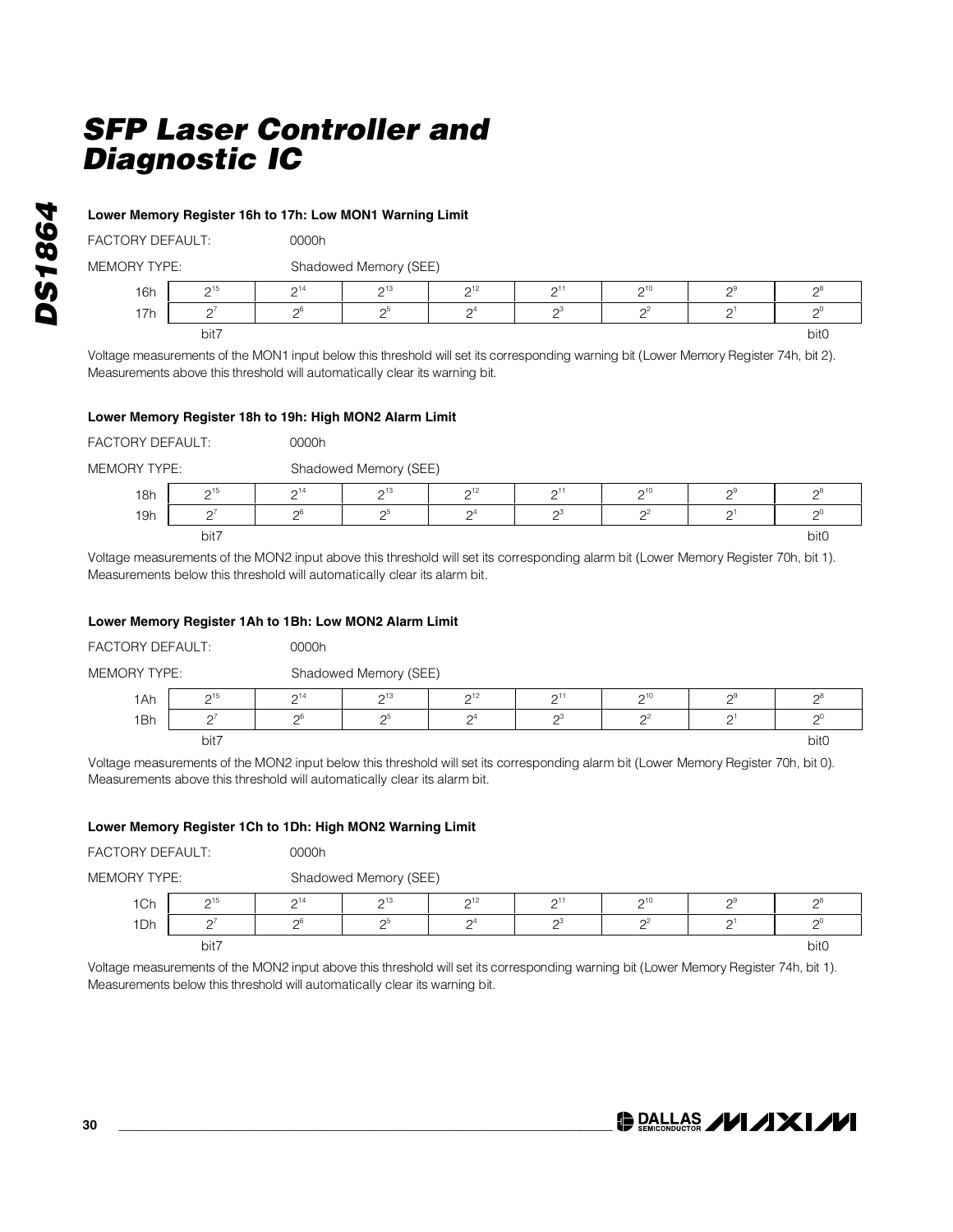#### **Lower Memory Register 1Eh to 1Fh: Low MON2 Warning Limit**

| FACTORY DEFAULT: |           | 0000h    |                       |                       |                 |          |    |        |  |  |
|------------------|-----------|----------|-----------------------|-----------------------|-----------------|----------|----|--------|--|--|
| MEMORY TYPE:     |           |          | Shadowed Memory (SEE) |                       |                 |          |    |        |  |  |
| 1Eh              | $\sim$ 15 | $2^{14}$ | $2^{13}$              | 2 <sup>12</sup>       | 2 <sup>11</sup> | $2^{10}$ | റൗ |        |  |  |
| 1Fh              |           | 26       | റാ                    | $\Omega$ <sup>4</sup> | റാ              |          | ∩∃ | $\cap$ |  |  |
|                  | bit7      |          |                       |                       |                 |          |    | bit0   |  |  |

Voltage measurements of the MON2 input below this threshold will set its corresponding warning bit (Lower Memory Register 74h, bit 0). Measurements above this threshold will automatically clear its warning bit.

#### **Lower Memory Register 20h to 21h: High MON3 Alarm Limit**

| FACTORY DEFAULT: |          | 0000h    |                       |                     |          |          |                     |      |
|------------------|----------|----------|-----------------------|---------------------|----------|----------|---------------------|------|
| MEMORY TYPE:     |          |          | Shadowed Memory (SEE) |                     |          |          |                     |      |
| 20h              | $2^{15}$ | $2^{14}$ | $2^{13}$              | $2^{12}$            | $2^{11}$ | $2^{10}$ | റ്ട                 | າ    |
| 21h              |          | ენ       | ინ                    | $\mathsf{\Omega}^4$ | റാ       | $\Omega$ | $\cap$ <sup>1</sup> | ∩    |
|                  | bit7     |          |                       |                     |          |          |                     | bit0 |
|                  |          |          |                       |                     |          |          |                     |      |

Voltage measurements of the MON3 input above this threshold will set its corresponding alarm bit (Lower Memory Register 71h, bit 7). Measurements below this threshold will automatically clear its alarm bit.

#### **Lower Memory Register 22h to 23h: Low MON3 Alarm Limit**

| FACTORY DEFAULT: |           | 0000h           |                       |                 |                        |          |                 |      |
|------------------|-----------|-----------------|-----------------------|-----------------|------------------------|----------|-----------------|------|
| MEMORY TYPE:     |           |                 | Shadowed Memory (SEE) |                 |                        |          |                 |      |
| 22h              | $2^{15}$  | $2^{14}$        | $2^{13}$              | $2^{12}$        | $\Omega$ <sup>11</sup> | $2^{10}$ | $\mathcal{D}^9$ |      |
| 23h              | $\bigcap$ | $\mathcal{D}^6$ | റാ                    | $\mathcal{D}^4$ | റ3                     | ລະ       | $\Omega$        |      |
|                  | bit7      |                 |                       |                 |                        |          |                 | bit0 |

Voltage measurements of the MON3 input below this threshold will set its corresponding alarm bit (Lower Memory Register 71h, bit 6). Measurements above this threshold will automatically clear its alarm bit.

#### **Lower Memory Register 24h to 25h: High MON3 Warning Limit**

| FACTORY DEFAULT: |          | 0000h    |                       |                       |          |          |    |        |  |  |
|------------------|----------|----------|-----------------------|-----------------------|----------|----------|----|--------|--|--|
| MEMORY TYPE:     |          |          | Shadowed Memory (SEE) |                       |          |          |    |        |  |  |
| 24h              | $2^{15}$ | $2^{14}$ | $2^{13}$              | $2^{12}$              | $2^{11}$ | $2^{10}$ | າະ |        |  |  |
| 25h              | $\cap$   | _ე6      | റാ                    | $\Omega$ <sup>4</sup> | പ്       |          | ωı | $\cap$ |  |  |
|                  | bit7     |          |                       |                       |          |          |    | bit0   |  |  |

Voltage measurements of the MON3 input above this threshold will set its corresponding warning bit (Lower Memory Register 75h, bit 7). Measurements below this threshold will automatically clear its warning bit.



**DS1864** *DS1864*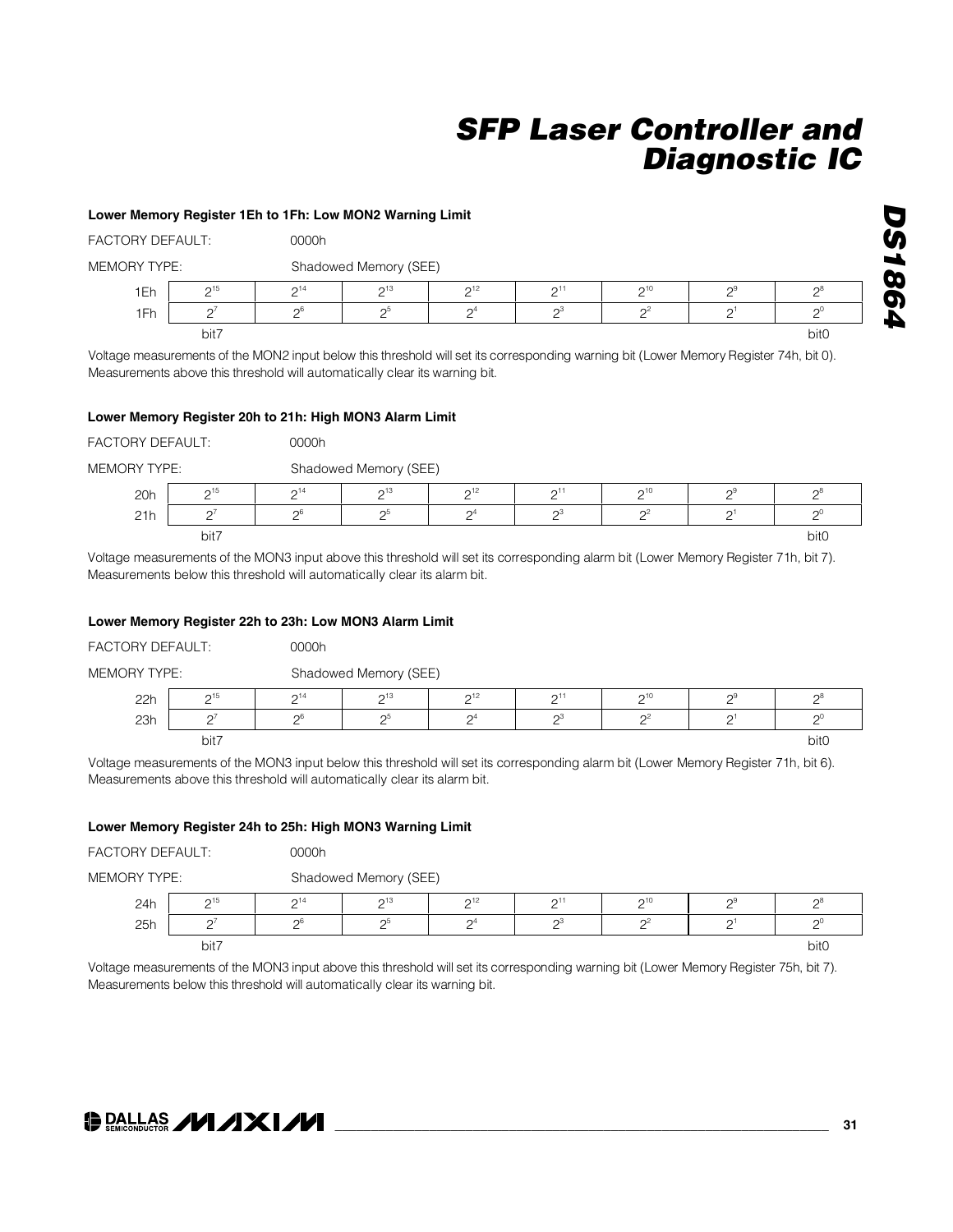#### **Lower Memory Register 26h to 27h: Low MON3 Warning Limit**

FACTORY DEFAULT: 00000h

MEMORY TYPE: Shadowed Memory (SEE)

|     |                    |                               | $5.885158115117$ , $0 = -7$ |                               |                               |                               |          |                     |
|-----|--------------------|-------------------------------|-----------------------------|-------------------------------|-------------------------------|-------------------------------|----------|---------------------|
| 26h | $\bigcap_{ }$ 15   | $\bigcap$ 14                  | $\bigcap_{13}$              | $\bigcap_{12}$                | $\bigcap_{ }$                 | $\bigcap_{ }^{10}$            | $\Omega$ | $\mathsf{\Omega}^8$ |
| 27h | $\sim$<br><u>—</u> | $\bigcap_{i=1}^n$<br><u>—</u> | റാ<br><u>—</u>              | $\bigcap_{i=1}^n$<br><u>—</u> | ω<br>$\overline{\phantom{0}}$ | $\overline{\phantom{0}}$<br>— | —        | ∩<br><u>—</u>       |
|     | bit7               |                               |                             |                               |                               |                               |          | bit0                |

Voltage measurements of the MON3 input below this threshold will set its corresponding warning bit (Lower Memory Register 75h, bit 6). Measurements above this threshold will automatically clear its warning bit.

#### **Lower Memory Register 28h to 37h: Reserved Memory**

| つつい   |                 |
|-------|-----------------|
| 28h   | DECEDVED.       |
| 1 / ت | <b>RESERVED</b> |
| w     | <del>or</del>   |
|       |                 |

#### **Lower Memory Register 38h to 5Fh: External Calibration Constants**

| FACTORY DEFAULT: | 00h                  |
|------------------|----------------------|
| MEMORY TYPE:     | Nonvolatile (EEPROM) |
| 38h TO 5Fh       | <b>EEPROM</b>        |

If external calibration constants are used for calibrating the transceiver module, they can be stored in this section of memory, reserved for such use under SFF-8472.

#### **Lower Memory Register 60h to 61h: Measured Temperature**

| <b>FACTORY DEFAULT:</b> | N/A             |
|-------------------------|-----------------|
| MEMORY TYPE:            | Volatile (SRAM) |

| 60h | $\overline{\phantom{0}}$ | $\bigcap_{i=1}^n$ | C.            | $\Omega$ <sup>4</sup> | $\sim$ | C.                    | n      | пl     |
|-----|--------------------------|-------------------|---------------|-----------------------|--------|-----------------------|--------|--------|
| 61h | ∩-<br>-                  | $\sim$            | $\sim$<br>n-3 | $\sim$ -4<br>-        | $\sim$ | $\cap$ -t<br><u>—</u> | $\sim$ | $\sim$ |
|     | bit7                     |                   |               |                       |        |                       |        | bit0   |

Signed 2's complement direct-to-digital temperature measurement.

#### **Lower Memory Register 62h to 63h: Measured V<sub>CC</sub>**

| <b>FACTORY DEFAULT:</b> |      | N/A             |                 |                       |                       |        |                     |      |  |
|-------------------------|------|-----------------|-----------------|-----------------------|-----------------------|--------|---------------------|------|--|
| MEMORY TYPE:            |      |                 | Volatile (SRAM) |                       |                       |        |                     |      |  |
| 62h                     | 215  | 2 <sup>14</sup> | 213             | 2 <sup>12</sup>       | $\Omega$ <sup>1</sup> | 210    | ຕະ                  |      |  |
| 63h                     |      | 26              | റ്              | $\Omega$ <sup>4</sup> | ഹ്                    | $\sim$ | $\mathsf{\Omega}^1$ | ω    |  |
|                         | bit7 |                 |                 |                       |                       |        |                     | bit0 |  |

Unsigned voltage measurement of V<sub>CC</sub>.

**DRALLAS /VI /IXI/VI**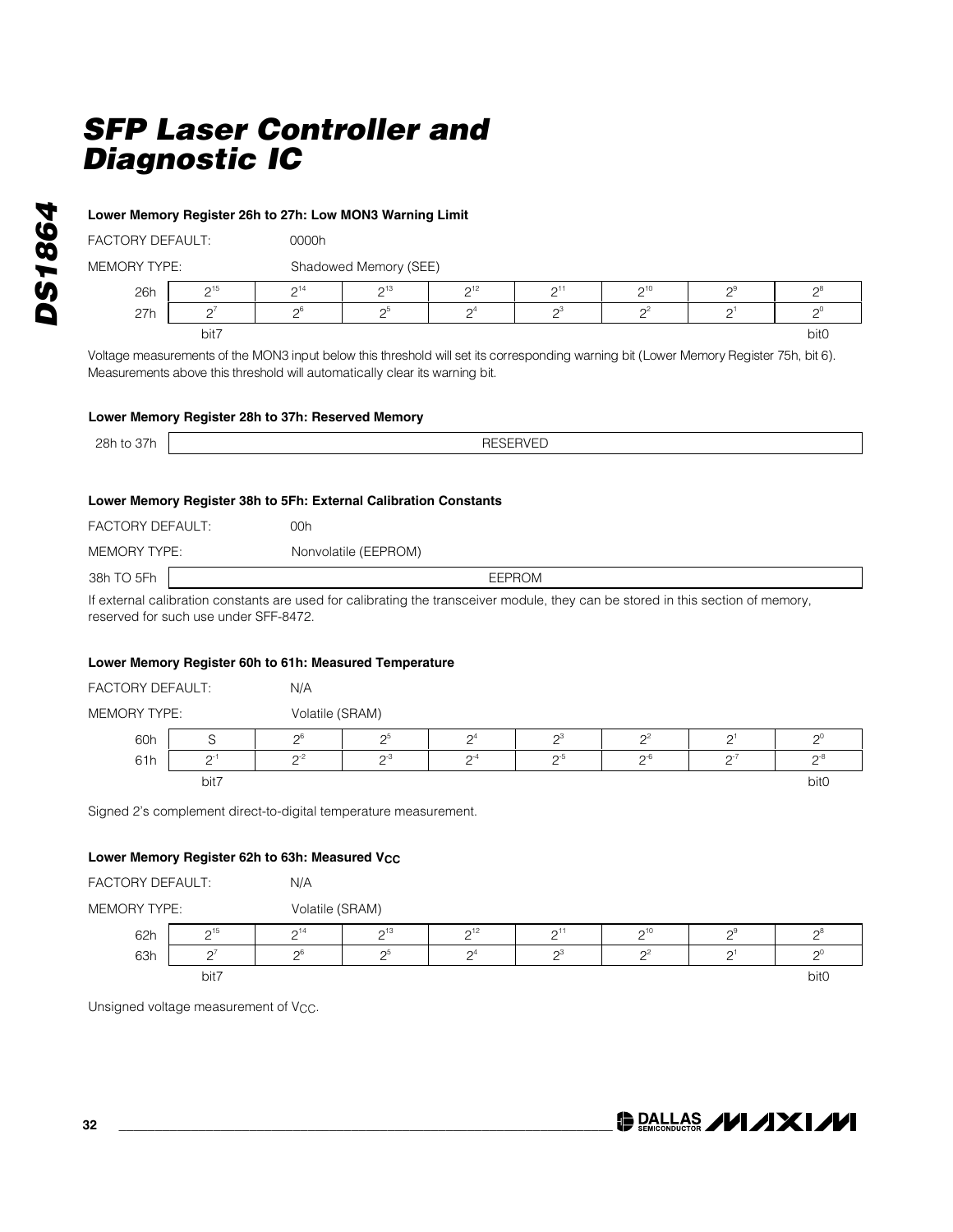#### **Lower Memory Register 64h to 65h: Measured MON1**

| FACTORY DEFAULT:<br>N/A |                        |                 |          |                       |           |                       |                 |          |
|-------------------------|------------------------|-----------------|----------|-----------------------|-----------|-----------------------|-----------------|----------|
| <b>MEMORY TYPE:</b>     |                        | Volatile (SRAM) |          |                       |           |                       |                 |          |
| 64h                     | $\mathsf{\Omega}^{15}$ | $2^{14}$        | $2^{13}$ | $2^{12}$              | $\bigcap$ | $2^{10}$              | $\mathcal{D}^9$ | $2^8$    |
| 65h                     | $\cap$                 | $\sim$          | റാ       | $\Omega$ <sup>4</sup> | റാ        | $\Omega$ <sup>2</sup> | $\bigcap$       | $\Omega$ |
|                         | bit7                   |                 |          |                       |           |                       |                 | bit0     |

Unsigned voltage measurement of MON1 signal.

#### **Lower Memory Register 66h to 67h: Measured MON2**

FACTORY DEFAULT: N/A

MEMORY TYPE: Volatile (SRAM)

| 66h | $\bigcap_{ }$ 15<br><u>—</u> | $\bigcap$ 14       | $\sim$ 13      | $\bigcap_{12}$<br>- | $\sim$ 1<br><u>. </u> | $\bigcap_{ }^{ }$<br><u>_</u> | $\sim$ | ∩ະ   |
|-----|------------------------------|--------------------|----------------|---------------------|-----------------------|-------------------------------|--------|------|
| 67h | $\sim$                       | $\cap$<br><u>_</u> | C.<br><u>.</u> | $\mathsf{\Omega}^4$ | n3<br><u>_</u>        | $\sim$<br><u>_</u>            | ⌒      | n    |
|     | bit7                         |                    |                |                     |                       |                               |        | bit0 |

Unsigned voltage measurement of MON2 signal.

#### **Lower Memory Register 68h to 69h: Measured MON3**

| FACTORY DEFAULT:                       |          | N/A            |                |                 |                   |                 |                 |      |
|----------------------------------------|----------|----------------|----------------|-----------------|-------------------|-----------------|-----------------|------|
| Volatile (SRAM)<br><b>MEMORY TYPE:</b> |          |                |                |                 |                   |                 |                 |      |
| 68h                                    | 215      | $2^{14}$       | $\bigcap_{13}$ | 2 <sup>12</sup> | $\mathsf{D}^{11}$ | 2 <sup>10</sup> | റാ              |      |
| 69h                                    | $\Omega$ | 2 <sup>6</sup> | 2 <sub>5</sub> | $\mathcal{D}^4$ | $2^3$             | $\mathcal{D}^2$ | $\mathcal{D}^1$ | ∩    |
|                                        | bit7     |                |                |                 |                   |                 |                 | bit0 |

Unsigned voltage measurement of MON3 signal.

#### **Lower Memory Register 6Ah to 6Dh: Reserved Memory**

6Ah to 6Dh **h** RESERVED



### **DALLAS /VI /IXI/VI**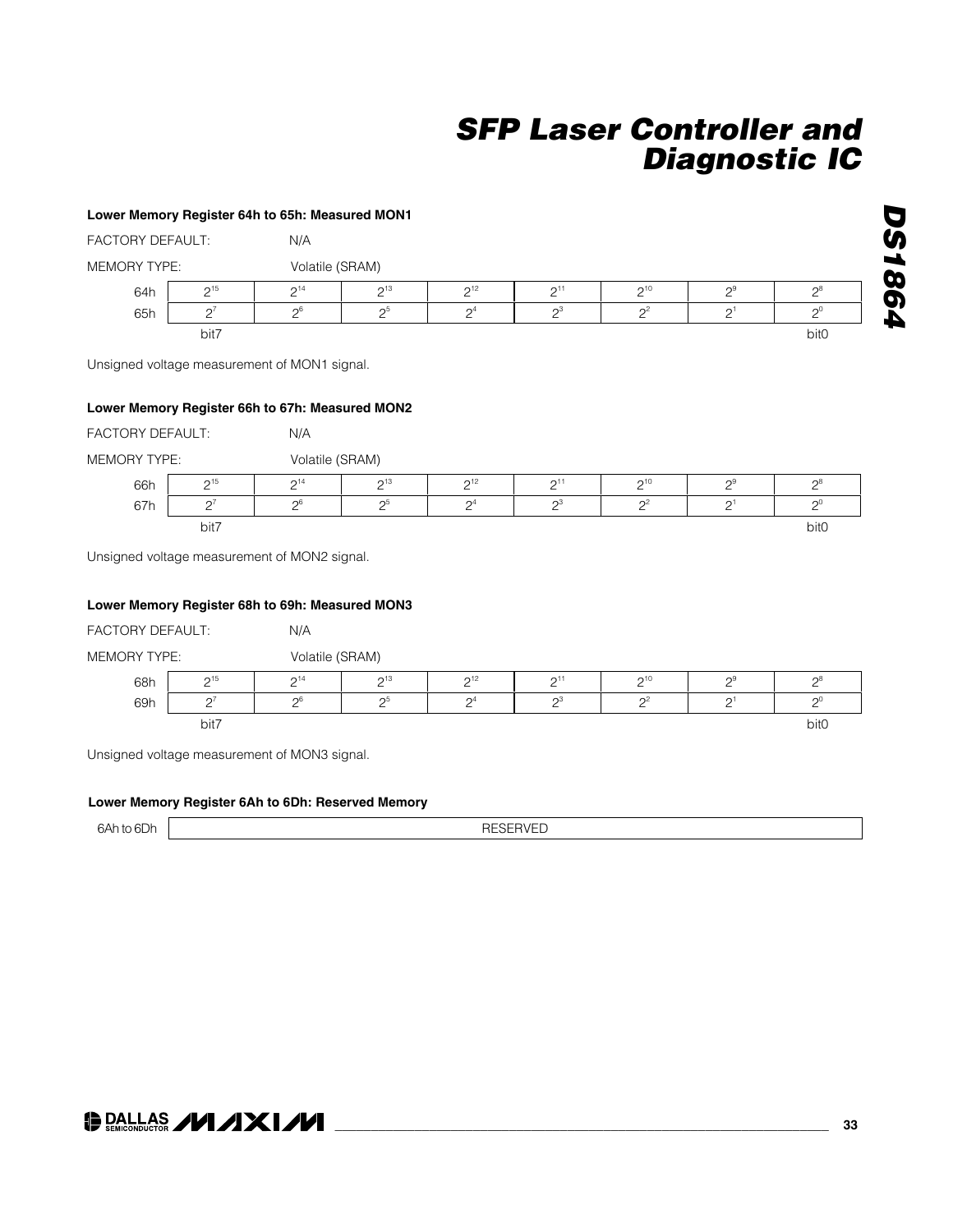#### **Lower Memory Register 6Eh: Logic States**

| POWER-ON VALUE:        |             |             | x0xx0xxx b        |             |             |     |            |             |  |
|------------------------|-------------|-------------|-------------------|-------------|-------------|-----|------------|-------------|--|
| <b>MEMORY TYPE:</b>    |             |             | Volatile (SRAM)   |             |             |     |            |             |  |
| WRITE<br><b>ACCESS</b> | N/A         | ALL         | N/A               | N/A         | ALL         | N/A | N/A        | N/A         |  |
| 6Eh                    | <b>TXDS</b> | <b>TXDC</b> | IN <sub>1</sub> S | <b>SELS</b> | <b>SELC</b> | TXF | <b>RXL</b> | <b>RDYB</b> |  |
|                        | bit7        |             |                   |             |             |     |            | bit0        |  |

| bit7             | <b>TXDS:</b> TX-Disable Status bit. Indicates the state of the TX-D pin.<br>$0 = TX-D$ pin is low.<br>$1 = TX-D$ pin is high.                                                                                                                              |
|------------------|------------------------------------------------------------------------------------------------------------------------------------------------------------------------------------------------------------------------------------------------------------|
| bit <sub>6</sub> | TXDC: Soft TX-Disable bit. A control bit set by the user in order to control the On/Off state of both<br>DAC outputs.<br>$0 = DACs$ enabled (Default).<br>$1 =$ Forces the DAC0 and DAC1 outputs to a high-impedance (off) mode.                           |
| bit <sub>5</sub> | <b>IN1S:</b> A status bit reflecting the state of the IN1 input pin.                                                                                                                                                                                       |
| bit4             | <b>SELS:</b> A status bit reflecting the state of the RSEL input pin.                                                                                                                                                                                      |
| bit3             | <b>SELC:</b> Soft Rate Select. A control bit that set by the user and OR'd with SELS to set the state of the<br>RESELOUT pin. Used for bandwidth selection.<br>$0 = (Default)$<br>1 = This bit allows software control over the state of the RESELOUT pin. |
| bit <sub>2</sub> | <b>TXF:</b> A status bit that indicates the state of TX-F output pin.<br>$0 = TX-F$ pin is at logic 0<br>$1 = TX-F$ pin is at logic 1                                                                                                                      |
| bit1             | RXL: A status bit that indicates the state of RX-LOS input pin.<br>$0 = RX$ -LOS pin is at logic 0<br>$1 = RX$ -LOS pin is at logic 1                                                                                                                      |
| bit <sub>0</sub> | <b>RDBY: Ready Bar.</b><br>$0 = V_{CC}$ is above POA.<br>$1 = V_{CC}$ is below POA.                                                                                                                                                                        |

#### **Lower Memory Register 6Fh: Reserved Memory**

6Fh | RESERVED FOR SFF-8079

DS1864 *DS1864*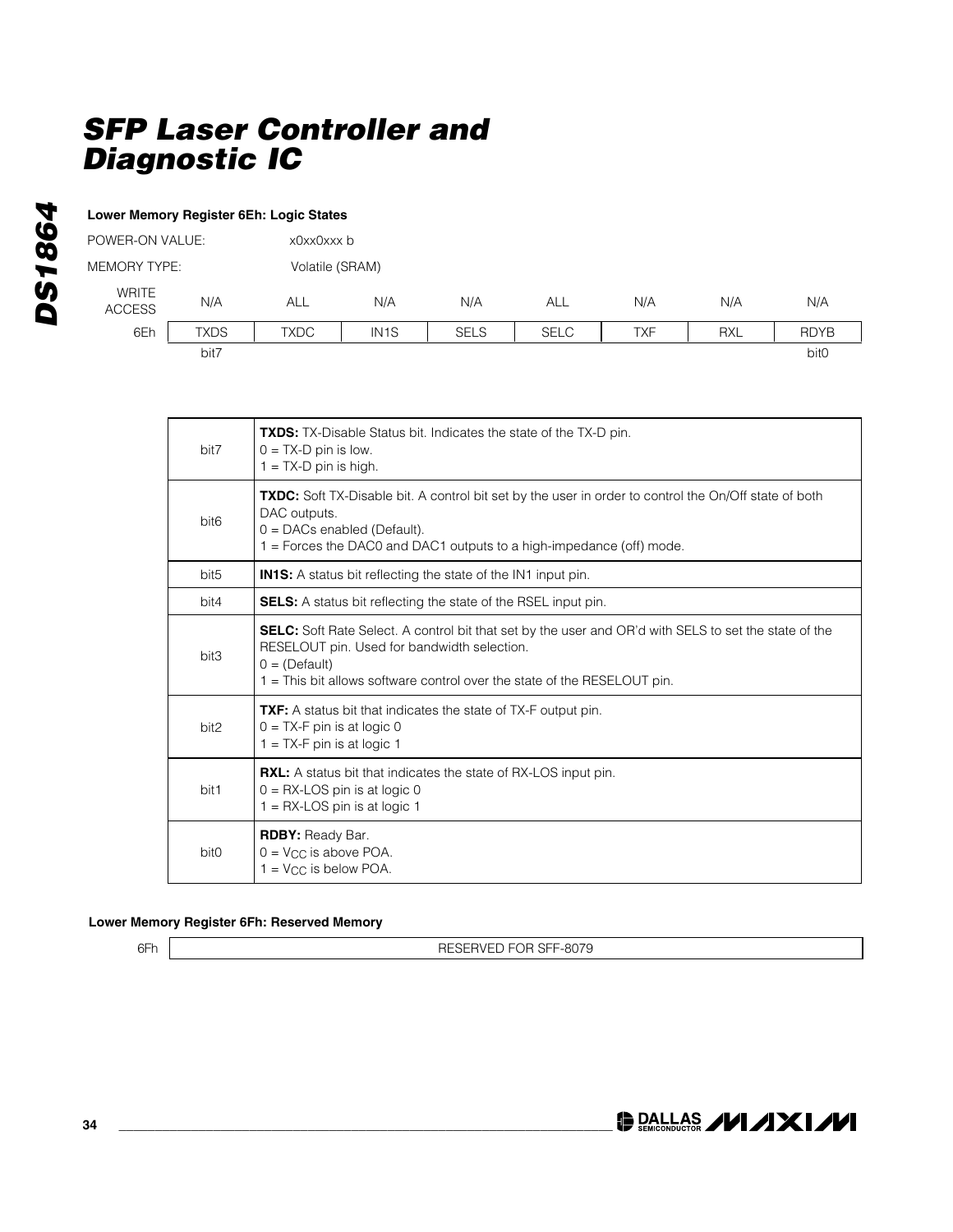| POWER-ON VALUE:     |                  |                                                                                                                                                                         |                                                                                                                                                                      |       | Determined after each channel's first analog-to-digital conversion. |                     |        |        |  |  |  |  |
|---------------------|------------------|-------------------------------------------------------------------------------------------------------------------------------------------------------------------------|----------------------------------------------------------------------------------------------------------------------------------------------------------------------|-------|---------------------------------------------------------------------|---------------------|--------|--------|--|--|--|--|
| <b>MEMORY TYPE:</b> |                  | Volatile (SRAM)                                                                                                                                                         |                                                                                                                                                                      |       |                                                                     |                     |        |        |  |  |  |  |
| 70h                 | <b>TMPhi</b>     | <b>TMPIo</b>                                                                                                                                                            | Vcchi                                                                                                                                                                | Vcclo | MON1hi                                                              | MON <sub>1</sub> lo | MON2hi | MON2lo |  |  |  |  |
|                     | bit7             |                                                                                                                                                                         | bit <sub>0</sub>                                                                                                                                                     |       |                                                                     |                     |        |        |  |  |  |  |
|                     | bit7             | <b>TMPalmhi:</b> High Alarm Status for Temperature measurement.<br>$0 =$ Temperature measurement is below set limit.<br>1 = Temperature measurement is above set limit. |                                                                                                                                                                      |       |                                                                     |                     |        |        |  |  |  |  |
|                     | bit <sub>6</sub> |                                                                                                                                                                         | <b>TMPalmlo:</b> Low Alarm Status for Temperature measurement.<br>0 = Temperature measurement is above set limit.<br>1 = Temperature measurement is below set limit. |       |                                                                     |                     |        |        |  |  |  |  |
|                     | bit <sub>5</sub> | Vccalmhi: High Alarm Status for V <sub>CC</sub> measurement.<br>$0 = V_{CC}$ measurement is below set limit.<br>$1 = V_{CC}$ measurement is above set limit.            |                                                                                                                                                                      |       |                                                                     |                     |        |        |  |  |  |  |
|                     | bit4             | Vccalmlo: Low Alarm Status for V <sub>CC</sub> measurement.<br>$0 = V_{CC}$ measurement is above set limit.<br>$1 = V_{CC}$ measurement is below set limit.             |                                                                                                                                                                      |       |                                                                     |                     |        |        |  |  |  |  |
|                     | bit3             |                                                                                                                                                                         | MON1almhi: High Alarm Status for MON1 measurement.<br>$0 = MON1$ measurement is below set limit.<br>1 = MON1 measurement is above set limit.                         |       |                                                                     |                     |        |        |  |  |  |  |
|                     | bit2             |                                                                                                                                                                         | <b>MON1almio:</b> Low Alarm Status for MON1 measurement.<br>$0 = MON1$ measurement is above set limit.<br>$1 = MON1$ measurement is below set limit.                 |       |                                                                     |                     |        |        |  |  |  |  |
|                     | bit1             |                                                                                                                                                                         | MON2almhi: High Alarm Status for MON2 measurement.<br>$0 = MON2$ measurement is below set limit.<br>1 = MON2 measurement is above set limit.                         |       |                                                                     |                     |        |        |  |  |  |  |
|                     | bit <sub>0</sub> | <b>MON2almlo:</b> Low Alarm Status for MON2 measurement.<br>$0 = MON2$ measurement is above set limit.<br>1 = MON2 measurement is below set limit.                      |                                                                                                                                                                      |       |                                                                     |                     |        |        |  |  |  |  |

### **\_\_\_\_\_\_\_\_\_\_\_\_\_\_\_\_\_\_\_\_\_\_\_\_\_\_\_\_\_\_\_\_\_\_\_\_\_\_\_\_\_\_\_\_\_\_\_\_\_\_\_\_\_\_\_\_\_\_\_\_\_\_\_\_\_\_\_\_ 35**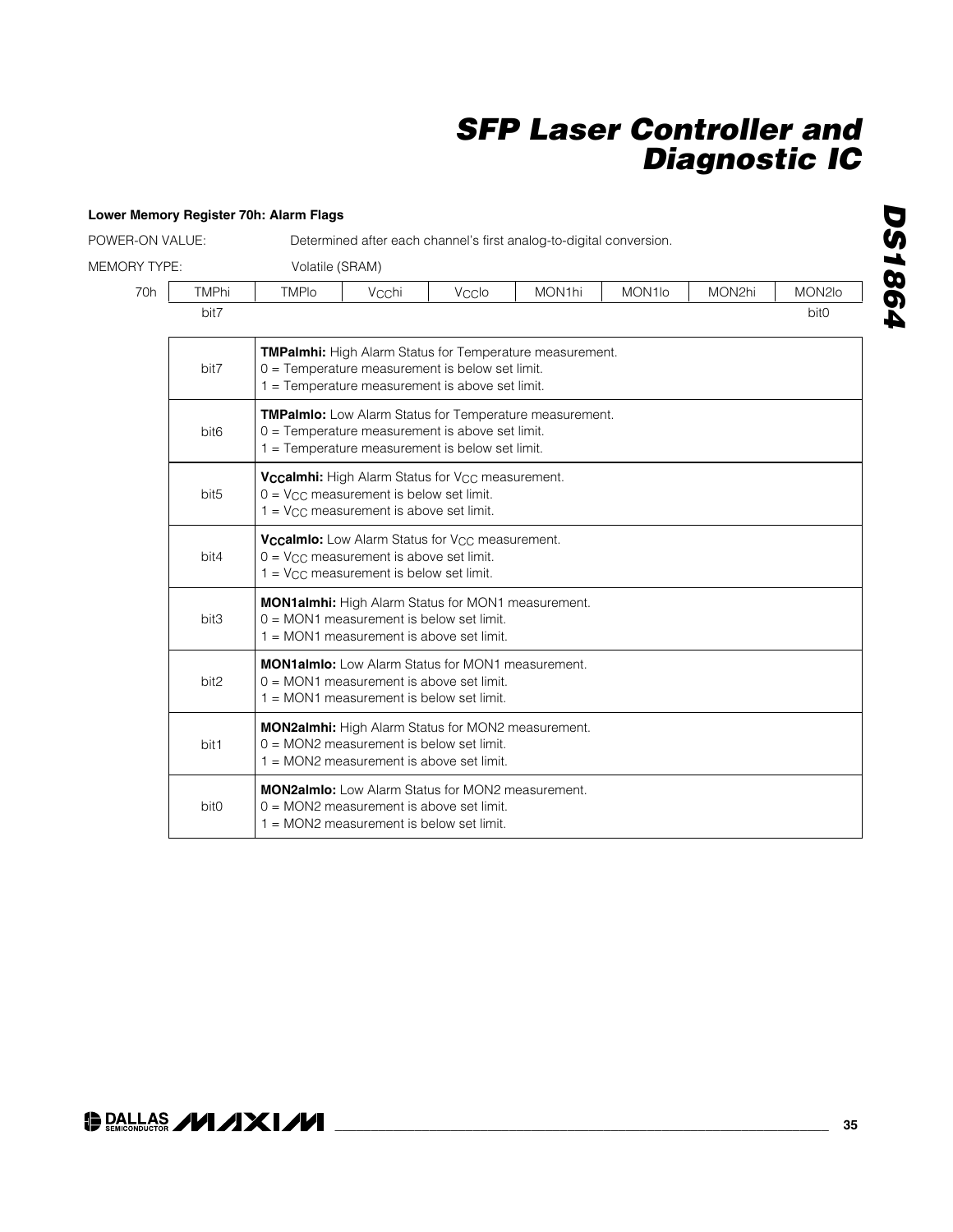#### **Lower Memory Register 71h: Alarm Flags**

POWER-ON VALUE: Determined after each channel's first analog-to-digital conversion.

MEMORY TYPE: Volatile (SRAM)

| Volotilo (CDAM) |  |  |
|-----------------|--|--|

| 71h | MON3hi           | MON3 <sub>lo</sub>                                                                                                                                   | <b>RESERVED</b>                                                                                                                                                                                                                                                                                                                                                                                                                                                                                                             | <b>MINT</b>      |  |  |  |  |  |
|-----|------------------|------------------------------------------------------------------------------------------------------------------------------------------------------|-----------------------------------------------------------------------------------------------------------------------------------------------------------------------------------------------------------------------------------------------------------------------------------------------------------------------------------------------------------------------------------------------------------------------------------------------------------------------------------------------------------------------------|------------------|--|--|--|--|--|
|     | bit7             |                                                                                                                                                      |                                                                                                                                                                                                                                                                                                                                                                                                                                                                                                                             | bit <sub>0</sub> |  |  |  |  |  |
|     | bit7             |                                                                                                                                                      | <b>MON3almhi:</b> High Alarm Status for MON3 measurement.<br>$0 = MON3$ measurement is below set limit.<br>$1 = MON3$ measurement is above set limit.                                                                                                                                                                                                                                                                                                                                                                       |                  |  |  |  |  |  |
|     | bit <sub>6</sub> | <b>MON3almio:</b> Low Alarm Status for MON3 measurement.<br>$0 = MON3$ measurement is above set limit.<br>$1 = MON3$ measurement is below set limit. |                                                                                                                                                                                                                                                                                                                                                                                                                                                                                                                             |                  |  |  |  |  |  |
|     | bit5:1           | Reserved                                                                                                                                             |                                                                                                                                                                                                                                                                                                                                                                                                                                                                                                                             |                  |  |  |  |  |  |
|     | bit <sub>0</sub> | value of 00h.                                                                                                                                        | <b>MINT:</b> Maskable Interrupt. An interrupt output signal that is determined by unmasked alarm and<br>warning flags. Masks of alarm and warning flags are located in Table 01h (Table 00h in DS1859<br>configuration), bytes F8h through FBh, or Table 05h, bytes F8h through FBh, depending on the state<br>of the MASK bit (Table 04h (Table 01h in DS1859 configuration), byte DAh, bit 0), and determine the<br>state of MINT. MINT is maskable to 0 if no interrupt is desired by setting bytes F8h through FBh to a |                  |  |  |  |  |  |

#### **Lower Memory Register 72h: Reserved Memory**

72h RESERVED

**DS1864** *DS1864*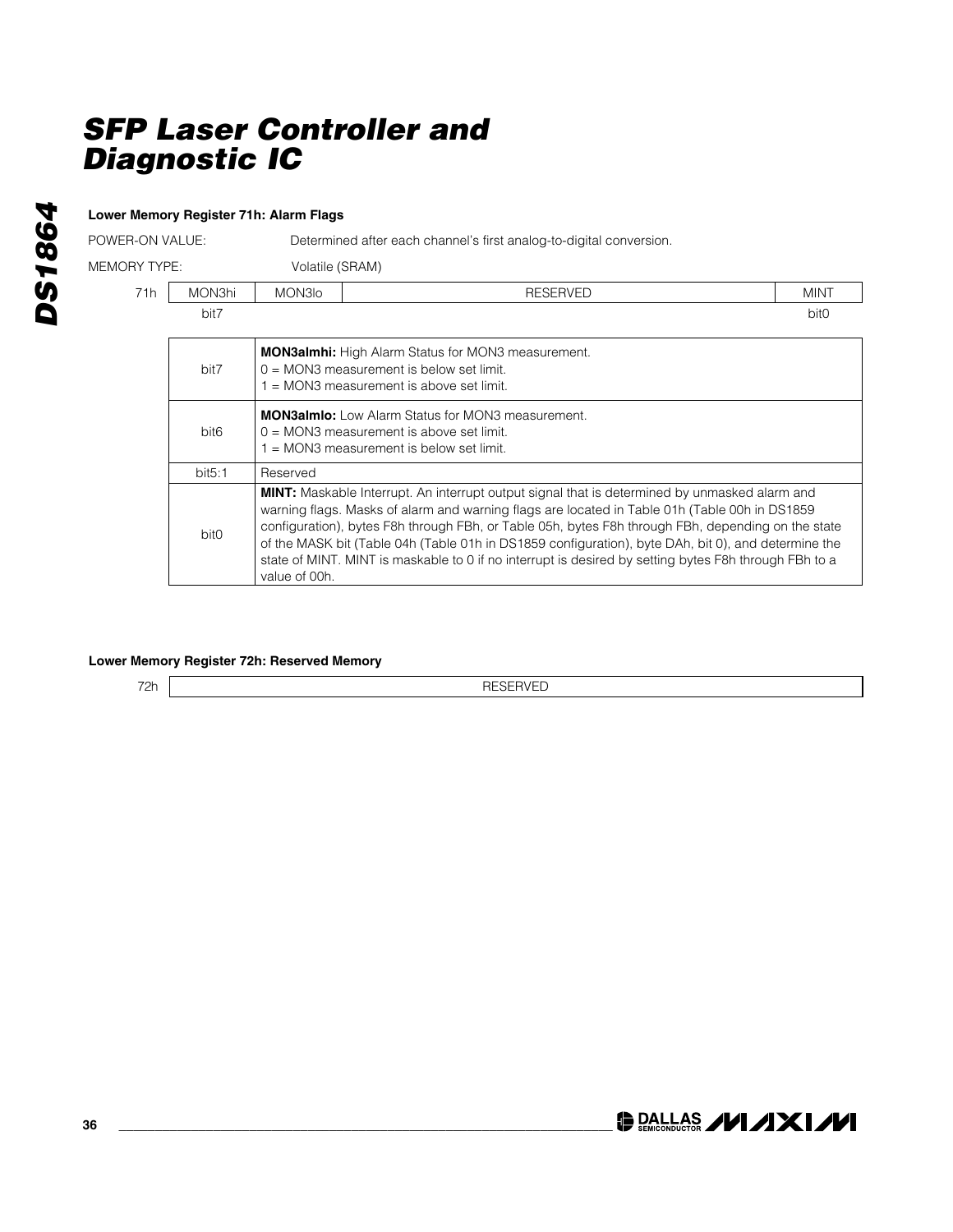### **Lower Memory Register 73h: Fast-Trip Flags** POWER-ON VALUE: 00h MEMORY TYPE: Volatile (SRAM) 73h | 0 | 0 | 0 | HBWA flag | HBAL flag | LOS flag | LTXP flag | HTXP flag bit7 bit0

These are the results from the fast-trip comparators. If these flags are latched, they can be cleared by writing the flags to 0.

| bit7.5           | These bits are set to 0.                                                                                                                                                                |
|------------------|-----------------------------------------------------------------------------------------------------------------------------------------------------------------------------------------|
| bit4             | <b>HBWA flag:</b> Fast-trip flag indicating the High Bias Warning Limit has been exceeded.<br>$0 = Bias$ measurement is below set limit.<br>1 = Bias measurement is above set limit.    |
| bit3             | <b>HBAL flag:</b> Fast-trip flag indicating the High Bias Alarm Limit has been exceeded.<br>$0 = Bias$ measurement is below set limit.<br>$1 =$ Bias measurement is above set limit.    |
| bit <sub>2</sub> | <b>LOS flag:</b> Fast-trip flag indicating the Loss of Signal Limit has been exceeded.<br>$0 =$ LOS measurement is above set limit.<br>$1 =$ LOS measurement is below set limit.        |
| bit1             | <b>LTXP flag:</b> Fast-trip flag indicating the Low Transmit Power Limit has been exceeded.<br>$0 =$ RSSI measurement is above set limit.<br>$1 =$ RSSI measurement is below set limit. |
| bit <sub>0</sub> | <b>HTXP flag:</b> Fast-trip flag indicating the High Transmit Power Limit has been exceeded.<br>$0 =$ RSSI measurement is below set limit.<br>1 = RSSI measurement is above set limit.  |

# **DS1864** *DS1864*

### **DALLAS /VI/IXI/VI**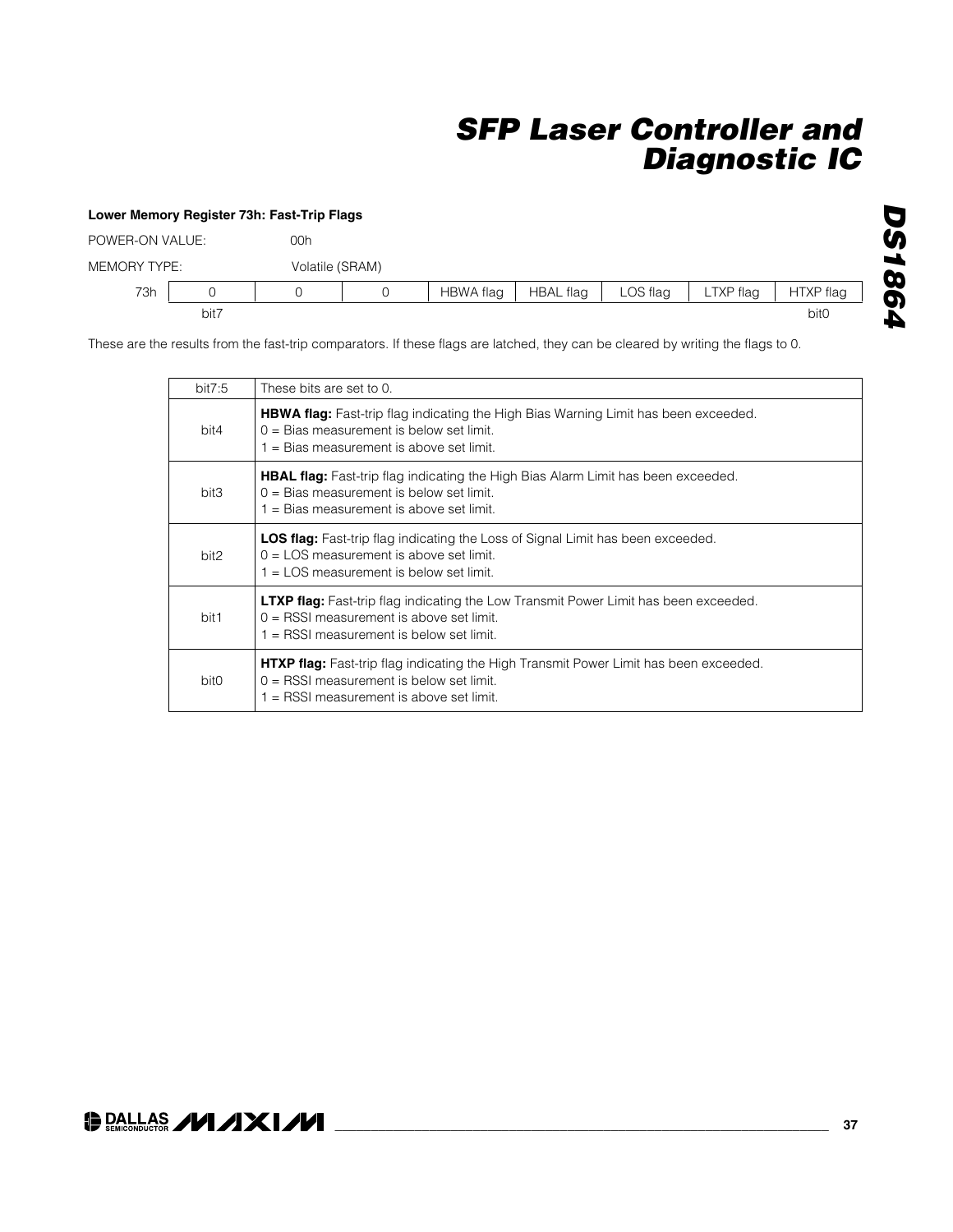### **Lower Memory Register 74h: Warning Flags**

POWER-ON VALUE: Determined after each channel's first analog-to-digital conversion.

MEMORY TYPE: Volatile (SRAM)

| <b>TMPhi</b>     | <b>TMPIo</b>                                                                                                                                                              | Vcchi                                                                                                                                                         | Vcclo | MON1hi                                                      | MON <sub>1lo</sub> | MON2hi | MON2lo           |
|------------------|---------------------------------------------------------------------------------------------------------------------------------------------------------------------------|---------------------------------------------------------------------------------------------------------------------------------------------------------------|-------|-------------------------------------------------------------|--------------------|--------|------------------|
| bit7             |                                                                                                                                                                           |                                                                                                                                                               |       |                                                             |                    |        | bit <sub>0</sub> |
| bit7             | <b>TMPwrnhi:</b> High Warning Status for Temperature measurement.<br>$0 =$ Temperature measurement is below set limit.<br>1 = Temperature measurement is above set limit. |                                                                                                                                                               |       |                                                             |                    |        |                  |
| bit <sub>6</sub> | <b>TMPwrnlo:</b> Low Warning Status for Temperature measurement.<br>0 = Temperature measurement is above set limit.<br>$1 =$ Temperature measurement is below set limit.  |                                                                                                                                                               |       |                                                             |                    |        |                  |
| bit <sub>5</sub> | Vccwrnhi: High Warning Status for V <sub>CC</sub> measurement.<br>$0 = V_{CC}$ measurement is below set limit.<br>$1 = V_{CC}$ measurement is above set limit.            |                                                                                                                                                               |       |                                                             |                    |        |                  |
| bit4             |                                                                                                                                                                           | Vccwrnlo: Low Warning Status for V <sub>CC</sub> measurement.<br>$0 = V_{CC}$ measurement is above set limit.<br>$1 = V_{CC}$ measurement is below set limit. |       |                                                             |                    |        |                  |
| bit3             |                                                                                                                                                                           | MON1wrnhi: High Warning Status for MON1 measurement.<br>$0 = MOM1$ measurement is below set limit.<br>1 = MON1 measurement is above set limit.                |       |                                                             |                    |        |                  |
| bit2             |                                                                                                                                                                           | $0 = MON1$ measurement is above set limit.<br>$1 = MON1$ measurement is below set limit.                                                                      |       | MON1wrnlo: Low Warning Status for MON1 measurement.         |                    |        |                  |
| bit1             |                                                                                                                                                                           | $0 = MON2$ measurement is below set limit.<br>1 = MON2 measurement is above set limit.                                                                        |       | <b>MON2wrnhi:</b> High Warning Status for MON2 measurement. |                    |        |                  |
| bit0             |                                                                                                                                                                           | $0 = MON2$ measurement is above set limit.<br>1 = MON2 measurement is below set limit.                                                                        |       | <b>MON2wrnlo:</b> Low Warning Status for MON2 measurement.  |                    |        |                  |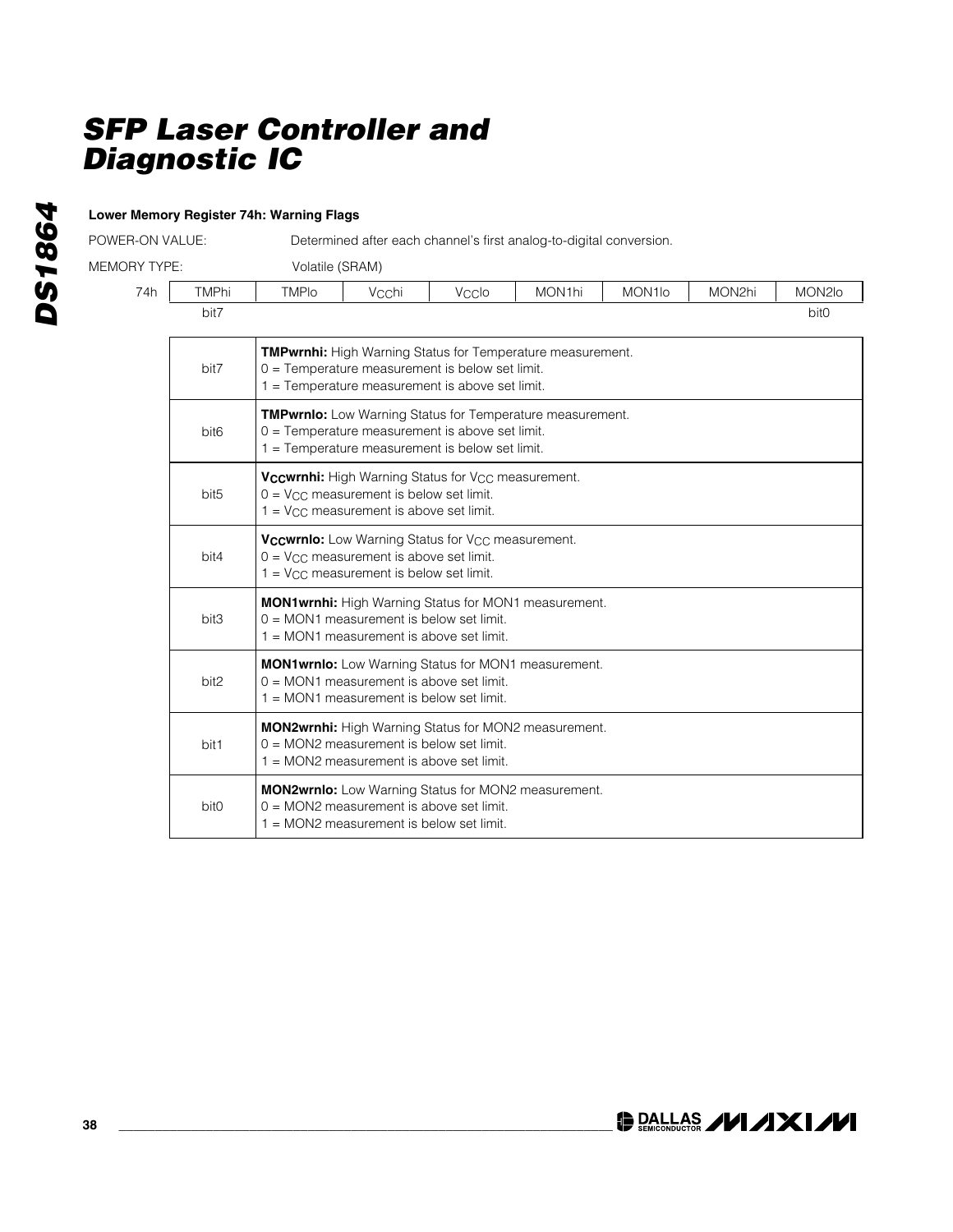|                 |                  | Lower Memory Register 75h: Warning Flags |                                                                                                                                                       |                  |
|-----------------|------------------|------------------------------------------|-------------------------------------------------------------------------------------------------------------------------------------------------------|------------------|
| POWER-ON VALUE: |                  |                                          | Determined after each channel's first analog-to-digital conversion.                                                                                   |                  |
| MEMORY TYPE:    |                  | Volatile (SRAM)                          |                                                                                                                                                       |                  |
| 75h             | MON3hi           | MON3Io                                   | <b>RESERVED</b>                                                                                                                                       |                  |
|                 | bit7             |                                          |                                                                                                                                                       | bit <sub>0</sub> |
|                 | bit7             |                                          | <b>MONwrn3hi:</b> High Warning Status for MON3 measurement.<br>$0 = MON3$ measurement is below set limit.<br>$=$ MON3 measurement is above set limit. |                  |
|                 | bit <sub>6</sub> |                                          | <b>MON3wrnlo:</b> Low Warning Status for MON3 measurement.<br>$0 = MON3$ measurement is above set limit.<br>$=$ MON3 measurement is below set limit.  |                  |
|                 | bit5:0           | Reserved                                 |                                                                                                                                                       |                  |

### **Lower Memory Register 76h: Reserved Memory**

76h RESERVED

**DS1864** *DS1864*

### O DALLAS **/VI /IXI/VI**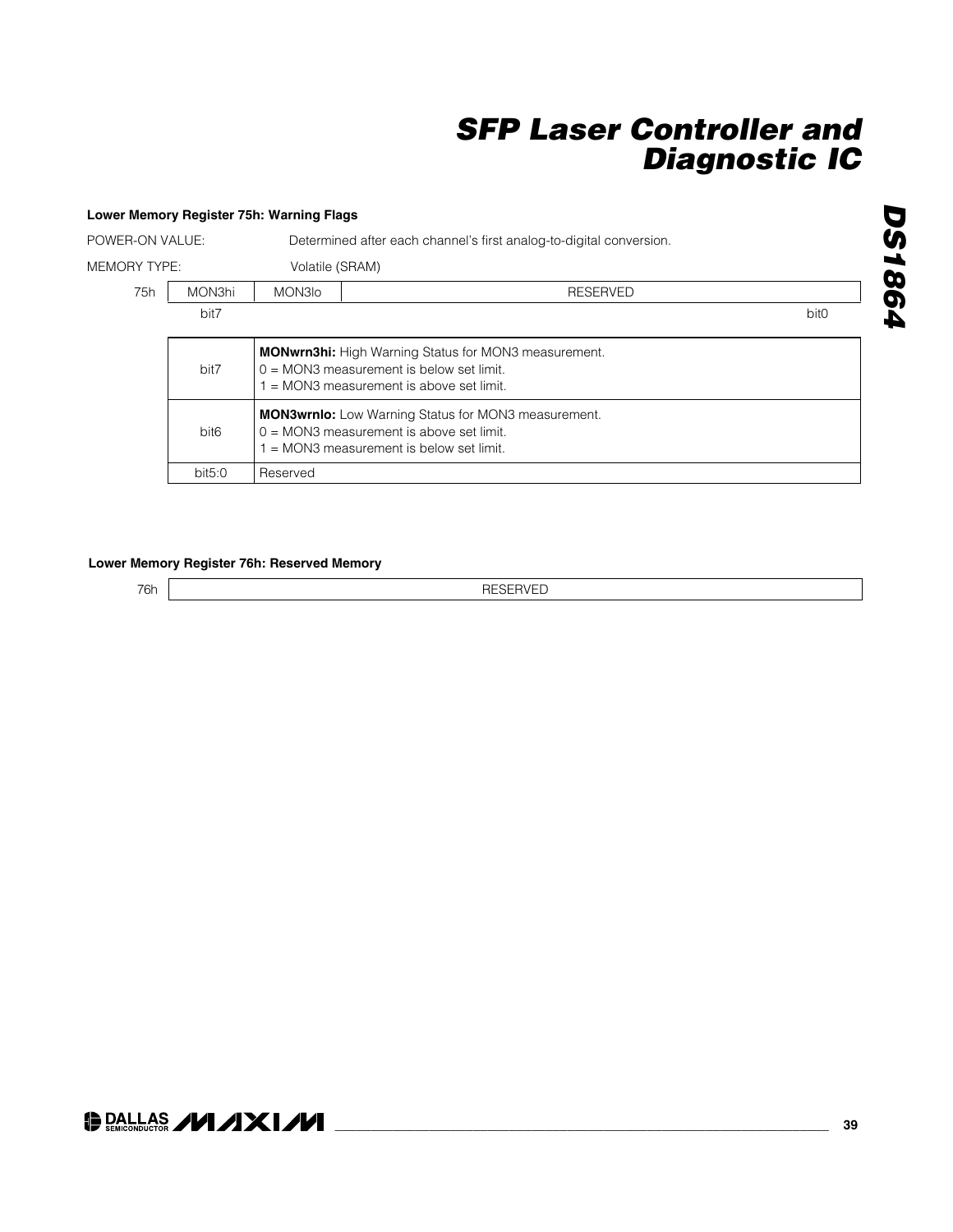| POWER-ON VALUE: |            | 00h  |                    |       |       |  |  |              |
|-----------------|------------|------|--------------------|-------|-------|--|--|--------------|
| MEMORY TYPE:    |            |      | Volatile (SRAM)    |       |       |  |  |              |
| 77h             | <b>TAU</b> | VccU | MON <sub>1</sub> U | MON2U | MON3U |  |  | <b>RSSIS</b> |
|                 | bit7       |      |                    |       |       |  |  | bit0         |

Each of the status bits becomes a 1 after an update has occurred for the corresponding measurement. The user can write any of the status bits to a 0 and monitor for a transition to a 1 to verify that a measurement has occurred.

| bit7             | <b>TAU:</b> Temperature measurement update status bit.<br>0 = Temperature measurement has not yet been updated.<br>1 = Temperature measurement has been updated.      |
|------------------|-----------------------------------------------------------------------------------------------------------------------------------------------------------------------|
| bit <sub>6</sub> | V <sub>CC</sub> U: V <sub>CC</sub> measurement update status bit.<br>$0 = V_{CC}$ measurement has not yet been updated.<br>$1 = V_{CC}$ measurement has been updated. |
| bit <sub>5</sub> | <b>MON1U:</b> MON1 measurement update status bit<br>0 = MON1 measurement has not yet been updated.<br>$1 = MON1$ measurement has been updated.                        |
| bit4             | <b>MON2U:</b> MON2 measurement update status bit.<br>0 = MON2 measurement has not yet been updated.<br>1 = MON2 measurement has been updated.                         |
| bit3             | <b>MON3U:</b> MON3 measurement update status bit.<br>0 = MON3 measurement has not yet been updated.<br>$1 = MON3$ measurement has been updated.                       |
| bit2             | This status bit is set to 0.                                                                                                                                          |
| bit1             | This bit is reserved and reads as 0.                                                                                                                                  |
| bit <sub>0</sub> | <b>RSSIS:</b> Indicates which range is being reported for MON3 internal calibration.<br>$0 =$ Fine range is being reported.<br>1 = Coarse range is being reported.    |

### **Lower Memory Register 78h to 7Ah: Reserved Memory**

78h to 7Ah | The Text Contract Contract Contract Contract Contract Contract Contract Contract Contract Contract Contract Contract Contract Contract Contract Contract Contract Contract Contract Contract Contract Contract Co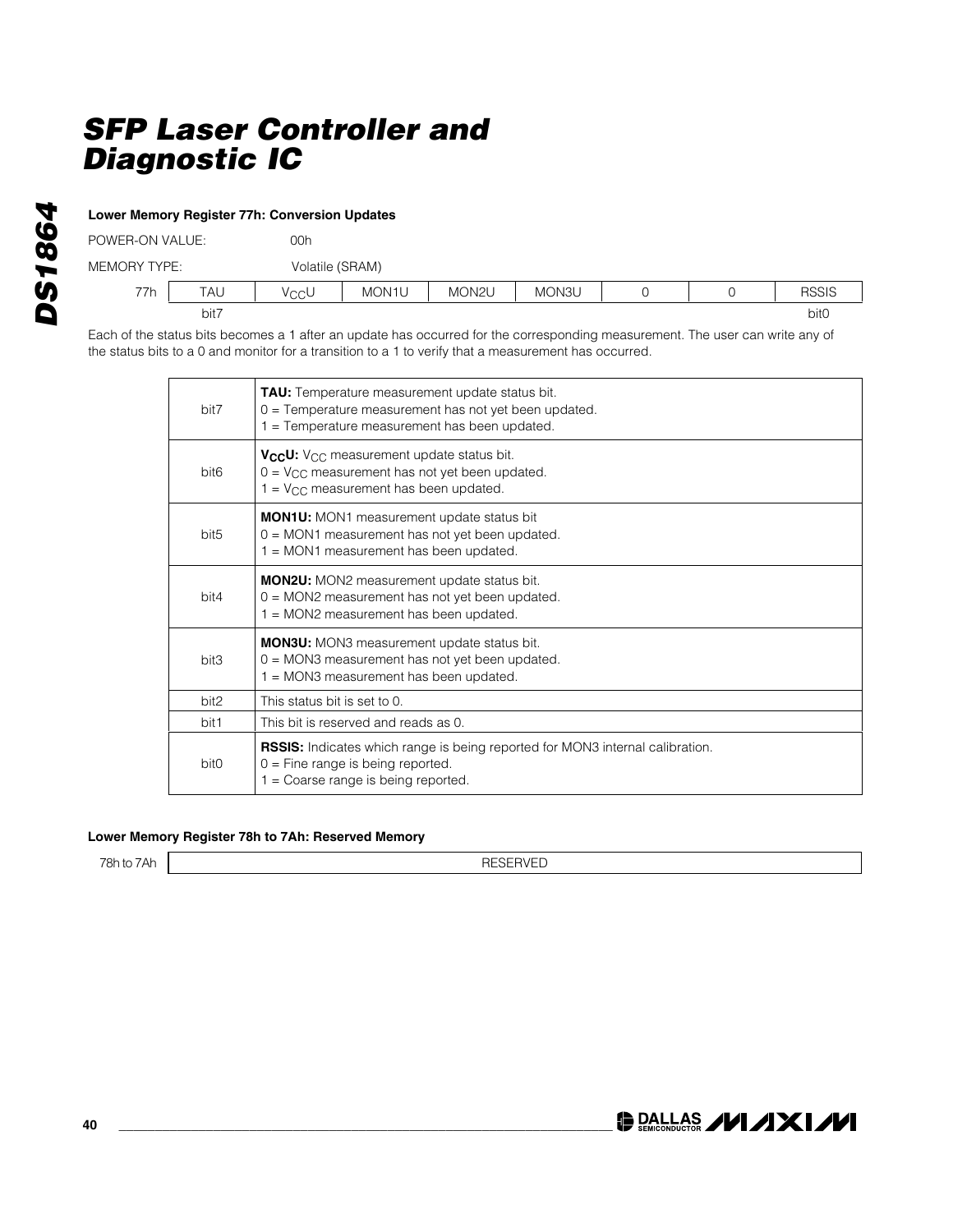#### **Lower Memory Register 7Bh to 7Eh: Password Entry Bytes**

POWER-ON VALUE: 0000 0000h

MEMORY TYPE: Volatile (SRAM)

| 7Bh | $\bigcap_{31}$         | $\bigcap_{30}$         | $\Omega$ <sup>29</sup> | $\Omega$ <sup>28</sup> | $\Omega$               | 26                 | $\mathcal{D}^{25}$ | 24                     |
|-----|------------------------|------------------------|------------------------|------------------------|------------------------|--------------------|--------------------|------------------------|
| 7Ch | $\Omega$ <sup>23</sup> | $\Omega$ <sup>22</sup> | $\bigcap_{21}$         | $\Omega$ <sup>20</sup> | $\bigcap$ 19           | $\bigcap_{18}$     | $\bigcap_{ }^{17}$ | $\mathsf{\Omega}^{16}$ |
| 7Dh | 215                    | $\Omega$ <sup>14</sup> | $\mathsf{\Omega}^{13}$ | $\bigcap_{12}$         | $\bigcap$ <sup>1</sup> | $\mathcal{D}^{10}$ | $\Omega$           | റ8                     |
| 7Eh |                        | $\mathcal{L}$          | C.                     | $\Omega$ <sup>4</sup>  | n.                     | $\cap^2$           |                    | n                      |
|     | bit7                   |                        |                        |                        |                        |                    |                    | bit0                   |

The password is entered into the four bytes to gain PW1 or PW2 level access. There are two levels of passwords for the DS1864. The lower level password (PW1) will have access to unprotected areas plus those made available with PW1. The higher level password (PW2) will have all of the access of PW1 plus those made available with PW2. See the Memory Protection section for details on password access.

#### **Lower Memory Register 7Fh: Table Select Byte**

POWER-ON VALUE: See below

| TVDE.<br>MEMORY | <u>.</u> | Volatile i | (SRAM) |  |          |   |                  |
|-----------------|----------|------------|--------|--|----------|---|------------------|
| フロト<br>.        |          |            |        |  | <u>_</u> | ⌒ | $\sim$           |
|                 | bit7     |            |        |  |          |   | bit <sub>0</sub> |

The upper memory tables of the DS1864 are selected by writing the desired Table value in this register. For example, if Table 04h is to be selected, the value 04h will be written to register 7Fh. The Power On value of the Table Select Byte is determined by the value written in Table 04h (Table 01h in DS1859 configuration), register C7h.

### **Table 01h In Default DS1852 Configuration, (Table 00h in DS1859 Configuration) Register Descriptions**

#### **Table 01h (Table 00h in DS1859 Configuration), 80h to F7h: User Memory**

FACTORY DEFAULT: 00h MEMORY TYPE: Nonvolatile (EEPROM) 80h to F7h | EEPROM bit7 bit0

This is general use EEPROM.

*DS1864*

**DS1864**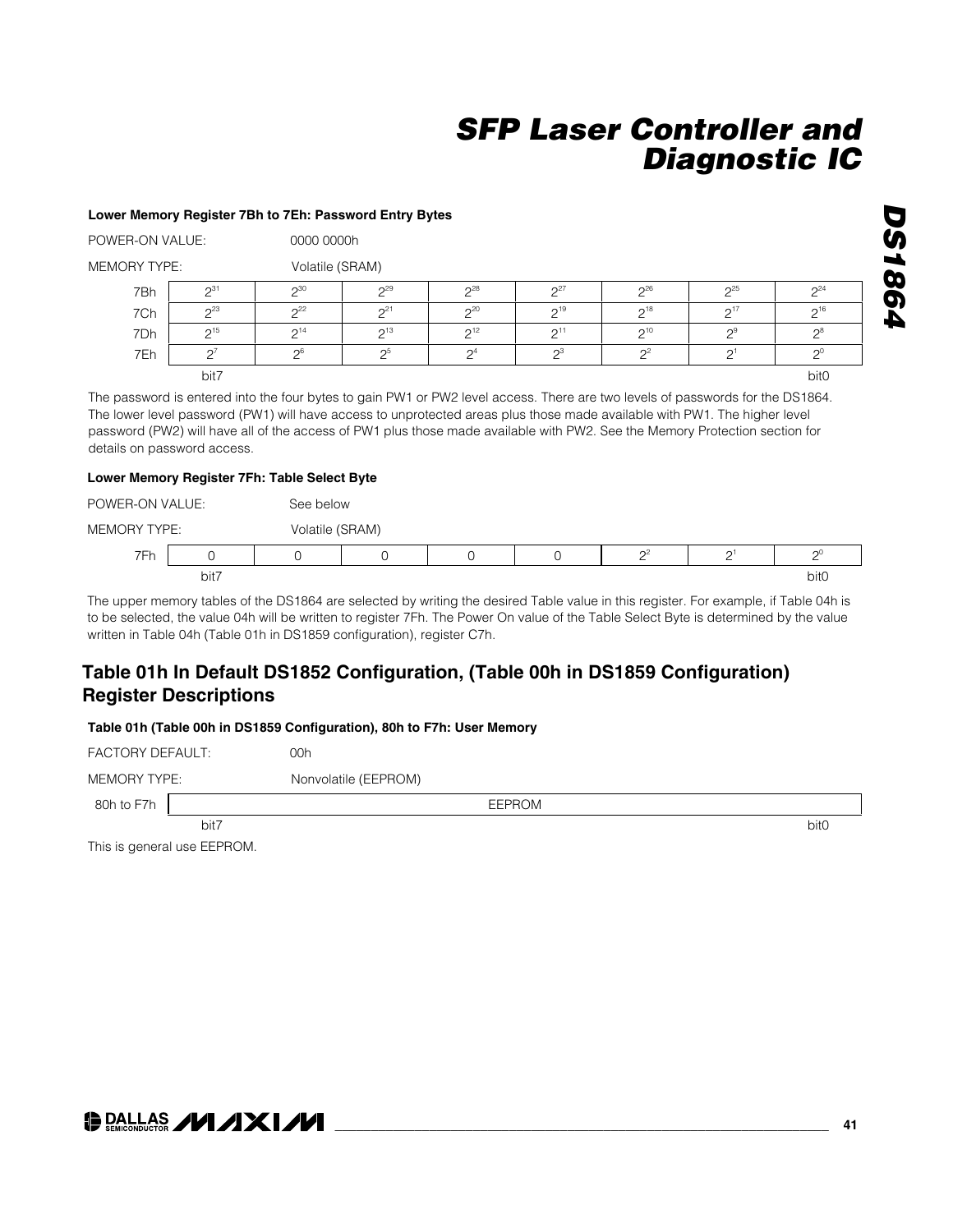### **Table 01h (Table 00h in DS1859 Configuration), F8h: Alarm Masks**

| FACTORY DEFAULT: |              | 00h          |                       |       |        |                     |        |        |  |
|------------------|--------------|--------------|-----------------------|-------|--------|---------------------|--------|--------|--|
| MEMORY TYPE:     |              |              | Shadowed Memory (SEE) |       |        |                     |        |        |  |
| F <sub>8h</sub>  | <b>TMPhi</b> | <b>TMPIo</b> | Vechi                 | Veclo | MON1hi | MON <sub>1</sub> lo | MON2hi | MON2lo |  |
|                  | bit7         |              |                       |       |        |                     |        | bit0   |  |

Bytes F8h and F9h configure a maskable interrupt, determining which alarm flags assert the MINT bit (Lower Memory, byte 71h, bit 0). If one of the interrupts is desired, its bit must be written to a 1 here. If no interrupt is desired, the bit should be written to a 0.

These bit locations do not match the register locations as called out in the SFF-8472, therefore another four byte set is also stored in Table 05h, registers F8h to FBh. The MASK configuration bit (Table 04h (Table 01h in DS1859 configuration), register DAh, bit 0) determines which of these mask sets is used to generate the MINT interrupt.

| bit7             | TMPalmhimask: Determines if an interrupt is generated for a High Temperature Alarm Flag.<br>$0 = No$ interrupt is generated.<br>$1 = An$ interrupt is generated.            |
|------------------|-----------------------------------------------------------------------------------------------------------------------------------------------------------------------------|
| bit <sub>6</sub> | <b>TMPalmiomask:</b> Determines if an interrupt is generated for a Low Temperature Alarm Flag.<br>$0 = No$ interrupt is generated.<br>$1 = An$ interrupt is generated.      |
| bit <sub>5</sub> | <b>Vccalmhimask:</b> Determines if an interrupt is generated for a High V <sub>CC</sub> Alarm Flag.<br>$0 = No$ interrupt is generated.<br>$1 = An$ interrupt is generated. |
| bit4             | <b>Vccalmiomask:</b> Determines if an interrupt is generated for a Low V <sub>CC</sub> Alarm Flag.<br>$0 = No$ interrupt is generated.<br>$1 = An$ interrupt is generated.  |
| bit3             | <b>MON1almhimask:</b> Determines if an interrupt is generated for a High MON1 Alarm Flag.<br>$0 = No$ interrupt is generated.<br>$1 = An$ interrupt is generated.           |
| bit2             | <b>MONalmiomask:</b> Determines if an interrupt is generated for a Low MON1 Alarm Flag.<br>$0 = No$ interrupt is generated.<br>$1 = An$ interrupt is generated.             |
| bit1             | <b>MON2almhimask:</b> Determines if an interrupt is generated for a High MON2 Alarm Flag.<br>$0 = No$ interrupt is generated.<br>$1 = An$ interrupt is generated.           |
| bit <sub>0</sub> | <b>MON2almiomask:</b> Determines if an interrupt is generated for a Low MON2 Alarm Flag.<br>$0 = No$ interrupt is generated.<br>$1 = An$ interrupt is generated.            |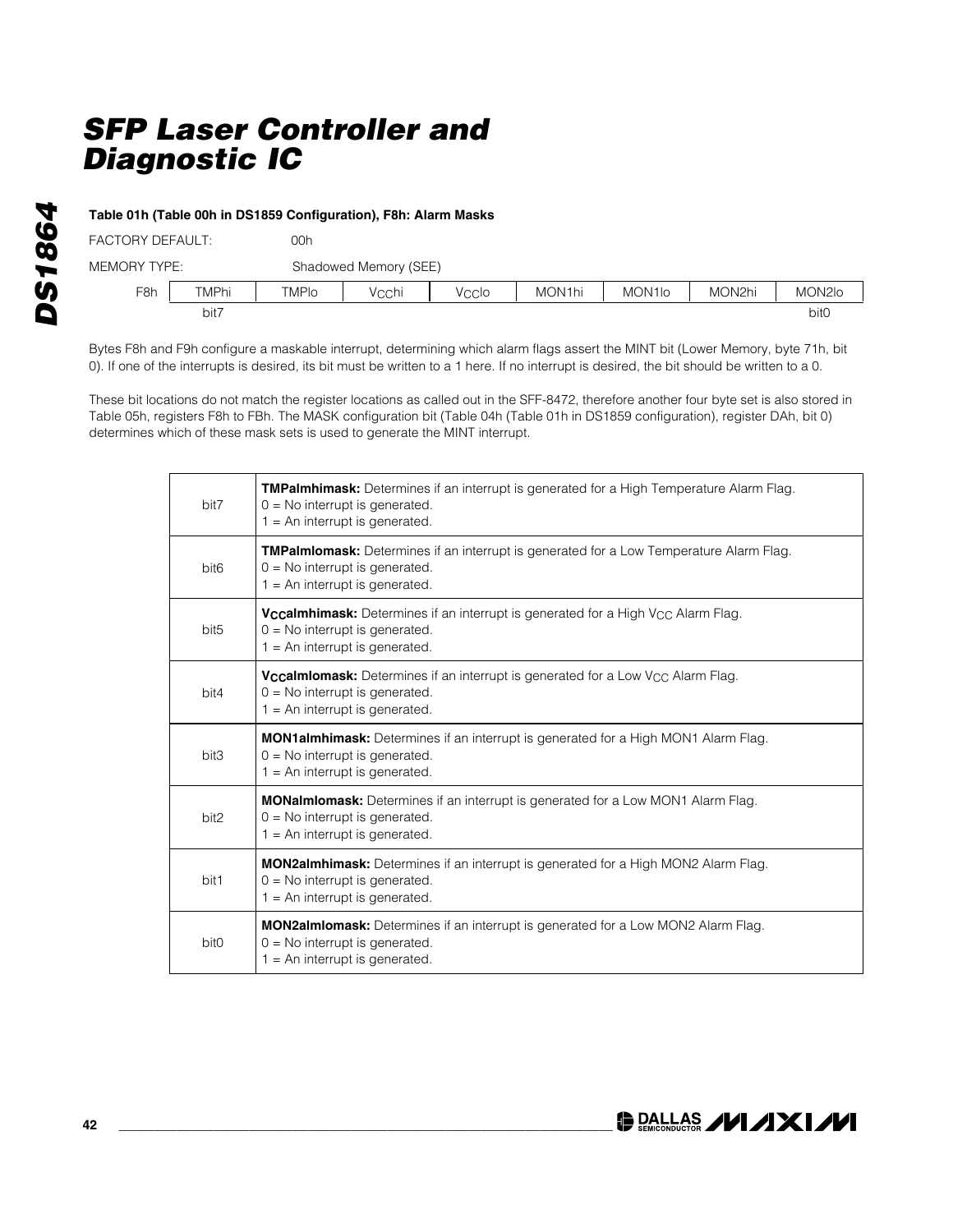#### **Table 01h (Table 00h in DS1859 Configuration), F9h: Alarm Masks**

| <b>FACTORY DEFAULT:</b> |        | 00h    |                       |                  |
|-------------------------|--------|--------|-----------------------|------------------|
| MEMORY TYPE:            |        |        | Shadowed Memory (SEE) |                  |
| F9h                     | MON3hi | MON3Io | <b>RESERVED</b>       |                  |
|                         | bit7   |        |                       | bit <sub>0</sub> |

These bytes configure a maskable interrupt, determining which alarm flags assert the MINT bit (Lower Memory, byte 71h, bit 0). If one of the interrupts is desired, its bit must be written to a 1 here. If no interrupt is desired, the bit should be written to a 0.

These bit locations do not match the register locations as called out in the SFF-8472, therefore another four byte set is also stored in another location (Table 05h, registers F8h to FBh). The MASK configuration bit (Table 04h (Table 01h in DS1859 configuration), register DAh, bit 0) determines which mask sets is used to generate the MINT interrupt.

| bit7             | <b>MONalm3himask:</b> Determines if an interrupt is generated for a High MON3 Alarm Flag.<br>$0 = No$ interrupt is generated.<br>$1 = An$ interrupt is generated. |
|------------------|-------------------------------------------------------------------------------------------------------------------------------------------------------------------|
| bit <sub>6</sub> | <b>MON3almiomask:</b> Determines if an interrupt is generated for a Low MON3 Alarm Flag.<br>$0 = No$ interrupt is generated.<br>$1 = An$ interrupt is generated.  |
| bit5:0           | Reserved.                                                                                                                                                         |

### **DALLAS /VI /IXI/VI**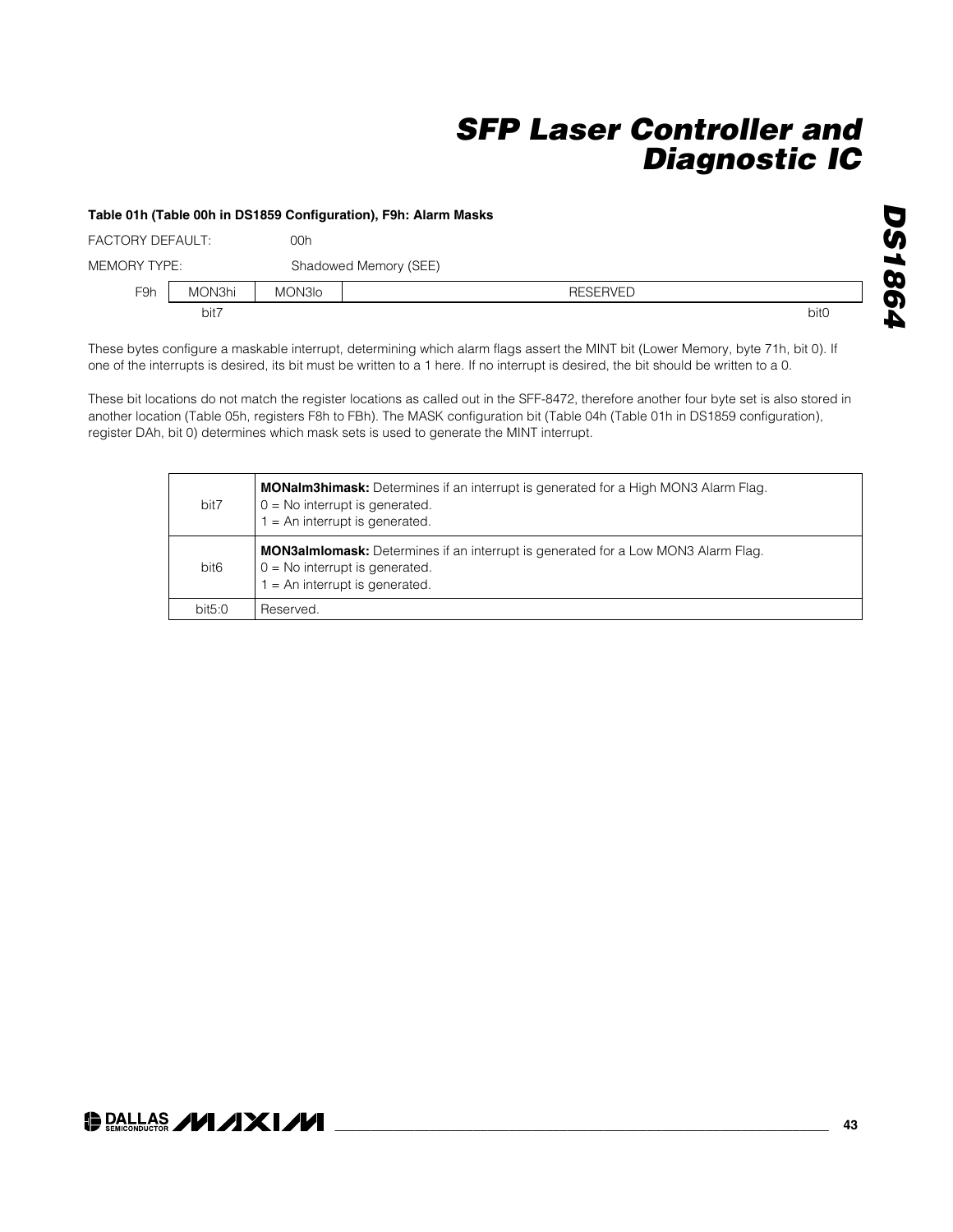### **Table 01h (Table 00h in DS1859 Configuration), FAh: Warning Masks**

| FACTORY DEFAULT: |       | 00h   |                       |       |        |                     |        |        |
|------------------|-------|-------|-----------------------|-------|--------|---------------------|--------|--------|
| MEMORY TYPE:     |       |       | Shadowed Memory (SEE) |       |        |                     |        |        |
| <b>FAh</b>       | TMPhi | TMPIo | Vcchi                 | Veclo | MON1hi | MON <sub>1</sub> lo | MON2hi | MON2lo |
|                  | bit7  |       |                       |       |        |                     |        | bit0   |

These bytes configure a maskable interrupt, determining which warning flags assert the MINT bit (Lower Memory, byte 71h, bit 0). If one of the interrupts is desired, its bit must be written to a 1 here. If no interrupt is desired, the bit should be written to a 0.

These bit locations do not match the register locations as called out in the SFF-8472, therefore another four byte set is also stored in another location (Table 05h, registers F8h to FBh). The MASK configuration bit (Table 04h (Table 01h in DS1859 configuration), register DAh, bit 0) determines which of these mask sets is used to generate the MINT interrupt.

| bit7             | <b>TMPwrnhimask:</b> Determines if an interrupt is generated for a High Temperature Warning Flag.<br>$0 = No$ interrupt is generated.<br>$1 = An$ interrupt is generated.     |
|------------------|-------------------------------------------------------------------------------------------------------------------------------------------------------------------------------|
| bit <sub>6</sub> | <b>TMPwrnlomask:</b> Determines if an interrupt is generated for a Low Temperature Warning Flag.<br>$0 = No$ interrupt is generated.<br>$1 = An$ interrupt is generated.      |
| bit <sub>5</sub> | <b>Vccwrnhimask:</b> Determines if an interrupt is generated for a High V <sub>CC</sub> Warning Flag.<br>$0 = No$ interrupt is generated.<br>$1 = An$ interrupt is generated. |
| bit4             | <b>Vccwrniomask:</b> Determines if an interrupt is generated for a Low V <sub>CC</sub> Warning Flag.<br>$0 = No$ interrupt is generated.<br>$1 = An$ interrupt is generated.  |
| bit3             | <b>MON1wrnhimask:</b> Determines if an interrupt is generated for a High MON1 Warning Flag.<br>$0 = No$ interrupt is generated.<br>$1 = An$ interrupt is generated.           |
| bit <sub>2</sub> | <b>MONwrnlomask:</b> Determines if an interrupt is generated for a Low MON1 Warning Flag.<br>$0 = No$ interrupt is generated.<br>$1 = An$ interrupt is generated.             |
| bit1             | <b>MON2wrnhimask:</b> Determines if an interrupt is generated for a High MON2 Warning Flag.<br>$0 = No$ interrupt is generated.<br>$1 = An$ interrupt is generated.           |
| bit0             | <b>MON2wrnlomask:</b> Determines if an interrupt is generated for a Low MON2 Warning Flag.<br>$0 = No$ interrupt is generated.<br>$1 = An$ interrupt is generated.            |

**DRALLAS /VI /IXI/VI**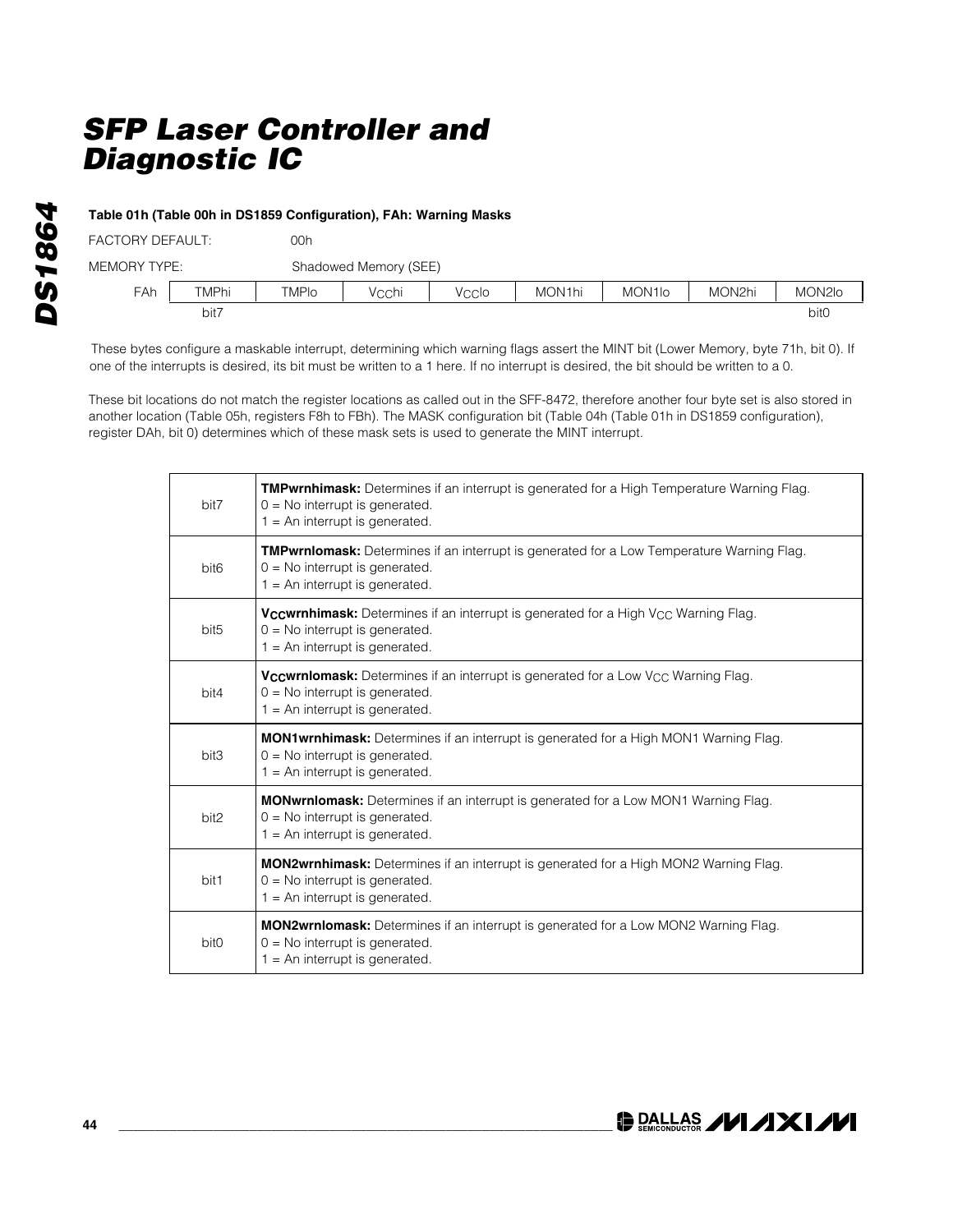#### **Table 01h (Table 00h in DS1859 Configuration), FBh: Warning Masks**

| <b>FACTORY DEFAULT:</b> |        | 00h    |                       |                  |
|-------------------------|--------|--------|-----------------------|------------------|
| MEMORY TYPE:            |        |        | Shadowed Memory (SEE) |                  |
| <b>FBh</b>              | MON3hi | MON3Io | <b>RESERVED</b>       |                  |
|                         | bit7   |        |                       | bit <sub>0</sub> |

These bytes configure a maskable interrupt, determining which warning flags assert the MINT bit (Lower Memory, byte 71h, bit 0). If one of the interrupts is desired, its bit must be written to a 1 here. If no interrupt is desired, the bit should be written to a 0.

These bit locations do not match the register locations as called out in the SFF-8472, therefore another four byte set is also stored in another location (Table 05h, registers F8h to FBh). The MASK configuration bit (Table 04h (Table 01h in DS1859 configuration), register DAh, bit 0) determines which mask sets is used to generate the MINT interrupt.

| bit7             | <b>MON3wrnhimask:</b> Determines if an interrupt is generated for a High MON3 Warning Flag.<br>$0 = No$ interrupt is generated.<br>$1 = An$ interrupt is generated. |
|------------------|---------------------------------------------------------------------------------------------------------------------------------------------------------------------|
| bit <sub>6</sub> | <b>MON3wrnlomask:</b> Determines if an interrupt is generated for a Low MON3 Warning Flag.<br>$0 = No$ interrupt is generated.<br>$=$ An interrupt is generated.    |
| bit5:0           | Reserved.                                                                                                                                                           |

### **Table 01h (Table 00h in DS1859 Configuration), FCh to FFh: General Memory**

| FACTORY DEFAULT: |      | 00h                   |  |
|------------------|------|-----------------------|--|
| MEMORY TYPE:     |      | Shadowed Memory (SEE) |  |
| FCh to FFh       |      | EEPROM                |  |
|                  | bit7 | bit <sub>0</sub>      |  |

This is memory reserved for general use.

### **Table 02h Register Descriptions**

#### **Table 02h, 80h to C7h: Temperature Lookup Table For DAC0**

| <b>FACTORY DEFAULT:</b> | 00h                  |                  |
|-------------------------|----------------------|------------------|
| MEMORY TYPE:            | Nonvolatile (EEPROM) |                  |
| 80h to C7h              | <b>EEPROM</b>        |                  |
| bit7                    |                      | bit <sub>0</sub> |

This is the lookup table (LUT) for the DAC0 settings.

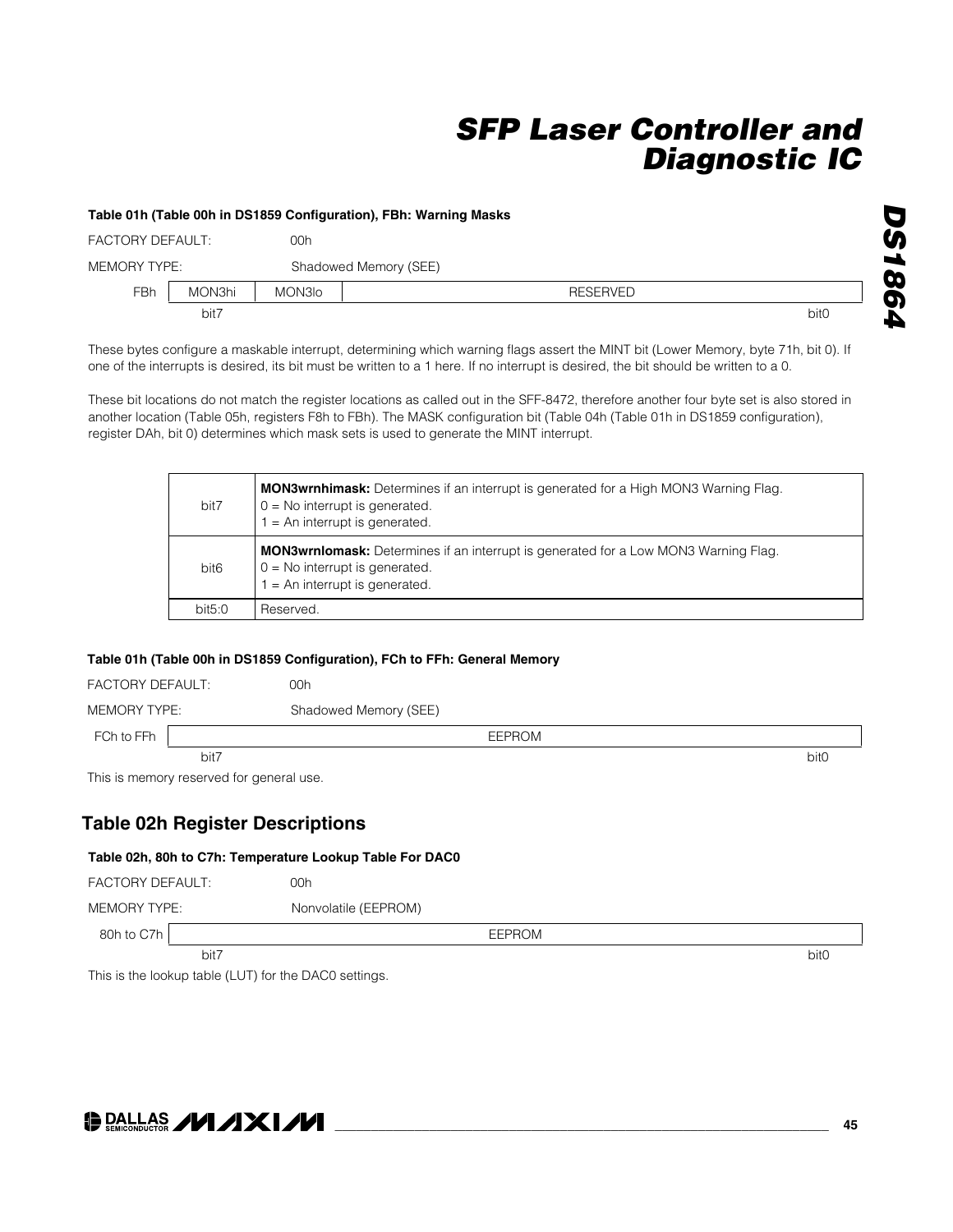### **Table 03h Register Descriptions**

### **Table 03h, 80h to C7h: Temperature Lookup Table For DAC1**

FACTORY DEFAULT: 00h

MEMORY TYPE: Nonvolatile (EEPROM)

80h to C7h Second Canada Canada Canada Canada Canada Canada Canada Canada Canada Canada Canada Canada Canada C

bit7 bit0

This is the lookup table (LUT) for the DAC1 settings.

### **Table 04h In Default DS1852 Configuration, (Table 01h in DS1859 Configuration) Register Descriptions**

### **Table 04h (Table 01h in DS1859 Configuration), 80h: Mode**

POWER-ON VALUE: 0Bh

MEMORY TYPE: Volatile (SRAM)

| 80h |      |  | $-$<br>─<br>DIE.<br>$\overline{\phantom{a}}$ | $- - - -$<br>$\overline{\phantom{m}}$<br>. – –<br>◡└└ | $- - -$ | $\overline{\phantom{0}}$<br>¬∟. |
|-----|------|--|----------------------------------------------|-------------------------------------------------------|---------|---------------------------------|
|     | bit7 |  |                                              |                                                       |         | bit0                            |

This byte controls the different modes of the DS1864. It controls the analog-to-digital updates, the shadowed EEPROM functionality and the fast-trip comparators.

| bit7:4 | Value is 0.                                                                                                                                                                                                                                                                                                                                                                                                   |
|--------|---------------------------------------------------------------------------------------------------------------------------------------------------------------------------------------------------------------------------------------------------------------------------------------------------------------------------------------------------------------------------------------------------------------|
| bit3   | <b>FT_enable:</b> Determines if the fast-trip comparators used to set fast-trip alarms are enabled or<br>disabled.<br>$0 =$ Fast-trips are disabled.<br>= Fast-trips are enabled.                                                                                                                                                                                                                             |
| bit2   | <b>SEE:</b> Determines if the Shadowed EEPROM acts like SRAM or EEPROM.<br>$0 =$ Acts like EEPROM (Nonvolatile).<br>$1 =$ Acts like SRAM (Volatile).                                                                                                                                                                                                                                                          |
| bit1   | <b>TEN:</b> Determines if the temperature conversions are enabled or disabled.<br>$0 =$ Temperature conversions disabled. DAC0 and DAC1 settings can be controlled manually by<br>writing to registers 82h and 83h in Table 04h (Table 01h in DS1859 configuration).<br>= Temperature conversions enabled. Lookup tables in automatic control mode. (default)                                                 |
| bit0   | <b>AEN:</b> Determines if the address calculations from the LUT are enabled or disabled. This bit controls a<br>test mode setting that can allow manual control over the temperature index, Table 04h (Table 01h in<br>DS1859 configuration), Register 81h.<br>0 = Test mode. Manual control over Temperature Index enabled.<br>= Normal operation. Temperature index calculations automatically carried out. |

### **Table 04h (Table 01h in DS1859 Configuration), 81h: Temperature Index Byte**



This byte is the temperature calculated index used to select the address of DAC settings in the lookup tables.

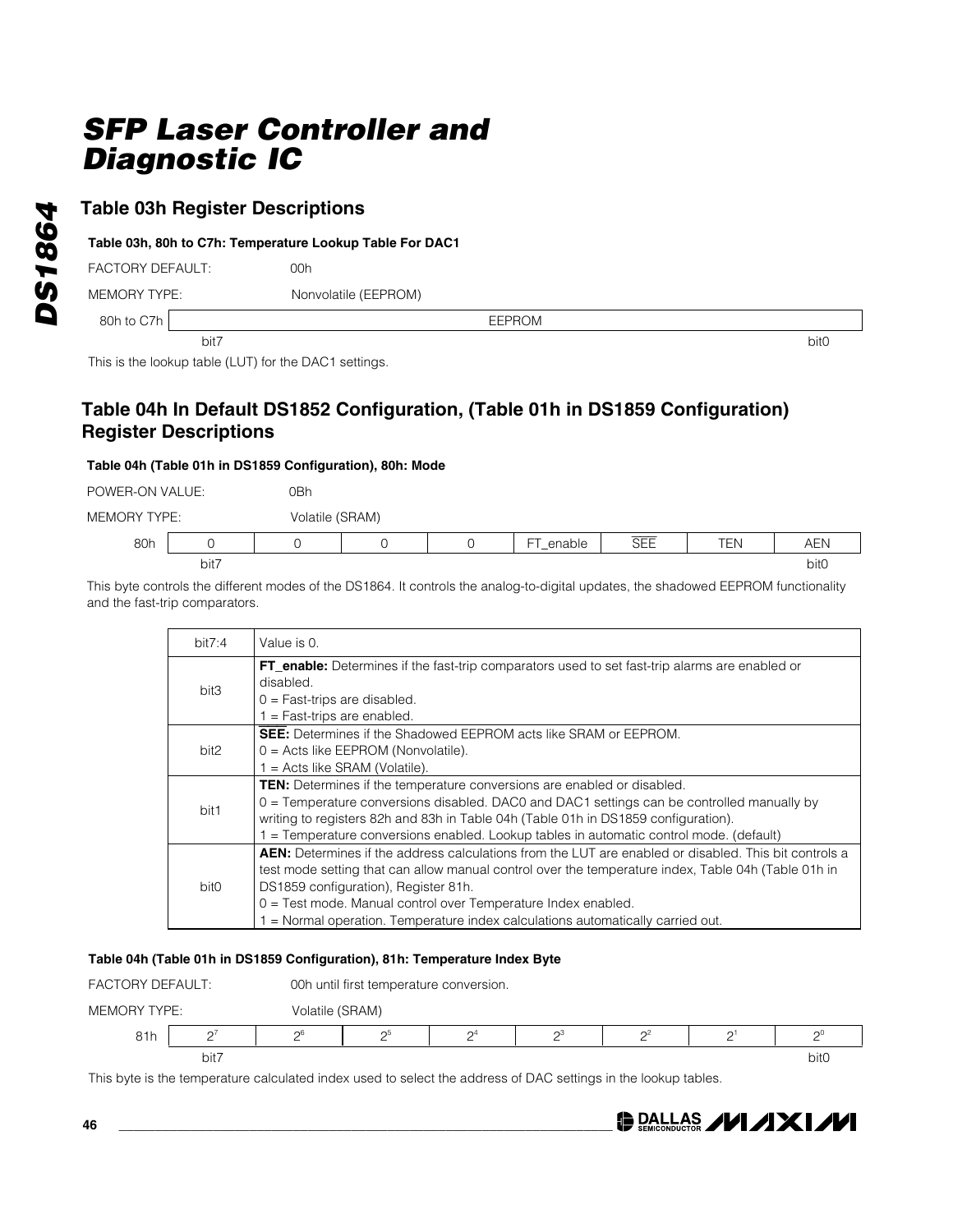### **Table 04h (Table 01h in DS1859 Configuration), 82h: DAC0 Value**

| FACTORY DEFAULT: |           |                 |    | DAC0 value is high-impedance (Hi-Z) until programmed value is recalled from |                |          |          |
|------------------|-----------|-----------------|----|-----------------------------------------------------------------------------|----------------|----------|----------|
| MEMORY TYPE:     |           | Volatile (SRAM) |    |                                                                             |                |          |          |
| 82h              | $\bigcap$ | $\sim$          | റാ | $\mathsf{\Omega}^4$                                                         | $\mathsf{D}^3$ | $\Omega$ | $\Omega$ |
|                  | bit7      |                 |    |                                                                             |                |          | bit0     |

DAC values from 00h to FFh for DAC0 are stored here. Under normal operation, the LUTs automatically select the DAC setting according to the values programmed into the corresponding LUT. This byte is updated automatically based on the current temperature and is corresponding setting in the LUT.

### **Table 04h (Table 01h in DS1859 Configuration), 83h: DAC1 Value**

FACTORY DEFAULT: DAC1 value is high-impedance (Hi-Z) until programmed value is recalled from

| TVDE<br>MEMORY | <u>.</u><br>_ | Volatile n | (SRAM)         |                |    |    |               |      |
|----------------|---------------|------------|----------------|----------------|----|----|---------------|------|
| 83h            |               | nh         | nι<br><u>_</u> | $\mathsf{A}^4$ | C. | Ωż | ⌒<br><u>_</u> | пl   |
|                | bit7          |            |                |                |    |    |               | bit0 |

DAC values from 00h to FFh for DAC1 are stored here. Under normal operation, the LUTs automatically select the DAC setting according to the values programmed into the corresponding LUT. This byte is updated automatically based on the current temperature and is corresponding setting in the LUT.

#### **Table 04h (Table 01h in DS1859 Configuration), 84h to 87h: Reserved Memory**

| ---<br>$\overline{\phantom{a}}$ | חר<br>י ר<br>-- |
|---------------------------------|-----------------|
|                                 |                 |

## **DALLAS /VI /IXI/VI**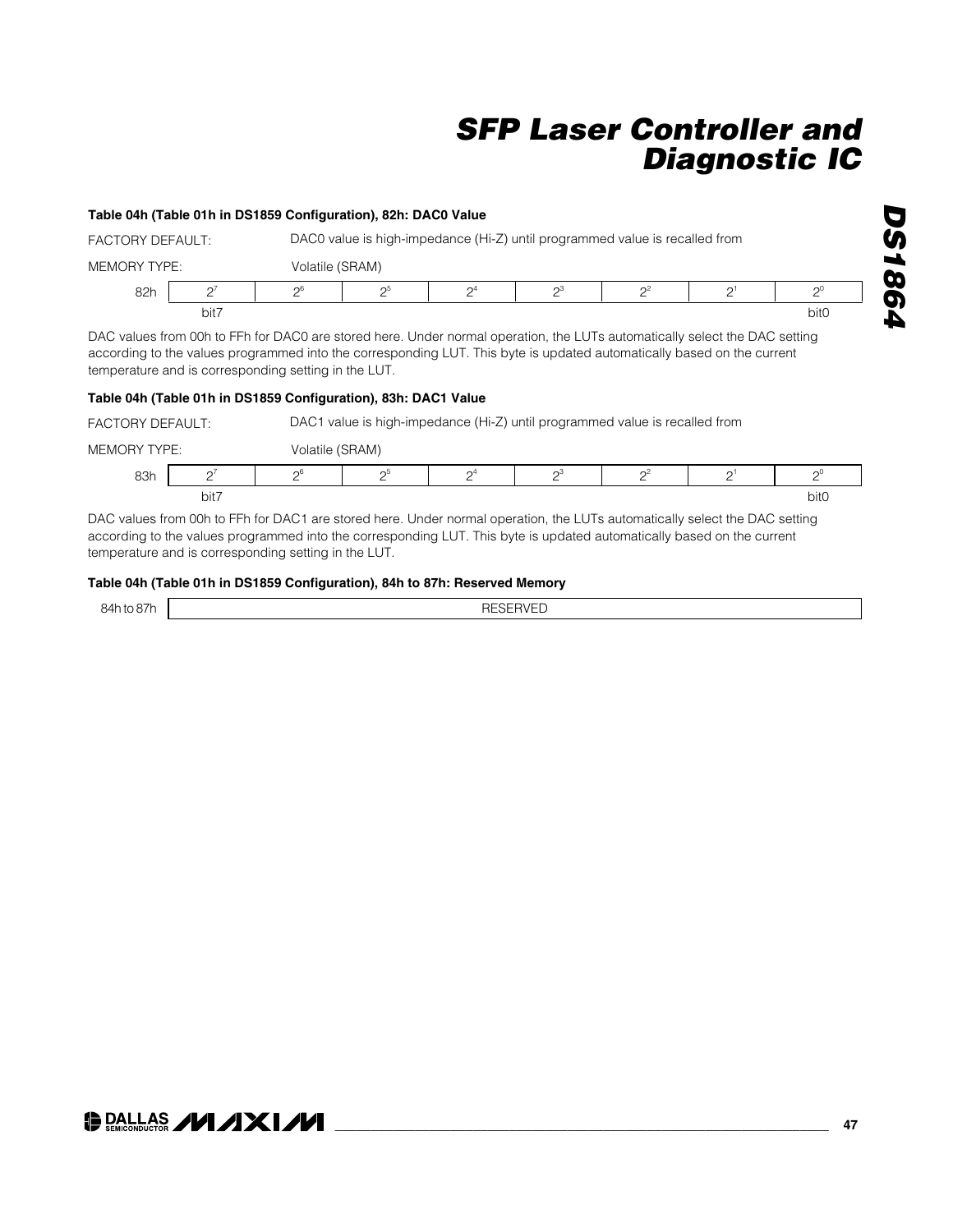**Table 04h (Table 01h in DS1859 Configuration), 88h: Configuration And Status**

| <b>MEMORY TYPE:</b>     | Shadowed M |
|-------------------------|------------|
| <b>FACTORY DEFAULT:</b> | 00h        |

Memory (SEE)

|     |                   |                          | 5.0801001101110170001 |              |                   |              |        |        |
|-----|-------------------|--------------------------|-----------------------|--------------|-------------------|--------------|--------|--------|
| 88h | IN <sub>1</sub> C | $\overline{\phantom{a}}$ | INV <sub>1</sub>      | ET.<br>latch | DAC <sub>1R</sub> | <b>DAC0R</b> | Alatch | Wlatch |
|     | bit7              |                          |                       |              |                   |              |        | bit0   |

| bit7             | <b>IN1C:</b> Software control bit for IN1 value<br>$0 = No$ interrupt is generated on OUT1.<br>$1 = An$ interrupt is generated on OUT1.                                                |
|------------------|----------------------------------------------------------------------------------------------------------------------------------------------------------------------------------------|
| bit <sub>6</sub> | No function.                                                                                                                                                                           |
| bit <sub>5</sub> | INV1: Allows inversion of OUT1 pin value. OUT1=INV1[(IN1C)OR(IN1S)], where IN1S is from register 6Eh.<br>$0 = No$ interrupt is generated.<br>$1 = An$ interrupt is generated.          |
| bit4             | FT_latch: Configures fast-trip flags to be latched or unlatched.<br>$0 =$ Fast-trip flags unlatched.<br>1 = Fast-trip flags latched. They will clear when written to 0's.              |
| bit3             | <b>DAC1R:</b> Range select for DAC1.<br>$0 =$ The 0.5mA range is selected.<br>$1 =$ The 1.5mA range is selected.                                                                       |
| bit2             | <b>DACOR:</b> Range select for DAC0.<br>$0 =$ The 0.5mA range is selected.<br>$1 =$ The 1.5mA range is selected.                                                                       |
| bit1             | Alatch: Alarm Latch. Configures alarm flags to be latched or unlatched.<br>$0 =$ Alarm flags unlatched.<br>$1 =$ Alarm flags latched. They will clear when written to 0s.              |
| bit <sub>0</sub> | <b>Wlatch:</b> Warning Latch. Configures warning flags to be latched or unlatched.<br>$0 =$ Warning flags unlatched.<br>1 = Warning flags latched. They will clear when written to 0s. |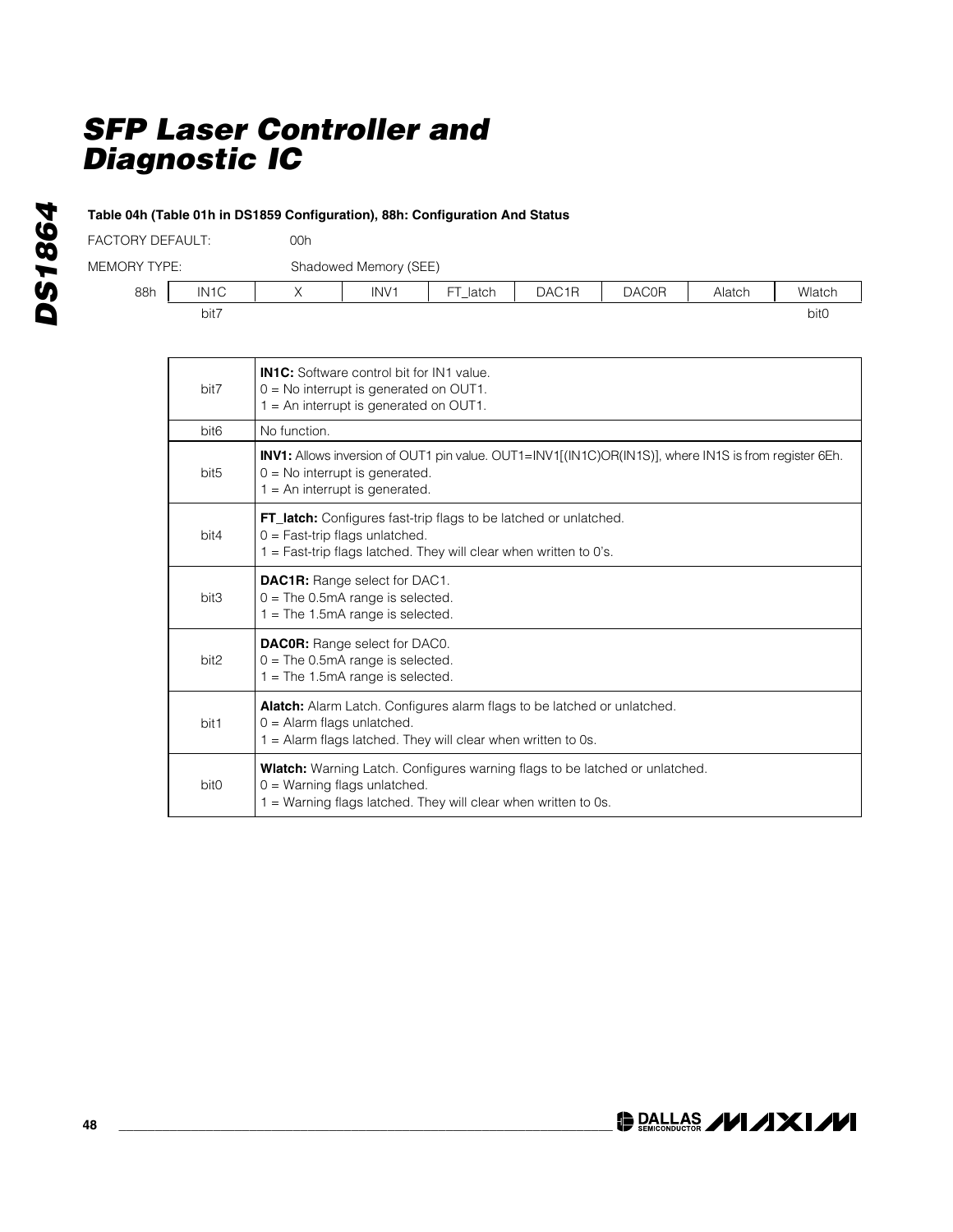#### **Table 04h (Table 01h in DS1859 Configuration), 89h: Logic Configuration**

| FACTORY DEFAULT: |      | 00h         |                       |              |      |            |  |             |  |  |
|------------------|------|-------------|-----------------------|--------------|------|------------|--|-------------|--|--|
| MEMORY TYPE:     |      |             | Shadowed Memory (SEE) |              |      |            |  |             |  |  |
| 89h              |      | <b>LOSC</b> |                       | <b>ADFIX</b> | Mode | <b>INV</b> |  | <b>INVL</b> |  |  |
|                  | bit7 |             |                       |              |      |            |  | bit0        |  |  |

Logic control bits for alarm and warning flags, as well as internal and external signals.

| bit7             | This bit is not used.                                                                                                                                                                                                                                                                                                 |
|------------------|-----------------------------------------------------------------------------------------------------------------------------------------------------------------------------------------------------------------------------------------------------------------------------------------------------------------------|
| bit <sub>6</sub> | <b>LOSC:</b> A LOS channel configuration bit.<br>$0 =$ The analog signal MON3, resulting from RSSI, is compared to a threshold, asserting LOS if it is<br>lower than the threshold.<br>$1 = A$ digital input signal, INLOS, is used as the source for the LOS signal.                                                 |
| bit <sub>5</sub> | This bit is not used.                                                                                                                                                                                                                                                                                                 |
| bit4             | <b>ADFIX:</b> Determines which I <sup>2</sup> C slave address is used.<br>$0 =$ A2h $1^2C$ address selected (default).<br>$1 = 1^2$ C address determined by value in Table 04h (Table 01h in DS1859 configuration), register 8Ch.                                                                                     |
| bit3             | Mode: Selects between DS1852/DS1856 memory configuration or DS1859 memory configuration. The<br>next l <sup>2</sup> C command will be to the selected configuration if a change is made. Does not require a power<br>cycle.<br>$0 = DS1852$ configuration selected (default).<br>$1 = DS1859$ configuration selected. |
| bit2             | INV: Used for polarity inversion or non-inversion if an externally generated TXF is used. See Figure 12.<br>TX-F=[INV[XOR]INTXF]                                                                                                                                                                                      |
| bit1             | This bit is not used.                                                                                                                                                                                                                                                                                                 |
| bit <sub>0</sub> | <b>INVL:</b> Used for polarity inversion or non-inversion if an externally generated INLOS signal is used.<br>RXLOS=[INVL[XOR]INLOS]                                                                                                                                                                                  |

### **Table 04h (Table 01h in DS1859 Configuration), 8Ah: Configuration**

FACTORY DEFAULT: 00h

MEMORY TYPE: Shadowed Memory (SEE)

| 8Ah |      |  |  | DOOIC | DOOIF<br>זוככר |
|-----|------|--|--|-------|----------------|
|     | bit7 |  |  |       | bitC           |

Forces coarse or fine measurement for MON3 (RSSI) input. Note: Dual-range functionality can be disabled by writing this register to 01h.

| bit7:2           | No function.                                                                                                                                                                                                                                                         |
|------------------|----------------------------------------------------------------------------------------------------------------------------------------------------------------------------------------------------------------------------------------------------------------------|
| bit1             | <b>RSSIC:</b> Force the dual range conversion to use Coarse measurement only. This is used for calibration<br>of MON3.<br>$0 =$ Coarse measurement not forced.<br>1 = Coarse measurement forced. If both RSSIC and RSSIF are 1, then the Coarse measurement is used. |
| bit <sub>0</sub> | <b>RSSIF:</b> Force the dual range conversion to use Fine measurement only. This is used for calibration of<br>MON3.<br>$0 =$ Fine measurement not forced.<br>1 = Fine measurement forced. If both RSSIC and RSSIF are 1, then the Coarse measurement is used.       |

### **DALLAS /VI /IXI/VI**

*DS1864*

**DS1864**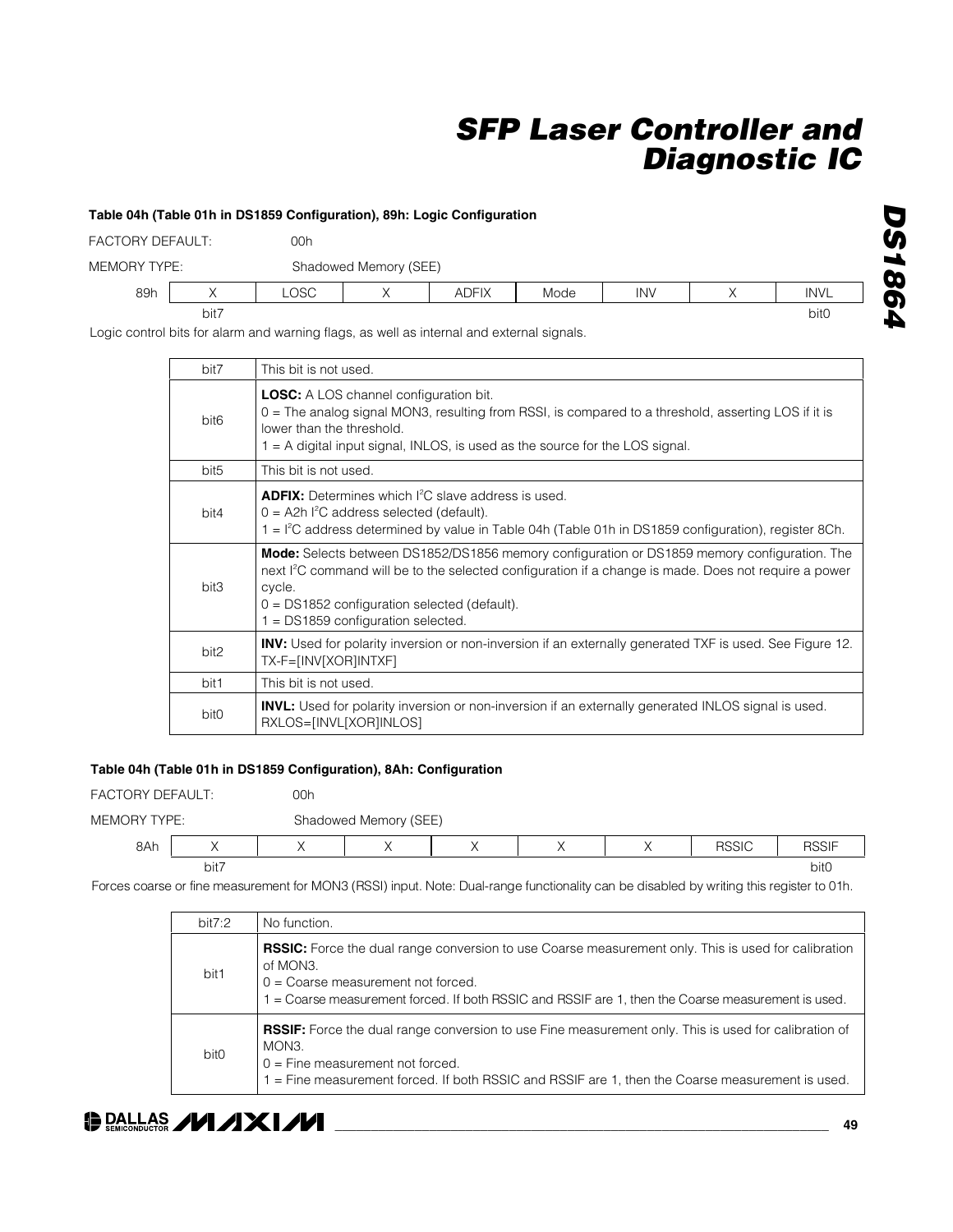| Table 04h (Table 01h in DS1859 Configuration), 8Bh: Reserved Memory_ |                 |  |  |  |
|----------------------------------------------------------------------|-----------------|--|--|--|
| 8Bh                                                                  | <b>RESERVED</b> |  |  |  |
|                                                                      |                 |  |  |  |

### **Table 04h (Table 01h in DS1859 Configuration), 8Ch: Main Device Address**

| FACTORY DEFAULT: |      | A2h      |                       |                       |  |    |  |          |  |  |
|------------------|------|----------|-----------------------|-----------------------|--|----|--|----------|--|--|
| MEMORY TYPE:     |      |          | Shadowed Memory (SEE) |                       |  |    |  |          |  |  |
| 8Ch              | n,   | $\Omega$ | റാ                    | $\Omega$ <sup>4</sup> |  | n2 |  | $\Omega$ |  |  |
|                  | bit7 |          |                       |                       |  |    |  | bit0     |  |  |

Contains the Main Device address. If ADFIX = 1, then the value in this register determines the  $l^2C$  slave address for the Main Device memory. If ADFIX = 0, the slave address is A2h. There are 128 possible addresses that can be programmed. If ADFIX = 1 and this register was changed to A0h, GBIC memory will not be addressed.

### **Table 04h (Table 01h in DS1859 Configuration), 8Dh: Reserved Memory**

| 8Dh | -- |
|-----|----|
|     |    |

### **Table 04h (Table 01h in DS1859 Configuration), 8Eh: Right-Shift Control** 00h

MEMORY TYPE: Shadowed Memory (SEE)

| 8Eh | Heserved | MON1 <sup>2</sup> | MON <sub>1</sub> | $MON1^{\circ}$ | Reserved<br>- 100 | MON2 <sup>2</sup> | MON <sub>2</sub> | $MON2^{\circ}$ |  |
|-----|----------|-------------------|------------------|----------------|-------------------|-------------------|------------------|----------------|--|
|     | bit7     |                   |                  |                |                   |                   |                  | bitC           |  |

Control right shifts for the monitor channels.

| bit7   | Reserved                                                                                                                                                                                                                                                                          |
|--------|-----------------------------------------------------------------------------------------------------------------------------------------------------------------------------------------------------------------------------------------------------------------------------------|
| bit6:4 | <b>MON1<sup>2</sup>-MON1<sup>0</sup>:</b> Allows for right-shifting the final answer of MON1 voltage measurements. Allows for<br>scaling the measurements to the smallest full-scale voltage and then right-shifting the result so the<br>reading is weighted to the correct Isb. |
| bit3   | Reserved                                                                                                                                                                                                                                                                          |
| bit2:0 | <b>MON2<sup>2</sup>-MON2<sup>0</sup>:</b> Allows for right-shifting the final answer of MON2 voltage measurements. Allows for<br>scaling the measurements to the smallest full-scale voltage and then right-shifting the result so the<br>reading is weighted to the correct Isb. |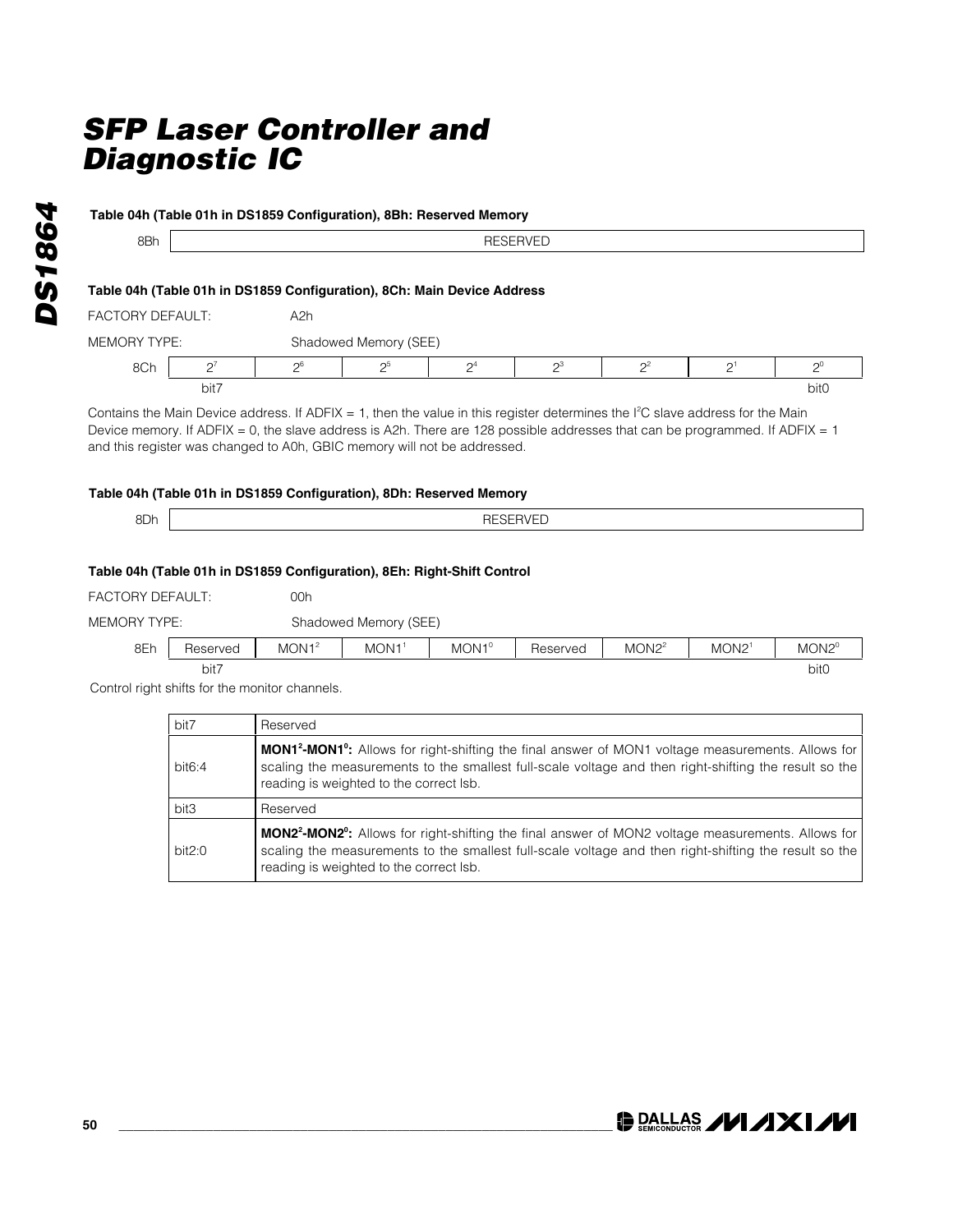#### **Table 04h (Table 01h in DS1859 Configuration), 8Fh: Right-Shift Control**

FACTORY DEFAULT: 30h MEMORY TYPE: Shadowed Memory (SEE)

| 8Fh | $1 - 1$<br><b>RESERVEL</b><br>ᅩ | MON3 <sup>2</sup> | MON3 <sup>1</sup> | $MON3^{\circ}$ | $\sqrt{2}$<br>RE:<br><b>SERVEL</b> |
|-----|---------------------------------|-------------------|-------------------|----------------|------------------------------------|
|     | bit7                            |                   |                   |                | bit0                               |

Control right shifts for the monitor channels.

| bit7   | Reserved                                                                                                                                                                                                                                                                                                                |
|--------|-------------------------------------------------------------------------------------------------------------------------------------------------------------------------------------------------------------------------------------------------------------------------------------------------------------------------|
| bit6:4 | MON3 <sup>2</sup> -MON3 <sup>0</sup> : Allows for right-shifting the final answer of MON3 voltage measurements. Allows for<br>scaling the measurements to the smallest full-scale voltage and then right-shifting the result so the<br>reading is weighted to the correct lsb. This only applies to "Fine" conversions. |
| bit3:0 | Reserved                                                                                                                                                                                                                                                                                                                |

#### **Table 04h (Table 01h in DS1859 Configuration), 90h to 91h: Reserved Memory**

90h to 91h **RESERVED** 

### Table 04h (Table 01h in DS1859 Configuration), 92h to 93h: Gain Calibration For V<sub>CC</sub>

| FACTORY DEFAULT:    |      | ####h    |                       |                       |          |          |        |      |  |  |  |  |
|---------------------|------|----------|-----------------------|-----------------------|----------|----------|--------|------|--|--|--|--|
| <b>MEMORY TYPE:</b> |      |          | Shadowed Memory (SEE) |                       |          |          |        |      |  |  |  |  |
| 92h                 | 215  | $2^{14}$ | $2^{13}$              | 2 <sup>12</sup>       | 211      | $2^{10}$ | ่าะ    |      |  |  |  |  |
| 93h                 |      | $\Omega$ | റാ                    | $\Omega$ <sup>4</sup> | $\sim$ 3 |          | $\sim$ |      |  |  |  |  |
|                     | bit7 |          |                       |                       |          |          |        | bit0 |  |  |  |  |

Controls gain of the V<sub>CC</sub> measurements.

#### **Table 04h (Table 01h in DS1859 Configuration), 94h to 95h: Gain Calibration For MON1**

FACTORY DEFAULT: ####h

MEMORY TYPE: Shadowed Memory (SEE)

| 94h | $\bigcap_{ }$ 15<br><u>L</u> | $\bigcap$ 14<br><u>—</u> | $\bigcap_{13}$<br>$\overline{\phantom{0}}$ | $\bigcap_{12}$<br><u>—</u> | $\bigcap_{ }$<br><u>—</u> | $\sim$ 10<br><u>—</u> | ⌒Ч<br><u>—</u> | റ്റ    |
|-----|------------------------------|--------------------------|--------------------------------------------|----------------------------|---------------------------|-----------------------|----------------|--------|
| 95h | ⌒                            | nh                       | റാ<br><u>_</u>                             | $\sim$                     | n.                        | n                     | $\sim$         | $\sim$ |
|     | bit7                         |                          |                                            |                            |                           |                       |                | bit0   |

Controls gain of the MON1 measurements. Refer to the Temperature Monitor Offset Calibration section

#### **Table 04h (Table 01h in DS1859 Configuration), 96h to 97h: Gain Calibration For MON2**

| FACTORY DEFAULT:            |      | ####h    |                       |                       |          |          |        |                  |  |  |  |  |
|-----------------------------|------|----------|-----------------------|-----------------------|----------|----------|--------|------------------|--|--|--|--|
| MEMORY TYPE:                |      |          | Shadowed Memory (SEE) |                       |          |          |        |                  |  |  |  |  |
| 96h                         | 215  | $2^{14}$ | $2^{13}$              | 2 <sup>12</sup>       | $2^{11}$ | $2^{10}$ | - റ്   |                  |  |  |  |  |
| 97h                         |      | ე6       | റാ                    | $\Omega$ <sup>4</sup> | റ3       |          | $\cap$ |                  |  |  |  |  |
|                             | bit7 |          |                       |                       |          |          |        | bit <sub>0</sub> |  |  |  |  |
| $\sim$ $\sim$ $\sim$ $\sim$ |      |          |                       |                       |          |          |        |                  |  |  |  |  |

Controls gain of the MON2 measurements.



**\_\_\_\_\_\_\_\_\_\_\_\_\_\_\_\_\_\_\_\_\_\_\_\_\_\_\_\_\_\_\_\_\_\_\_\_\_\_\_\_\_\_\_\_\_\_\_\_\_\_\_\_\_\_\_\_\_\_\_\_\_\_\_\_\_\_\_\_ 51**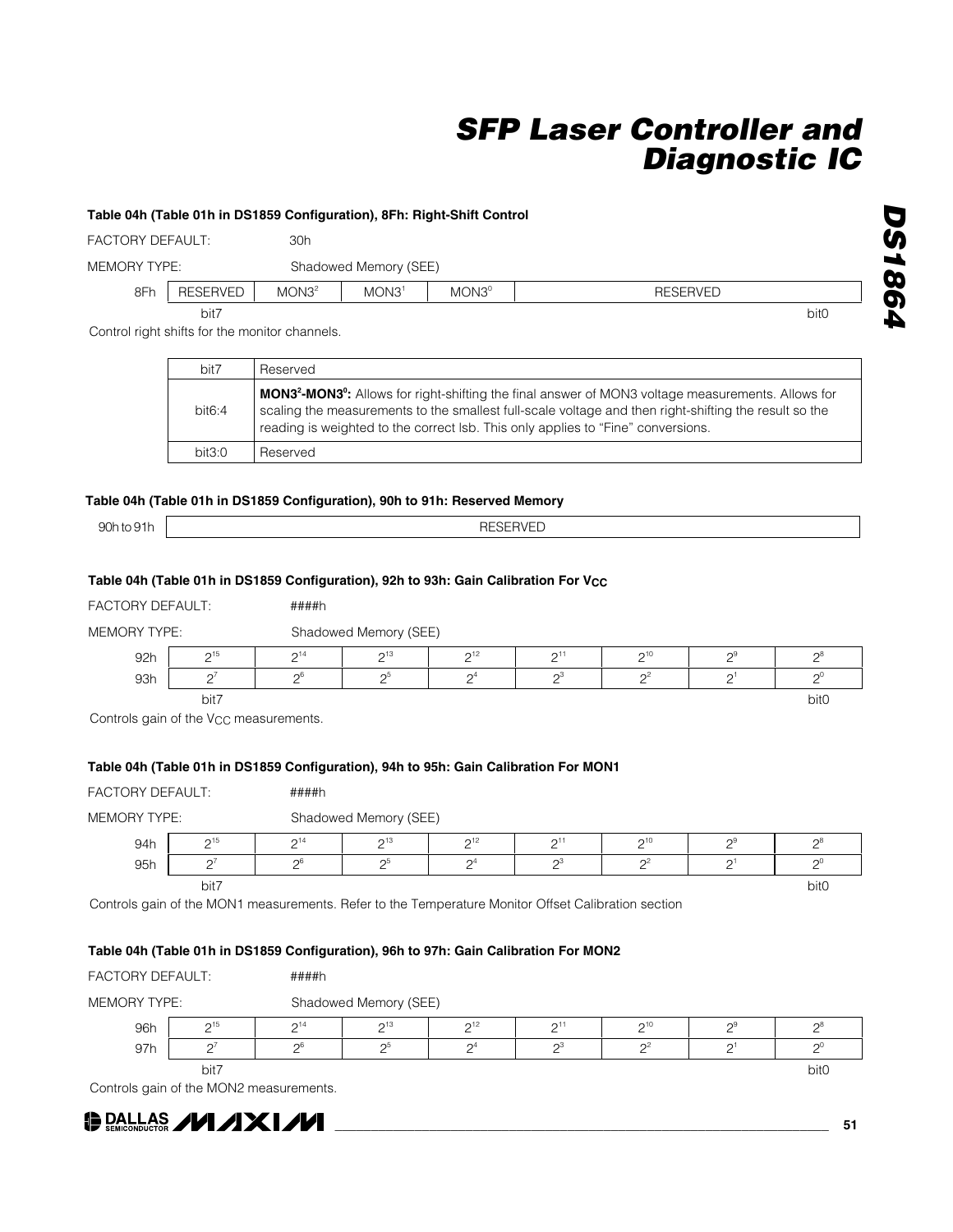####h

####h

#### **Table 04h (Table 01h in DS1859 Configuration), 98h to 99h: Gain Calibration For MON3 (Fine)**

MEMORY TYPE: Shadowed Memory (SEE)

| 98h | $\bigcap_{ }$ 15<br><u>—</u> | $\bigcap$ <sup>14</sup><br><u>_</u> | $\bigcap_{ }^{ }$ 13<br><u>_</u> | $\bigcap_{i=1}^n$<br><u>—</u> | $\bigcap$<br><u>_</u> | $\bigcap$ 10<br><u>—</u> | 09<br>- | $\sim$<br>- |
|-----|------------------------------|-------------------------------------|----------------------------------|-------------------------------|-----------------------|--------------------------|---------|-------------|
| 99h | $\sim$<br>-<br>-             | oh                                  | C.                               | $\mathsf{A}^4$<br><u>—</u>    | ∩∺                    | nź<br><u>—</u>           |         |             |
|     | bit7                         |                                     |                                  |                               |                       |                          |         | bit0        |

Controls gain of the MON3 Fine measurements.

### **Table 04h (Table 01h in DS1859 Configuration), 9Ah to 9Bh: Gain Calibration For MON3 (Coarse)**

| <b>FACTORY DEFAULT:</b> |  |
|-------------------------|--|
|                         |  |

| <b>MEMORY TYPE:</b> | Shadowed Memory (SEE) |
|---------------------|-----------------------|
|---------------------|-----------------------|

| 9Ah | $\bigcap_{ }$ 15<br><u>_</u> | $\bigcap_{ }^{ }$ 14<br><u>. </u> | $\bigcap_{ }^{ }$ 13 | $\bigcap_{ }^{ }$ 12<br><u>_</u> | $\bigcap$ <sup>1</sup><br>- | $\sim$ 10<br><u>. </u> | oч | $\sim$ |
|-----|------------------------------|-----------------------------------|----------------------|----------------------------------|-----------------------------|------------------------|----|--------|
| 9Bh | $\sim$                       | $\cap$                            | $\sim$               | $\Omega$ <sup>4</sup>            | n.                          | $\Omega$               |    |        |
|     | bit7                         |                                   |                      |                                  |                             |                        |    | bit0   |

Controls gain of the MON3 Coarse measurements.

### Table 04h (Table 01h in DS1859 Configuration), A2h to A3h: Offset Calibration For V<sub>CC</sub>

| FACTORY DEFAULT:    |      | ####h          |                       |                 |          |                 |                     |                  |  |  |  |
|---------------------|------|----------------|-----------------------|-----------------|----------|-----------------|---------------------|------------------|--|--|--|
| <b>MEMORY TYPE:</b> |      |                | Shadowed Memory (SEE) |                 |          |                 |                     |                  |  |  |  |
| A <sub>2</sub> h    |      |                | $2^{15}$              | $2^{14}$        | $2^{13}$ | 2 <sup>12</sup> | 211                 | $2^{10}$         |  |  |  |
| A3h                 | ∩9   | $\mathsf{R}^8$ | $\bigcap$             | $\mathcal{D}^6$ | റാ       |                 | $\sim$ <sup>3</sup> | $\Omega$         |  |  |  |
|                     | bit7 |                |                       |                 |          |                 |                     | bit <sub>0</sub> |  |  |  |

Controls offset of the  $V_{CC}$  measurements.

Controls offset of the MON2 measurements.

### **Table 04h (Table 01h in DS1859 Configuration), A4h to A5h: Offset Calibration For MON1**

| <b>FACTORY DEFAULT:</b> |       | ####h                                                                                                                               |                       |          |          |                |          |                  |  |  |  |
|-------------------------|-------|-------------------------------------------------------------------------------------------------------------------------------------|-----------------------|----------|----------|----------------|----------|------------------|--|--|--|
| <b>MEMORY TYPE:</b>     |       |                                                                                                                                     | Shadowed Memory (SEE) |          |          |                |          |                  |  |  |  |
| A4h                     | S     | S                                                                                                                                   | $2^{15}$              | $2^{14}$ | $2^{13}$ | $2^{12}$       | $2^{11}$ | $2^{10}$         |  |  |  |
| A5h                     | $2^9$ | $2^8$                                                                                                                               | $2^7$                 | $2^6$    | $2^5$    | 2 <sup>4</sup> | $2^3$    | $2^2$            |  |  |  |
|                         | bit7  | Controls offset of the MON1 measurements.<br>Table 04h (Table 01h in DS1859 Configuration), A6h to A7h: Offset Calibration For MON2 |                       |          |          |                |          | bit <sub>0</sub> |  |  |  |
| FACTORY DEFAULT:        |       | ####h                                                                                                                               |                       |          |          |                |          |                  |  |  |  |
| <b>MEMORY TYPE:</b>     |       |                                                                                                                                     | Shadowed Memory (SEE) |          |          |                |          |                  |  |  |  |
| A6h                     | S     | S                                                                                                                                   | $2^{15}$              | $2^{14}$ | $2^{13}$ | $2^{12}$       | $2^{11}$ | $2^{10}$         |  |  |  |
| A7h                     | $2^9$ | $2^8$                                                                                                                               | $2^7$                 | $2^6$    | $2^5$    | $2^4$          | $2^3$    | $2^2$            |  |  |  |

bit7 bit0

**DALLAS /VI/IXI/VI** 

**52 \_\_\_\_\_\_\_\_\_\_\_\_\_\_\_\_\_\_\_\_\_\_\_\_\_\_\_\_\_\_\_\_\_\_\_\_\_\_\_\_\_\_\_\_\_\_\_\_\_\_\_\_\_\_\_\_\_\_\_\_\_\_\_\_\_\_\_\_**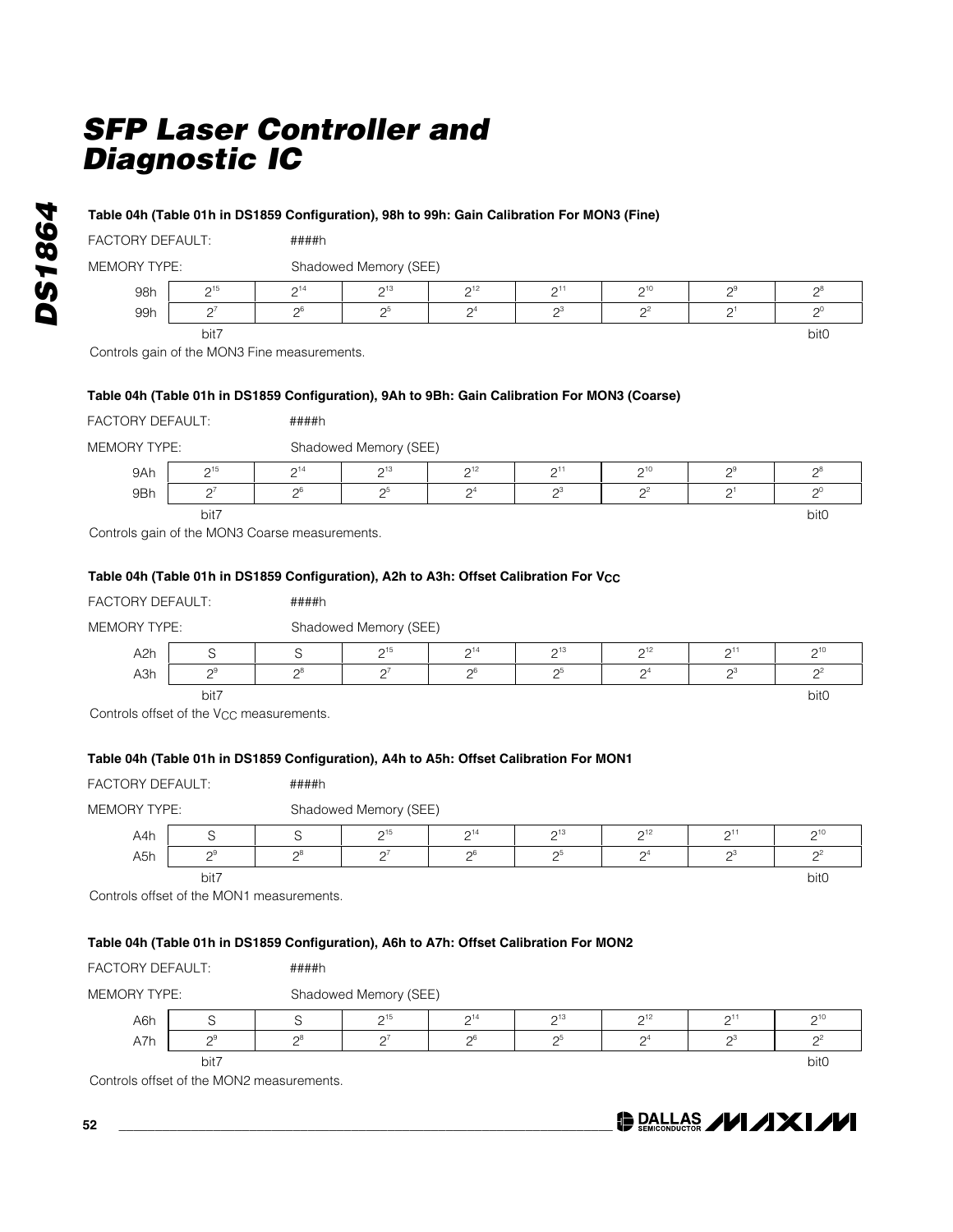### **Table 04h (Table 01h in DS1859 Configuration), A8h to A9h: Offset Calibration For MON3 (Fine)** FACTORY DEFAULT: ####h MEMORY TYPE: Shadowed Memory (SEE) A8h S S S  $2^{15}$   $2^{14}$   $2^{13}$   $2^{12}$   $2^{11}$   $2^{10}$ A9h  $2^9$   $2^8$   $2^7$   $2^6$   $2^5$   $2^4$   $2^3$   $2^3$ bit7 bit0 Controls offset of the MON3 Fine measurements. **Table 04h (Table 01h in DS1859 Configuration), AAh To ABh: Offset Calibration For MON3 (Coarse)** FACTORY DEFAULT: ####h MEMORY TYPE: Shadowed Memory (SEE) AAh S SSS  $2^{15}$   $2^{14}$   $2^{13}$   $2^{12}$   $2^{11}$   $2^{10}$ ABh  $2^9$   $2^8$   $2^7$   $2^6$   $2^6$   $2^5$   $2^4$   $2^3$   $2^2$ bit7 bit0 Controls offset of the MON3 Coarse measurements. **Table 04h (Table 01h in DS1859 Configuration), ACh To ADh: Reserved Memory** ACh to ADh **RESERVED**

### **Table 04h (Table 01h in DS1859 Configuration), AEh To AFh: Offset Calibration For Temperature**

| <b>FACTORY DEFAULT:</b> | ####h |
|-------------------------|-------|
|                         |       |

MEMORY TYPE: Shadowed Memory (SEE)

| AEh | $\overline{\phantom{0}}$ | ∩۶ | $\sim$ 7 | $\bigcap_{i=1}^n$ | n.     | $\Omega$  | ക      |      |
|-----|--------------------------|----|----------|-------------------|--------|-----------|--------|------|
| AFh | $\sim$                   | ⌒  | $\cap$ - | $\sim$            | $\sim$ | $\sim$ -4 | $\sim$ | ∩-i  |
|     | bit7                     |    |          |                   |        |           |        | bit0 |

Controls offset of the temperature measurements.

### **DE DALLAS /VI /IXI/VI**

*DS1864*

**DS1864**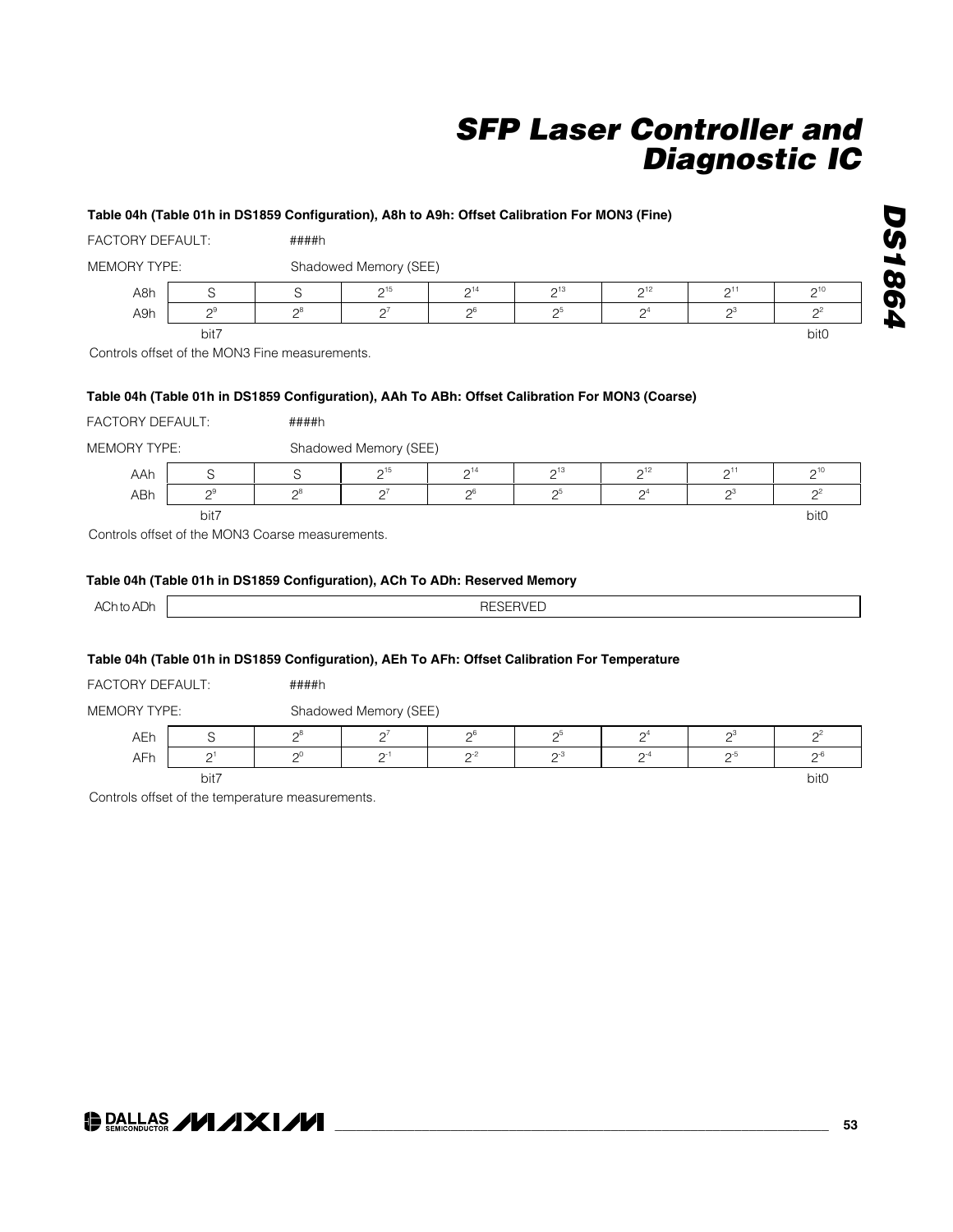### **Table 04h (Table 01h in DS1859 Configuration), B0h to B7h: Thresholds For High-Bias Alarm Flags (HBAL)**

| <b>FACTORY DEFAULT:</b> | FFh |
|-------------------------|-----|

MEMORY TYPE: Shadowed Memory (SEE)

| <b>B0h</b>       | $\Omega$ <sup>7</sup> | $\Omega$ <sup>6</sup> | 2 <sub>0</sub> 5<br>⊂ | $\Omega$ <sup>4</sup> | $\mathbf{a}^3$  | $\Omega$        | $\Omega$  | $2^0$<br>⊂ |
|------------------|-----------------------|-----------------------|-----------------------|-----------------------|-----------------|-----------------|-----------|------------|
| B <sub>1</sub> h | $\cap$                | $\Omega$ <sup>6</sup> | $2^5$                 | $\mathsf{\Omega}^4$   | $\mathcal{D}^3$ | $\mathcal{D}^2$ | $\Omega$  | $2^0$<br>ے |
| B <sub>2</sub> h | $\Omega$              | $\Omega$ <sup>6</sup> | 2 <sub>0</sub> 5<br>⊂ | $\Omega$ <sup>4</sup> | $2^3$           | $\Omega$<br>⊂   | $\Omega$  | $2^0$      |
| B <sub>3</sub> h | $\Omega$              | $\Omega$ <sup>6</sup> | 2 <sub>0</sub> 5      | $\mathsf{\Omega}^4$   | $\mathbf{a}^3$  | $\Omega$        | $\bigcap$ | $\Omega$   |
| B4h              | $\Omega$              | $\Omega$ <sup>6</sup> | 2 <sub>0</sub> 5      | $\Omega$ <sup>4</sup> | $\mathbf{a}^3$  | $\Omega$        | $\cap$    | $\Omega$   |
| B <sub>5</sub> h | $\Omega$              | $\Omega$ <sup>6</sup> | 2 <sup>5</sup>        | $\Omega$ <sup>4</sup> | $\mathbf{a}^3$  | $\Omega$        | $\cap$    | $2^0$      |
| B <sub>6</sub> h | $\Omega^7$<br>└       | $\Omega$ <sup>6</sup> | 2 <sub>0</sub> 5<br>⊂ | $\Omega$ <sup>4</sup> | $\mathbf{a}^3$  | $\Omega$<br>⊂   | $\Omega$  | $2^0$      |
| B7h              | $\Omega$              | $\Omega$ <sup>6</sup> | $\mathcal{D}^5$       | $\Omega$ <sup>4</sup> | $\mathbf{a}^3$  | $\Omega$        | $\cap$    | $\Omega$   |
|                  | bit7                  |                       |                       |                       |                 |                 |           | bit0       |

These represent the high thresholds for comparing bias levels. Each alarm byte contains the value for the threshold corresponding to the temperature range indicated below. Only the upper 8 bits of the 16 bit measurement are compared here.

| B0h              | Alarm byte location when temperature is less than -8°C.                                  |
|------------------|------------------------------------------------------------------------------------------|
| B <sub>1</sub> h | Alarm byte location when temperature in the range of $-8^{\circ}$ C to $+8^{\circ}$ C.   |
| B <sub>2</sub> h | Alarm byte location when temperature in the range of $+8^{\circ}$ C to $+24^{\circ}$ C.  |
| B3h              | Alarm byte location when temperature in the range of $+24^{\circ}$ C to $+40^{\circ}$ C. |
| B <sub>4</sub> h | Alarm byte location when temperature in the range of $+40^{\circ}$ C to $+56^{\circ}$ C. |
| B <sub>5</sub> h | Alarm byte location when temperature in the range of $+56^{\circ}$ C to $+72^{\circ}$ C. |
| B <sub>6</sub> h | Alarm byte location when temperature in the range of $+72^{\circ}$ C to $+88^{\circ}$ C. |
| B7h              | Alarm byte location when temperature is greater than $+88^{\circ}$ C.                    |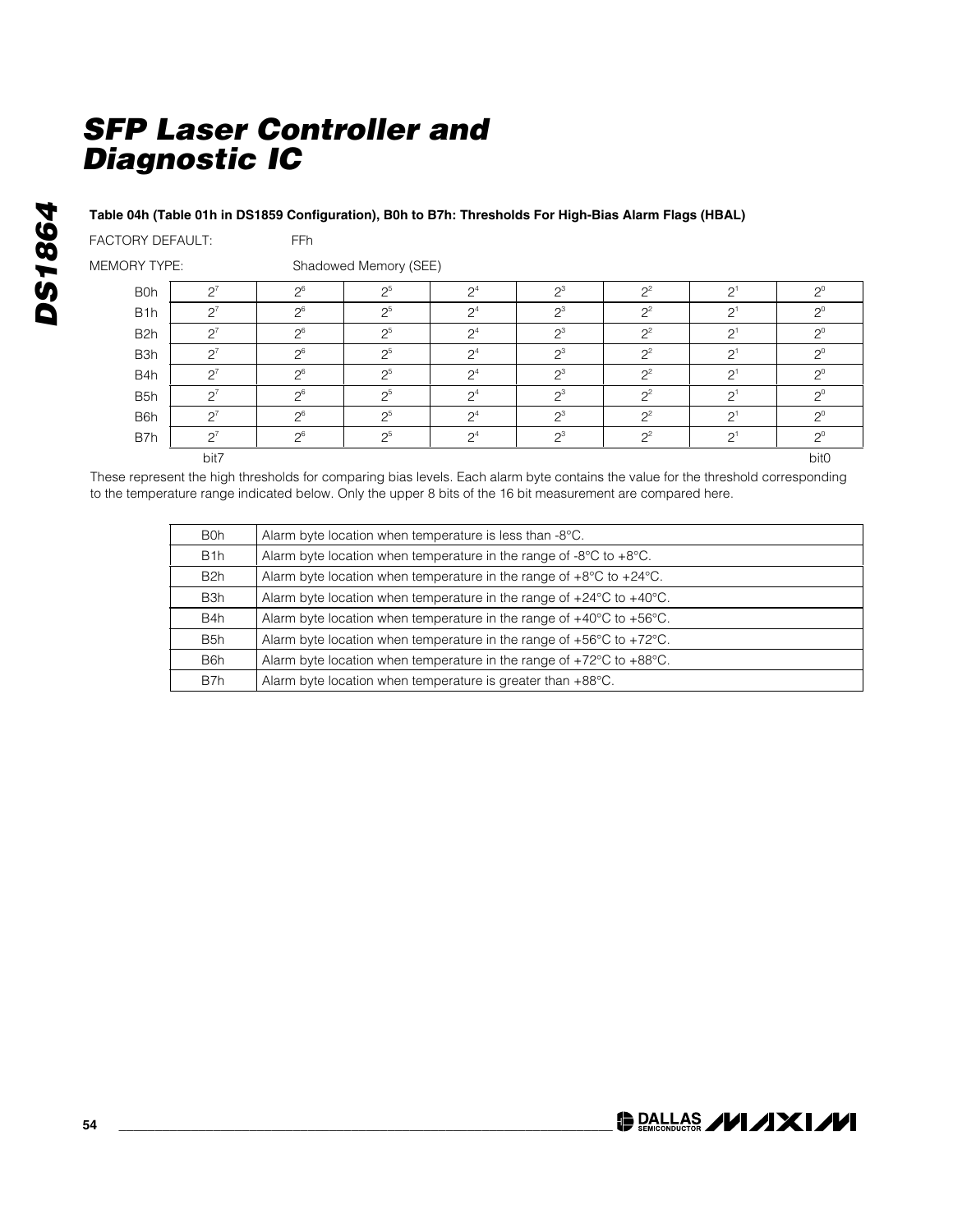#### **Table 04h (Table 01h in DS1859 Configuration), B8h to BFh: Thresholds For High-Bias Warning Flags (HBWA)**

| <b>FACTORY DEFAULT:</b> |                 | <b>FFh</b> |                       |                 |       |       |                |                  |  |  |  |
|-------------------------|-----------------|------------|-----------------------|-----------------|-------|-------|----------------|------------------|--|--|--|
| <b>MEMORY TYPE:</b>     |                 |            | Shadowed Memory (SEE) |                 |       |       |                |                  |  |  |  |
| B <sub>8</sub> h        | $2^7$           | $2^6$      | $2^{5}$               | 2 <sup>4</sup>  | $2^3$ | $2^2$ | $2^{1}$        | $2^0$            |  |  |  |
| B9h                     | $2^7$           | $2^6$      | $2^5$                 | $2^4$           | $2^3$ | $2^2$ | $2^{1}$        | $2^0$            |  |  |  |
| <b>BAh</b>              | $2^7$           | $2^6$      | 2 <sup>5</sup>        | 2 <sup>4</sup>  | $2^3$ | $2^2$ | 2 <sup>1</sup> | $2^0$            |  |  |  |
| <b>BBh</b>              | $\mathcal{Q}^7$ | $2^6$      | -ე5                   | $\mathcal{D}^4$ | $2^3$ | $2^2$ | 2 <sup>1</sup> | $2^0$            |  |  |  |
| <b>BCh</b>              | $2^7$           | $2^6$      | $2^5$                 | $2^4$           | $2^3$ | $2^2$ | 2 <sup>1</sup> | $2^0$            |  |  |  |
| <b>BDh</b>              | $2^7$           | $2^6$      | 2 <sub>0</sub> 5      | $\mathcal{D}^4$ | $2^3$ | $2^2$ | $2^{1}$        | $2^0$            |  |  |  |
| <b>BEh</b>              | $2^7$           | $2^6$      | 2 <sub>0</sub> 5      | $\mathcal{D}^4$ | $2^3$ | $2^2$ | 2 <sup>1</sup> | $2^0$            |  |  |  |
| <b>BFh</b>              | $2^7$           | $2^6$      | $2^5$                 | $2^4$           | $2^3$ | $2^2$ | $2^{1}$        | $2^0$            |  |  |  |
|                         | bit7            |            |                       |                 |       |       |                | bit <sub>0</sub> |  |  |  |

These represent the high thresholds for comparing bias levels. Each warning byte contains the value for the threshold corresponding to the temperature range indicated below. Only the upper 8 bits of the 16 bit measurement are compared here.

| B8h        | Warning byte location when temperature is less than -8°C.                                  |
|------------|--------------------------------------------------------------------------------------------|
| B9h        | Warning byte location when temperature in the range of -8 $\degree$ C to +8 $\degree$ C.   |
| <b>BAh</b> | Warning byte location when temperature in the range of $+8^{\circ}$ C to $+24^{\circ}$ C.  |
| <b>BBh</b> | Warning byte location when temperature in the range of +24°C to +40°C.                     |
| <b>BCh</b> | Warning byte location when temperature in the range of $+40^{\circ}$ C to $+56^{\circ}$ C. |
| <b>BDh</b> | Warning byte location when temperature in the range of $+56^{\circ}$ C to $+72^{\circ}$ C. |
| BEh        | Warning byte location when temperature in the range of +72°C to +88°C.                     |
| <b>BFh</b> | Warning byte location when temperature is greater than +88°C.                              |

#### **Table 04h (Table 01h in DS1859 Configuration), C0h: Reserved Memory**

RESERVED

### **DALLAS /VI/IXI/VI**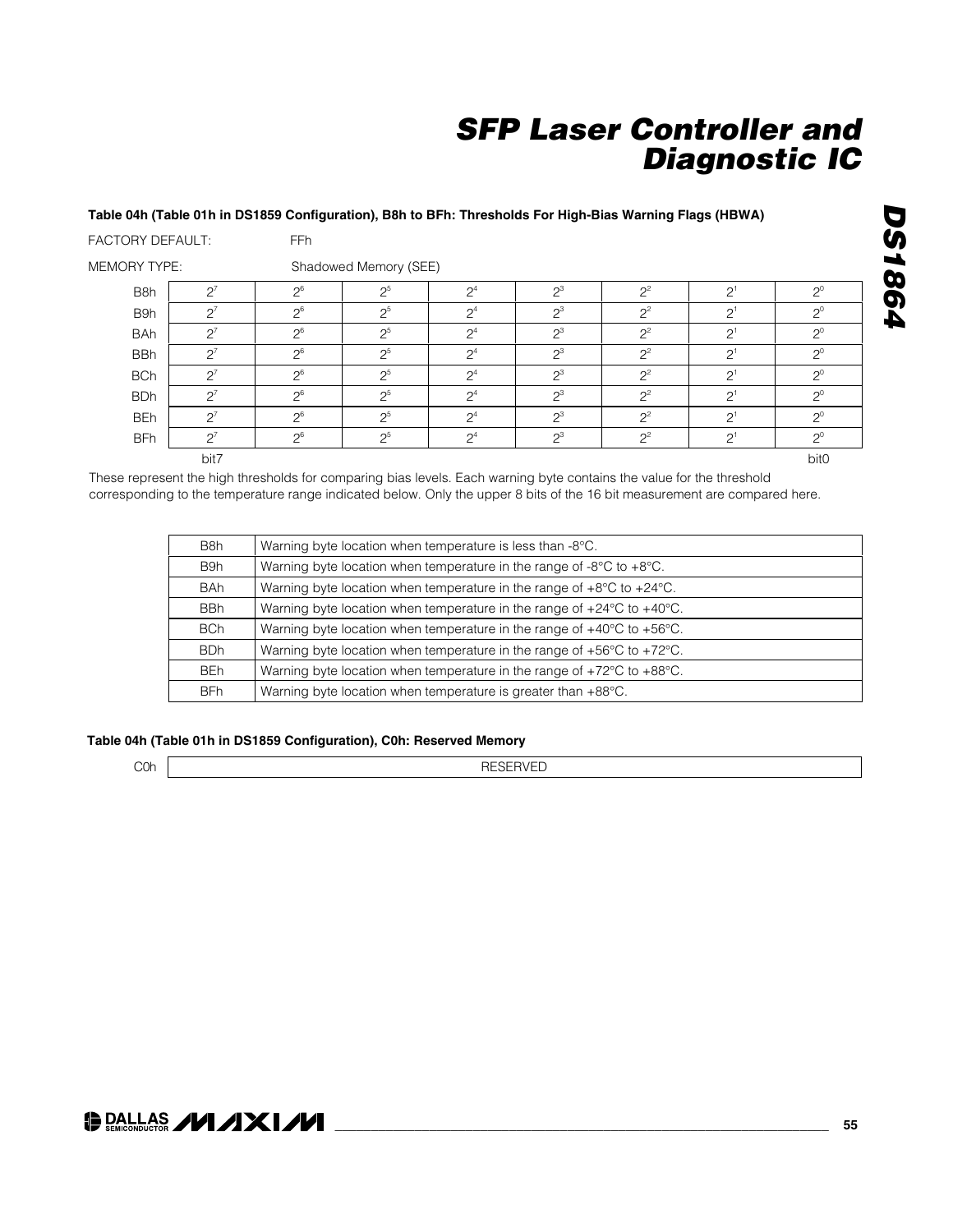### **Table 04h (Table 01h in DS1859 Configuration), C1h: PW2 Password Write-Enable Byte**

| <b>FACTORY DEFAULT:</b> |      | 00h |                       |                     |                     |    |           |      |  |
|-------------------------|------|-----|-----------------------|---------------------|---------------------|----|-----------|------|--|
| <b>MEMORY TYPE:</b>     |      |     | Shadowed Memory (SEE) |                     |                     |    |           |      |  |
| C1h                     |      | nb  |                       | $\mathsf{\Omega}^4$ | $\sim$ <sup>3</sup> | ∩≥ | $\bigcap$ |      |  |
|                         | bit7 |     |                       |                     |                     |    |           | bit0 |  |

This byte configures the Write protection of PW2. This is discussed in more detail in *the Memory Protection and Password* section.

| bit7             | When this bit is set, PW2 Write protection is enabled for the memory block consisting of registers D0h<br>through D6h in the Main Device memory, Table 05h.<br>0 = Memory is unprotected (PW2 level).<br>1 = Memory is protected (PW2 level).                                                                  |
|------------------|----------------------------------------------------------------------------------------------------------------------------------------------------------------------------------------------------------------------------------------------------------------------------------------------------------------|
| bit <sub>6</sub> | When this bit is set, PW2 Write protection is enabled for the memory block consisting of registers F8h<br>through FFh in the Main Device memory, Table 05h.<br>0 = Memory is unprotected (PW2 level).<br>1 = Memory is protected (PW2 level).                                                                  |
| bit <sub>5</sub> | When this bit is set, PW2 Write protection is enabled for the memory block consisting of registers 80h<br>through C7h in the Main Device memory, Table 04h (Table 01h in DS1859 configuration), Table 02h,<br>and Table 03h.<br>0 = Memory is unprotected (PW2 level).<br>1 = Memory is protected (PW2 level). |
| bit4             | When this bit is set, PW2 Write protection is enabled for the memory block consisting of registers F8h<br>through FFh in the Main Device memory, Table 01h (Table 00h in DS1859 configuration).<br>0 = Memory is unprotected (PW2 level).<br>$1 =$ Memory is protected (PW2 level).                            |
| bit3             | When this bit is set, PW2 Write protection is enabled for the memory block consisting of registers 80h<br>through F7h in the Main Device memory, Table 01h (Table 00h in DS1859 configuration).<br>0 = Memory is unprotected (PW2 level).<br>1 = Memory is protected (PW2 level).                              |
| bit2             | When this bit is set, PW2 Write protection is enabled for the memory block consisting of registers 00h<br>through 7Ah in the Main Device memory.<br>0 = Memory is unprotected (PW2 level).<br>1 = Memory is protected (PW2 level).                                                                             |
| bit1             | When this bit is set, PW2 Write protection is enabled for the memory block consisting of registers 80h<br>through FFh in the Auxiliary Device memory of I <sup>2</sup> C slave address A0h.<br>0 = Memory is unprotected (PW2 level).<br>1 = Memory is protected (PW2 level).                                  |
| bit0             | When this bit is set, PW2 Write protection is enabled for the memory block consisting of registers 00h<br>through 7Fh in the Auxiliary Device memory of I <sup>2</sup> C slave address A0h.<br>0 = Memory is unprotected (PW2 level).<br>1 = Memory is protected (PW2 level).                                  |

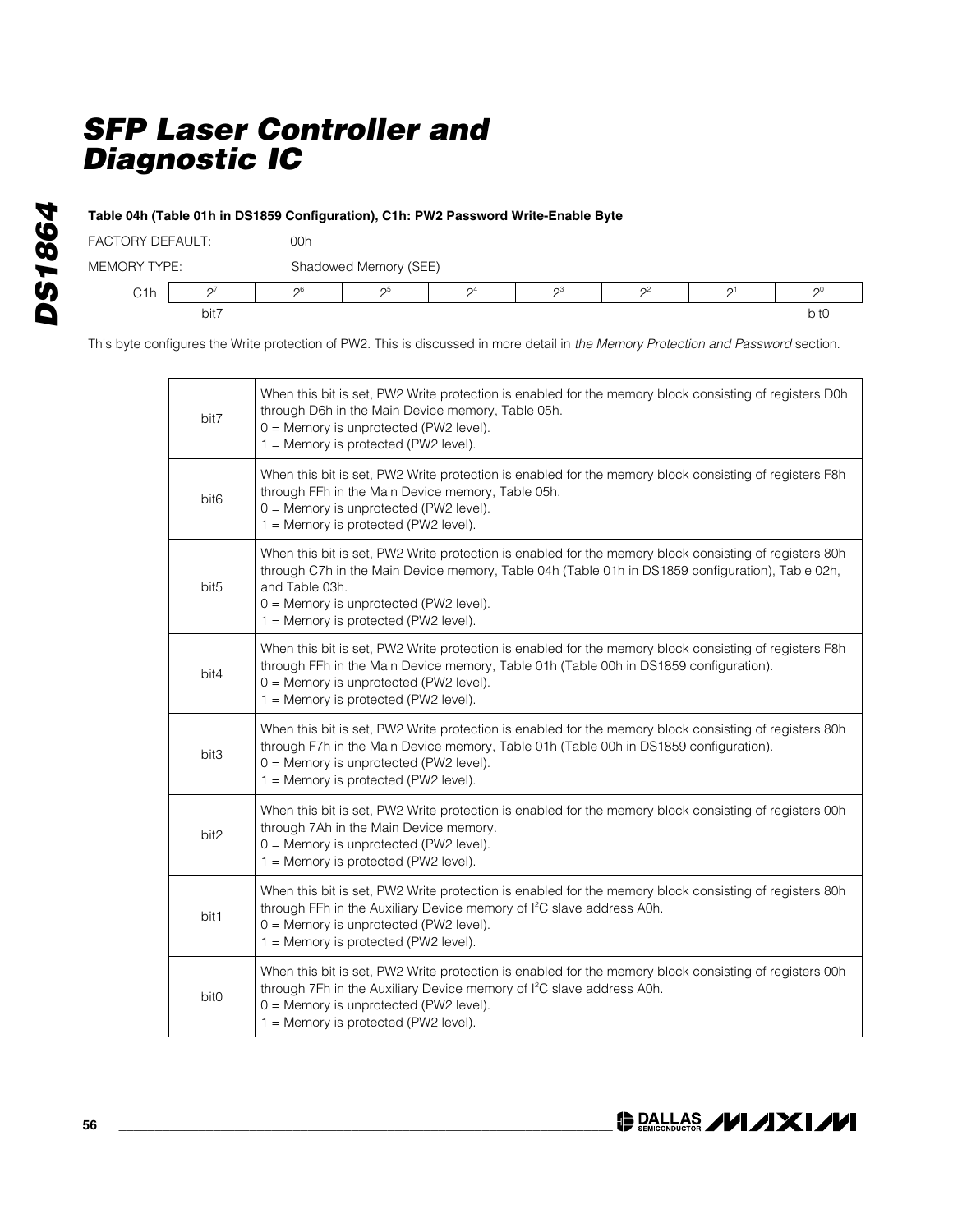#### **Table 04h (Table 01h in DS1859 Configuration), C2h: PW2 Password Read-Enable Byte**

| <b>FACTORY DEFAULT:</b> |      | 00h |                       |                       |                 |    |          |          |  |  |
|-------------------------|------|-----|-----------------------|-----------------------|-----------------|----|----------|----------|--|--|
| <b>MEMORY TYPE:</b>     |      |     | Shadowed Memory (SEE) |                       |                 |    |          |          |  |  |
| C <sub>2</sub> h        |      | nb  | റാ                    | $\Omega$ <sup>4</sup> | $\mathcal{D}^3$ | ∩≃ | $\cap$ 1 | $\Omega$ |  |  |
|                         | bit7 |     |                       |                       |                 |    |          | bit0     |  |  |

This byte configures the Read protection of PW2. This is discussed in more detail in the *Memory Protection and Password* section.

| bit7             | When this bit is set, PW2 Read protection is enabled for the memory block consisting of registers D0h<br>through D6h in the Main Device memory, Table 05h.<br>0 = Memory is unprotected (PW2 level).<br>1 = Memory is protected (PW2 level).                                                                    |
|------------------|-----------------------------------------------------------------------------------------------------------------------------------------------------------------------------------------------------------------------------------------------------------------------------------------------------------------|
| bit <sub>6</sub> | When this bit is set, PW2 Read protection is enabled for the memory block consisting of registers F8h<br>through FFh in the Main Device memory, Table 05h.<br>$0 =$ Memory is unprotected (PW2 level).<br>1 = Memory is protected (PW2 level).                                                                  |
| bit <sub>5</sub> | When this bit is set, PW2 Read protection is enabled for the memory block consisting of registers 80h<br>through C7h in the Main Device memory, Table 04h (Table 01h in DS1859 configuration), Table 02h,<br>and Table 03h.<br>$0 =$ Memory is unprotected (PW2 level).<br>1 = Memory is protected (PW2 level). |
| bit4             | When this bit is set, PW2 Read protection is enabled for the memory block consisting of registers F8h<br>through FFh in the Main Device memory, Table 01h (Table 00h in DS1859 configuration).<br>0 = Memory is unprotected (PW2 level).<br>1 = Memory is protected (PW2 level).                                |
| bit3             | When this bit is set, PW2 Read protection is enabled for the memory block consisting of registers 80h<br>through F7h in the Main Device memory, Table 01h (Table 00h in DS1859 configuration).<br>$0 =$ Memory is unprotected (PW2 level).<br>1 = Memory is protected (PW2 level).                              |
| bit2             | When this bit is set, PW2 Read protection is enabled for the memory block consisting of registers 00h<br>through 7Ah in the Main Device memory.<br>$0 =$ Memory is unprotected (PW2 level).<br>1 = Memory is protected (PW2 level).                                                                             |
| bit1             | When this bit is set, PW2 Read protection is enabled for the memory block consisting of registers 80h<br>through FFh in the Auxiliary Device memory of I <sup>2</sup> C slave address A0h.<br>$0 =$ Memory is unprotected (PW2 level).<br>1 = Memory is protected (PW2 level).                                  |
| bit0             | When this bit is set, PW2 Read protection is enabled for the memory block consisting of registers 00h<br>through 7Fh in the Auxiliary Device memory of I <sup>2</sup> C slave address A0h.<br>$0 =$ Memory is unprotected (PW2 level).<br>1 = Memory is protected (PW2 level).                                  |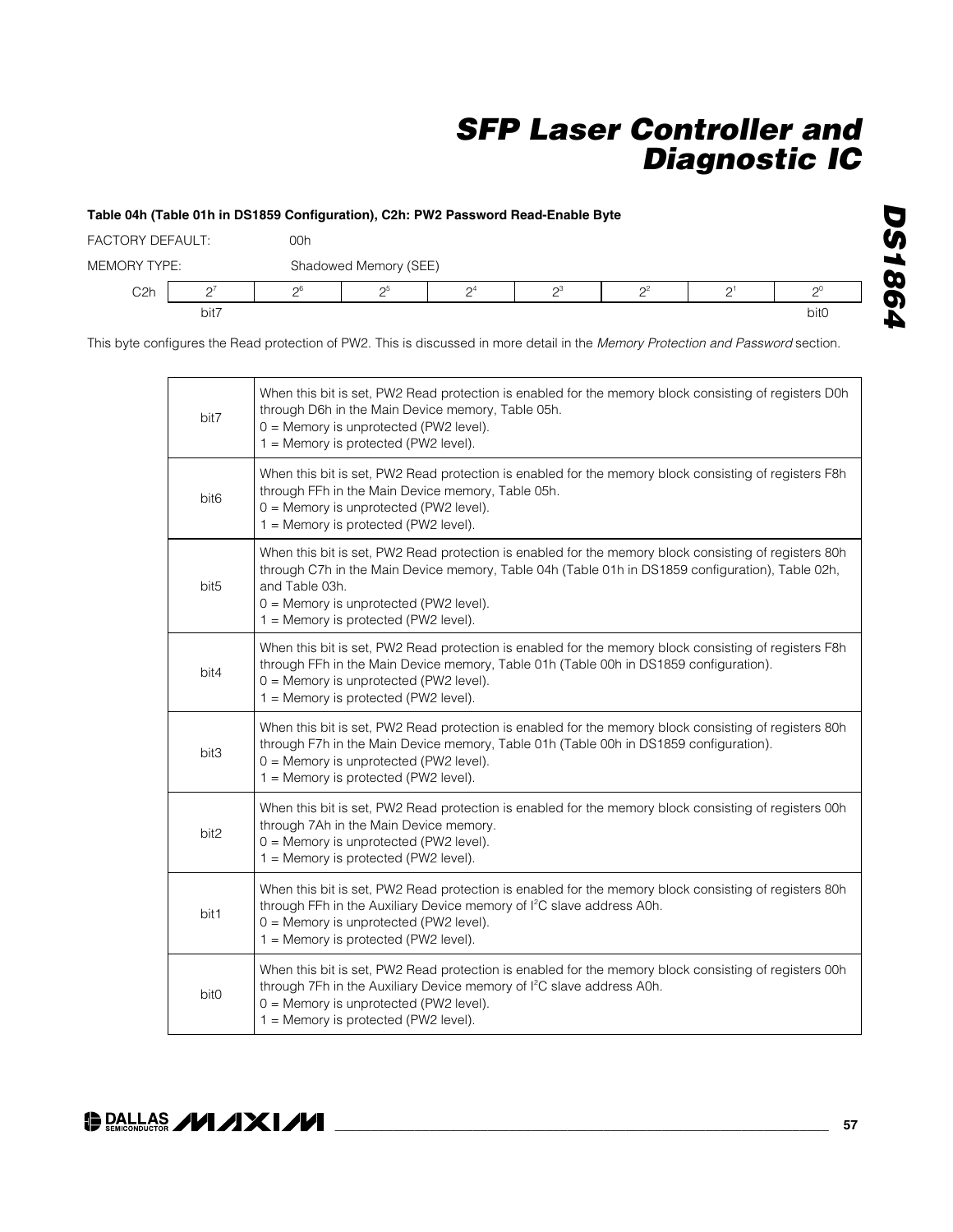### **Table 04h (Table 01h in DS1859 Configuration), C3h to C6h: PW2 Password Setting**

FACTORY DEFAULT: 0000 0000h

MEMORY TYPE: Shadowed Memory (SEE)

| C <sub>3</sub> h | $\bigcap_{31}$         | $\Omega$               | 2 <sup>29</sup> | 28                    | $\Omega$ <sup>27</sup> | 26                 | $\mathcal{D}^{25}$     | 2 <sup>24</sup> |
|------------------|------------------------|------------------------|-----------------|-----------------------|------------------------|--------------------|------------------------|-----------------|
| C4h              | $\Omega$ <sup>23</sup> | $\bigcap_{22}$         | 2 <sup>21</sup> | 20                    | $\mathsf{\Omega}^{19}$ | $\bigcap_{18}$     | $\Omega$ <sup>17</sup> | $2^{16}$        |
| C <sub>5h</sub>  | $\mathcal{D}^{15}$     | $\mathsf{\Omega}^{14}$ | 2 <sup>13</sup> | 2 <sup>12</sup>       | $\bigcap$ 11           | $\mathcal{D}^{10}$ | $\Omega$ <sup>9</sup>  | $\cap^8$        |
| C6h              | $\sim$                 | $\mathcal{L}$          | $\mathcal{D}^5$ | $\Omega$ <sup>4</sup> | $\sim$ <sup>3</sup>    | $\sim$             | ⌒                      |                 |
|                  | bit7                   |                        |                 |                       |                        |                    |                        | bit0            |

These four bytes contain the password for access to memory space that is protected per Password Enable Bytes C1h and C2h of Table 04h (Table 01h in DS1859 Configuration). (see *Memory Protection and Password* section).

### **Table 04h (Table 01h in DS1859 Configuration), C7h: Table Select Power-Up Default**

| FACTORY DEFAULT:    |        | 01h             |                       |                     |                |          |                     |                  |  |  |
|---------------------|--------|-----------------|-----------------------|---------------------|----------------|----------|---------------------|------------------|--|--|
| <b>MEMORY TYPE:</b> |        |                 | Shadowed Memory (SEE) |                     |                |          |                     |                  |  |  |
| C7h                 | $\sim$ | $\mathcal{D}^6$ | $\mathsf{\Omega}^5$   | $\mathsf{\Omega}^4$ | $\mathsf{D}^3$ | $\Omega$ | $\cap$ <sup>1</sup> | ω                |  |  |
| bit7                |        |                 |                       |                     |                |          |                     | bit <sub>0</sub> |  |  |

This byte is automatically loaded into the Table Select SRAM byte 7Fh (Lower Memory) on power up.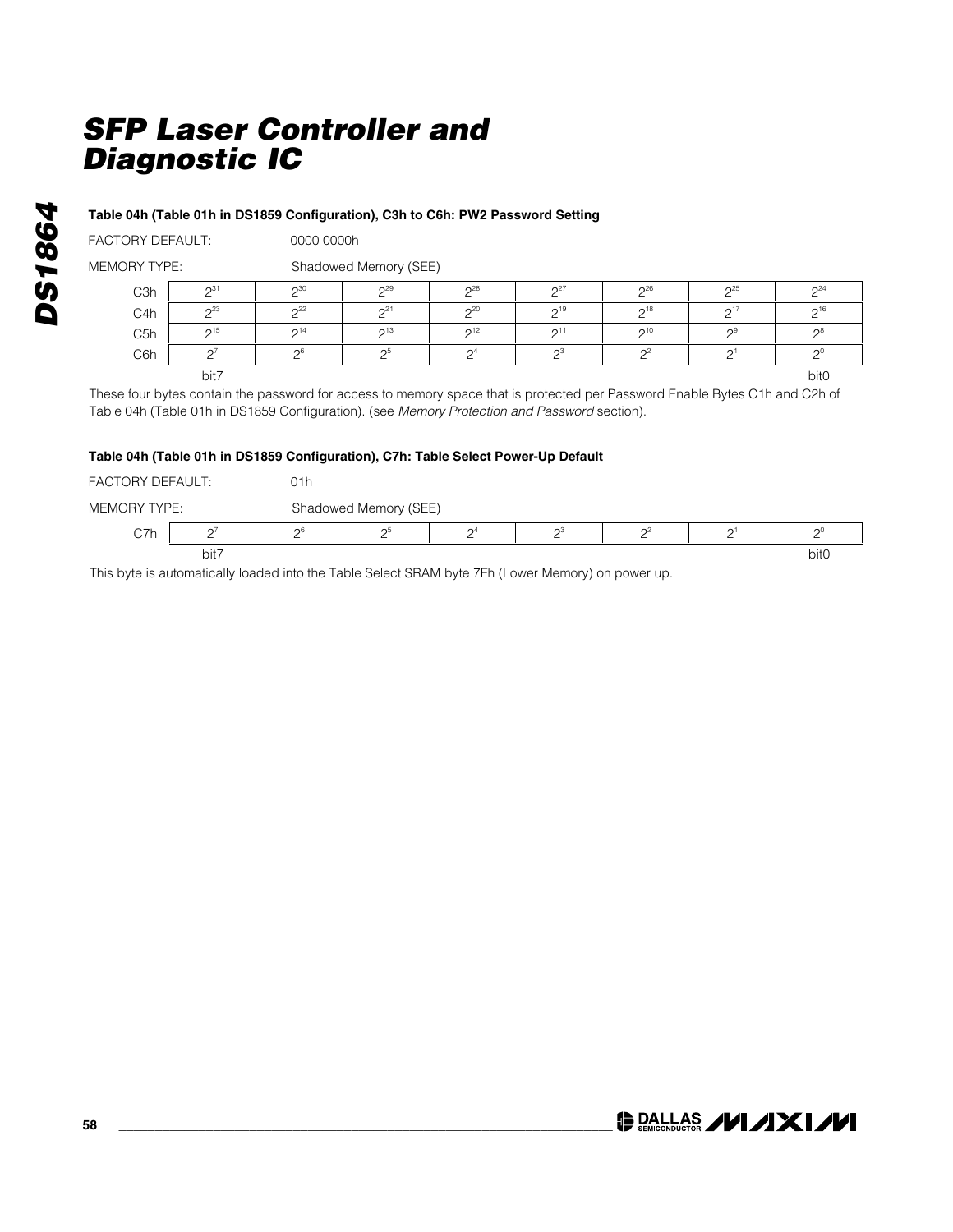### **Table 04h (Table 01h in DS1859 Configuration), DAh: Control And Shutdown Configuration And Status**

| <b>FACTORY DEFAULT:</b> |             | 00h                                     |                       |  |  |  |  |                  |  |  |
|-------------------------|-------------|-----------------------------------------|-----------------------|--|--|--|--|------------------|--|--|
| <b>MEMORY TYPE:</b>     |             |                                         | Shadowed Memory (SEE) |  |  |  |  |                  |  |  |
| DAh                     | <b>FPOL</b> | HTXP enable   HBAL enable   LTXP enable |                       |  |  |  |  | <b>MASK</b>      |  |  |
|                         | bit7        |                                         |                       |  |  |  |  | bit <sub>0</sub> |  |  |

This byte contains bits for shutdown configuration and status control.

| bit7             | <b>FPOL:</b> Configures the polarity of the auxiliary shutdown (FETG output).<br>$0 = FETG$ is asserted low under a shutdown condition.<br>$1 = FETG$ is asserted high under a shutdown condition.                                                                                                                                            |
|------------------|-----------------------------------------------------------------------------------------------------------------------------------------------------------------------------------------------------------------------------------------------------------------------------------------------------------------------------------------------|
| bit <sub>6</sub> | <b>HTXP enable:</b> Configures a shutdown in response to a HTXP alarm.<br>$0 =$ Shutdown will not respond to a trip of HTXP alarm.<br>$1 =$ Shutdown will respond to a trip of HTXP alarm.                                                                                                                                                    |
| bit <sub>5</sub> | <b>HBAL enable:</b> Configures a shutdown in response to a HBAL alarm.<br>$0 =$ Shutdown will not respond to a trip of HBAL alarm.<br>1 = Shutdown will respond to a trip of HBAL alarm.                                                                                                                                                      |
| bit4             | <b>LTXP enable:</b> Configures a shutdown in response to a LTXP alarm.<br>$0 =$ Shutdown will not respond to a trip of LTXP alarm.<br>1 = Shutdown will respond to a trip of LTXP alarm.                                                                                                                                                      |
| bit3:1           | Not used.                                                                                                                                                                                                                                                                                                                                     |
| bit <sub>0</sub> | <b>MASK:</b> Configures locations of alarms and warning interrupt masks to be either in Table 05h or in Table<br>01h (Table 00h in DS1859 configuration).<br>0 = Interrupt masks are located in Table 05h, bytes F8h through FBh.<br>1 = Interrupt masks are located in Table 01h (Table 00h in DS1859 configuration), bytes F8h through FBh. |

### **Table 04h (Table 01h in DS1859 Configuration), DBh: High Transmitted Power Threshold (HTXP)**

| <b>FACTORY DEFAULT:</b> |           | FFr             |                       |                       |    |          |  |             |  |  |
|-------------------------|-----------|-----------------|-----------------------|-----------------------|----|----------|--|-------------|--|--|
| MEMORY TYPE:            |           |                 | Shadowed Memory (SEE) |                       |    |          |  |             |  |  |
| <b>DBh</b>              | $\bigcap$ | $\mathcal{D}^6$ | റാ                    | $\Omega$ <sup>4</sup> | റ3 | $\Omega$ |  | n           |  |  |
|                         | bit7      |                 |                       |                       |    |          |  | <b>bit0</b> |  |  |

This byte sets a high D/A threshold for comparing transmitted power level. Only the upper 8 bits of the 16 bit value are compared.

#### **Table 04h (Table 01h in DS1859 Configuration), DCh: Low Transmitted Power Threshold (LTXP)**

| <b>FACTORY DEFAULT:</b> |        | 00h             |                       |                       |                |    |    |      |  |  |
|-------------------------|--------|-----------------|-----------------------|-----------------------|----------------|----|----|------|--|--|
| MEMORY TYPE:            |        |                 | Shadowed Memory (SEE) |                       |                |    |    |      |  |  |
| <b>DCh</b>              | $\sim$ | $\mathcal{D}^6$ | റ്                    | $\Omega$ <sup>4</sup> | $\mathsf{a}^3$ | n2 | n1 |      |  |  |
|                         | bit7   |                 |                       |                       |                |    |    | bit0 |  |  |

This byte sets a low D/A threshold for comparing transmitted power level. Only the upper 8 bits of the 16 bit value are compared.



*DS1864*

**DS1864**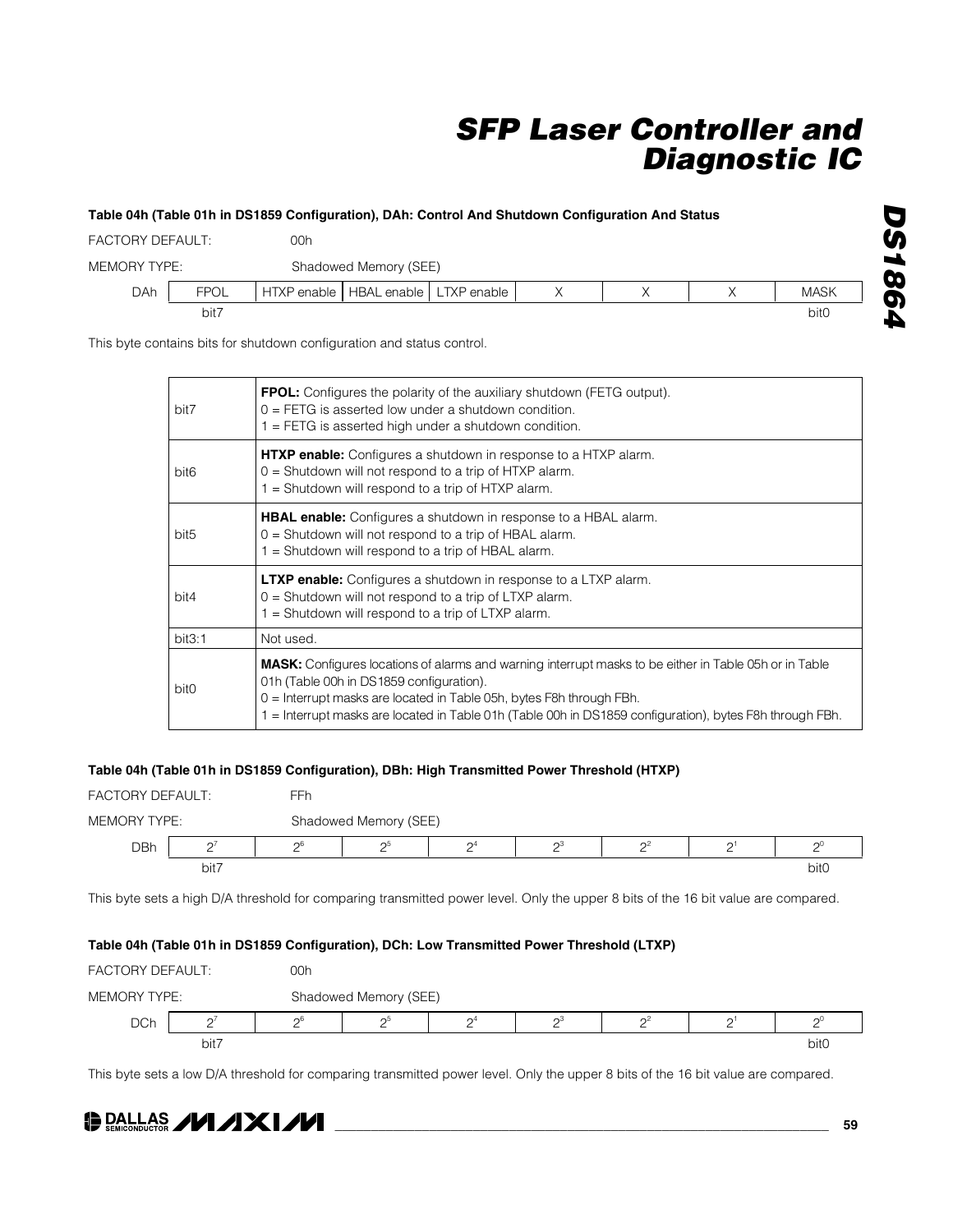### **Table 04h (Table 01h in DS1859 Configuration), DDh: LOS Threshold (LOS)**

| <b>FACTORY DEFAULT:</b> |      | 00h             |                                            |                     |                |  |           |      |  |  |  |
|-------------------------|------|-----------------|--------------------------------------------|---------------------|----------------|--|-----------|------|--|--|--|
| MEMORY TYPE:            |      |                 | Shadowed Memory (SEE)                      |                     |                |  |           |      |  |  |  |
| <b>DDh</b>              |      | $\mathcal{D}^6$ | റാ                                         | $\mathsf{\Omega}^4$ | $\mathsf{D}^3$ |  | $\bigcap$ |      |  |  |  |
|                         | bit7 |                 |                                            |                     |                |  |           | bit0 |  |  |  |
|                         | _    |                 | <b>Contract Contract Contract Contract</b> |                     |                |  |           |      |  |  |  |

This byte sets a low D/A threshold for comparing received power (RSSI) level. Only the upper 8 bits of the 16 bit value are compared.

### **Table 05h Register Descriptions**

### **Table 05h, C0h to C1h: Device ID**

| <b>FACTORY DEFAULT:</b> |      | 18 64h                                       |           |  |  |  |  |                  |  |  |  |
|-------------------------|------|----------------------------------------------|-----------|--|--|--|--|------------------|--|--|--|
| MEMORY TYPE:            |      |                                              | Hardwired |  |  |  |  |                  |  |  |  |
| C <sub>O</sub> h        |      |                                              |           |  |  |  |  |                  |  |  |  |
| C <sub>1</sub> h        |      |                                              |           |  |  |  |  |                  |  |  |  |
|                         | bit7 |                                              |           |  |  |  |  | bit <sub>0</sub> |  |  |  |
|                         |      | These bytes identify the device as a DS1864. |           |  |  |  |  |                  |  |  |  |

### **Table 05h, C2h: Device Revision**



This byte indicates revision of the design.

**DALLAS /VI/IXI/VI**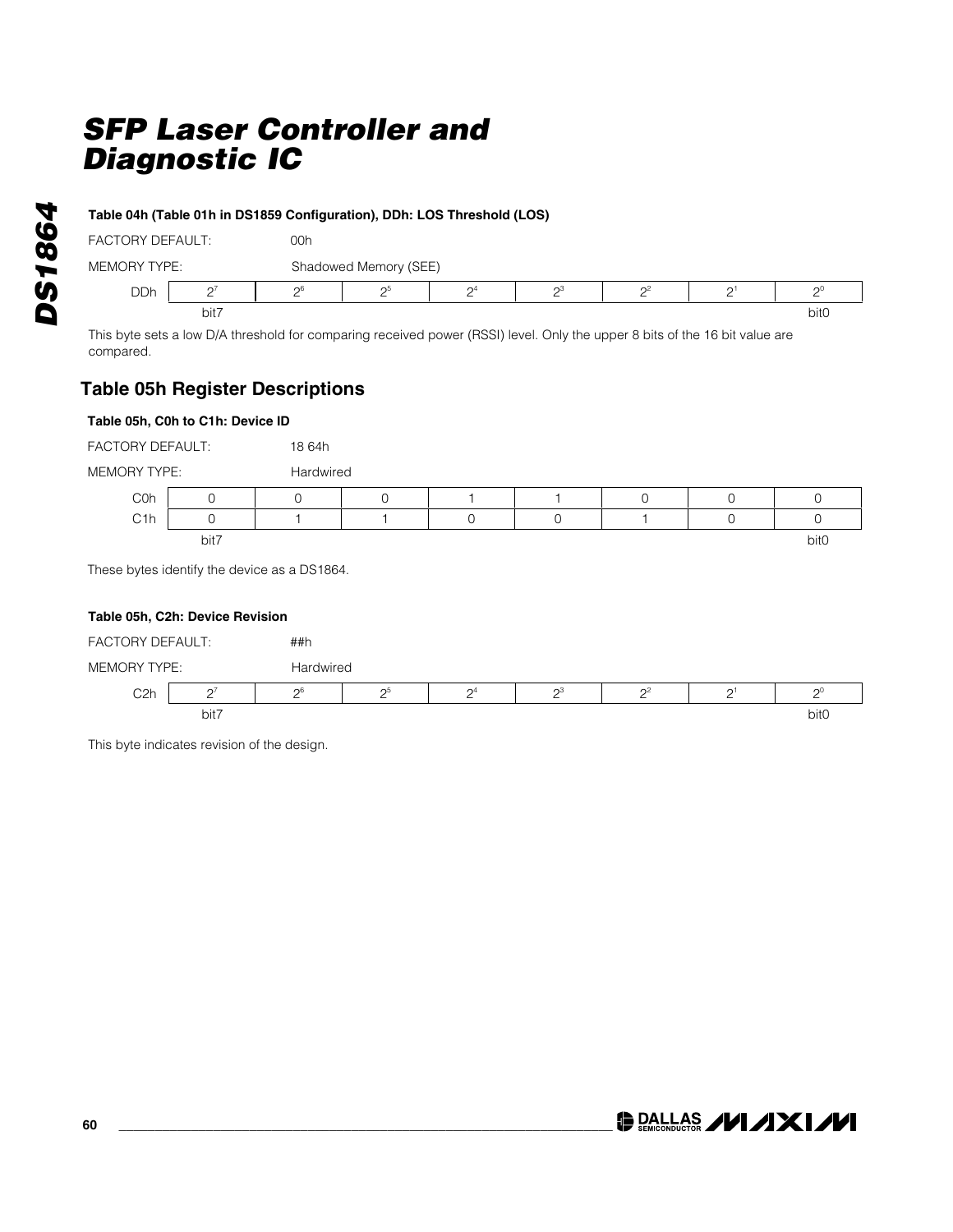|                         | Table 05h, D1h: PW1 Password Write-Enable Byte |     |                       |       |       |          |                |                  |  |  |
|-------------------------|------------------------------------------------|-----|-----------------------|-------|-------|----------|----------------|------------------|--|--|
| <b>FACTORY DEFAULT:</b> |                                                | 00h |                       |       |       |          |                |                  |  |  |
| <b>MEMORY TYPE:</b>     |                                                |     | Shadowed Memory (SEE) |       |       |          |                |                  |  |  |
| D <sub>1</sub> h        | $2^7$                                          | -ე6 | 2 <sup>5</sup>        | $2^4$ | $2^3$ | $\Omega$ | 2 <sup>1</sup> | $2^0$            |  |  |
| bit7                    |                                                |     |                       |       |       |          |                | bit <sub>0</sub> |  |  |

This byte configures the Write protection of PW1. This is discussed in more detail in the *Memory Protection and Password s*ection.

| bit7             | When this bit is set, PW1 Write protection is enabled for the memory block consisting of registers D0h<br>through D6h in the Main Device memory, Table 05h.<br>$0 =$ Memory is unprotected (PW1 level).<br>1 = Memory is protected (PW1 level).                                                                    |
|------------------|--------------------------------------------------------------------------------------------------------------------------------------------------------------------------------------------------------------------------------------------------------------------------------------------------------------------|
| bit <sub>6</sub> | When this bit is set, PW1 Write protection is enabled for the memory block consisting of registers F8h<br>through FFh in the Main Device memory, Table 05h.<br>$0 =$ Memory is unprotected (PW1 level).<br>$1 =$ Memory is protected (PW1 level).                                                                  |
| bit <sub>5</sub> | When this bit is set, PW1 Write protection is enabled for the memory block consisting of registers 80h<br>through C7h in the Main Device memory, Table 04h (Table 01h in DS1859 configuration), Table 02h,<br>and Table 03h.<br>$0 =$ Memory is unprotected (PW1 level).<br>$1 =$ Memory is protected (PW1 level). |
| bit4             | When this bit is set, PW1 Write protection is enabled for the memory block consisting of registers F8h<br>through FFh in the Main Device memory, Table 01h (Table 00h in DS1859 configuration).<br>$0 =$ Memory is unprotected (PW1 level).<br>$1 =$ Memory is protected (PW1 level).                              |
| bit3             | When this bit is set, PW1 Write protection is enabled for the memory block consisting of registers 80h<br>through F7h in the Main Device memory, Table 01h (Table 00h in DS1859 configuration).<br>$0 =$ Memory is unprotected (PW1 level).<br>1 = Memory is protected (PW1 level).                                |
| bit2             | When this bit is set, PW1 Write protection is enabled for the memory block consisting of registers 00h<br>through 7Ah in the Main Device memory.<br>0 = Memory is unprotected (PW1 level).<br>1 = Memory is protected (PW1 level).                                                                                 |
| bit1             | When this bit is set, PW1 Write protection is enabled for the memory block consisting of registers 80h<br>through FFh in the Auxiliary Device memory on l <sup>2</sup> C slave address A0h.<br>0 = Memory is unprotected (PW1 level).<br>1 = Memory is protected (PW1 level).                                      |
| bit0             | When this bit is set, PW1 Write protection is enabled for the memory block consisting of registers 00h<br>through 7Fh in the Auxiliary Device memory of I <sup>2</sup> C slave ddress A0h.<br>$0 =$ Memory is unprotected (PW1 level).<br>1 = Memory is protected (PW1 level).                                     |

*DS1864*

**DS1864**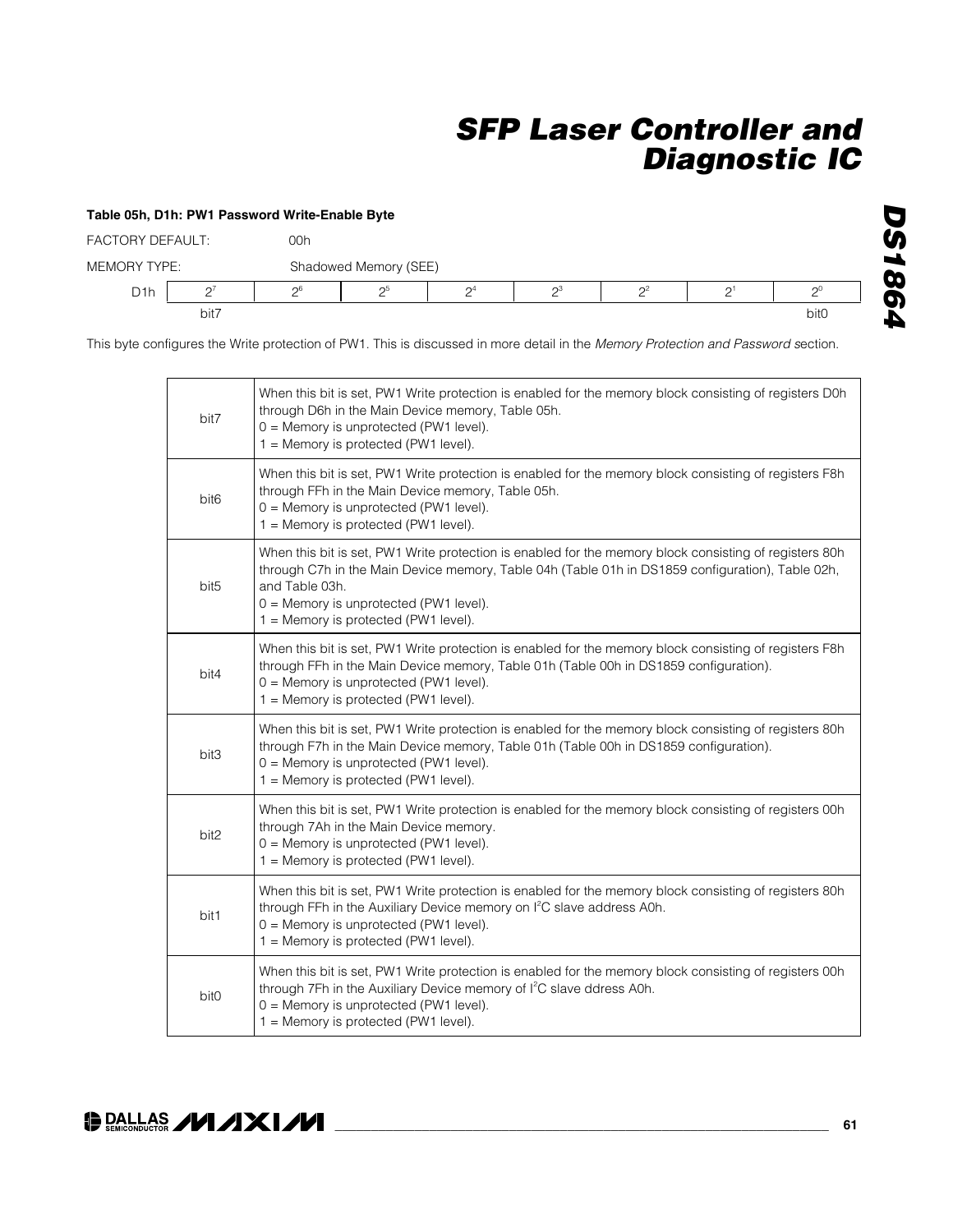|                     | Table 05h, D2h: PW1 Password Read-Enable Byte |       |                       |                 |       |       |                 |                  |  |
|---------------------|-----------------------------------------------|-------|-----------------------|-----------------|-------|-------|-----------------|------------------|--|
| FACTORY DEFAULT:    |                                               | 00h   |                       |                 |       |       |                 |                  |  |
| <b>MEMORY TYPE:</b> |                                               |       | Shadowed Memory (SEE) |                 |       |       |                 |                  |  |
| D <sub>2</sub> h    | C.                                            | $2^6$ | റ്                    | $\mathcal{D}^4$ | $2^3$ | $2^2$ | $\mathcal{D}^1$ | $\Omega^0$       |  |
|                     | bit7                                          |       |                       |                 |       |       |                 | bit <sub>0</sub> |  |

This byte configures the Read protection of PW1. This is discussed in more detail in the *Memory Protection and Password* section.

| bit7             | When this bit is set, PW1 Read protection is enabled for the memory block consisting of registers D0h<br>through D6h in the Main Device memory, Table 05h.<br>$0 =$ Memory is unprotected (PW1 level).<br>1 = Memory is protected (PW1 level).                                                                  |
|------------------|-----------------------------------------------------------------------------------------------------------------------------------------------------------------------------------------------------------------------------------------------------------------------------------------------------------------|
| bit <sub>6</sub> | When this bit is set, PW1 Read protection is enabled for the memory block consisting of registers F8h<br>through FFh in the Main Device memory, Table 05h.<br>0 = Memory is unprotected (PW1 level).<br>1 = Memory is protected (PW1 level).                                                                    |
| bit <sub>5</sub> | When this bit is set, PW1 Read protection is enabled for the memory block consisting of registers 80h<br>through C7h in the Main Device memory, Table 04h (Table 01h in DS1859 configuration), Table 02h,<br>and Table 03h.<br>$0 =$ Memory is unprotected (PW1 level).<br>1 = Memory is protected (PW1 level). |
| bit4             | When this bit is set, PW1 Read protection is enabled for the memory block consisting of registers F8h<br>through FFh in the Main Device memory, Table 01h (Table 00h in DS1859 configuration).<br>$0 =$ Memory is unprotected (PW1 level).<br>1 = Memory is protected (PW1 level).                              |
| bit3             | When this bit is set, PW1 Read protection is enabled for the memory block consisting of registers 80h<br>through F7h in the Main Device memory, Table 01h (Table 00h in DS1859 configuration).<br>$0 =$ Memory is unprotected (PW1 level).<br>1 = Memory is protected (PW1 level).                              |
| bit2             | When this bit is set, PW1 Read protection is enabled for the memory block consisting of registers 00h<br>through 7Ah in the Main Device memory.<br>0 = Memory is unprotected (PW1 level).<br>1 = Memory is protected (PW1 level).                                                                               |
| bit1             | When this bit is set, PW1 Read protection is enabled for the memory block consisting of registers 80h<br>through FFh in the Auxiliary Device memory of I <sup>2</sup> C slave address A0h.<br>0 = Memory is unprotected (PW1 level).<br>$1 =$ Memory is protected (PW1 level).                                  |
| bit <sub>0</sub> | When this bit is set, PW1 Read protection is enabled for the memory block consisting of registers 00h<br>through 7Fh in the Auxiliary Device memory of I <sup>2</sup> C slave address A0h.<br>$0 =$ Memory is unprotected (PW1 level).<br>1 = Memory is protected (PW1 level).                                  |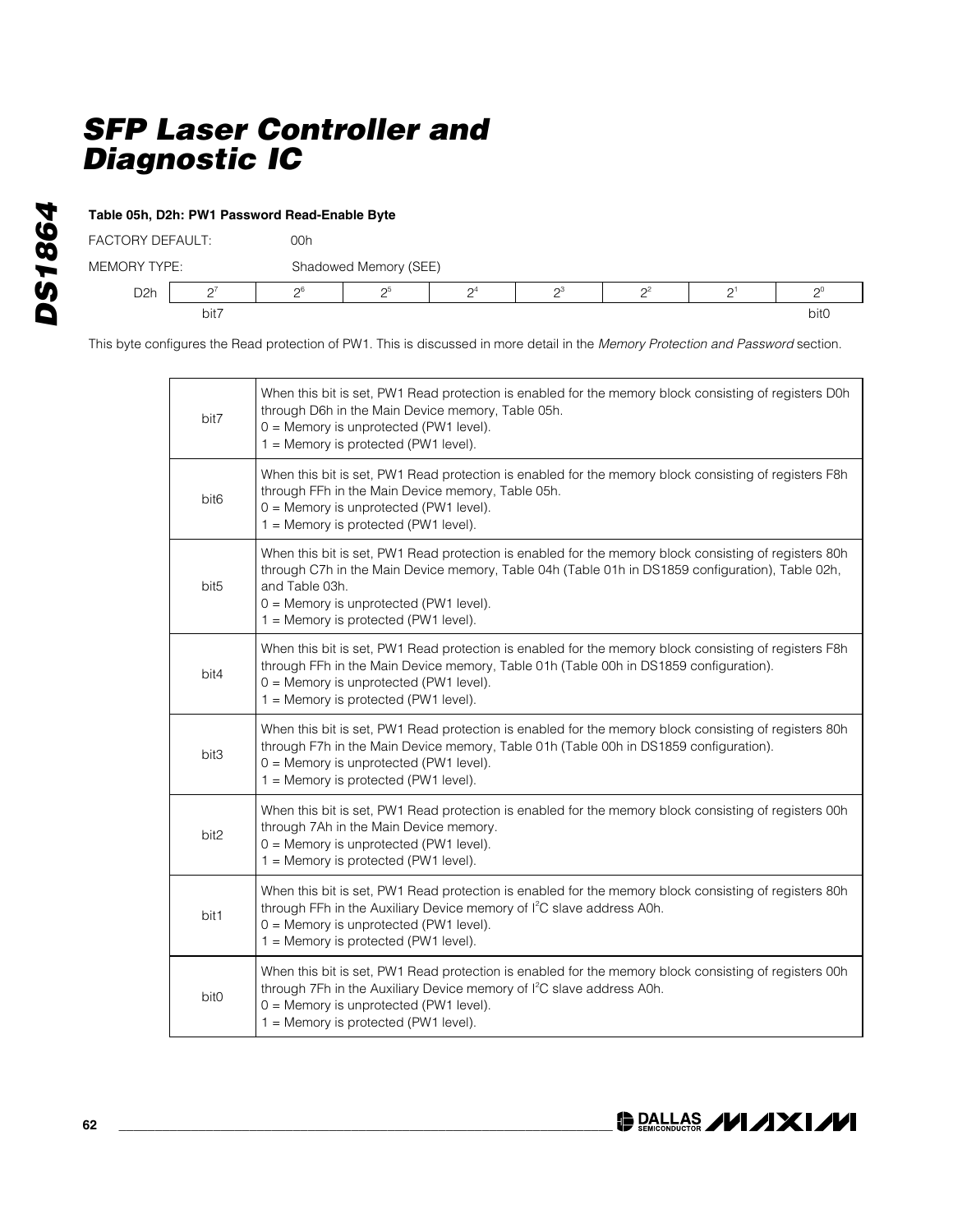#### **Table 05h, D3h to D6h: PW1 Password Setting**

FACTORY DEFAULT: 0000 0000h

MEMORY TYPE: Shadowed Memory (SEE)

| D <sub>3</sub> h | $\bigcap_{31}$ | $2^{30}$            | 2 <sup>9</sup> | 28                    | $\Omega$               | 26                 | $\Omega$ <sup>25</sup> | 2 <sup>24</sup> |
|------------------|----------------|---------------------|----------------|-----------------------|------------------------|--------------------|------------------------|-----------------|
| D <sub>4</sub> h | $2^{23}$       | 2 <sup>22</sup>     | $\bigcap_{21}$ | 20                    | $\mathsf{\Omega}^{19}$ | $\mathcal{D}^{18}$ | $\bigcap$ 17           | 216             |
| D <sub>5</sub> h | $2^{15}$       | 214                 | $\bigcap$ 13   | $\bigcap_{12}$        | $\bigcap$ <sup>1</sup> | $\mathcal{D}^{10}$ | $\Omega$               | റ്              |
| D <sub>6</sub> h |                | $\cap$ <sup>6</sup> | റാ             | $\Omega$ <sup>4</sup> | $\sim$ <sup>3</sup>    | $\Omega$           |                        | ∩               |
|                  | bit7           |                     |                |                       |                        |                    |                        | bit0            |

These four bytes contain the password for access to memory space that is protected per Password Enable Byte D1 and D2h of Table 05h (see *Memory Protection and Password* section).

# **DS1864** *DS1864*

### **DALLAS /VI/IXI/VI**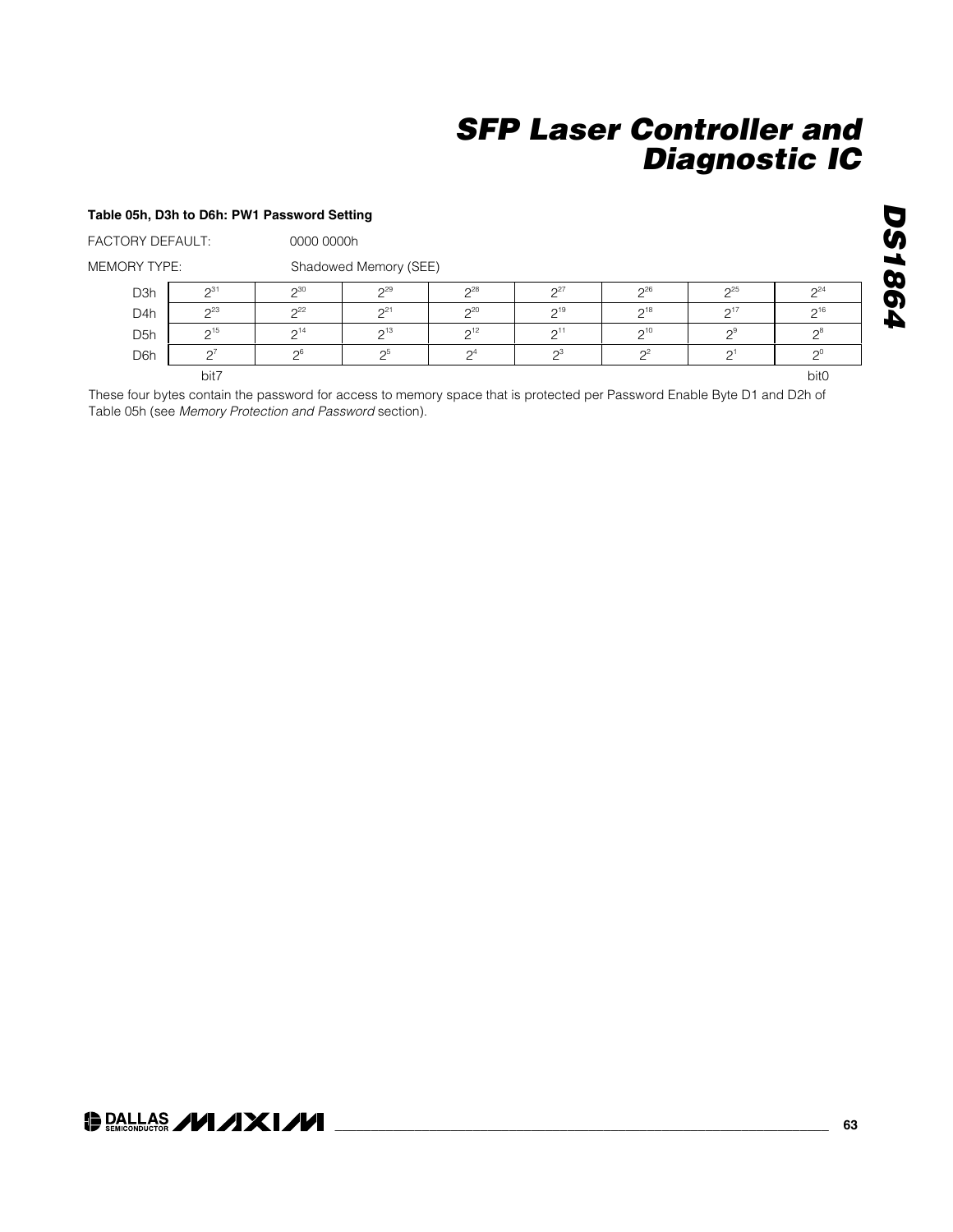### **Table 05h, F8h: Alarm Masks**

| FACTORY DEFAULT: |       | 00h   |                       |       |        |                     |        |                  |  |
|------------------|-------|-------|-----------------------|-------|--------|---------------------|--------|------------------|--|
| MEMORY TYPE:     |       |       | Shadowed Memory (SEE) |       |        |                     |        |                  |  |
| F <sub>8h</sub>  | TMPhi | TMPIo | Vechi                 | Veclo | MON1hi | MON <sub>1</sub> lo | MON2hi | MON2Io           |  |
|                  | bit7  |       |                       |       |        |                     |        | bit <sub>0</sub> |  |

These bytes configure a maskable interrupt, determining which alarm flags assert the MINT bit (Lower Memory, byte 71h, bit 0). If one of the interrupts is desired, its bit must be written to a 1 here. If no interrupt is desired, the bit should be written to a 0.

The MASK configuration bit (Table 04h (Table 01h in DS1859 configuration), register DAh, bit 0) determines which of these mask sets are used to generate the MINT interrupt.

| bit7             | <b>TMPalmhimask:</b> Determines if an interrupt is generated for a High-Temperature Alarm Flag.<br>$0 = No$ interrupt is generated.<br>$1 = An$ interrupt is generated.     |
|------------------|-----------------------------------------------------------------------------------------------------------------------------------------------------------------------------|
| bit <sub>6</sub> | TMPalmlomask: Determines if an interrupt is generated for a Low-Temperature Alarm Flag.<br>$0 = No$ interrupt is generated.<br>$1 = An$ interrupt is generated.             |
| bit <sub>5</sub> | <b>Vccalmhimask:</b> Determines if an interrupt is generated for a High V <sub>CC</sub> Alarm Flag.<br>$0 = No$ interrupt is generated.<br>$1 = An$ interrupt is generated. |
| bit4             | <b>Vccalmiomask:</b> Determines if an interrupt is generated for a Low V <sub>CC</sub> Alarm Flag.<br>$0 = No$ interrupt is generated.<br>$1 = An$ interrupt is generated.  |
| bit3             | <b>MON1almhimask:</b> Determines if an interrupt is generated for a High MON1 Alarm Flag.<br>$0 = No$ interrupt is generated.<br>$1 = An$ interrupt is generated.           |
| bit2             | MONalmiomask: Determines if an interrupt is generated for a Low MON1 Alarm Flag.<br>$0 = No$ interrupt is generated.<br>$1 = An$ interrupt is generated.                    |
| bit1             | <b>MON2almhimask:</b> Determines if an interrupt is generated for a High MON2 Alarm Flag.<br>$0 = No$ interrupt is generated.<br>$1 = An$ interrupt is generated.           |
| bit0             | <b>MON2almiomask:</b> Determines if an interrupt is generated for a Low MON2 Alarm Flag.<br>$0 = No$ interrupt is generated.<br>$1 = An$ interrupt is generated.            |

DRALLAS /VI/IXI/VI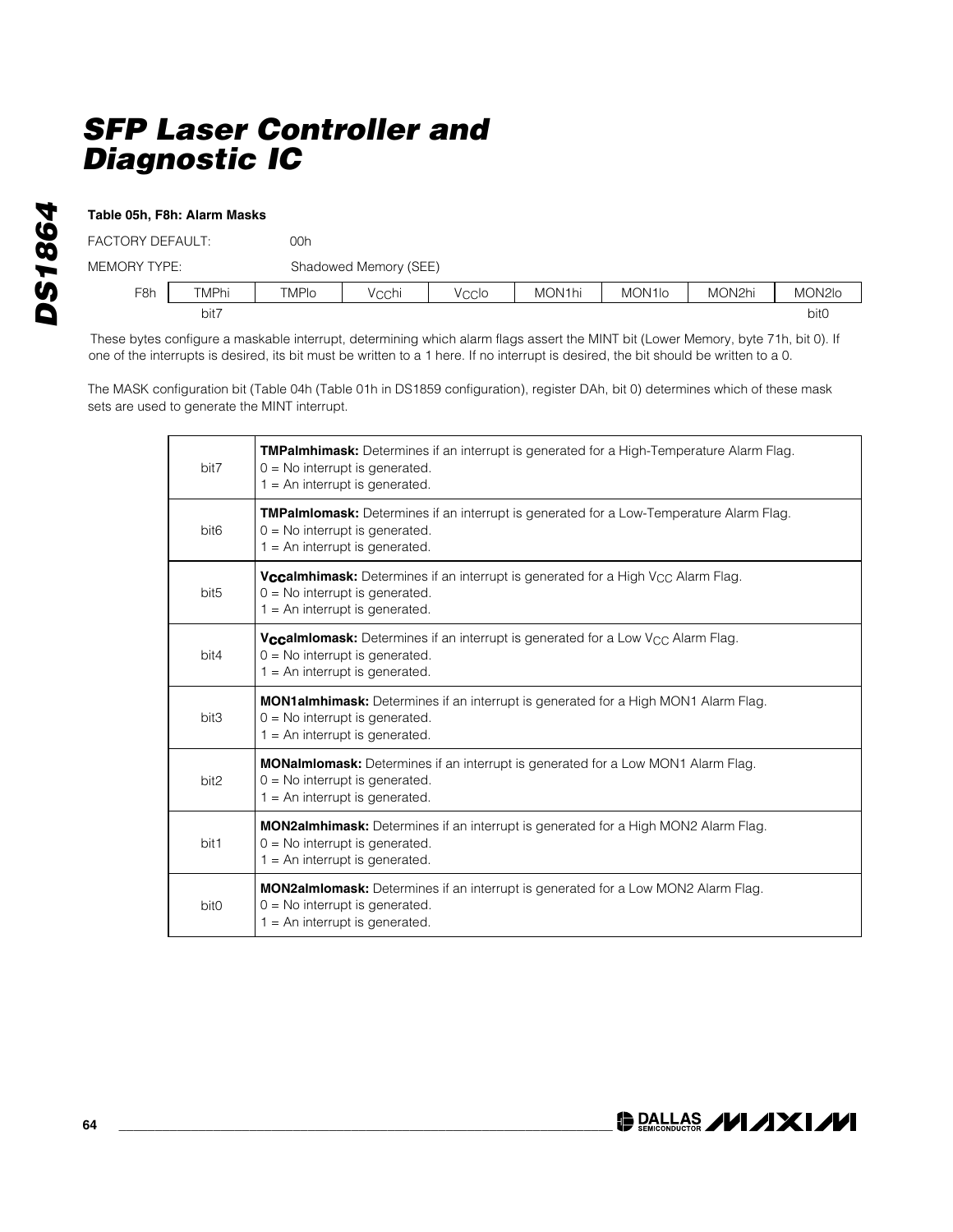### **Table 05h, F9h: Alarm Masks** FACTORY DEFAULT: 00h MEMORY TYPE: Shadowed Memory (SEE) F9h MON3hi MON3lo Channel Monach Channel RESERVED bit7 bit0

These bytes configure a maskable interrupt, determining which alarm flags assert the MINT bit (Lower Memory, byte 71h, bit 0). If one of the interrupts is desired, its bit must be written to a 1 here. If no interrupt is desired, the bit should be written to a 0.

The MASK configuration bit (Table 04h (Table 01h in DS1859 configuration), register DAh, bit 0) determines which mask sets are used to generate the MINT interrupt.

| bit7             | <b>MON3almhimask:</b> Determines if an interrupt is generated for a High MON3 Alarm Flag.<br>$0 = No$ interrupt is generated.<br>$1 = An$ interrupt is generated. |
|------------------|-------------------------------------------------------------------------------------------------------------------------------------------------------------------|
| bit <sub>6</sub> | <b>MON3almiomask:</b> Determines if an interrupt is generated for a Low MON3 Alarm Flag.<br>$0 = No$ interrupt is generated.<br>$1 = An$ interrupt is generated.  |
| bit5.0           | Reserved.                                                                                                                                                         |

**DS1864** *DS1864*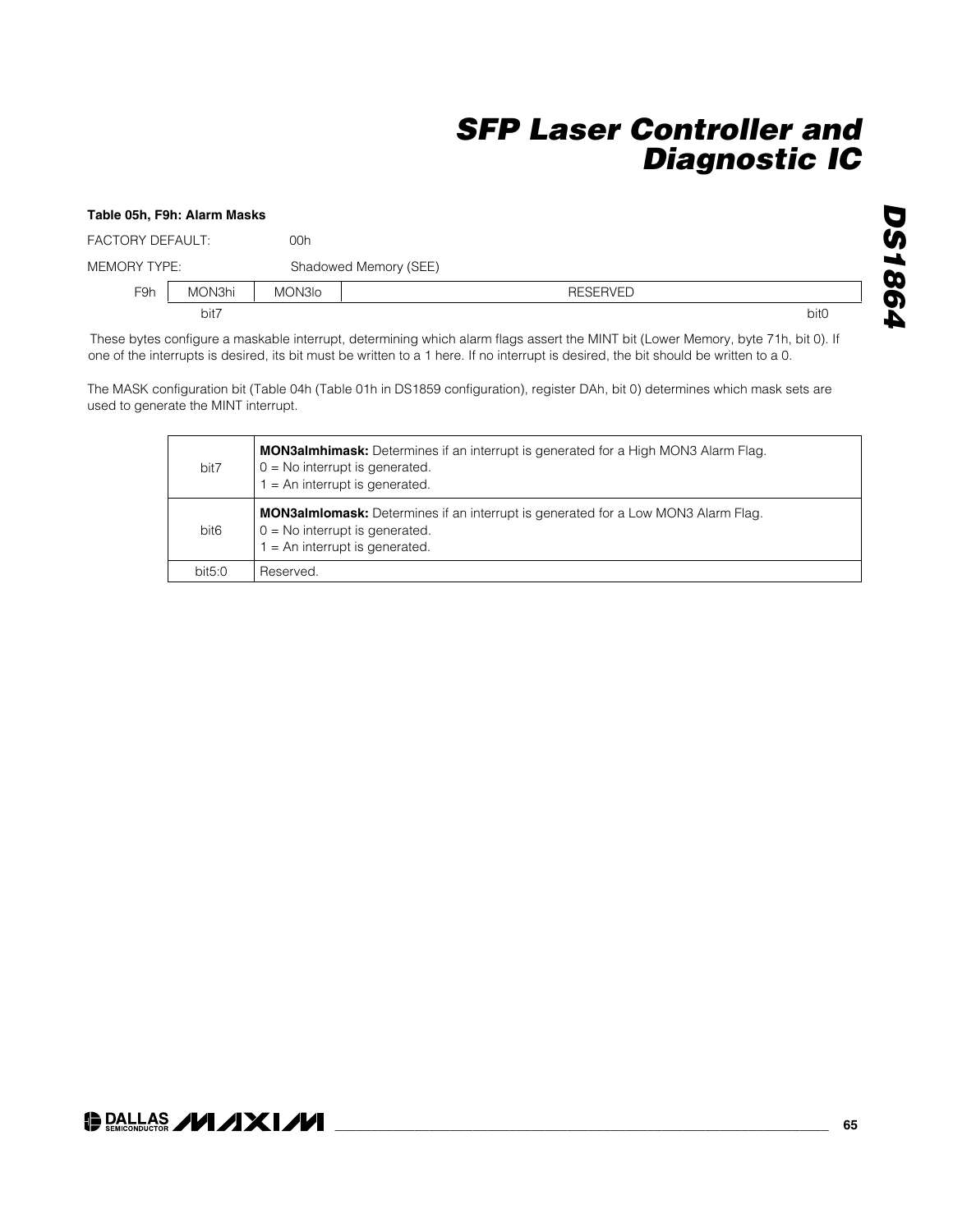### **Table 05h, FAh: Warning Masks**

| FACTORY DEFAULT: |       | 00h          |                       |       |        |                     |        |                  |  |  |
|------------------|-------|--------------|-----------------------|-------|--------|---------------------|--------|------------------|--|--|
| MEMORY TYPE:     |       |              | Shadowed Memory (SEE) |       |        |                     |        |                  |  |  |
| <b>FAh</b>       | TMPhi | <b>TMPIO</b> | Vechi                 | Veclo | MON1hi | MON <sub>1</sub> lo | MON2hi | MON2Io           |  |  |
| bit7             |       |              |                       |       |        |                     |        | bit <sub>0</sub> |  |  |

These bytes configure a maskable interrupt, determining which warning flags assert the MINT bit (Lower Memory, byte 71h, bit 0). If one of the interrupts is desired, its bit must be written to a 1 here. If no interrupt is desired, the bit should be written to a 0.

The MASK configuration bit (Table 04h (Table 01h in DS1859 configuration), register DAh, bit 0) determines which mask sets are used to generate the MINT interrupt.

| bit7             | <b>TMPwrnhimask:</b> Determines if an interrupt is generated for a High-Temperature Warning Flag.<br>$0 = No$ interrupt is generated.<br>$1 = An$ interrupt is generated.     |  |  |  |  |
|------------------|-------------------------------------------------------------------------------------------------------------------------------------------------------------------------------|--|--|--|--|
| bit <sub>6</sub> | <b>TMPwrnlomask:</b> Determines if an interrupt is generated for a Low-Temperature Warning Flag.<br>$0 = No$ interrupt is generated.<br>$1 = An$ interrupt is generated.      |  |  |  |  |
| bit <sub>5</sub> | <b>Vccwrnhimask:</b> Determines if an interrupt is generated for a High V <sub>CC</sub> Warning Flag.<br>$0 = No$ interrupt is generated.<br>$1 = An$ interrupt is generated. |  |  |  |  |
| bit4             | <b>Vccwrniomask:</b> Determines if an interrupt is generated for a Low V <sub>CC</sub> Warning Flag.<br>$0 = No$ interrupt is generated.<br>$1 = An$ interrupt is generated.  |  |  |  |  |
| bit3             | MON1wrnhimask: Determines if an interrupt is generated for a High MON1 Warning Flag.<br>$0 = No$ interrupt is generated.<br>$1 = An$ interrupt is generated.                  |  |  |  |  |
| bit2             | <b>MONwrnlomask:</b> Determines if an interrupt is generated for a Low MON1 Warning Flag.<br>$0 = No$ interrupt is generated.<br>$1 = An$ interrupt is generated.             |  |  |  |  |
| bit1             | <b>MON2wrnhimask:</b> Determines if an interrupt is generated for a High MON2 Warning Flag.<br>$0 = No$ interrupt is generated.<br>$1 = An$ interrupt is generated.           |  |  |  |  |
| bit <sub>0</sub> | <b>MON2wrnlomask:</b> Determines if an interrupt is generated for a Low MON2 Warning Flag.<br>$0 = No$ interrupt is generated.<br>$1 = An$ interrupt is generated.            |  |  |  |  |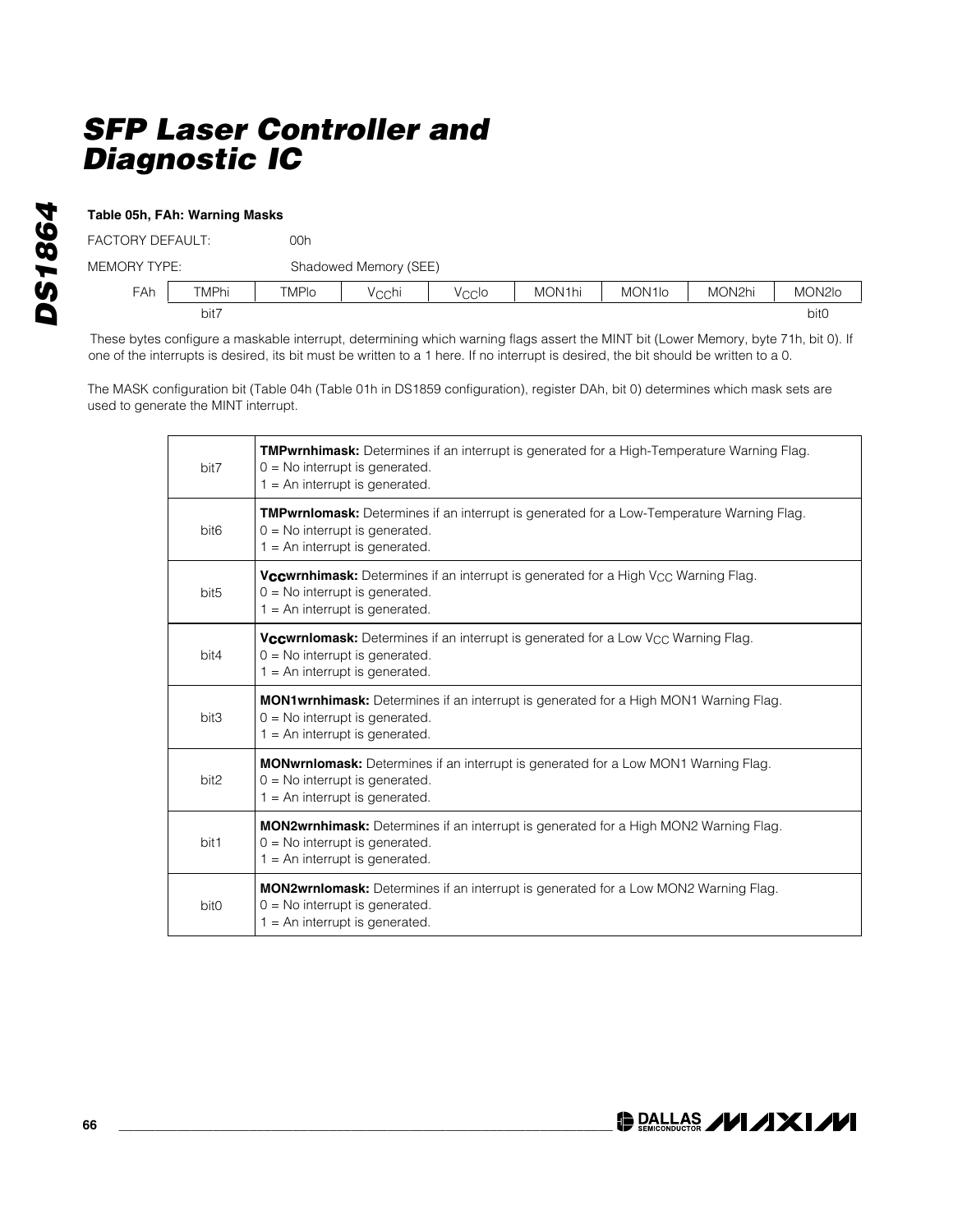### **Table 05h, FBh: Warning Masks** FACTORY DEFAULT: 00h MEMORY TYPE: Shadowed Memory (SEE) FBh MON3hi MON3lo RESERVED bit7 bit0

These bytes configure a maskable interrupt, determining which warning flags assert the MINT bit (Lower Memory, byte 71h, bit 0). If one of the interrupts is desired, its bit must be written to a 1 here. If no interrupt is desired, the bit should be written to a 0.

A mask configuration bit (Table 04h (Table 01h in DS1859 configuration), register DAh, bit 0) determines which mask sets are used to generate the MINT interrupt.

| bit7             | <b>MON3wrnhimask:</b> Determines if an interrupt is generated for a High MON3 Warning Flag.<br>$0 = No$ interrupt is generated.<br>$1 = An$ interrupt is generated. |
|------------------|---------------------------------------------------------------------------------------------------------------------------------------------------------------------|
| bit <sub>6</sub> | <b>MON3wrnlomask:</b> Determines if an interrupt is generated for a Low MON3 Warning Flag.<br>$0 = No$ interrupt is generated.<br>$1 = An$ interrupt is generated.  |
| bit5:0           | Reserved.                                                                                                                                                           |

**DS1864** *DS1864*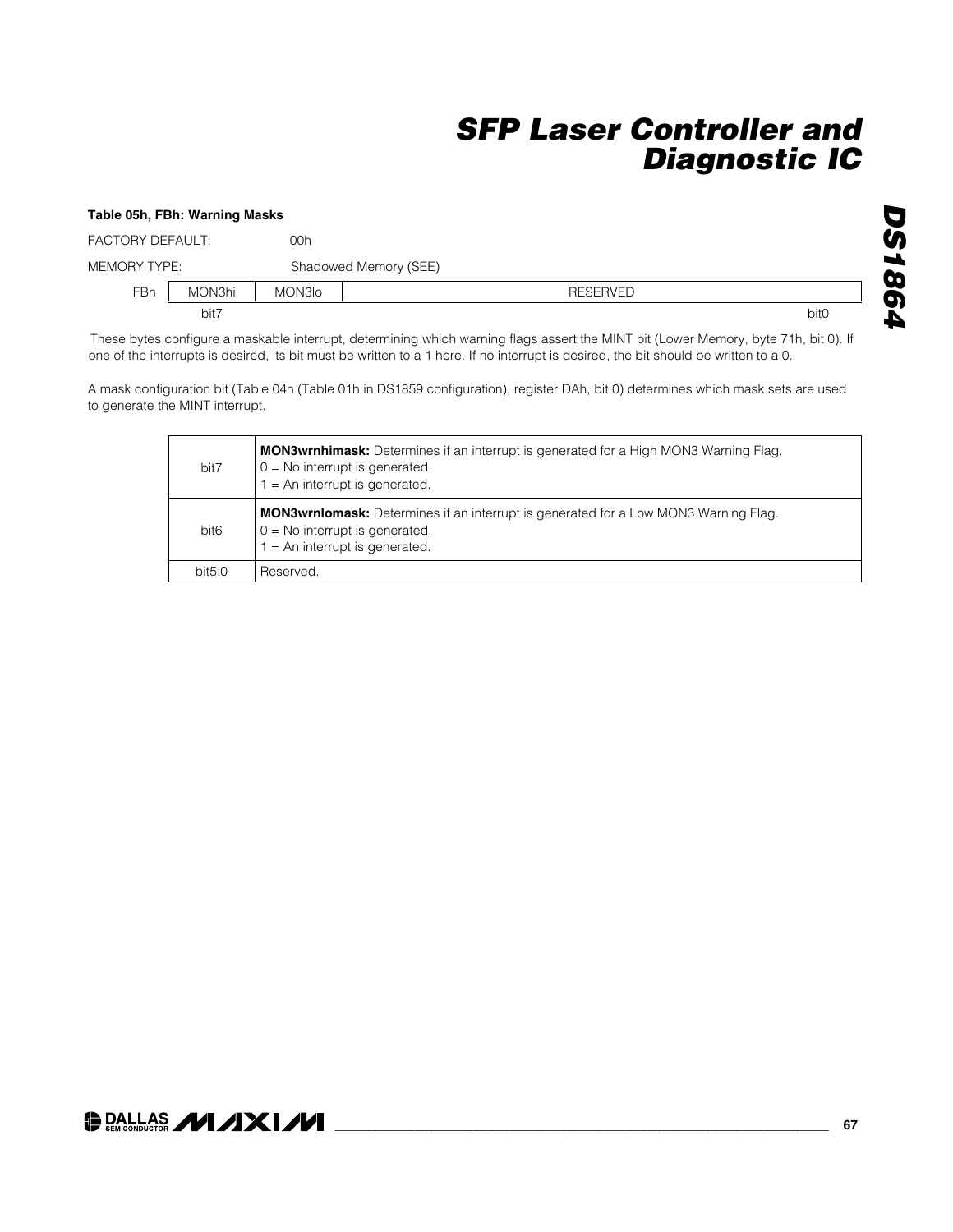### *I2C Definitions*

The following terminology is commonly used to describe I2C data transfers.

**Master Device:** The master device controls the slave devices on the bus. The master device generates SCL clock pulses, and start and stop conditions.

**Slave Devices:** Slave devices send and receive data at the master's request.

**Bus Idle or Not Busy:** Time between stop and start conditions when both SDA and SCL are inactive and in their logic-high states. When the bus is idle, it often initiates a low-power (or idle) mode for slave devices.

**Start Condition:** A start condition is generated by the master to initiate a new data transfer with a slave. Transitioning SDA from high to low while SCL remains high generates a start condition. See the *Timing Diagrams* for applicable timing.

**Stop Condition:** A stop condition is generated by the master to end a data transfer with a slave. Transitioning SDA from low to high while SCL remains high generates a stop condition. See the *Timing Diagrams* for applicable timing.

**Repeated Start Condition:** The master can use a repeated start condition at the end of one data transfer to indicate that it will immediately initiate a new data transfer following the current one. Repeated starts are commonly used during read operations to identify a specific memory address to begin a data transfer. A repeated start condition is issued identically to a normal start condition. See the *Timing Diagrams* for applicable timing.

**Bit Write:** Transitions of SDA must occur during the low state of SCL. The data on SDA must remain valid and unchanged during the entire high pulse of SCL plus the setup and hold time requirements (Figure 19). Data is shifted into the device during the rising edge of the SCL.

**Bit Read:** At the end a write operation, the master must release the SDA bus line for the proper amount of setup time (Figure 19) before the next rising edge of SCL during a bit read. The device shifts out each bit of data on SDA at the falling edge of the previous SCL pulse and the data bit is valid at the rising edge of the current SCL pulse. Remember that the master generates all SCL clock pulses, including when it is reading bits from the slave.

**Acknowledgement (ACK and NACK):** An acknowledgement (ACK) or not acknowledge (NACK) is always the 9th bit transmitted during a byte transfer. The device receiving data (the master during a read or the slave during a write operation) performs an ACK by transmitting a zero during the 9th bit. A device performs a NACK by transmitting a 1

during the 9th bit. Timing (Figure 19) for the ACK and NACK is identical to all other bit writes. An ACK is the acknowledgment that the device is properly receiving data. A NACK is used to terminate a read sequence or as an indication that the device is not receiving data.

**Byte Write:** A byte write consists of 8 bits of information transferred from the master to the slave (most significant bit first) plus a 1-bit acknowledgement from the slave to the master. The 8 bits transmitted by the master are done according to the bit write definition and the acknowledgement is read using the bit read definition.

**Byte Read:** A byte read is an 8-bit information transfer from the slave to the master plus a 1-bit ACK or NACK from the master to the slave. The 8 bits of information that are transferred (most significant bit first) from the slave to the master are read by the master using the bit read definition above, and the master transmits an ACK using the bit write definition to receive additional data bytes. The master must NACK the last byte read to terminate communication so the slave will return control of SDA to the master.

**Slave Address Byte:** Each slave on the I<sup>2</sup>C bus responds to a slave addressing byte sent immediately following a start condition. The slave address byte contains the slave address in the most significant 7 bits and the R/W bit in the least significant bit. The DS1864 (and some of its predecessors) is unique in that it actually responds to two slave addresses. The slave address for the Auxiliary Device memory is A0h. The slave address for the Main Device memory is A2h by default, although it can be programmed to something different by writing byte 8Ch in Table 04h (Table 01h in DS1859 configuration) along with the corresponding configuration bit. By writing the correct slave address with  $R/\overline{W} = 0$ , the master indicates it will write data to the slave. If R $\sqrt{W}$  = 1, the master will read data from the slave. If an incorrect slave address is written, the DS1864 assumes the master is communicating with another I<sup>2</sup>C device and ignores the communications until the next start condition is sent. If both the Auxiliary Device and the Main Device addresses are set to A0h, only the Main Device will respond.

**Memory Address:** During an I2C write operation, the master must transmit a memory address to identify the memory location where the slave is to store the data. The memory address is always the second byte transmitted during a write operation following the slave address byte.

**DALLAS /VI /IXI/VI**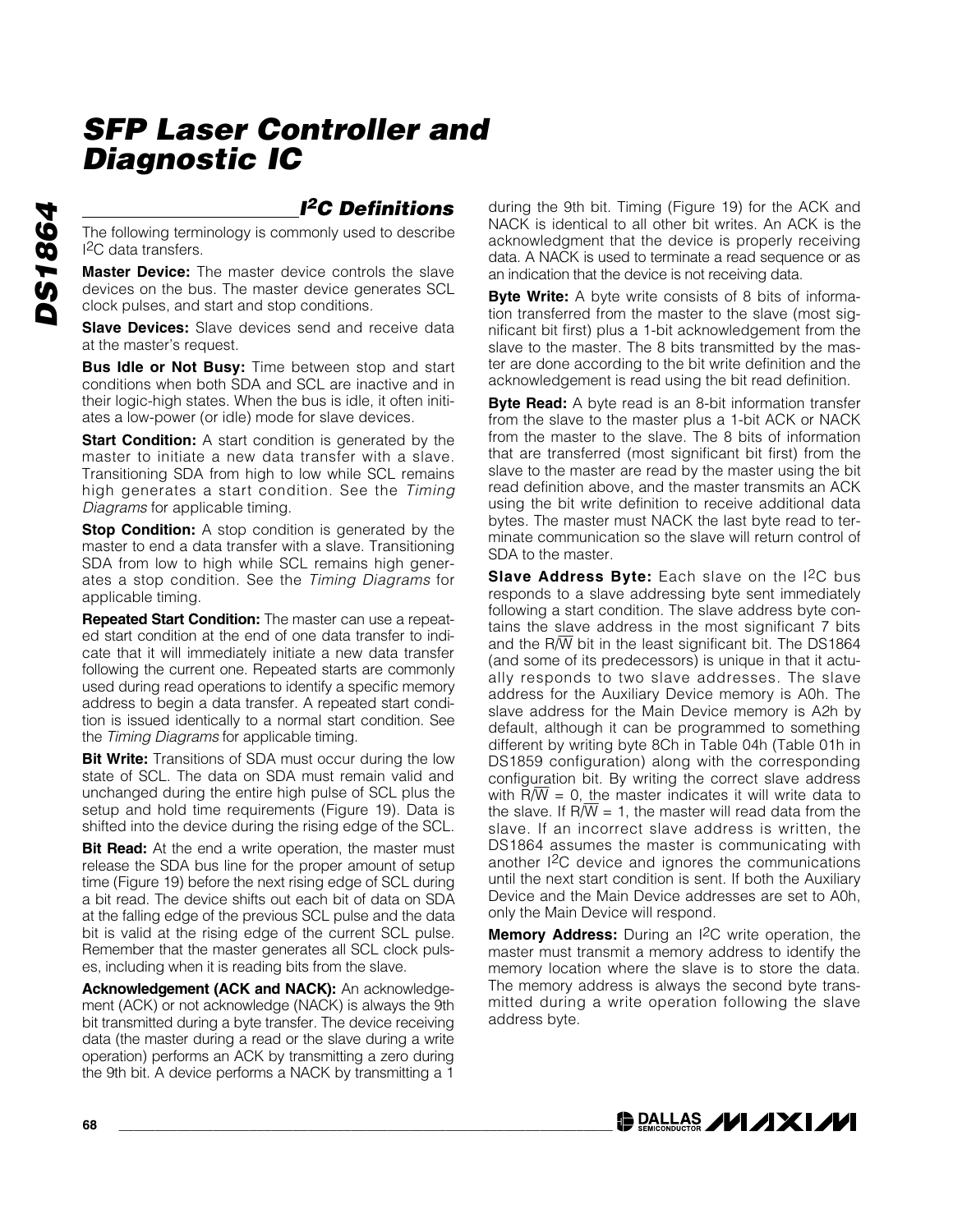### *I2C Communication*

**Writing a Single Byte to a Slave:** The master must generate a start condition, write the slave address byte  $(R/\overline{W} = 0)$ , write the memory address, write the byte of data, and generate a stop condition. Remember the master must read the slave's acknowledgement during all byte write operations.

**Writing Multiple Bytes to a Slave:** To write multiple bytes to a slave, the master generates a start condition, writes the slave address byte  $(R/W = 0)$ , writes the memory address, writes up to 8 data bytes, and generates a stop condition. The DS1864 writes 1 to 8 bytes (1 page or row) with a single write transaction. This is internally controlled by an address counter that allows data to be written to consecutive addresses without transmitting a memory address before each data byte is sent. The address counter limits the write to one 8 byte page (one row of the memory map). The first page begins at address 00h and subsequent pages begin at multiples of 8 (08h, 10h, 18h, etc). Attempts to write to additional pages of memory without sending a stop condition between pages results in the address counter wrapping around to the beginning of the present row. To prevent address wrapping from occurring, the master must send a stop condition at the end of the page, then wait for the bus-free or EEPROM-write time to elapse. Then the master can generate a new start condition, and write the slave address byte ( $R/\overline{W} = 0$ ) and the first memory address of the next memory row before continuing to write data.

**Acknowledge Polling:** Any time an EEPROM page is written, the DS1864 requires the EEPROM write time (tW) after the stop condition to write the contents of the page to EEPROM. During the EEPROM write time, the DS1864 will not acknowledge either of its slave addresses because it is busy. It is possible to take advantage of that phenomenon by repeatedly addressing the DS1864, which allows the next page to be written as soon as the DS1864 is ready to receive the data. The alternative to acknowledge polling is to wait for maximum period of tw to elapse before attempting to write again to the DS1864.

**EEPROM Write Cycles:** When EEPROM writes occur, the DS1864 writes the whole EEPROM memory page (8 bytes), even if only a single byte on the page was modified. Writes that do not modify all 8 bytes on the page are allowed and do not corrupt the remaining bytes of memory on the same page. Because the whole page is written, bytes on the page that were not modified during the transaction are still subject to a write cycle. This can result in a whole page being worn out over time by writing a single byte repeatedly. Writing a page one

**DAALLAS /VI /IXI/VI** 

byte at a time wears the EEPROM out eight times faster than writing the entire page at once. The DS1864's EEPROM write cycles are specified in the *Nonvolatile Memory Characteristics* table. The specification shown is at the worst-case temperature. Writing to SRAMshadowed EEPROM memory with  $\overline{\text{SEE}} = 1$  does not count as an EEPROM write.

**Reading a Single Byte from a Slave:** Unlike the write operation that uses the memory address byte to define where the data is to be written, the read operation occurs at the present value of the memory address counter. To read a single byte from the slave, the master generates a start condition, writes the slave address byte with  $R/W =$ 1, reads the data byte with a NACK to indicate the end of the transfer, and generates a stop condition.

**Manipulating the Address Counter for Reads:** A dummy write cycle can be used to force the address counter to a particular address. To do this, the master generates a start condition, writes the slave address byte  $(R/\overline{W} = 0)$ , writes the memory address where it desires to read, generates a repeated start condition, writes the slave address byte (R $\overline{W}$  = 1), reads data with ACK or NACK as applicable, and generates a stop condition.

**Reading Multiple Bytes from a Slave:** The read operation can be used to read multiple bytes with a single transfer. When reading bytes from the slave, the master simply ACKs the data byte if it desires to read another byte before terminating the transaction. After the master reads the last byte it NACKs to indicate the end of the transfer and generates a stop condition. This can be done with or without modifying the address counter's location before the read cycle. The DS1864's address counter does not wrap on page boundaries during read operations, but the counter will roll from its uppermost memory address FFh to 00h if the last memory location is read during the read transaction.

See Figure 20 for a read example using the repeated start condition to specify the starting memory location.

### *Application Information*

### *Power-Supply Decoupling*

To achieve best results, it is recommended that the power supply is decoupled with a 0.01µF or a 0.1µF capacitor. Use high-quality, ceramic, surface-mount capacitors, and mount the capacitors as close as possible to the V<sub>CC</sub> and GND pins to minimize lead inductance.

### *SDA and SCL Pullup Resistors*

SDA is an open collector output on the DS1864 that requires a pullup resistor to realize high logic levels. A master using either an open-collector output with a pullup resistor or a push-pull output driver can be utilized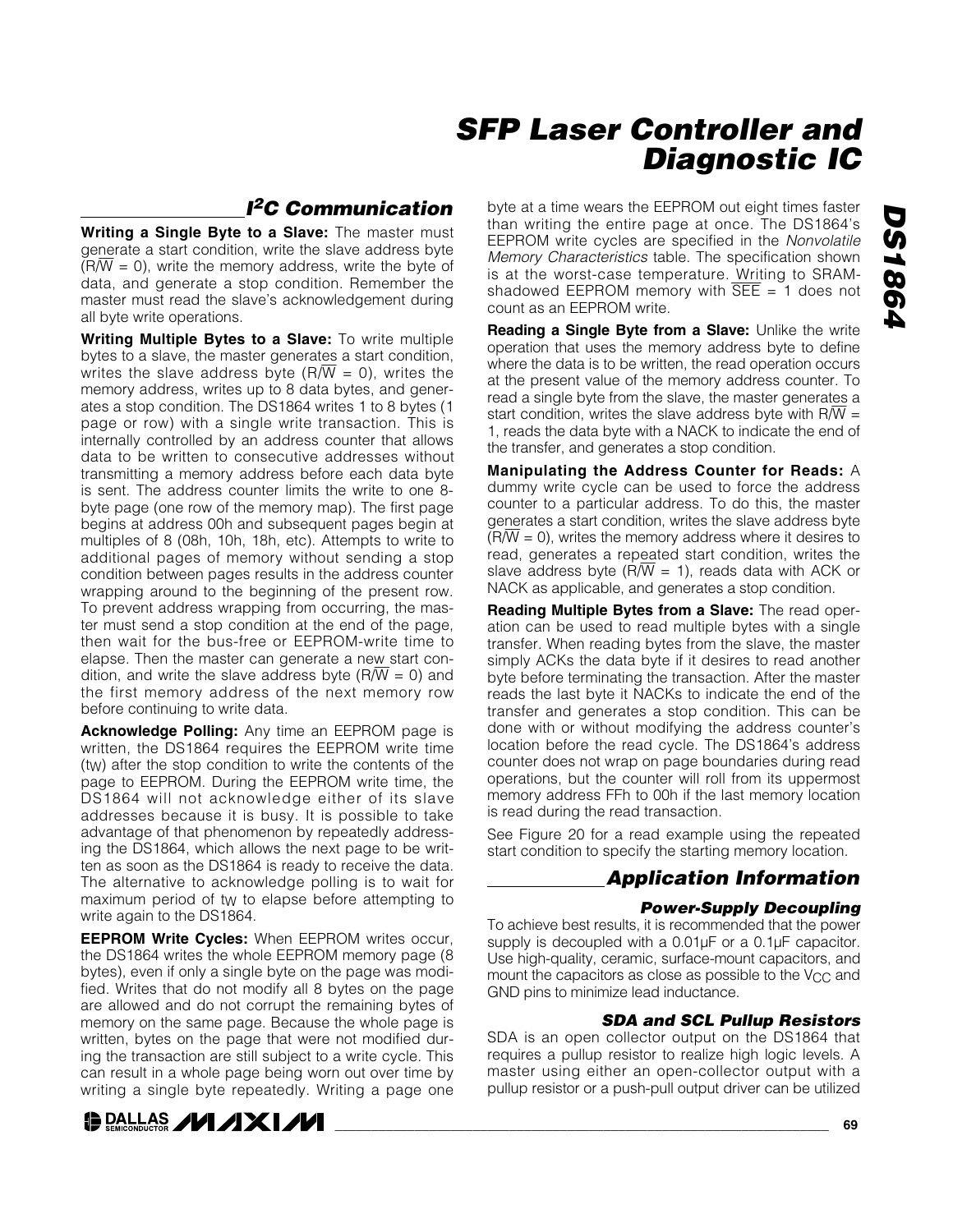



*Figure 18. I2C Data Transfer Protocol*





for SCL. Pullup resistor values should be chosen to ensure that the rise and fall times listed in the *AC Electrical Characteristics* table are within specification.

**DALLAS /VI/IXI/VI**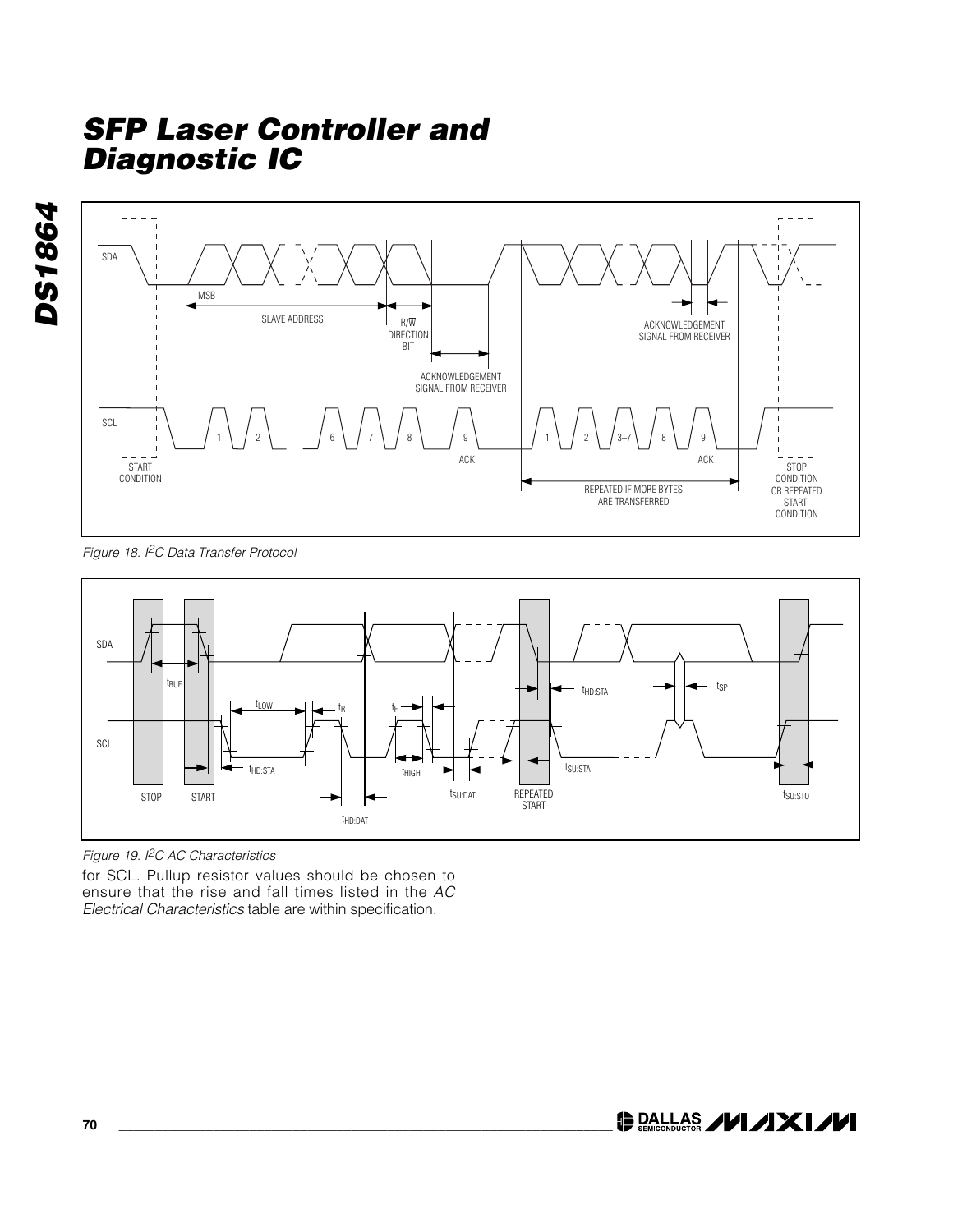| COMMUNICATIONS KEY                                                                                                           |                                                                                                                                                                 |  |  |  |
|------------------------------------------------------------------------------------------------------------------------------|-----------------------------------------------------------------------------------------------------------------------------------------------------------------|--|--|--|
| WHITE BOXES INDICATE THE MASTER IS<br>S<br>ACK<br><b>START</b><br>A<br>CONTROLLING SDA                                       | NOTE:                                                                                                                                                           |  |  |  |
| NOT<br>SHADED BOXES INDICATE THE SLAVE IS<br><b>STOP</b><br>P<br>N<br>ACK<br>CONTROLLING SDA                                 | ALL BYTES ARE SENT MOST SIGNIFICANT BIT FIRST.<br>THE FIRST BYTE SENT AFTER A START CONDITION IS<br>ALWAYS THE SLAVE ADDRESS FOLLOWED BY THE<br>READ/WRITE BIT. |  |  |  |
| REPEATED<br>8-BITS ADDRESS OR DATA<br>$\chi$<br>$X \times$<br>$\chi$<br>X<br>X<br>$\times$<br>X<br><b>SR</b><br><b>START</b> |                                                                                                                                                                 |  |  |  |
| WRITE A SINGLE BYTE TO 2-WIRE ADDRESS AOh                                                                                    |                                                                                                                                                                 |  |  |  |
| S<br>A<br>DATA<br>A<br><b>MEMORY ADDRESS</b><br>$\Omega$<br>U                                                                | P<br>$\mathsf{A}$                                                                                                                                               |  |  |  |
| WRITE UP TO A 8-BYTE PAGE WITH A SINGLE TRANSACTION I <sup>2</sup> C ADDRESS A2h                                             |                                                                                                                                                                 |  |  |  |
| <b>MEMORY ADDRESS</b><br>S<br><b>DATA</b><br>$\Omega$<br>A<br>Α                                                              | DATA<br>P<br>A<br>A                                                                                                                                             |  |  |  |
| READ A SINGLE BYTE WITH A DUMMY WRITE CYCLE TO SET THE ADDRESS COUNTER FROM I <sup>2</sup> C ADDRESS A0h                     |                                                                                                                                                                 |  |  |  |
| <b>MEMORY ADDRESS</b><br><b>SR</b><br>S<br>$\Omega$<br><sup>n</sup><br>$\mathsf{A}$<br>A                                     | <b>DATA</b><br>N<br>P<br>$\mathsf{A}$                                                                                                                           |  |  |  |
| READ MULTIPLE BYTES WITH A DUMMY WRITE CYCLE TO SET THE ADDRESS COUNTER FROM 1 <sup>2</sup> C ADDRESS A2h                    |                                                                                                                                                                 |  |  |  |
| S<br><b>SR</b><br>$\mathbf{0}$<br>$\cup$<br>$\Omega$<br>0<br>$\cup$<br>$\cup$<br><b>MEMORY ADDRESS</b><br>$\theta$<br>A<br>A | <b>DATA</b><br>Α<br>$\cup$<br>$\mathsf{A}$                                                                                                                      |  |  |  |
|                                                                                                                              |                                                                                                                                                                 |  |  |  |
| <b>DATA</b><br><b>DATA</b><br>A<br>A                                                                                         | P<br><b>DATA</b><br>N                                                                                                                                           |  |  |  |
|                                                                                                                              |                                                                                                                                                                 |  |  |  |

*Figure 20. I2C Communications Examples*

**DS1864** *DS1864*